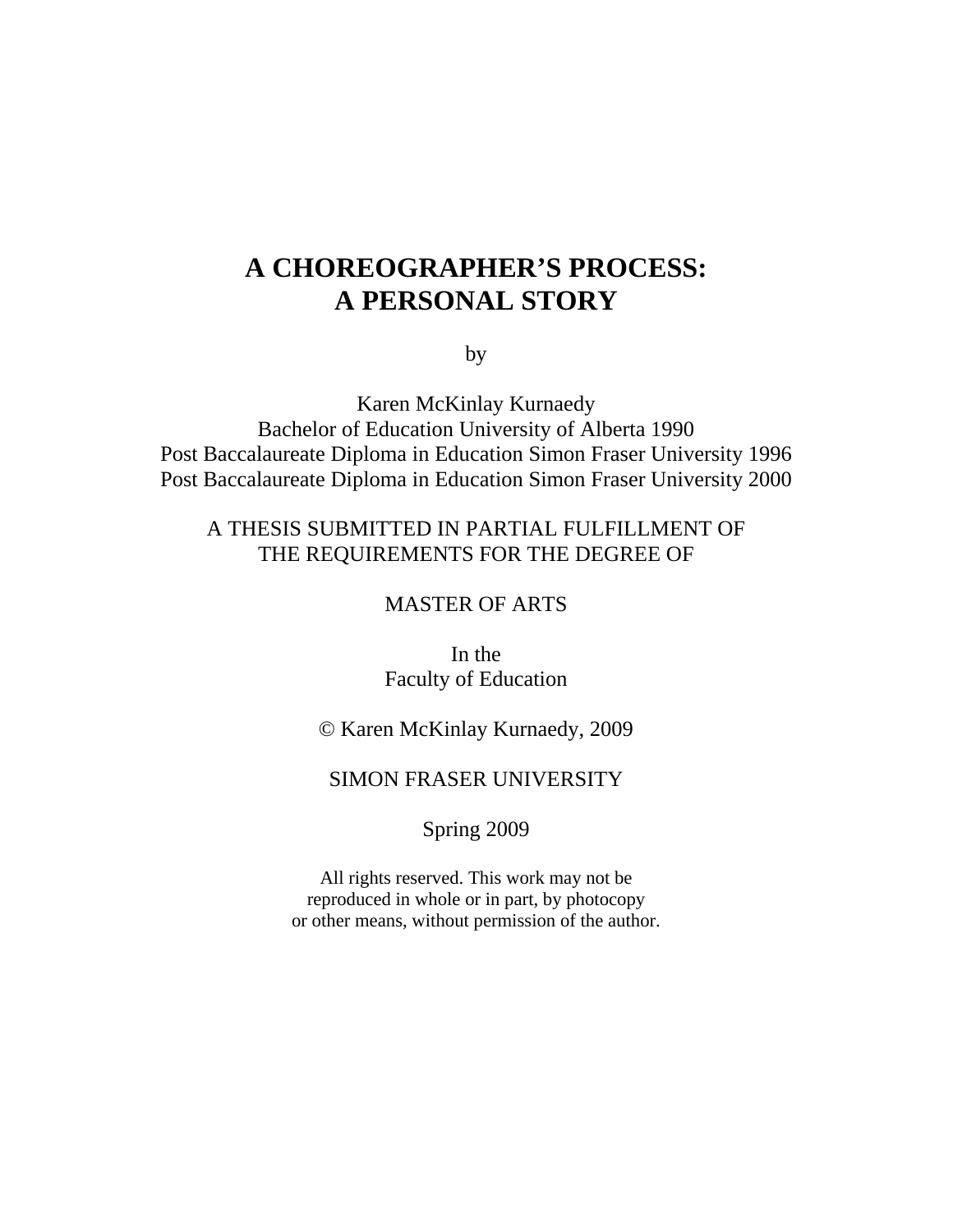## **APPROVAL**

| <b>Name:</b>            | <b>Karen McKinlay Kurnaedy</b>              |
|-------------------------|---------------------------------------------|
| Degree:                 | <b>Master of Arts</b>                       |
| <b>Title of Thesis:</b> | A Choreographer's Process: A Personal Story |

**Examining Committee:**

**Chair: Dr. Linda Apps**

 $\overline{\phantom{a}}$  ,  $\overline{\phantom{a}}$  ,  $\overline{\phantom{a}}$  ,  $\overline{\phantom{a}}$  ,  $\overline{\phantom{a}}$  ,  $\overline{\phantom{a}}$  ,  $\overline{\phantom{a}}$  ,  $\overline{\phantom{a}}$  ,  $\overline{\phantom{a}}$  ,  $\overline{\phantom{a}}$  ,  $\overline{\phantom{a}}$  ,  $\overline{\phantom{a}}$  ,  $\overline{\phantom{a}}$  ,  $\overline{\phantom{a}}$  ,  $\overline{\phantom{a}}$  ,  $\overline{\phantom{a}}$ 

 $\overline{\phantom{a}}$  ,  $\overline{\phantom{a}}$  ,  $\overline{\phantom{a}}$  ,  $\overline{\phantom{a}}$  ,  $\overline{\phantom{a}}$  ,  $\overline{\phantom{a}}$  ,  $\overline{\phantom{a}}$  ,  $\overline{\phantom{a}}$  ,  $\overline{\phantom{a}}$  ,  $\overline{\phantom{a}}$  ,  $\overline{\phantom{a}}$  ,  $\overline{\phantom{a}}$  ,  $\overline{\phantom{a}}$  ,  $\overline{\phantom{a}}$  ,  $\overline{\phantom{a}}$  ,  $\overline{\phantom{a}}$ 

 $\overline{\phantom{a}}$  ,  $\overline{\phantom{a}}$  ,  $\overline{\phantom{a}}$  ,  $\overline{\phantom{a}}$  ,  $\overline{\phantom{a}}$  ,  $\overline{\phantom{a}}$  ,  $\overline{\phantom{a}}$  ,  $\overline{\phantom{a}}$  ,  $\overline{\phantom{a}}$  ,  $\overline{\phantom{a}}$  ,  $\overline{\phantom{a}}$  ,  $\overline{\phantom{a}}$  ,  $\overline{\phantom{a}}$  ,  $\overline{\phantom{a}}$  ,  $\overline{\phantom{a}}$  ,  $\overline{\phantom{a}}$ 

 Dr. **Carolyn Mamchur**  Senior Supervisor Correct title – Consult your Grad Secretary/Assistant

 Dr. **Lynn Fels**  Supervisor Correct title – Consult your Grad Secretary/Assistant

 Dr. **Celeste Snowber**  [Internal or External] Examiner Correct title – Consult your Grad Secretary/Assistant University or Company (if other than SFU)

**Date Defended/Approved:** February 17, 2009 \_\_\_\_\_\_\_\_\_\_\_\_\_\_\_\_\_\_\_\_\_\_\_\_\_\_\_\_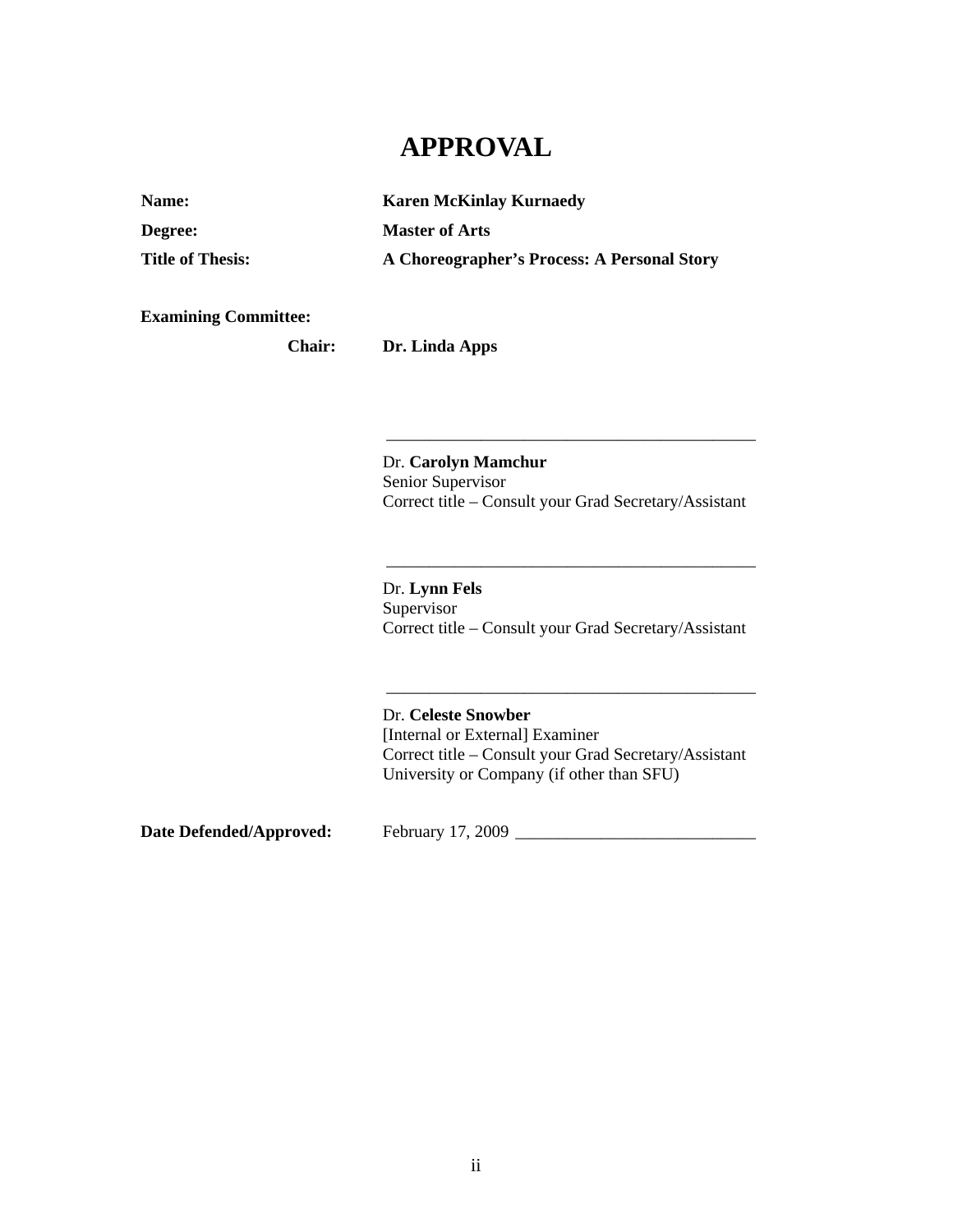### SIMON FRASER UNIVERSITY LIBRARY

# **Declaration of Partial Copyright Licence**

The author, whose copyright is declared on the title page of this work, has granted to Simon Fraser University the right to lend this thesis, project or extended essay to users of the Simon Fraser University Library, and to make partial or single copies only for such users or in response to a request from the library of any other university, or other educational institution, on its own behalf or for one of its users.

The author has further granted permission to Simon Fraser University to keep or make a digital copy for use in its circulating collection (currently available to the public at the "Institutional Repository" link of the SFU Library website <www.lib.sfu.ca> at: <http://ir.lib.sfu.ca/handle/1892/112>) and, without changing the content, to translate the thesis/project or extended essays, if technically possible, to any medium or format for the purpose of preservation of the digital work.

The author has further agreed that permission for multiple copying of this work for scholarly purposes may be granted by either the author or the Dean of Graduate Studies.

It is understood that copying or publication of this work for financial gain shall not be allowed without the author's written permission.

Permission for public performance, or limited permission for private scholarly use, of any multimedia materials forming part of this work, may have been granted by the author. This information may be found on the separately catalogued multimedia material and in the signed Partial Copyright Licence.

While licensing SFU to permit the above uses, the author retains copyright in the thesis, project or extended essays, including the right to change the work for subsequent purposes, including editing and publishing the work in whole or in part, and licensing other parties, as the author may desire.

The original Partial Copyright Licence attesting to these terms, and signed by this author, may be found in the original bound copy of this work, retained in the Simon Fraser University Archive.

> Simon Fraser University Library Burnaby, BC, Canada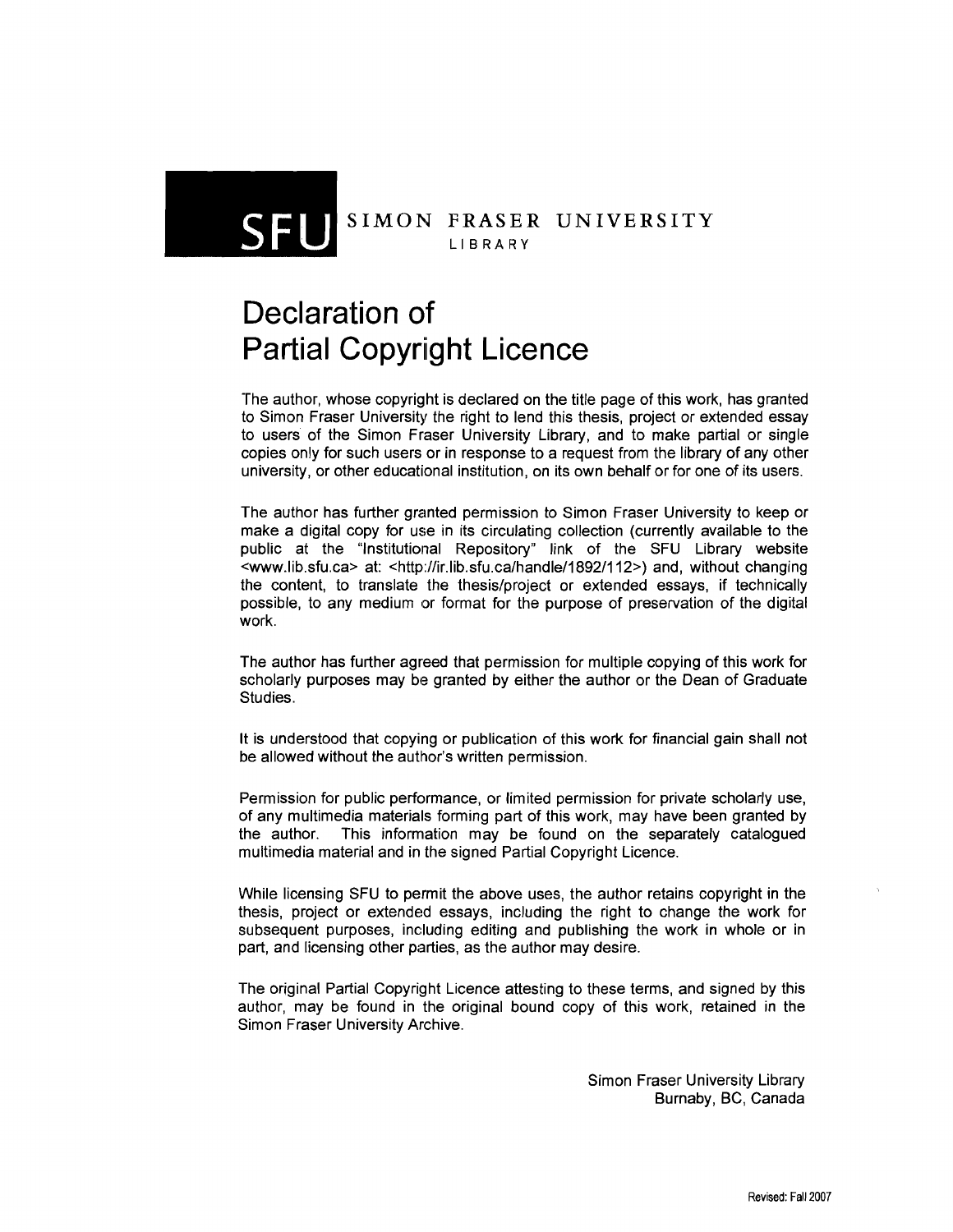### **ABSTRACT**

In the field of the choreographic arts, there appears to be no one set process of creation. Choreographers appear to agree that the creative process is a mystery and achieved differently by individual choreographers. This study attempts to determine whether the four elements of the creative writing process (discovering a subject, sensing an audience, searching for specifics and creating a design) as defined by Murray (1968, 1990) and redefined by Mamchur (2004) are present and recognizable in the choreographic process in order to suggest that choreography could also be taught in a similar and structured way enabling choreographic students to create expressive work in much the same way that writing students do.

**Keywords: choreography; writing; subject; audience; specifics; design; Subject Terms: writing process; choreographic process; discovering a subject; sensing an audience; searching for specifics; creating a design;**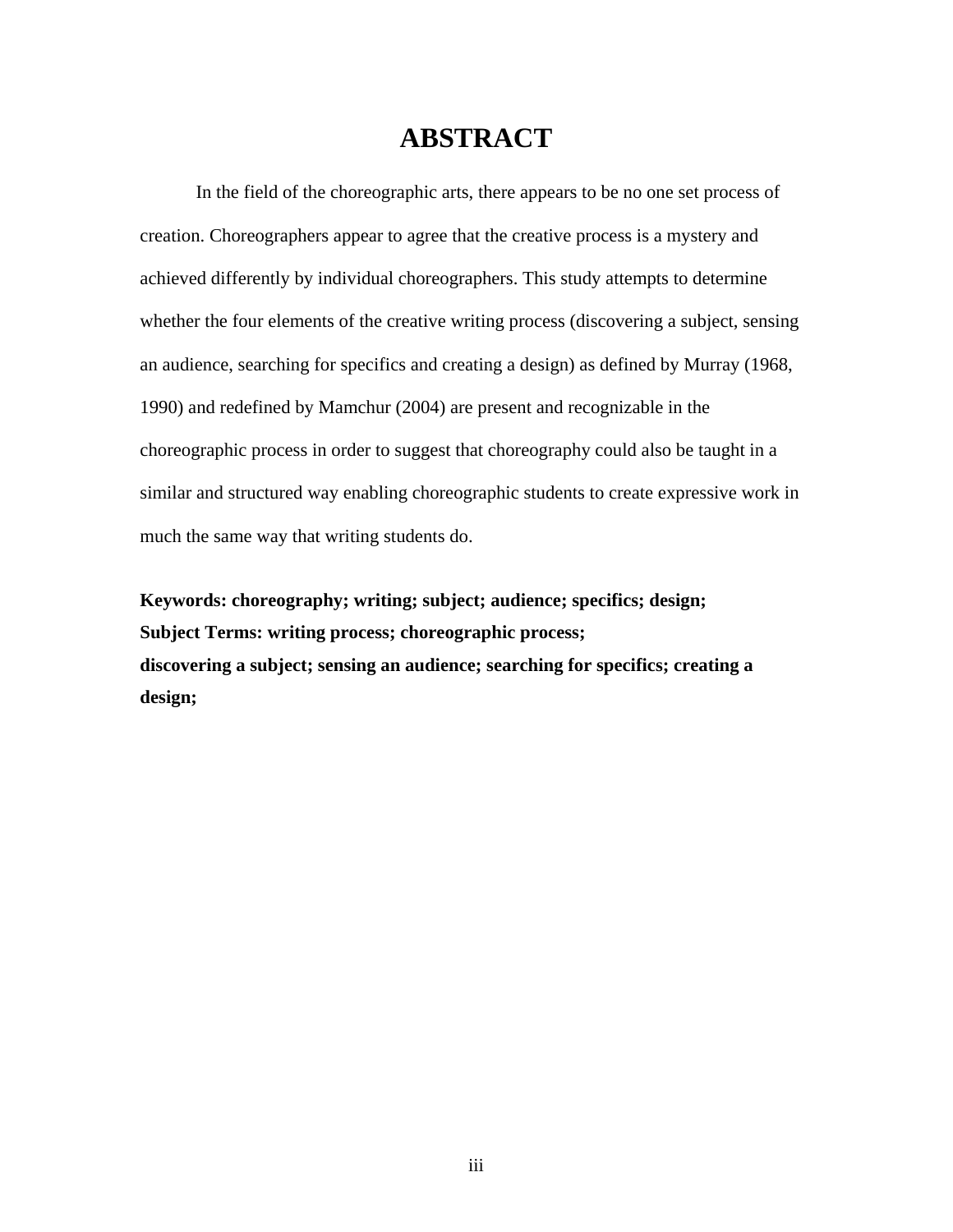# **DEDICATION**

I wish to dedicate this thesis to my mother, Pauline, an inspirational teacher and a lover of the 'choreographic arts'. Also my husband, Irwan, who understands creativity, scholarship and above all is one of the best dancers I know.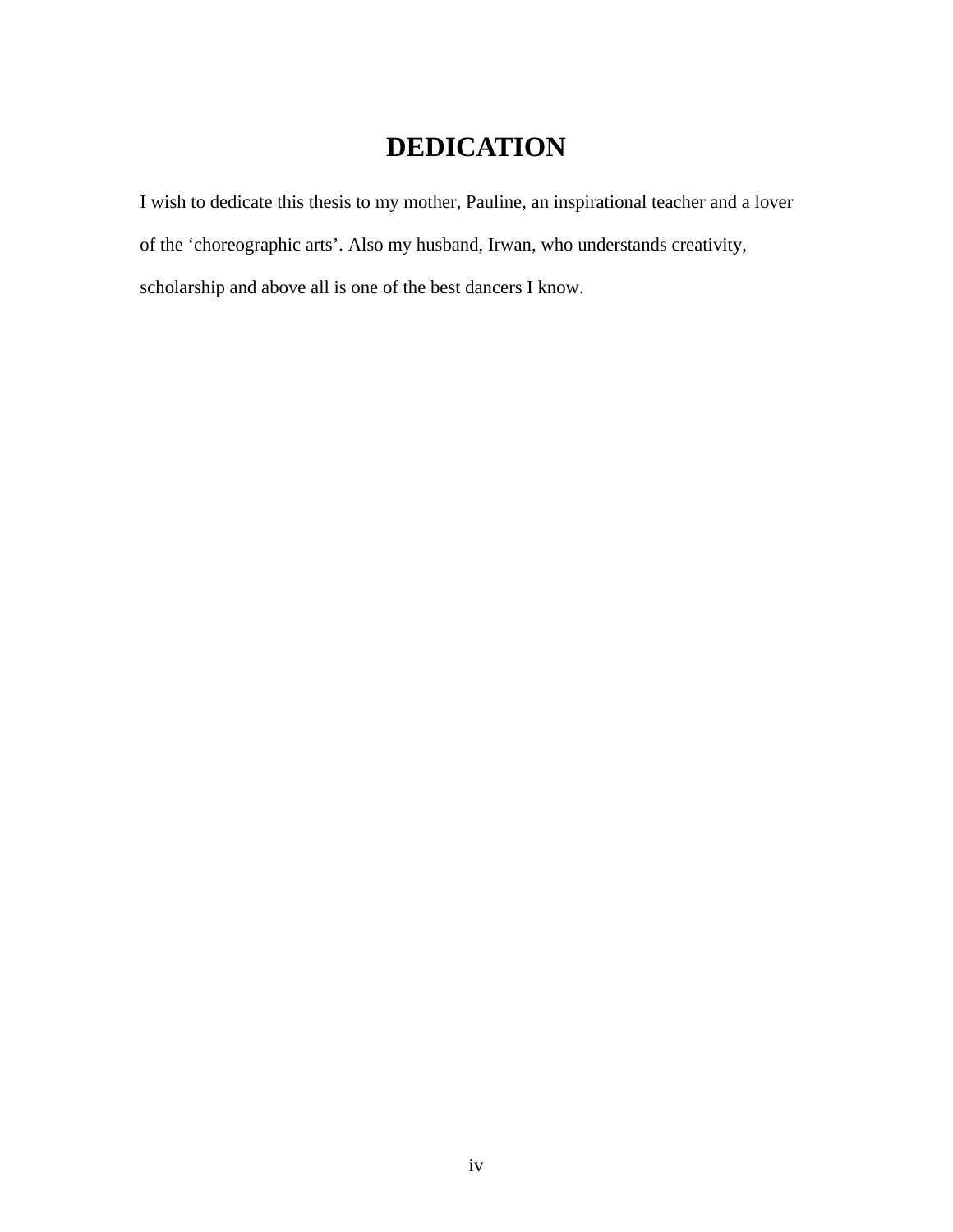## **ACKNOWLEDGEMENTS**

Thank you to all of the professors in the Master of Arts in Education program at Simon Fraser University, Dr. Stuart Richmond, Dr. Slava Senyshyn, Dr. Carolyn Mamchur, Dr. Yana Malloy, and Dr. Celeste Snowber. for their artful ideas, insights, and a presentation of such stimulating material. It has all gone into inspiring this work. A special thank you to my supervisor Dr. Lynn Fels for help with editing and for helping me to gain perspective and knowledge about arts based research. Finally, I am indebted to my senior supervisor Dr. Carolyn Mamchur for her encouragement, amazing writing and editing expertise and all around support. I so appreciate her guidance and all of the time she spent in helping me find out for myself how good writers write.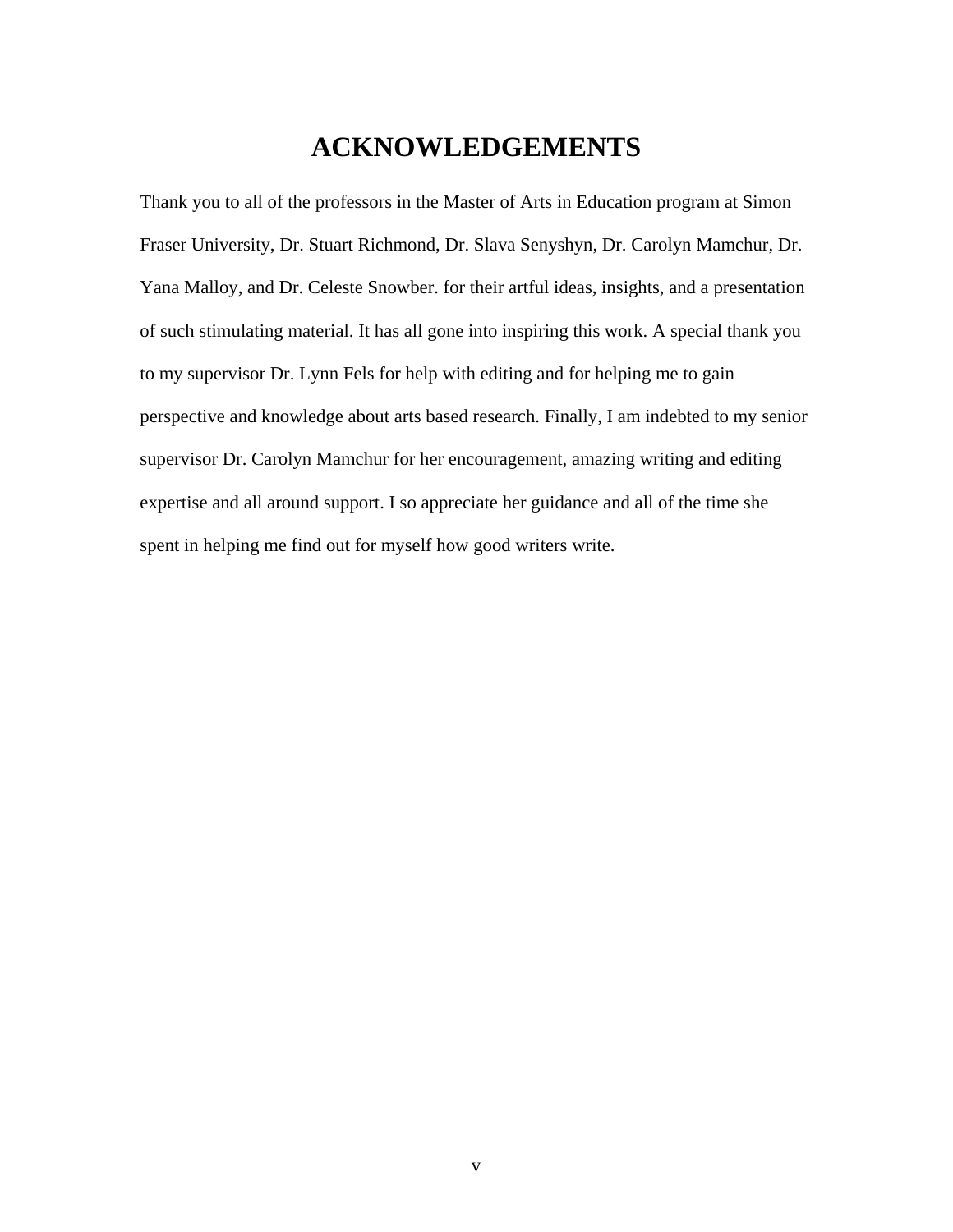# **TABLE OF CONTENTS**

| Purpose                                                               |  |
|-----------------------------------------------------------------------|--|
| A History of the Choreographic Process and Choreographic Instruction9 |  |
|                                                                       |  |
| A Choreographer's Process: A Personal Story - Arts-Based              |  |
|                                                                       |  |
|                                                                       |  |
|                                                                       |  |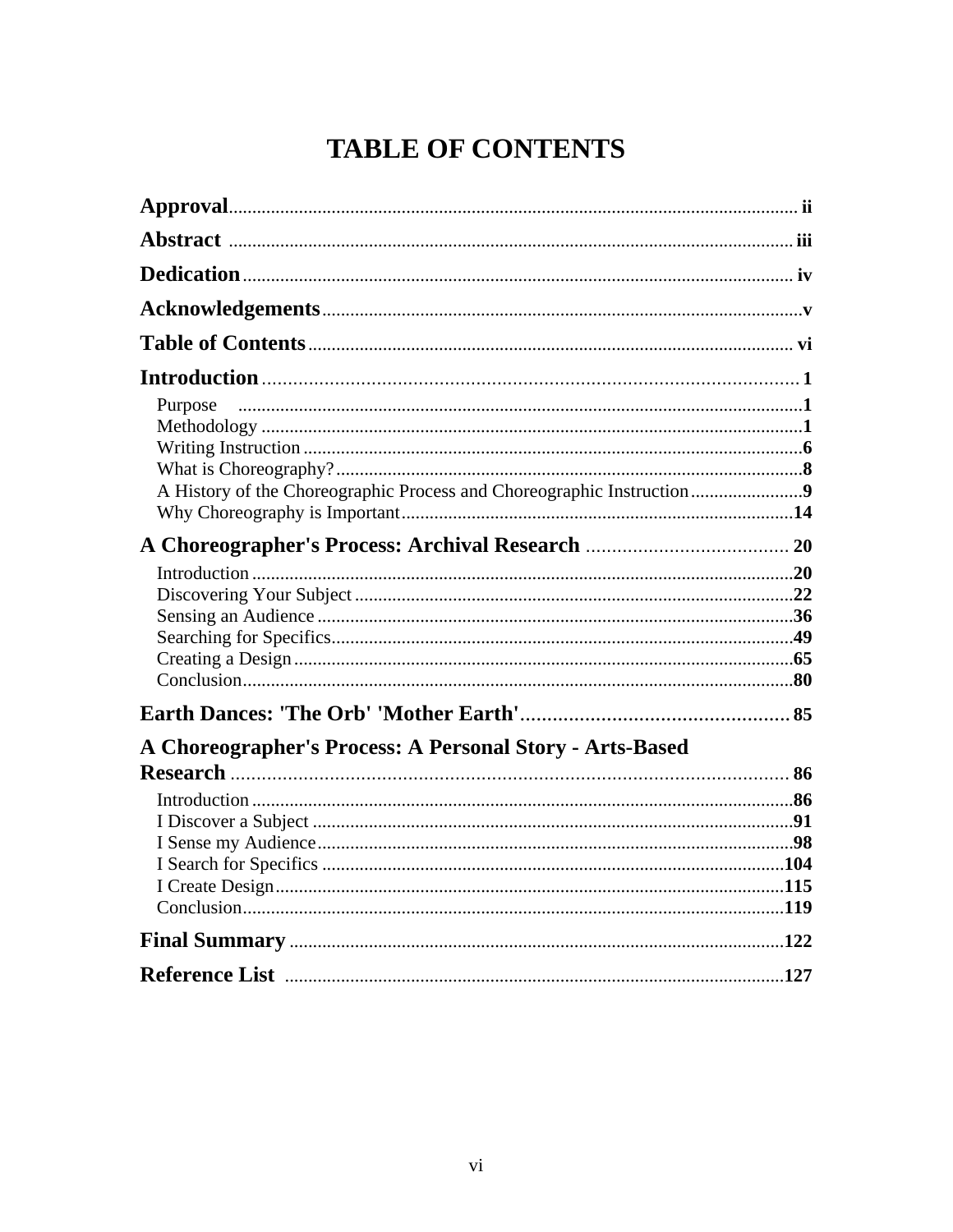## **INTRODUCTION**

### **Purpose**

The purpose of this study is to determine whether the following four elements of the creative writing process (discovering a subject, sensing an audience, searching for specifics, and creating a design) are present and recognizable in the choreographic process and useful in describing and analyzing the process of art making in the area of choreography.

### **Methodology**

For this study I will determine whether the four elements of the creative writing process (discovering a subject, sensing an audience, searching for specifics and creating a design) as defined by Murray (1968, 1990) and redefined by Mamchur (2004) are present and recognizable in the choreographic process in order to suggest that choreography could also be taught in a similar and structured way thus enabling choreographic students to create expressive work in much the same way that writing students do. The purpose of this thesis will be to investigate whether the process of choreography, the art of making dances, has resonance with or is made up of a group of specific component skills, as is the writing process. The writing skills that I will be examining stem from the work of writer and educator Murray (1968, 1990) who identified seven component writing skills and these were collapsed to four by writer and educator Mamchur (2004).

Mamchur based her 'writing process' on Murray's (1968, 1990) and folded his work into four stages. According to Apps (2007):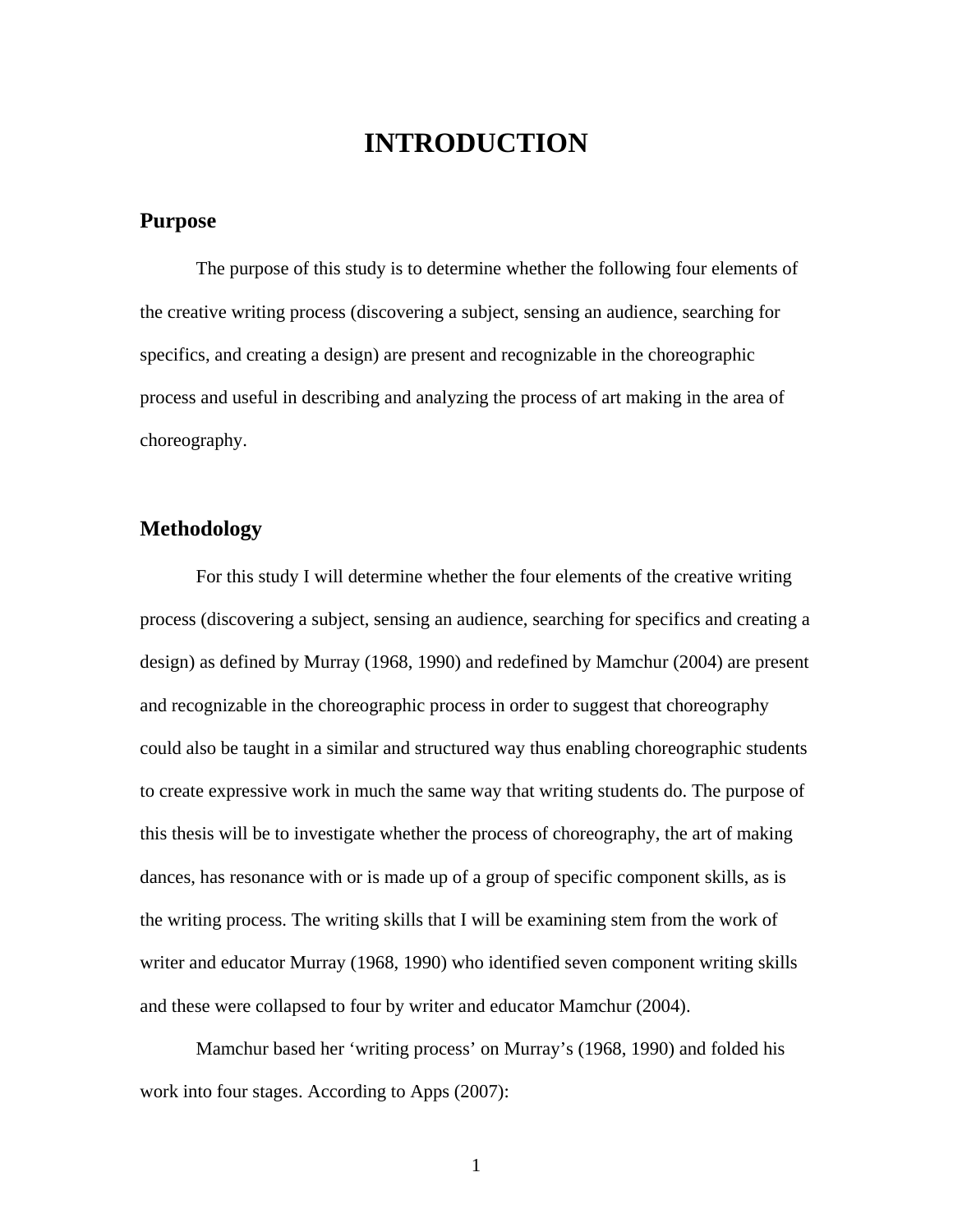By collapsing Murray's quintessential seven-stage model into four stages, Mamchur identifies *four* fundamental skills used by successful writers: discovering the subject, sensing an audience, searching for specifics and creating a design. Consequently, Mamchur's, four stage model is more adaptable and transferable to other artistic disciplines as it speaks more directly to the heart of the process. (pp. 13,14)

A writer using Murray's (1968, 1990), and Mamchur's (2004) redefined model is given the tools to investigate her process thoughtfully and carefully while constructing her work. It is not a linear model in which each element is viewed as a step, rather it is a model of fluidity in which the artist is constantly reviewing her choices and revisiting each element to explore, improve and perfect her work.

Discovering a subject is the component of the process in which the writer or artist is seeking inspirational subject matter and selecting something meaningful to make his writing or art about. In discovering a subject, the artist may be on a journey of selfdiscovery, uncovering his personal truth, which has been influenced by all he has observed or experienced. Discovering what to focus on or present may be an exploration, examination or investigation that has been inspired by a curiosity or fascination with issues, problems or events. Once discovered, the subject is developed, shaped and clarified with the help of the other components.

Sensing an audience is the element of the process in which the writer or artist is going beyond creating for herself and is seeking to be understood and share her artistic discoveries. She is endeavoring to make a connection with someone. Sensing an audience is the part of the process in which the artist is discovering how to engage an audience, how to be present, how to welcome, and invite an audience to share in her artistic experience. In seeking someone with whom to share her work, someone who will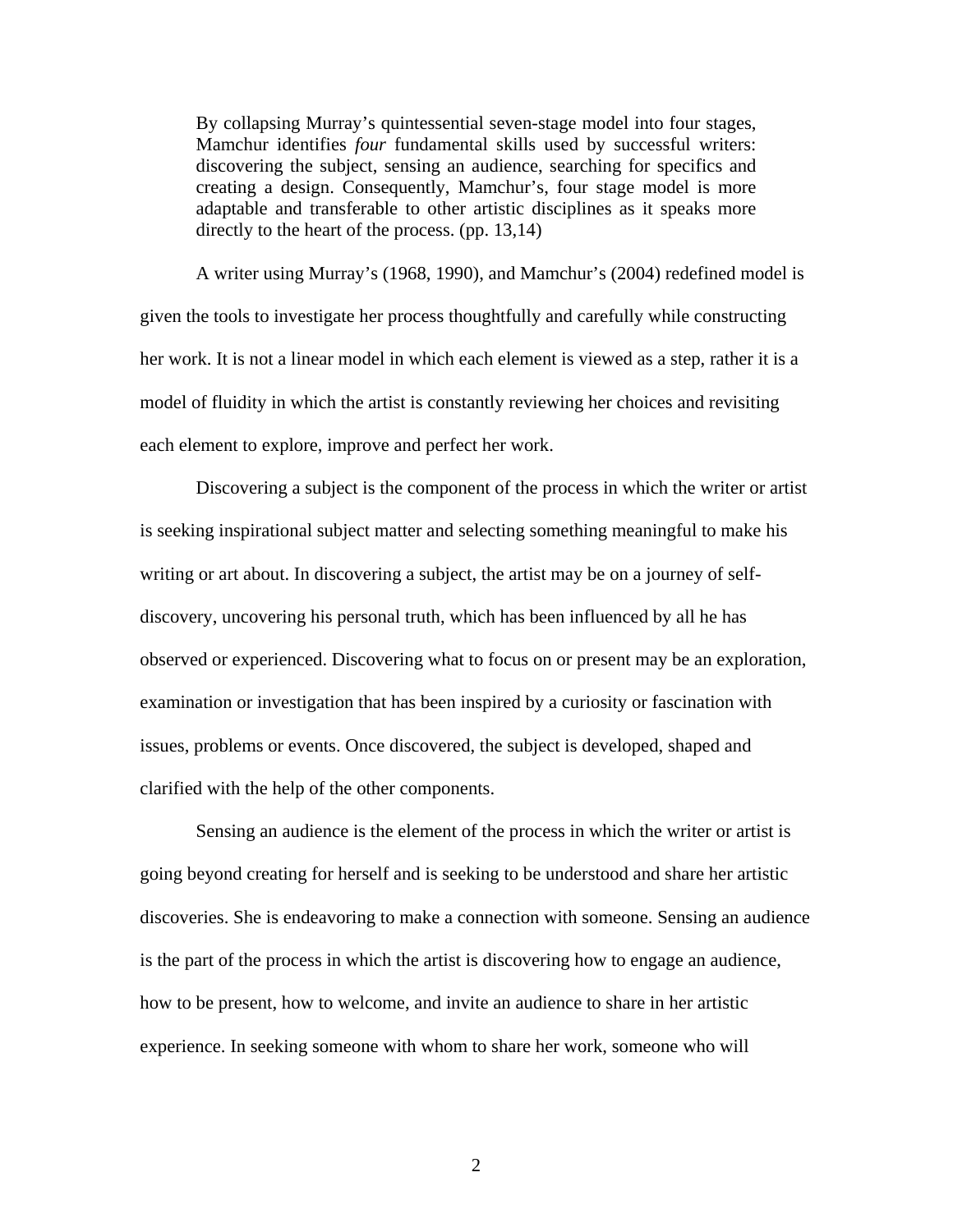understand what she has to say, the writer or artist will also try to evoke an emotional and critically engaged response and endeavor to move her audience.

The writer or artist will begin the process of searching for specifics after having discovered a meaningful subject, and focused on an audience. Searching for specifics is the element of the process in which the writer or artist chooses the details or the refinements, which will make his work authentic. Specifics may be found while researching, interviewing an expert or through the writer examining his own personal experiences. It is through the articulation of the details that the writer creates and communicates a believable subject.

Creating a design is the element of the process in which the writer or artist gives structure and order to her work. The writer or artist will plan out her ideas by creating some kind of outline. The planning of the design is not left until the end of the process but evolves from the beginning as the artist revisits each element, discovering her subject, sensing her audience and searching for specifics. As the work progresses, a form is taking shape and the design is a shell, holding the pieces together externally but also providing an internal map which leads the reader or viewer to uncover meaning and clarity.

The four elements of the creative writing process are not separate but co-exist. Discovering a subject may initially be in the mind of the writer but sensing an audience is also present at the same time. In creating a piece of writing, the writer is constantly exploring each element of the process and revisiting them. The four aspects of the writing process may occur simultaneously and can be seen as of equal importance.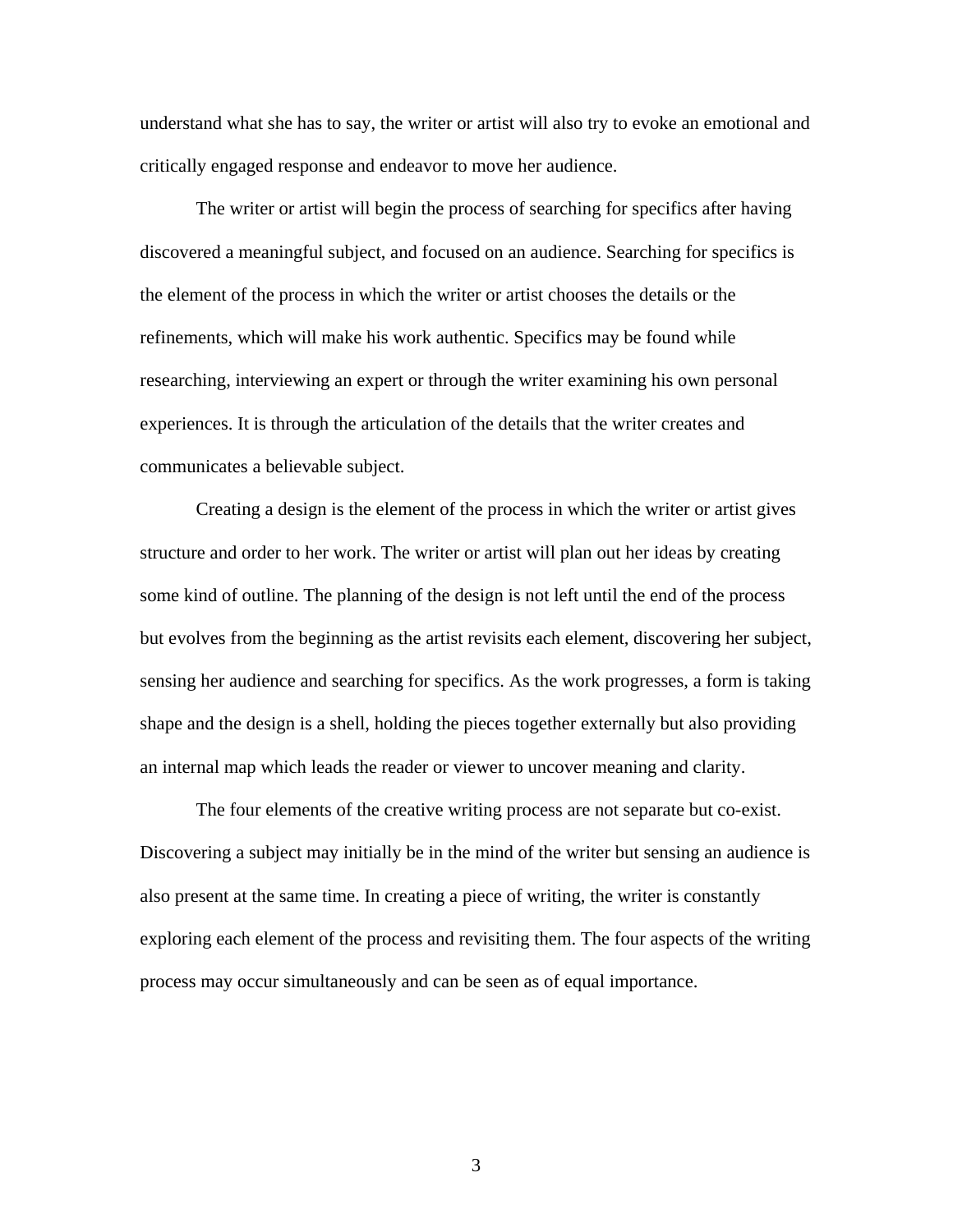Two methods were used to determine whether or not Murray's (1968, 1990) and Mamchur's (2004) creative writing process had any relation or resonance to the choreographic process: archival library search and arts-based research.

Using archival library research, I examined the writings (books, letters, journals, and interviews), and choreographic works on video or in live performance on and by creative writers and choreographers, which according to Apps (2007), "describe how they speak to or frame their process" (p.19), in order to ascertain if the writing process is similar and found in the choreographic process. These archives were examined referencing the creative writing process as defined by Murray (1968, 1990) and redefined by Mamchur (2004). Given the scope of this research study, it was not possible to investigate or examine how the components of the writing process may apply across the broad artistic movements that have existed over time. The archival research was limited to and focused on a number of practicing artists of the twentieth and twenty-first centuries as the notion of choreography as a means of individual expression, enrichment, and education as we know it today only started to emerge from the period of the early twentieth century. (Sachs, 1937) Selection was based on the recognized expertise of the writer or choreographer and her having expressed notions of the processes of discovering a subject, sensing an audience, searching for specifics, and creating a design. Arts-based research provided the research methodology for the choreographic works (on DVD) entitled 'Earth Dances' consisting of two pieces called 'The Orb' and 'Mother Earth' choreographed and danced by the researcher.

The practice of arts-based research as described by Sinner, Leggo, Irwin, Gouzouasis, and Grauer (2006) can encompass several methodologies and methods of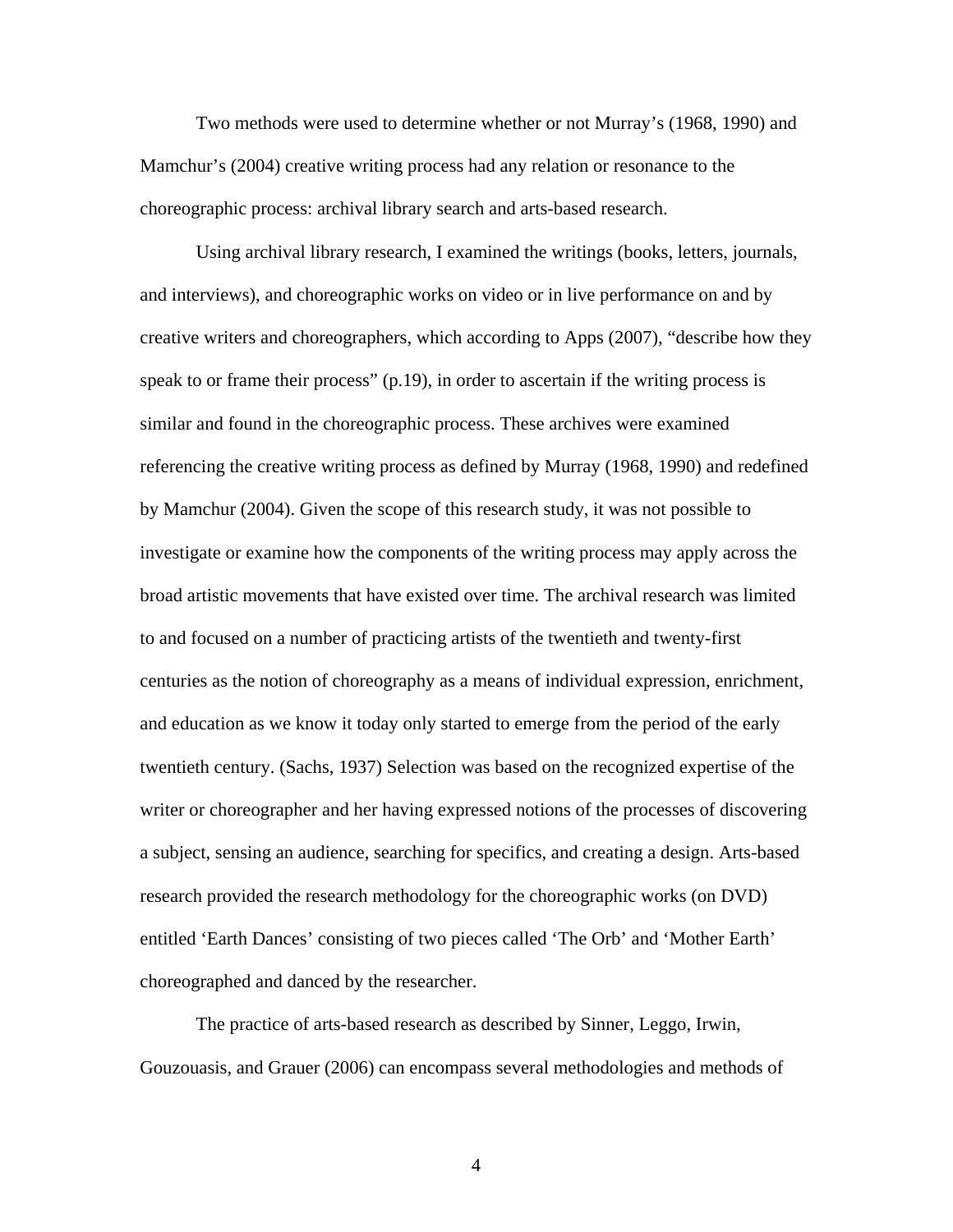inquiry and "as inductive research, arts-based educational inquiry utilizes the elements, processes, and strategies of artistic and creative practices in scholarly investigation" (p. 1234). Specifically, I have employed the methodology of performative inquiry, which falls under the broad category of arts-based research, which is defined by Sinner, Leggo, Irwin, Gouzouasis, and Grauer (2006):

A/r/t/ographers may emphasize visual inquiry, performative inquiry, narrative inquiry, or musical inquiry, among others, yet they may also use other forms of qualitative research within their work such as oral histories or autobiography. Yet fundamentally, a/r/t/ography acknowledges the practices of artists, researchers and educators as places of inquiry and uses those practices to create, interpret and portray understandings. (pp. 1227- 1228).

A/r/t/ography emphasizes a practice with which to interpret, examine, reflect and portray understandings by combining research with art making in a scholarly manner. Asking questions and seeking answers about one's artistic process, through this 'living inquiry<sup>[1](#page-11-0)</sup>, will allow the artist the deep reflection necessary to probe into one's artistic process and reveal knowledge of the artistic process.

Within the over-arcing reach of arts based research is the methodology of performative inquiry, which according to Fels (2008), "is an exploratory venture through which learning emerges, it is a research methodology that recognizes that through inquiry through drama, music, dance and/or other performative mediums of exploration and expression, we come to understand ourselves in relationship to others and the contexts within which we live and create" (Fels, 2008). This methodology provided a framework for exploring the creative process with choreography.

 $\overline{a}$ 

<span id="page-11-0"></span>Meyer, K. (2006). Living inquiry: A gateless gate and a beach. In W. Ashton and D. Denton (Eds). Spirituality, Ethnography, and Teaching: Stories from Within. NY: Peter Lang.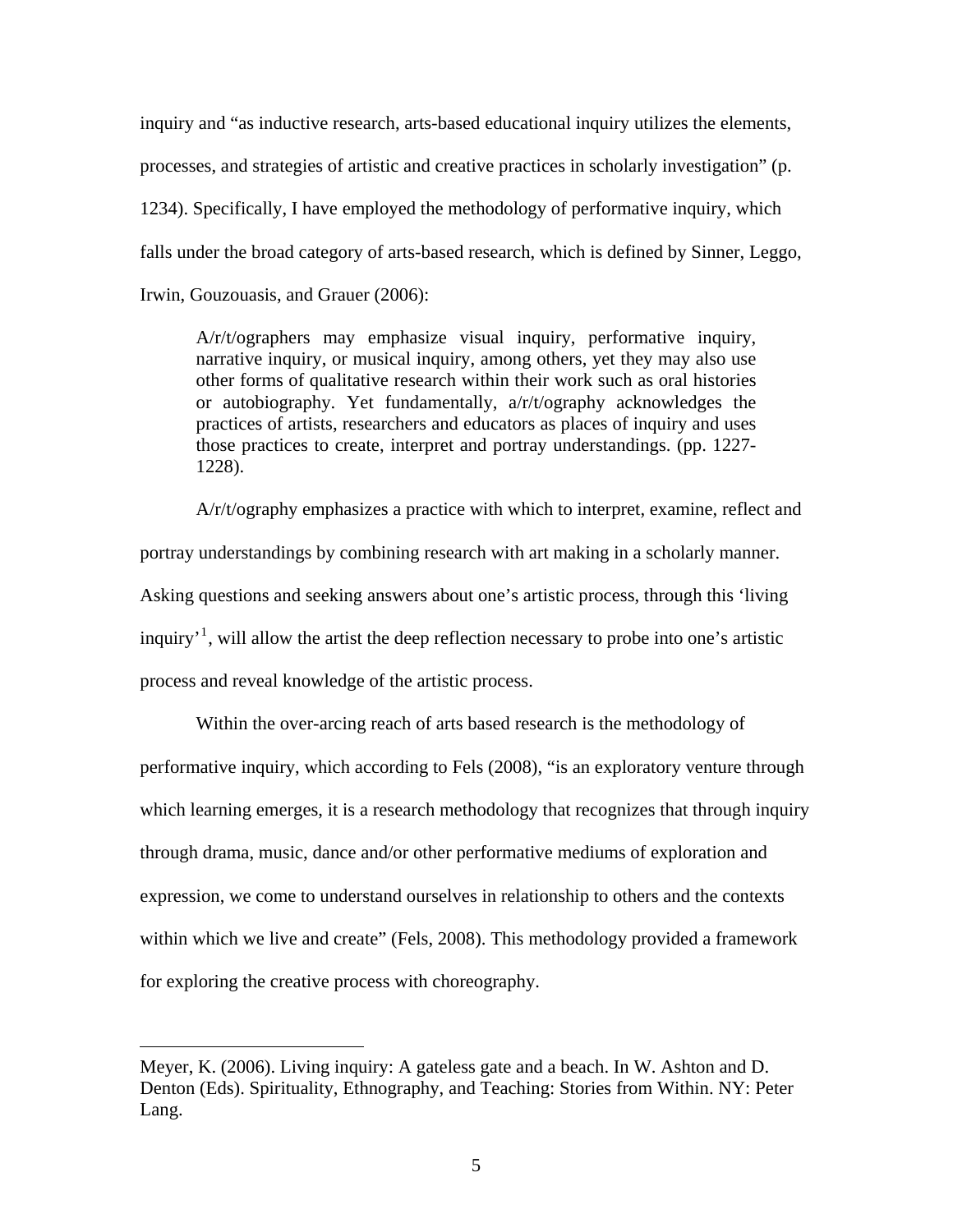As choreography is my primary mode of artistic expression, arts-based research, and specifically performative inquiry was used as the means to take an insightful look into my choreographic process while at the same time investigating and comparing it to the writing process elements. While engaging in the choreographic process, I recorded my experiences and examined my process using the structure of the four elements of the writing process. I created choreographic work, which uncovered new perceptions and knowledge about my choreographic process.

#### **Writing Instruction**

According to Stice, Bertrand, & Bertrand (1995), "Between the mid 1960's and the late 1970's, 'creative writing' appeared as a curricular issue (in elementary schools) because many students were not being exposed to composition before high school" (p. 213). Until then the traditional way of teaching writing tended to focus on the mechanics of writing such as spelling, grammar and punctuation. The shift from emphasizing the finished product to teaching a writing process was initiated by the work of writing educators such as Murray (1968), Graves (1983), Caulkins (1986) and Emig (1971).

 Murray (1968), one of the first to outline a 'writer's process', in his book *A Writer Teaches Writing*, outlines 'The Writer's Seven Skills', which he identified by observing "the lessons professional writers have taught themselves" (xi). He wrote his book because he was asked to create a new approach to writing from an author's perspective for the New England School Development Council in 1965. After interviewing, observing and testing his ideas with hundreds of teachers and in hundreds of classrooms he arrived at a process consisting of seven steps, which stress prewriting to discover your subject, sense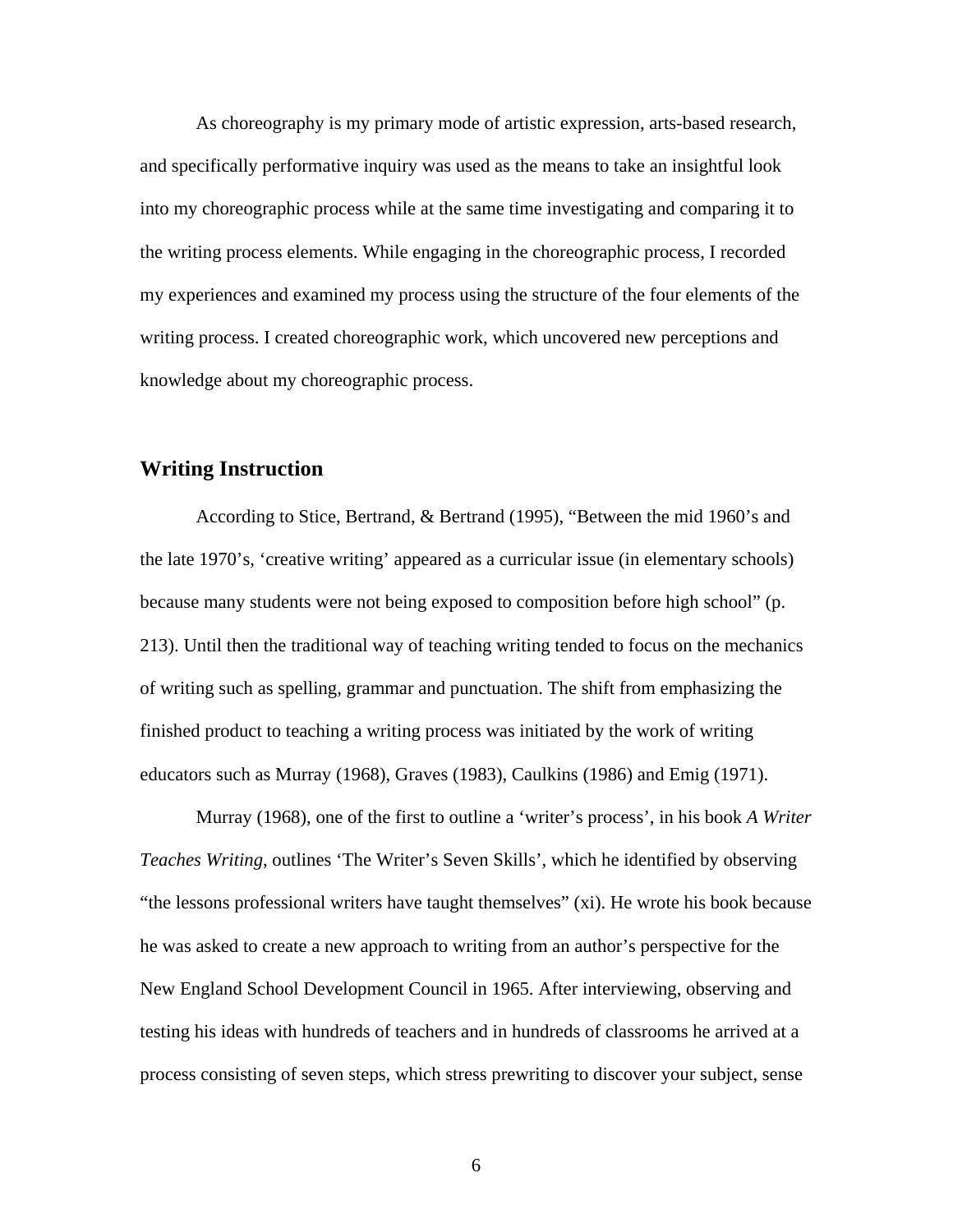your audience, search for specifics and create a design and then writing, developing a critical eye, and rewriting (Murray, 1968).

 Others built on Murray's work and in the late 1970's Graves (1983) noticed through research, that children seemed to go through three general stages in writing: prewriting, writing and post writing. The term the 'writing process' was coined and began to be used to describe this new way of teaching writing. Further according to Stice (1995), "The previously well-known practice of having children turn in a single draft on an assigned topic to be graded and corrected by the teacher was no longer considered good teaching" (p. 213).

Caulkins (1986) and Emig (1971) also developed similar ideas that emphasized process. Caulkins (1986) developed the idea of 'the writer's workshop' and stressed the teacher facilitating the student in discovering a subject that was meaningful and important to them in order for them to do authentic writing. Caulkins (1986) states, "Beneath layers of resistance, we have the primal need to write. We need to make our truths beautiful, and we need to say to others, "This is me. This is my story, my life, my truth. We need to be heard" (p. 5). Emig's research also confirmed the idea that writing instruction could be broken down into steps to be most effective and marking up a student's paper with red ink did little to improve their writing ability. In her work she outlined prewriting, composing, revising and proofreading (Emig, 1971).

Having taken writing and creativity courses from writer and educator Mamchur (1999), (2007), I noticed the transferability of her 'writing process' to choreography. I seemed to be unconsciously using similar but unidentified elements for choreographing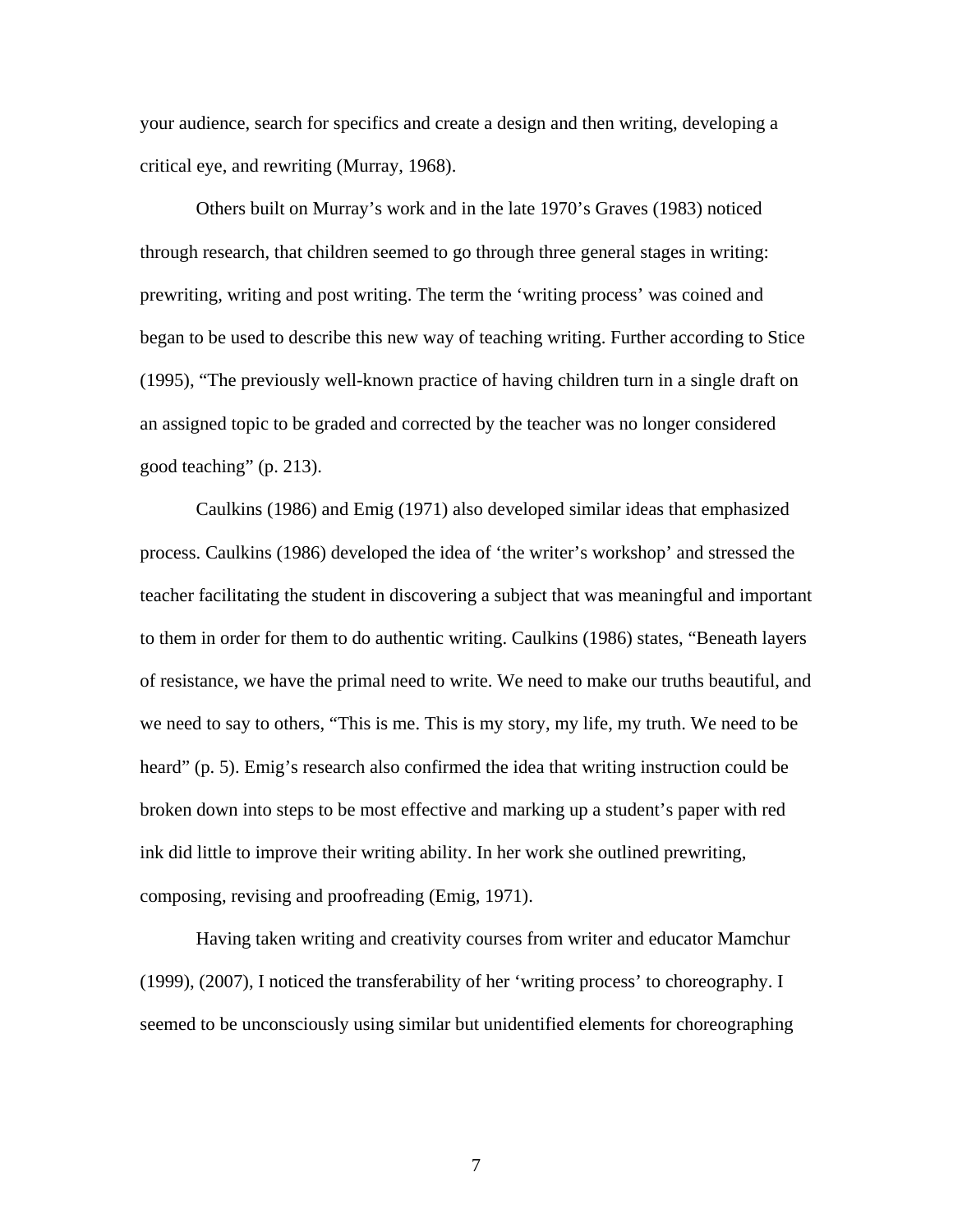dance works. As mentioned, the writing model as defined by Murray (1968, 1990) and redefined by Mamchur (2004), will form the basis for this research.

#### **What is Choreography?**

For the purposes of this thesis the choreographic process will be defined as working through the process of designing or arranging a body or bodies in structures in which movement occurs and a creative building of movement phrases to create a dance or concert piece. This choreographic work is viewed as art and has something to impart to an audience. It is not performed for the mere enjoyment of the movement by the choreographer but constructed and planned as a presentation in which to convey meaning, artistic inquiry and expression and to connect with and move an audience.

According to Martin (1963), choreography or "dance can be seen to be a basic, fundamental element of man's (sic) behavior and one which is motivated by impulses and intuitions to express that which lies inside and is too deep for words" (p. 8). Choreography and movement are a means to inquire and express with our bodies and to communicate. All cultures have choreographed movement and the universal urge to dance can be seen through out the ages as expressed by all human beings. Ancient people first used choreographed movement to bridge the gap between themselves and their creator and to communicate, supplicate or offer thanks. Choreography has always played a part in human social interactions and celebrations (Martin, 1963) (Sachs, 1937).

Choreographed movement is something that has far more value than just being an enjoyable pastime at social functions. Writer and historian, Sachs (1937), comments on the importance of choreographic movement when he states: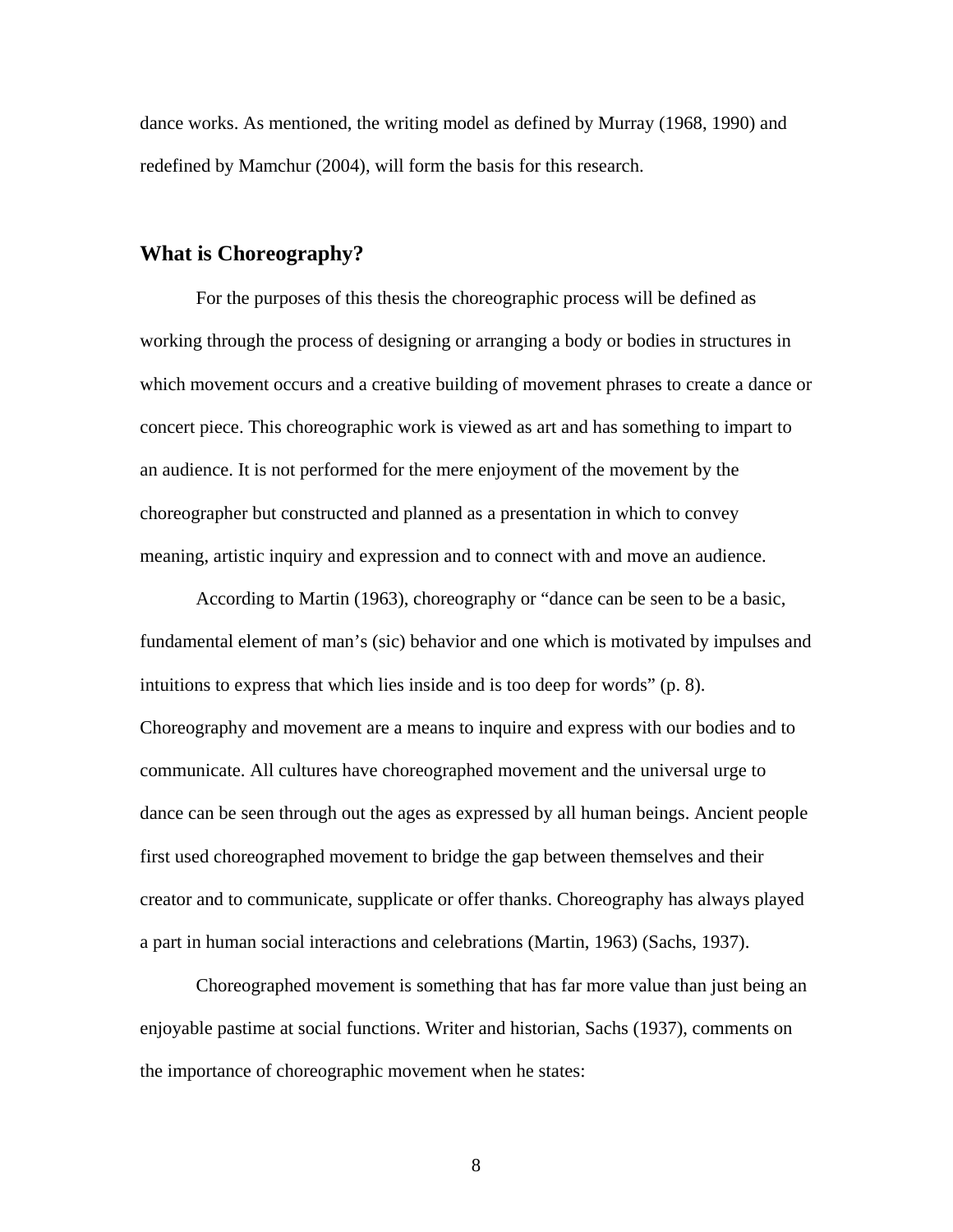The dance is the mother of the arts. Music and poetry exist in time, painting and architecture in space. But the dance lives at once in time and space. Rhythmical patterns of movement, the plastic sense of space, the vivid representation of a world seen and imagined – these things man creates in his body in the dance before he uses substance and stone and word to give expression to his inner experiences. (p. 3)

Choreographed movement as an artistic creation can be seen to be one of the foundational

arts for humanity, an art form that has served humankind as a means of communication

and as an outlet for feeling and expression. H'Doubler (1940), a pioneer in movement

education, shares her view of the historical significance of dance:

The difference between the dances of the past and those of the present are but differences in outer form: in period, location, temperament, education, and taste, which together determine the cultural values of any age. Basically concerned with the primary issues of life, dance has been inseparably connected with the expression of the cultural development of any period, and in turn has exerted its influence on the social patterns of the past. Likewise, it can serve us today in our quest for richer living. (pp. 45-46)

Dance and choreographed movement may be viewed as being an integral part of life, something that has always been and will continue to be, perhaps changing in form and pattern but essentially recognizable and serving similar functions no matter the time or age.

#### **A History of the Choreographic Process and Choreographic Instruction**

According to Humphrey (1958), "Man (sic) has composed dances throughout the ages, from the earliest prehistoric era to the present time, but it was only in the nineteen thirties that theories of dance composition were developed and taught" (p. 16). Up until this time, the ballet had dominated the Western dance world for nearly four hundred years and employed formalized steps and story lines, which did not stray from an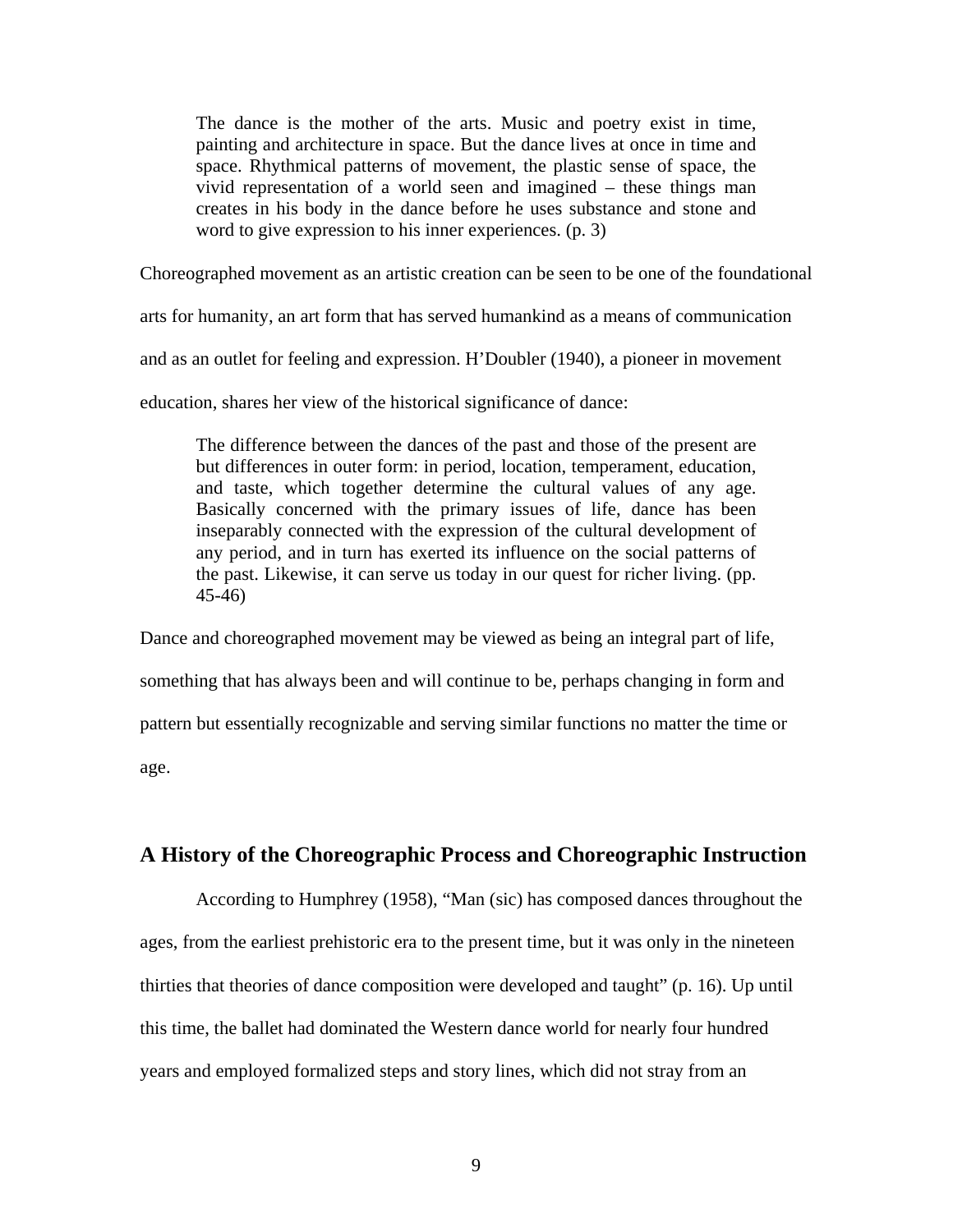established formula. The notion of a need for a choreographic process had not emerged. The support and funding of court choreographers and dance masters depended on their pleasing their royal patrons and so staying with the tried and true made the ballet rigid and limited but still a popular art form. (Audsley, 1960) However, just prior to and at the turn of the  $20<sup>th</sup>$  century, with the advent of major changes in the world, war, upheaval and the loosening of tradition, new ideas started to creep into the arts. New styles of dance, currently known as modern or expressionist dance, began emerging. The development of a choreographic process became a possibility.

Many choreographic artists from the early nineteen hundreds such as Duncan (1878-1927), danced in new and freer ways but did not leave any process of creation behind (McDonagh, 1970). Choreographers of the thirties, such as Graham and Humphrey developed their own unique styles of moving and ways of developing and creating their work. Humphrey (1958) notes:

I like to think that choreographic theory and the study of it is a craft, and only that, for I do not claim that anyone can be taught to create, but only that talent or possible genius can be supported and informed by knowhow, just as an architect, no matter how gifted, must understand the uses of steel, glass and stone. (p. 19)

Such early European innovators as Francois Delsarte (1811-1871), Emile Jacques-Dalcroze (1865-1950), and Rudolph von Laban (1879-1953), who all developed theories of human movement and expression, provided the foundation for most systems of modern and post modern concert dance. Francois Delsarte (1811-1871) was a French-American musician and singer. He developed an acting method that taught that connecting the real or actual inner emotional experiences of the actor with what they were portraying would bring an authenticity to their work. He systemized a set of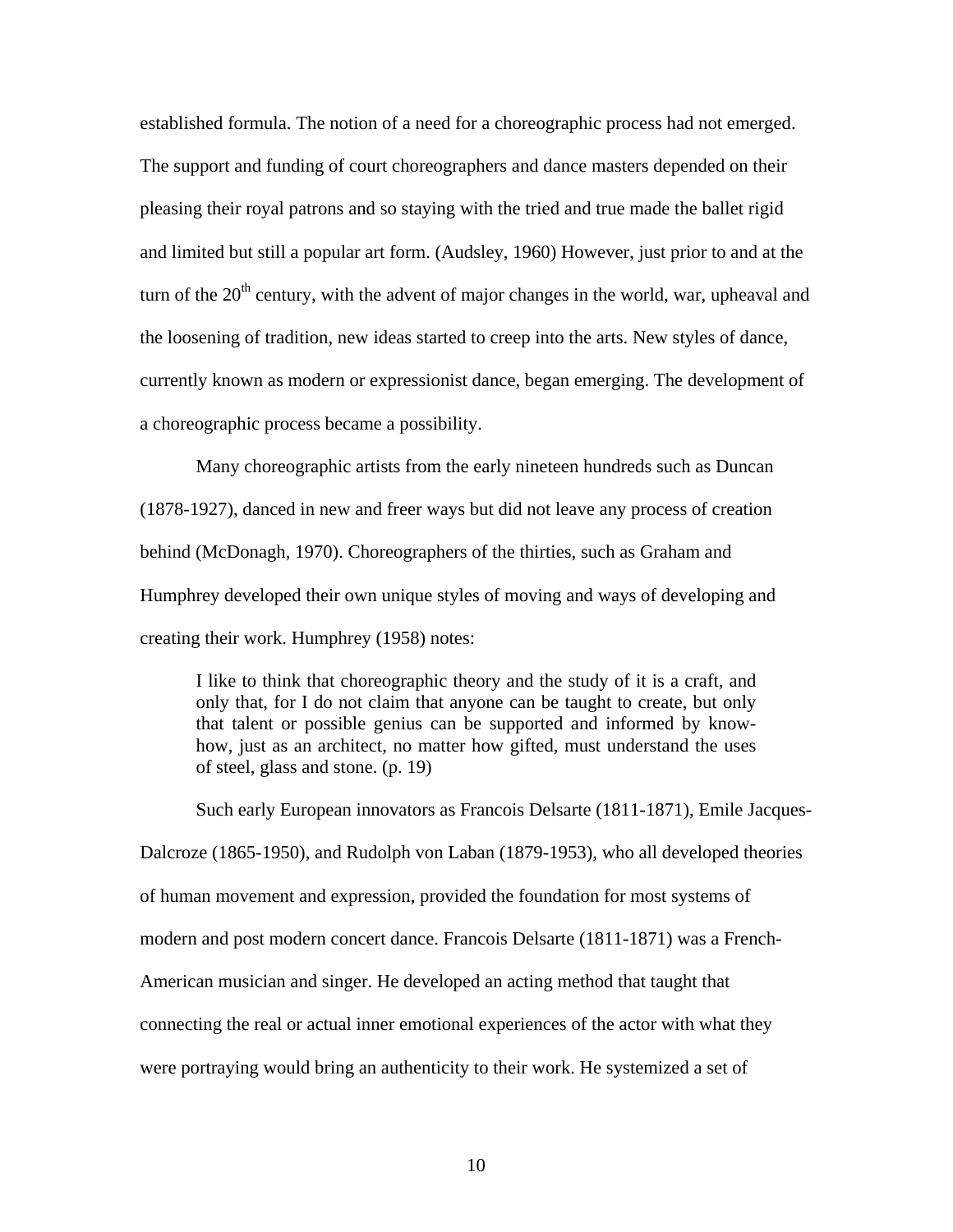gestures and movements based upon his observations of human interaction. To develop his method, he closely studied and examined the voice, breath, movement dynamics, and the expressive elements of the human body.

Jacques-Dalcroze (1865-1950) was a Swiss composer and musician known best for developing Eurhythmics, an approach to music education involving whole body movement. He developed 'Rhythmic Gymnastics', which he believed would enable his students to hear accurately and respond spontaneously to music. This unique movement work concentrated on the body as the original instrument and involved natural movement such as walking, lunging, and skipping to learn to beat time to music.

Perhaps the most influential person, whose theories have had a lasting and formative effect on modern dance and movement education, was Rudolph von Laban. Born in Austro-Hungary, (1879-1953), Laban was a dancer, choreographer, and movement experimenter. Laban's ideas and movement theories are now used as the basis of most dance and movement programs at universities and public schools in North America and Europe.

Winearls (1958) explains how Laban came to create and conceive of his theories:

Beginning with studies of ballet, of the work of Delsarte, of many kinds of folk dance, of the laws of mathematics and geometry, Laban evolved a means of "dissecting out" the basic elements, which create and control every kind of movement of which human anatomy is capable. (p. 8)

Modern dance and its technique were developed as a reaction against the ballet at the turn of the century (Audsley, 1960). Its pioneers, Duncan, Fuller and St. Denis, all American women, took the ideas of Laban and Dalcroze, added their own personal style and beliefs about movement and performed, for their time, very free and daring public performances. They danced barefoot and without corsets and embodied the liberation of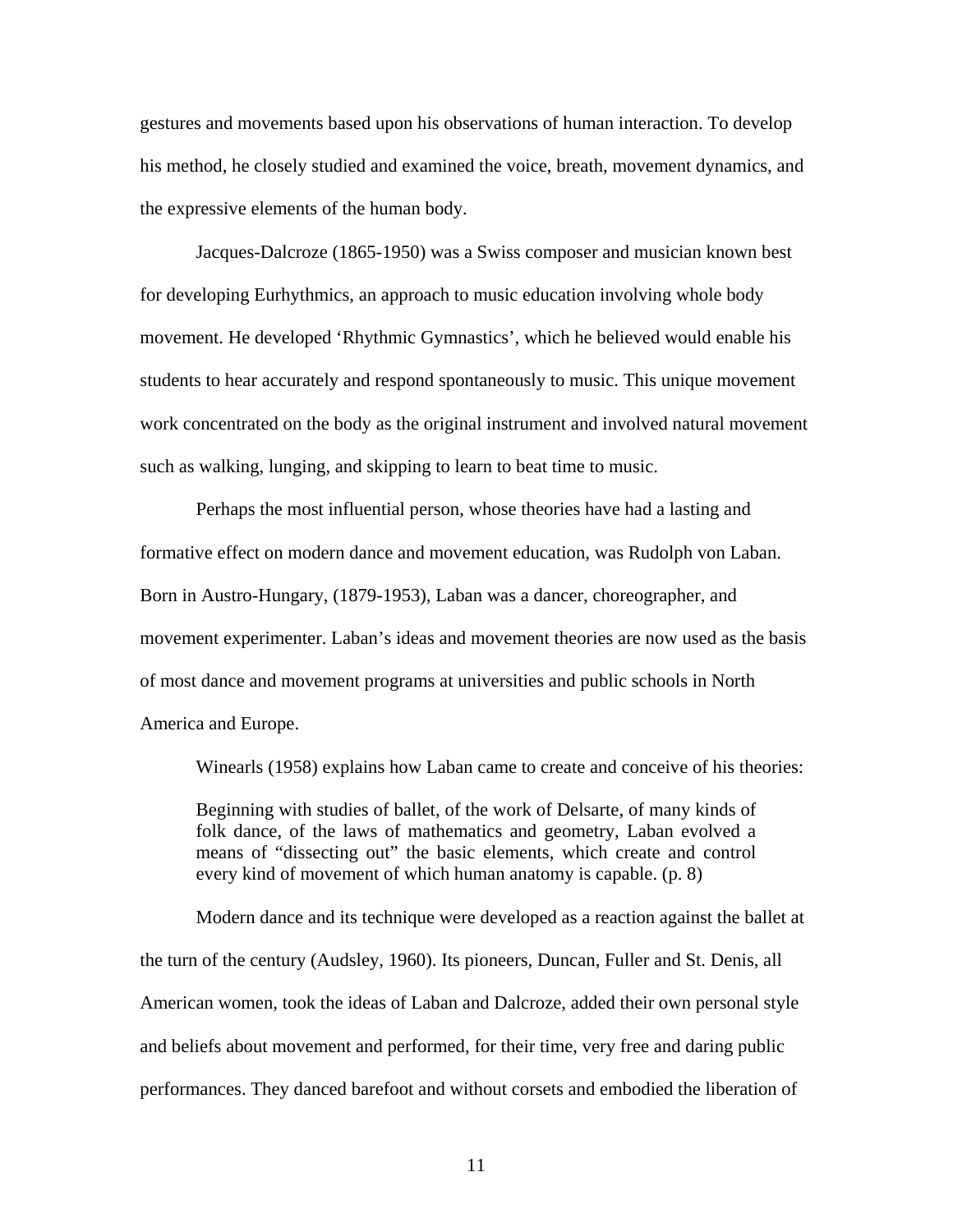women, which was just beginning as a social reform. Vigier (1994) examines Duncan's beliefs:

Isadora's concept of dance was far removed from prevailing stage dances of the music-hall type with "kicks and frills' she had rejected early on in her career, and with the ballet, which she saw as calculated steps and patterns performed by deformed bodies for the enjoyment of balletomanes. (p. 45).

Duncan is often cited as the founder of modern dance because she was one of the first to recognize and state publicly that choreography and dance were for everyone and that to dance was a fundamental activity and should be experienced in order to be a fully alive person.

In the thirties, the next wave of innovators in modern dance, such as Humphrey and Graham moved modern dance in new directions to explore more social and political themes. Their students, Cunningham, Taylor, and Tharp, to mention a few, have continued to make modern dance a place to try out new movement ideas and a way of making commentary on our ever changing world through the body's expression.

Today, choreographic instructors may base their technique on variations of Graham, Humphrey or ballet basics to ensure their dancers have a trained and welldeveloped body, capable of moving in many styles. But what of our public school movement and choreographic instructors? This is where most children experience their first exposure to choreography and movement. Generally, public school instructors are not concerned with teaching rigid, although necessary, technique to produce a professional dancer. They are concerned with giving students early experiences that foster a love of moving, a movement vocabulary, some history about choreography and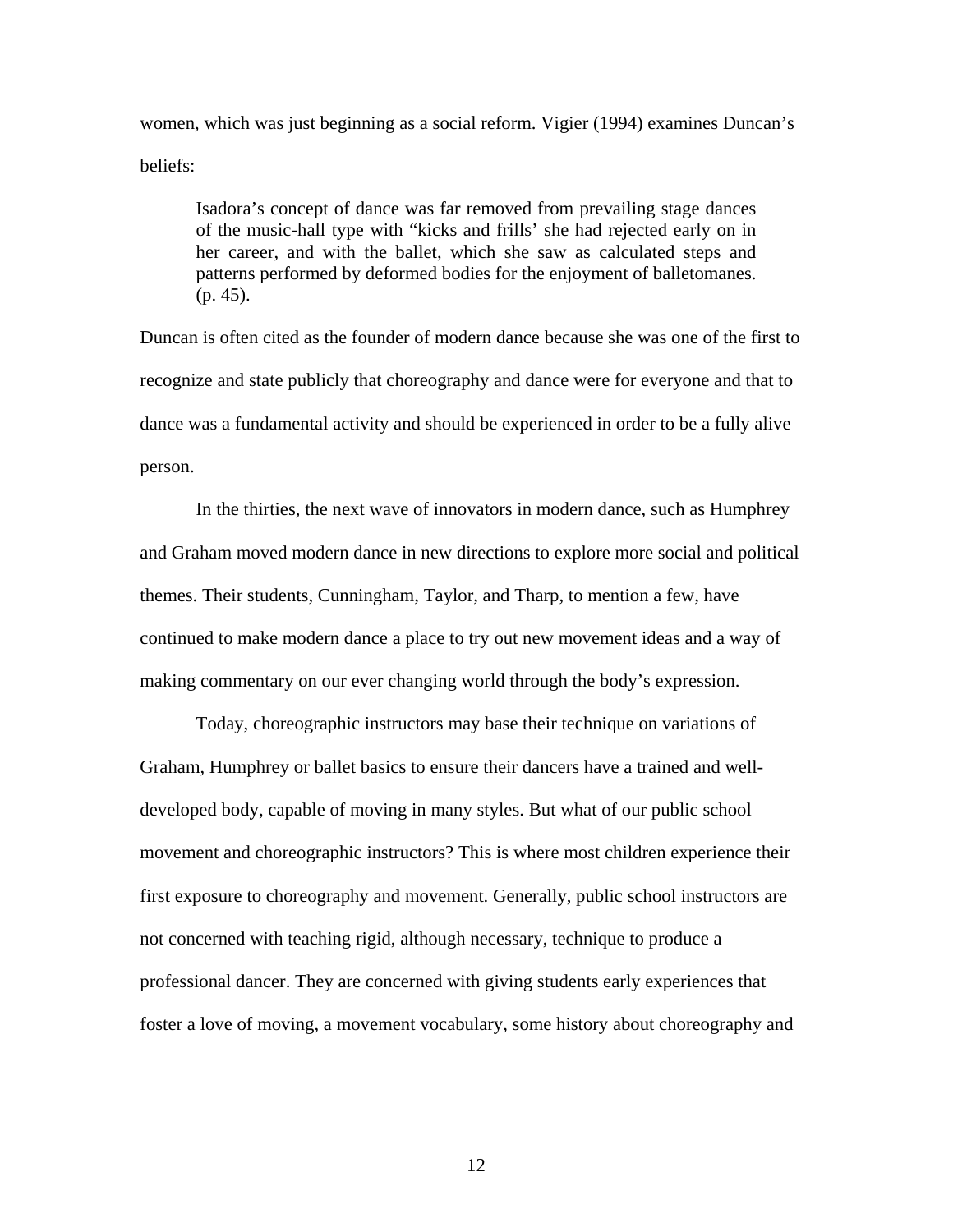dance, and the ability to learn about how their body can move and how they can create their own movement pieces.

Space, weight, time and flow, the four main aspects of Laban's movement framework, offer a useful structure for organizing movement lessons and instruction. However, the art of making dances, the choreographic piece, seems to be elusive and lacks a clear process beyond the analysis of what movement elements should and could be present in a work. There has not been a systematic approach to the teaching of choreography.

Ashley (2003) observes, "Students often take the passive role of dancers but not the active role of choreographers or creators and are just led through set steps, timing and spacing" (p. 1). The distinct or exact stages of the choreographic process are often hard to identify for both the growing and emerging choreographic artist. Looking to Murray's (1968, 1990) and Mamchur's (2004) creative writing process may be a new and fresh way for students to learn to be choreographers. Choreographer and dance pioneer Halprin (1969) suggests that through effort and encouragement we can promote our creativity in movement:

Although every human being has creative intuition, we cannot change its nature nor its potential strength. We can, however, use what we have through 1) learning to respond to it, 2) encouraging its growth and, 3) never ceasing to put it to the test. (p. 50)

The goal of choreographic and movement instructors is to go beyond having students merely mirror or copy the instructor's choreography. Choreographic instructors want to mentor students to enable them to create original works of their own, to convey their own meaning. Supplying a concrete process such as the four elements of the writer's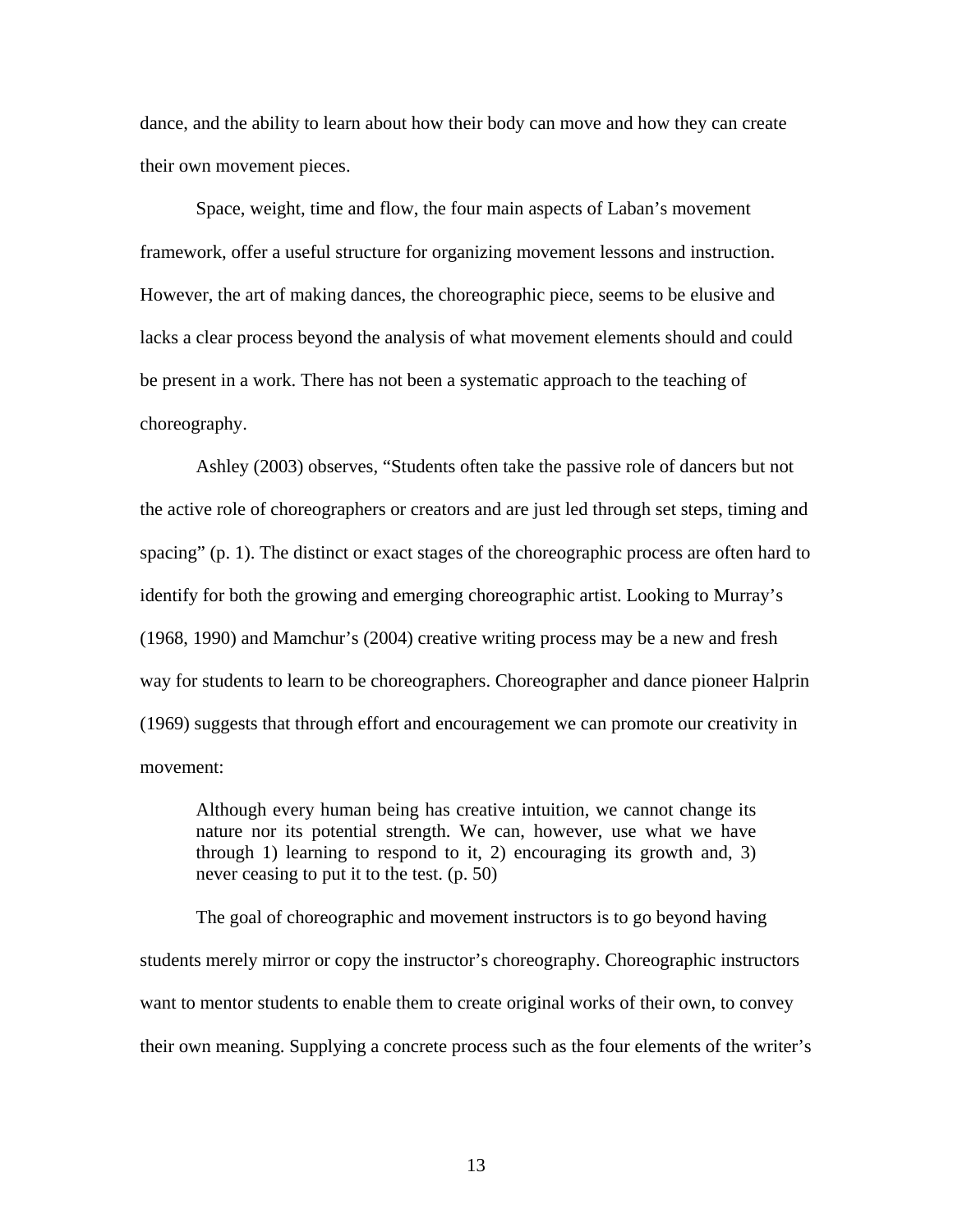process to choreographic students may assist them in tapping into their own creativity and provide them with a clear method to lead them through the creative process.

Choreographer Halprin (1969) shares her views on the creative process:

The essence of artistic creation is a mystery. But we can know about its effects. Skills and craftsmanship can be learned; discipline we can force upon ourselves. Although we have an abundance of these learned techniques, they must not become formulas that substitute for genuine creativity. We must have something more…something of the unknown attribute. (p. 50)

Many would agree that the know-how, the physical technique, the principles of

movement and spatial design can be taught but the act of creation seems to be

accomplished quite individually by different choreographic artists. Employing the

writer's process to choreography may provide the structure to enable choreographers to

discover their own unformulated ability.

### **Why Choreography is Important**

Choreography can be seen as an established and respected art form in existence from the beginning of humankind's existence. Choreography is something to be fostered and appreciated as a means to express and share artistic themes, ideas and beliefs using the physical body as the medium.

Movement educator H'Doubler (1940) believed that movement and choreography should be an essential component of a complete education for every child. She presents a compelling argument for the inclusion of movement education in the curriculum:

It is to be expected that not everyone will be a great dancer, and that dancing, of course, will be experienced as a complete art form more by some than others; but, as every child has a right to a box of crayons and some instruction in the fundamental principles of drawing and in the use of color, whether or not there is any chance of his becoming a professional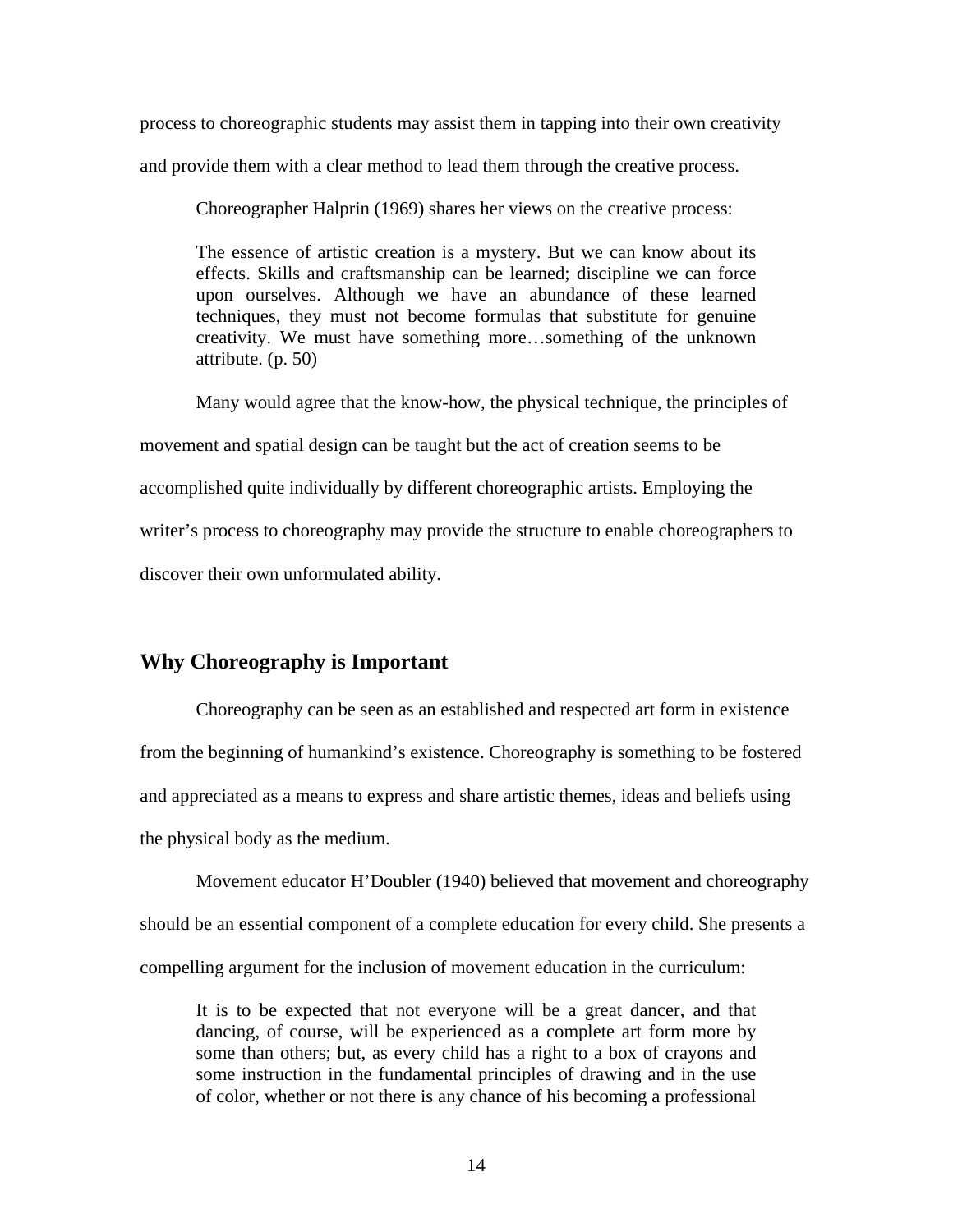artist, so every child has the right to know how to achieve control over his body in order that he may use it to the limit of his ability for the expression of his own reactions to life. Even if he can never carry his efforts far enough to realize dance in its highest forms, he may experience the sheer joy of the rhythmic sense of free, controlled, and expressive movement, and through this know an addition to life to which every human being is entitled. (p. 66)

There is a necessity for the recognition of the body and the importance of its exploration as a place and source of vital information in order to assist children on their own path to becoming wholly educated persons. Gardner (1990) states, "In most cases, the values and priorities of a culture can be readily discerned in the way in which its classroom learning is organized" (p. ix). Unfortunately, looking closely at the organization of our classrooms and what is selected as curriculum, subjects such as choreography and movement education are often neglected, undervalued or not seen as a priority.

Teaching movement and choreography is a way for students to connect to the physical part of themselves while simultaneously developing their mental, social and emotional sides. Choreography as part of movement education is an art form, which may help people express their inner selves, show the beauty of movement and be enjoyed by the viewer.

According to movement educator Gilbert (2006), "Movement is the key to learning" (p. 7). She believes that students cannot sit still for very long before the blood and oxygen flow to their brains significantly slows down, thereby slowing down the learning process. She advocates bringing dance into the classroom, and suggests that movement will stimulate learners and increase their kinesthetic intelligence. Quoting from her book, '*Brain Compatible Dance Education'*, Gilbert (2006) sees movement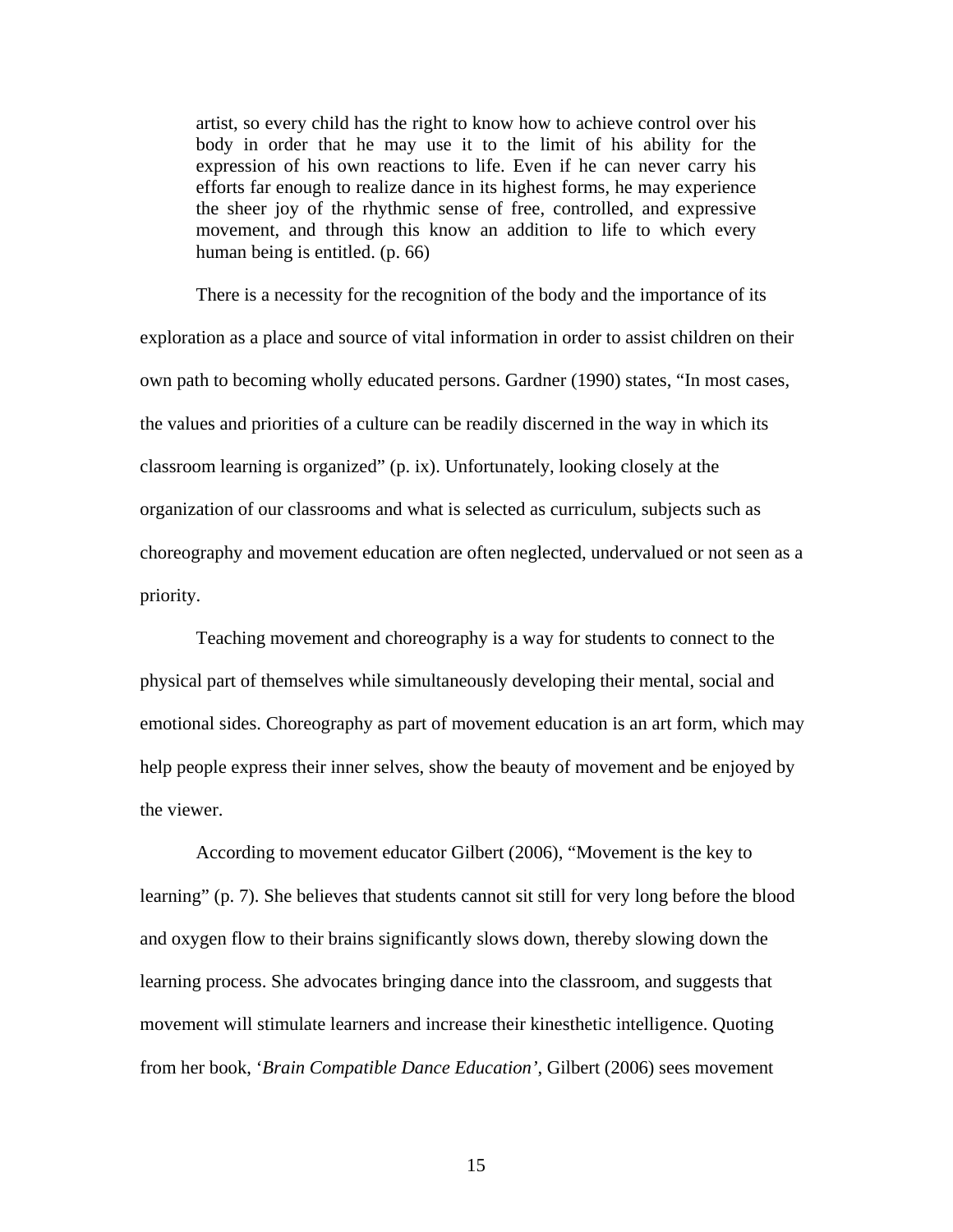education as "creating dancers, but also collaborative workers, critical and creative problem solvers, articulate communicators, and healthy, involved members of the community" (p. 8). Besides creating strong, flexible bodies, movement education may also encourage learning an extensive movement vocabulary and working on concepts that increase the body's sense of itself. Movement education provides unique opportunities to collaborate and use one's imagination through the creation of the student's own

choreographic work.

Art educator Walker (2001) teaches:

The Art Making Process consists of recognizing or finding big ideas, problem solving by seeking out concepts, techniques or practical processes, establishing a knowledge base and creating the opportunities for the artist to make personal connections and boundaries and a means to explore ways of working while risk taking, playing, and experimenting. (p. 3)

Choreography is art making which involves expressing and exploring one's own feelings, ideas and identity with the body. Best (1974) states, "artistic expression is thought to be a release of feelings through the artist's particular medium, a sort of emotional catharsis" (p. 4). The value of such things as artistic expression and the release of inner feelings in artistic creation cannot be measured but undoubtedly seem worthy of fostering in education. H'Doubler (1940) teaches that it is the responsibility of educators to ensure that choreography and movement continue to function as a vital experience for self expression and the discovery and understanding of our bodies. She believes that, "The inclusion of dance in the general education program is the one means of giving free opportunity to every child for experiencing the contributions it can make to his developing personality and his growing artistic nature" (H'Doubler, 1940, p. 59).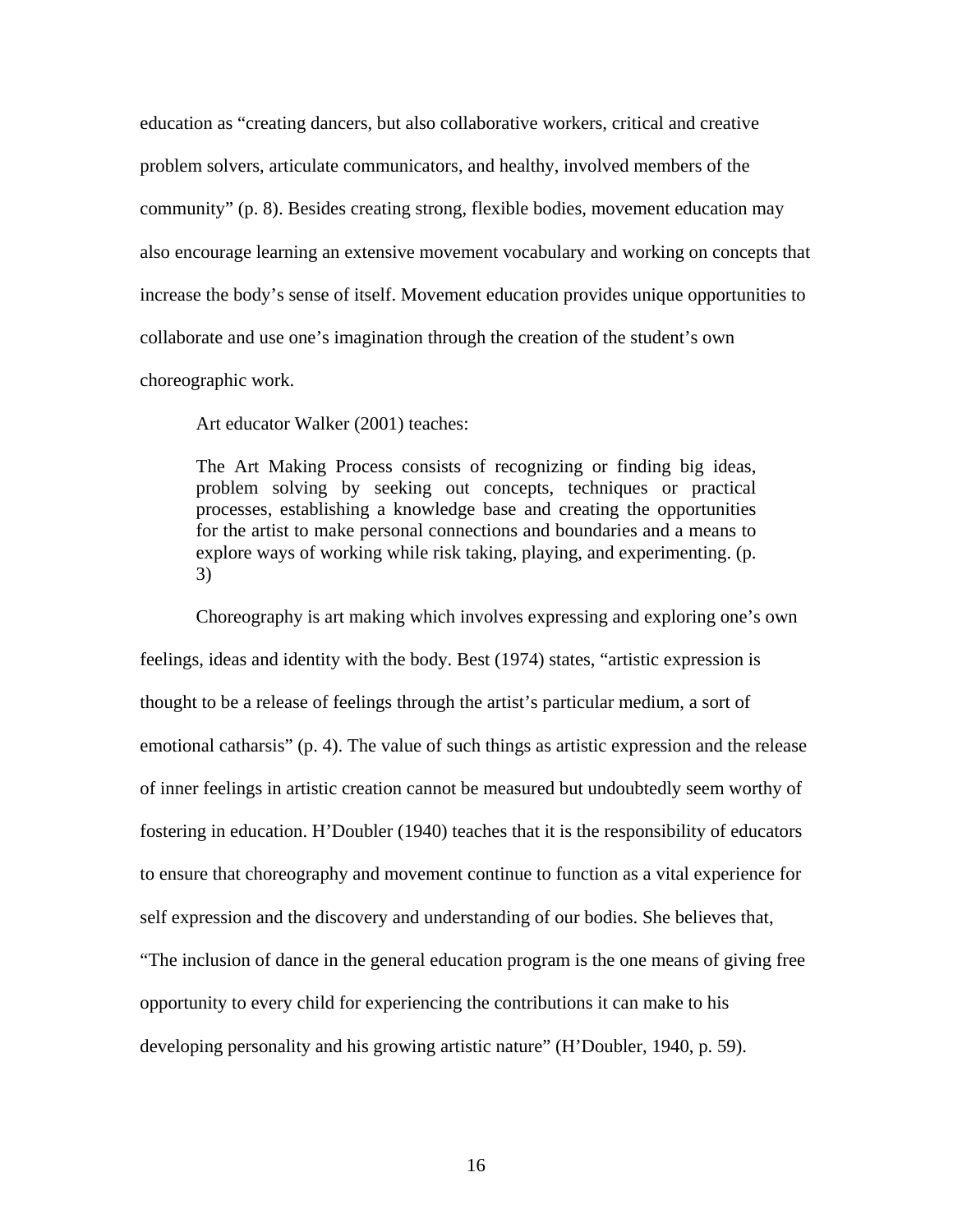Physical expression and physical communication seem essential to integrating a person with all parts of her being as a learner. Gilbert (2006) reiterates this idea when she states, "Sensory–motor activities build the brain. A fully functioning body reflects a fully functioning brain" (p. 32). Adding to this notion choreographer de la Tour (1970) stresses that educational movement has value because it is a vital and essential form of human expression. She informs us that, "Dance taught as a springboard for the learning of other subjects will help the student to know his subject with his whole being ---mentally, physically and intuitively" (p. 165).

De la Tour (1970) emphasizes choreography as a creative tool and movement as a means of communication and expression:

I believe the modern child will improve the quality of his life through educational dance. All agree that all art media used creatively improve the quality of our lives; but only the medium of movement, the art of dance, can use the whole of man as the creative tool by which he expresses himself and is therefore able to communicate his uniqueness, to identify himself and realize his relation to other beings, nature, and the universe. (p. 167)

Choreographic educators and instructors in our schools and universities feel that choreography is an important part of the fine arts or physical education curriculum. They believe the experience of movement should include an expressive and artistic side and that it is the right of all children to be in touch with and learn how to move their bodies (H'Doubler, 1940). According to movement educator Gilbert (2006), "All human beings first learn through movement. Movement must be an integral component of the learning process throughout the lifespan" (p. vii).

Snowber (2002) reiterates this by stating, "The body has the capacity to be a huge teacher in our lives, … and the data of the body can be a place where the soul can sing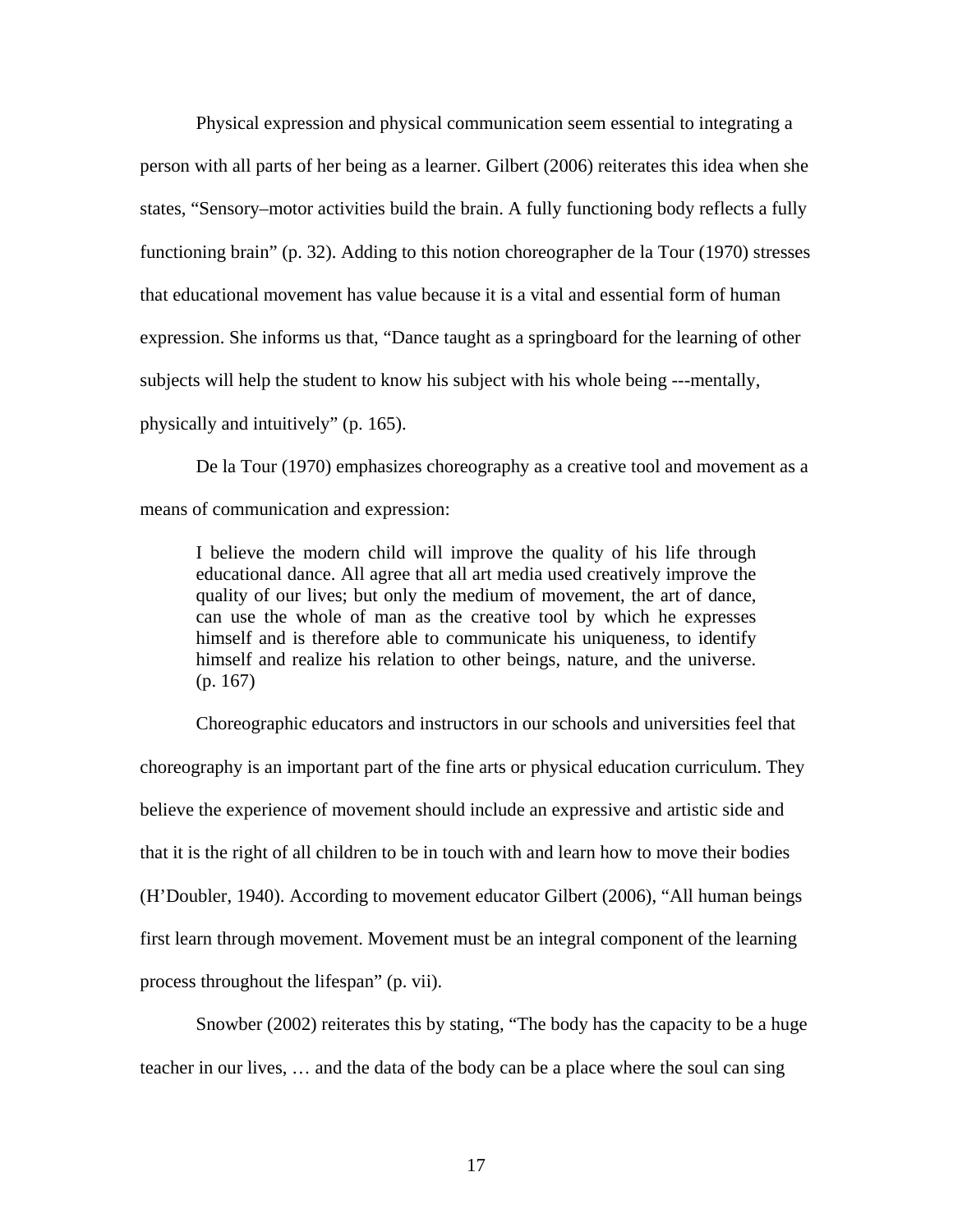and the bones can dance" (p. 20). "Much of our relating in the world is experienced through our body, yet seldom do we take this as a serious place of study" (p. 22).

It would seem in practice that we are becoming a society of 'disembodied' people. By this I don't mean that people are not running marathons, biking, and mountain climbing for physical fitness and enjoyment. But rather, that as a society, it seems the value of physicality only encompasses health, fitness and improving the body image. Few people seem to be viewing the body as a place to learn about themselves or as a means of artistic expression. Taking the time to listen to the body and read the signs the body reveals seems a relatively unknown element. The fast paced society we now live in has created a culture of the mind. We watch and take in streams of endless information in the form of electronic media and use this same electronic media for recreation and work. The physical body is often ignored. Writer and philosopher Abram (1996) reflects on this by observing that we are, "Caught up in a mess of abstractions, our attention hypnotized by a host of human-made technologies that only reflect us back to ourselves, it is all too easy for us to forget our carnal inheritance in a more-than-human matrix of sensations and sensibilities" (p. 22).

Klein (1997) writes about the important connection between our body and mind and explores our seeming disconnections in the modern world. She adds to Abram's observation and reflects on the isolated self inside our bodies:

Modern urban people often live with a subliminal sense of being caught inside their own silhouettes—that is, of inhabiting a body that is cut off from nature and independent from other human beings. At the same time, modern life presents us with so much information, so many choices, and urges us to attend closely to the multiple feelings associated with these, that we are dealt a great deal to hold in the very small space that is our body. (p. 140)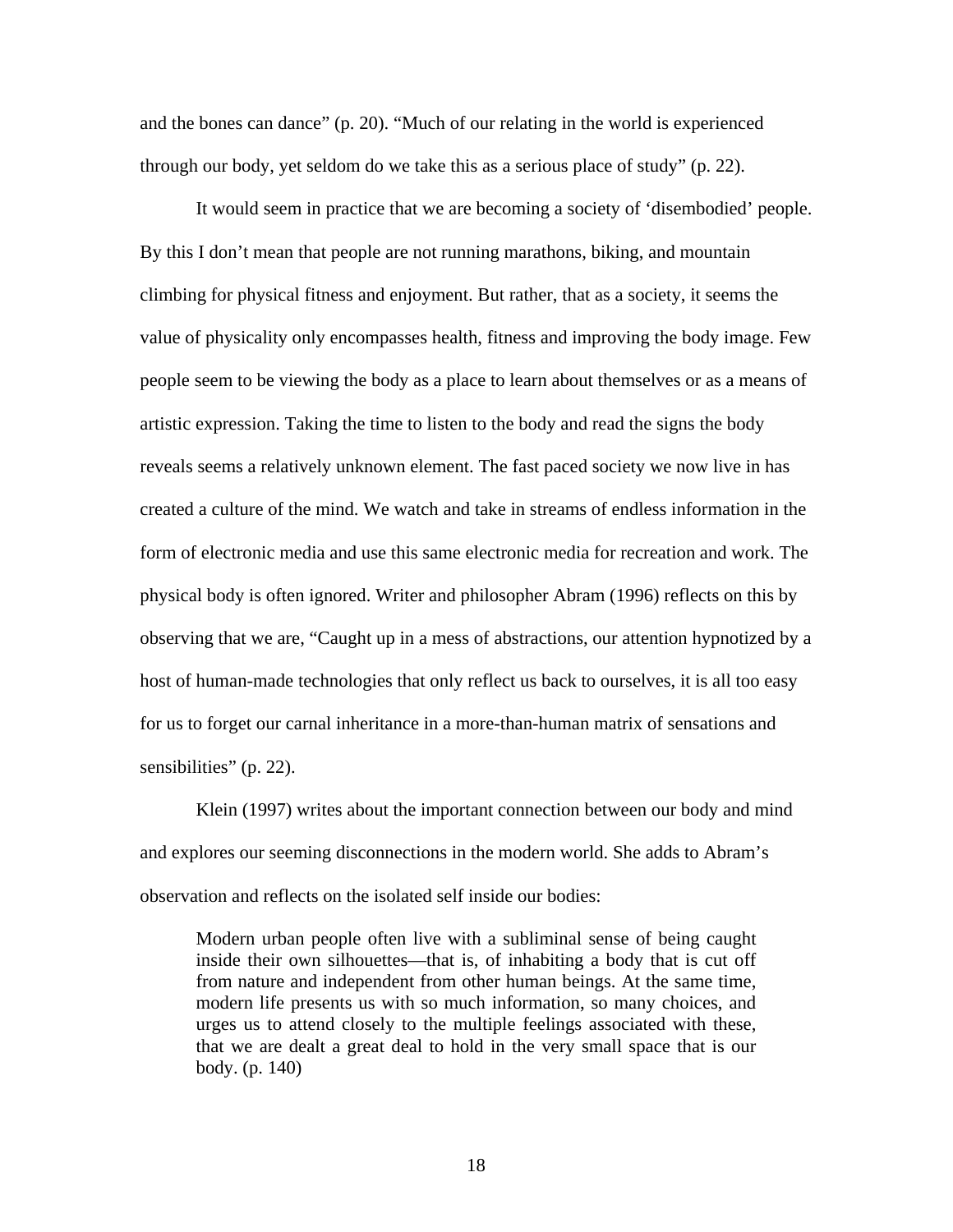It would seem imperative that the physical part of our beings should not be neglected in the school setting but honored and recognized as an integral place for learning. Not just the muscles, bones and physical fitness aspect but an awareness of how our bodies are a means to communicate, connect with others and explore who we are. Do students not need to be taught to read their own and others movement as text? Do they not need to see the body as a legitimate source for gaining important information about themselves and others?

Abram (1996) believes that all of our senses have equal value in conveying and receiving information:

The experiencing body is not a self-enclosed object, but an open, incomplete entity. This openness is evident in the arrangement of the senses: I have these multiple ways of encountering and exploring the world – listening with my ears, touching with my skin, seeing with my eyes, tasting with my tongue, smelling with my nose – and all of these various powers or pathways continually open outward from the perceiving body, like different paths diverging from a forest. (p. 125)

The perceiving self is not limited to visual or auditory means, which are the traditional means of passing on knowledge in our school cultures. Ideally, the process of discovery and exploration of our world to learn and acquire knowledge will encompass all of the senses. Educating students in understanding their own body, as a vehicle for expression and artful meaning making may be achieved through teaching them the art of choreography.

As choreographer Lewitsky (1975) observes:

Motion defines life – because we think, learn and store information kinesthetically – because we need to express nonverbal feelings in motion – because motion is one of the ways we perceive, conceive, create, select, and communicate. Aren't these some of the values we extol when we refer to a civilized and educated society? (p. 18)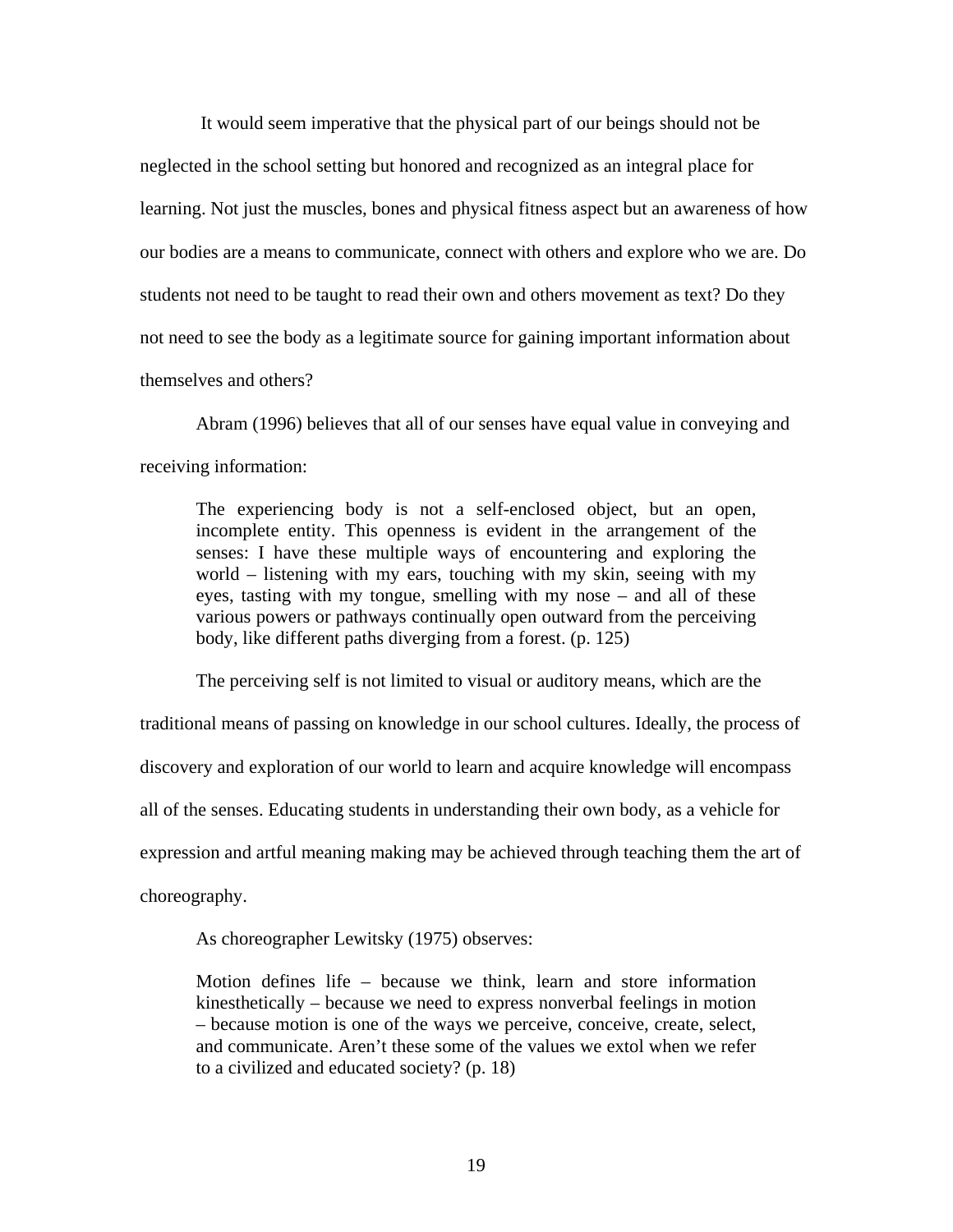## **A CHOREOGRAPHER'S PROCESS: ARCHIVAL RESEARCH**

### **Introduction**

According to Murray (1968), "The act of writing is complicated, but in the tidal conflict between the artist's freedom and the craftsman's discipline there is a consistent pattern of work which can be identified and passed on to the student writer" (p. 1). Murray's writing process (1968, 1990) outlines how a writer may focus on specific elements of the writing process to find a subject, make a deep connection with an audience, and create order and meaning through carefully chosen specifics and a well structured design.

Just as writing is a valuable way to communicate, a given means of expression, enabling students to better understand and know themselves and a skill that every educated person is encouraged to explore, so choreography may be seen to have the same essential applications. In the same way that the writer constructs her work, the choreographer may also build works of movement that tell personal and communal stories and express visually to an audience a choreographer's ideas, thoughts and feelings.

Using Murray's (1968, 1990) and Mamchur's (2004) collapsed four step writing process as a choreographic process, with the tools of discovering a subject, sensing an audience, searching for specifics and creating a design, may provide choreographic educators with four clear and valuable elements with which to guide students to produce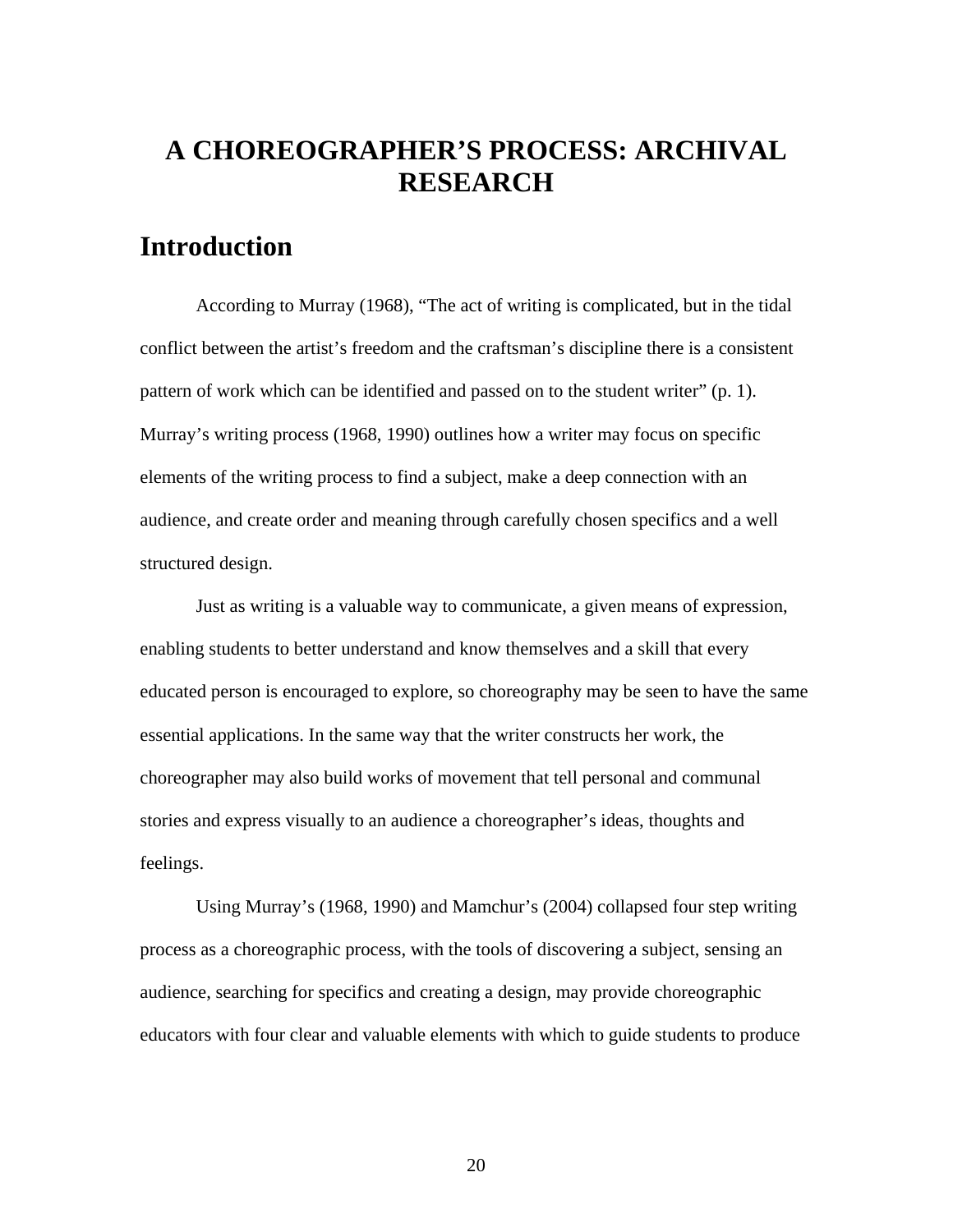their own choreography. The writer's process could provide another new and fresh approach to the choreographic methods already in existence.

Choreography conveys imagery, emotions, ideas, or a story with the body. The imagery has meaning and can be interpreted by an audience, as does a poem, novel or play. How have successful choreographers created their work? How have they discovered their subject or idea? What decisions did they make regarding the specific movements to include that would have meaning for others and above all convey what they needed to say but also make an emotional connection with their audience? Finally, how did these choreographers create a design or structure to make their dance piece coherent, organized and dynamic?

Does the choreographic process follow the same process that successful and published writers use? Have choreographers paralleled the four elements of the creative writing process (discovering a subject, sensing an audience, searching for specifics, creating a design) and are these elements present and recognizable in their choreographic process and useful in describing and analyzing the process of art making in the area of choreography?

The following archival research will be an examination of the statements or descriptions by writers and choreographers on their creative processes. This thesis is not attempting to determine all of the places that subject, audience, specifics and design arise. It will focus on the existence of reference to discovering a subject, sensing an audience, searching for specifics, and creating a design within the literature, including letters and journals, written by writers and choreographers to determine if there is a resonance between the two processes of writing and choreography. Writers and choreographers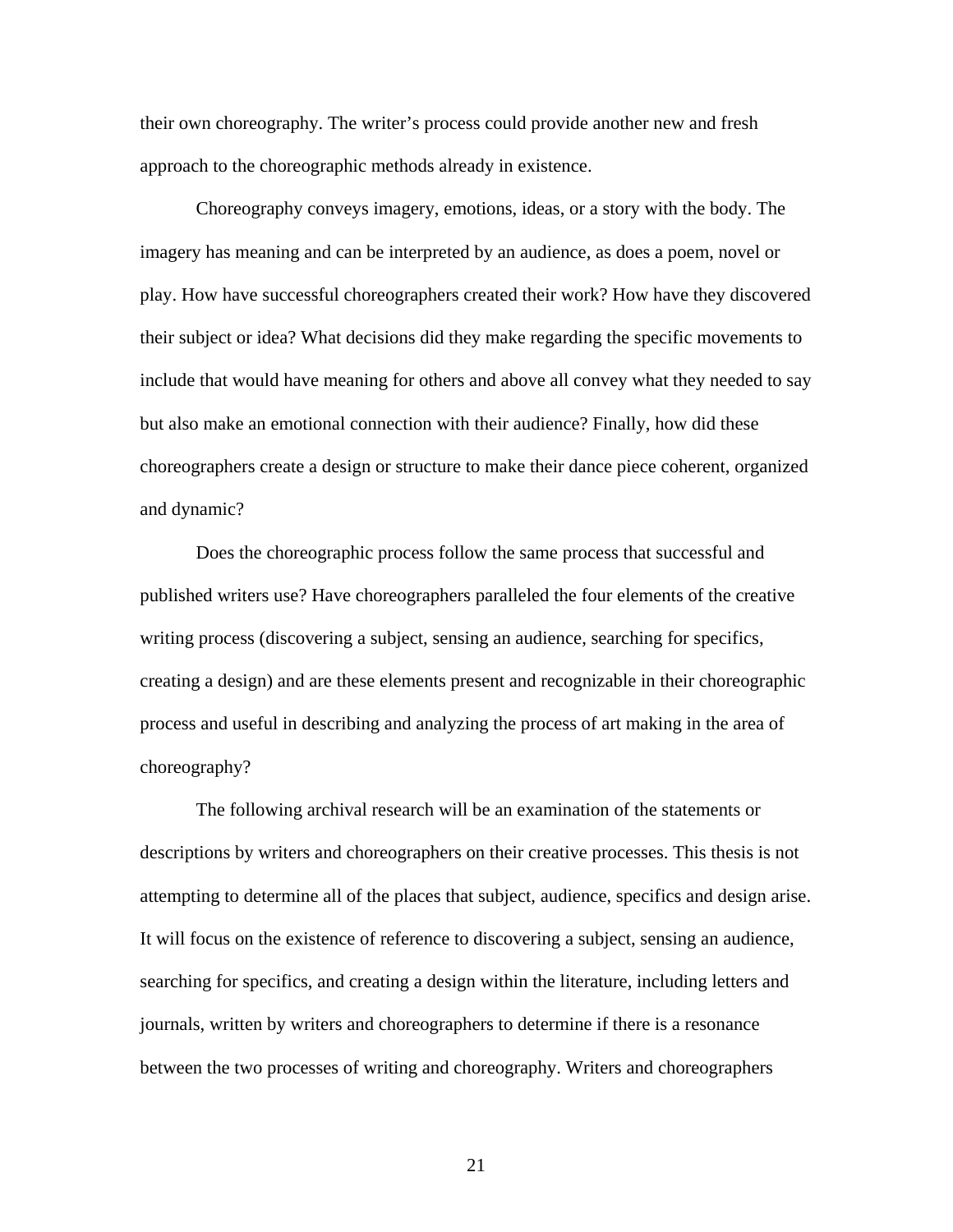were selected on the basis of the availability of documentation of their processes and their recognized expertise and contributions to their particular artistic category since the concert dance of Duncan when a clear alternative to formal classical ballet began to be performed.

### **Discovering Your Subject**

Discovering a subject to write about, or to make any kind of art about seems to be the first necessary decision the artist will make. Taking a closer examination of what writers and choreographers say about discovering their subject, we find there are many paths to this starting point for their art making but also many similarities.

Writer and educator Murray (1968) teaches:

The writer knows what he has to say determines how he says it. He takes part in a constant search for subject, for he has discovered the strength of his writing will depend directly on the vigor of his thinking. Content and form, form and content – which comes first? The answer has to be content. Form is not an empty jug into which the writer pours meaning; form grows out of meaning, so much so that many writers come to believe that form, in a very real sense is meaning. (p. 2)

This first crucial element, finding your subject, will organically determine the

form the work will take and create the boundaries and outline from which the artist will

work. As the writer develops her ideas for her subject, the shape or design of the work

will also develop and become more defined. Further Murray (1968) adds:

The writer gets ideas by spending part of his time in a state of open susceptibility. One person has said that a writer is a man with his skin off. He is particularly aware, uniquely receptive to impressions and ideas. He reads, he listens, he looks, he tastes, he touches. He is in contact with life in an uncritical way, accepting life. (p. 2)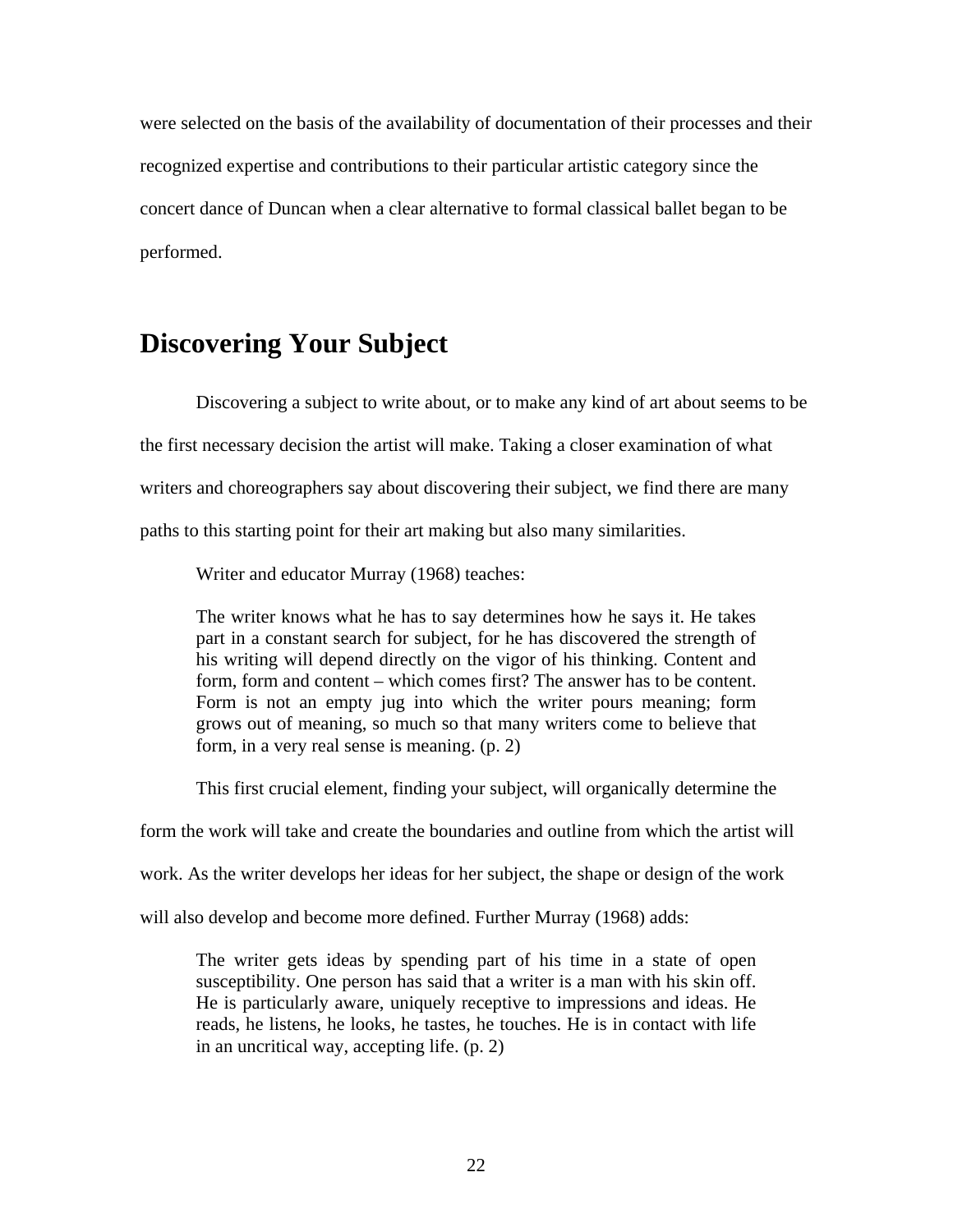The writer is more than a mere bystander or a good observer of the life around her. She is a detective, a witness, and a beholder. She notes, recognizes, and recalls and stores her facts and impressions. She makes connections and inferences that later will be put to good use in her writing. Through her observations of everyday life, conversations she hears or reading material on many topics, she discovers a subject that is meaningful to her and which ignites the creative spark from which she will produce a unique interpretation of her subject.

The writer may gather his material from many sources and will discover his subject through all of his senses. But the material for his subject is something that he knows about intimately and has some kind of emotional connection to in order for his work to strike a cord of authenticity with himself and his audience.

The subject is first discovered after the writer has had time for her subconscious and deep thought processes to reflect and shape her input, sensations and observations. What emerges as important and relevant subject matter will be determined by what the particular artist values and wishes to illuminate for an audience. The subject matter also hinges on what the writer may find intriguing, culturally relevant or feels necessary to make a political statement about. In essence, the subject will be something she cares about and will also depend on her viewpoint and background, which may include, gender, age, place of residence, financial or political status and ethnic origins.

Discovering a subject for the writer is achieved by a thoughtful percolating of everything that has been scrutinized, inspected and examined before it can be refined or clarified, before it is intuitively ready to emerge as art. We can also surmise that looking inward to find one's subject may mean delving for material that may come from one's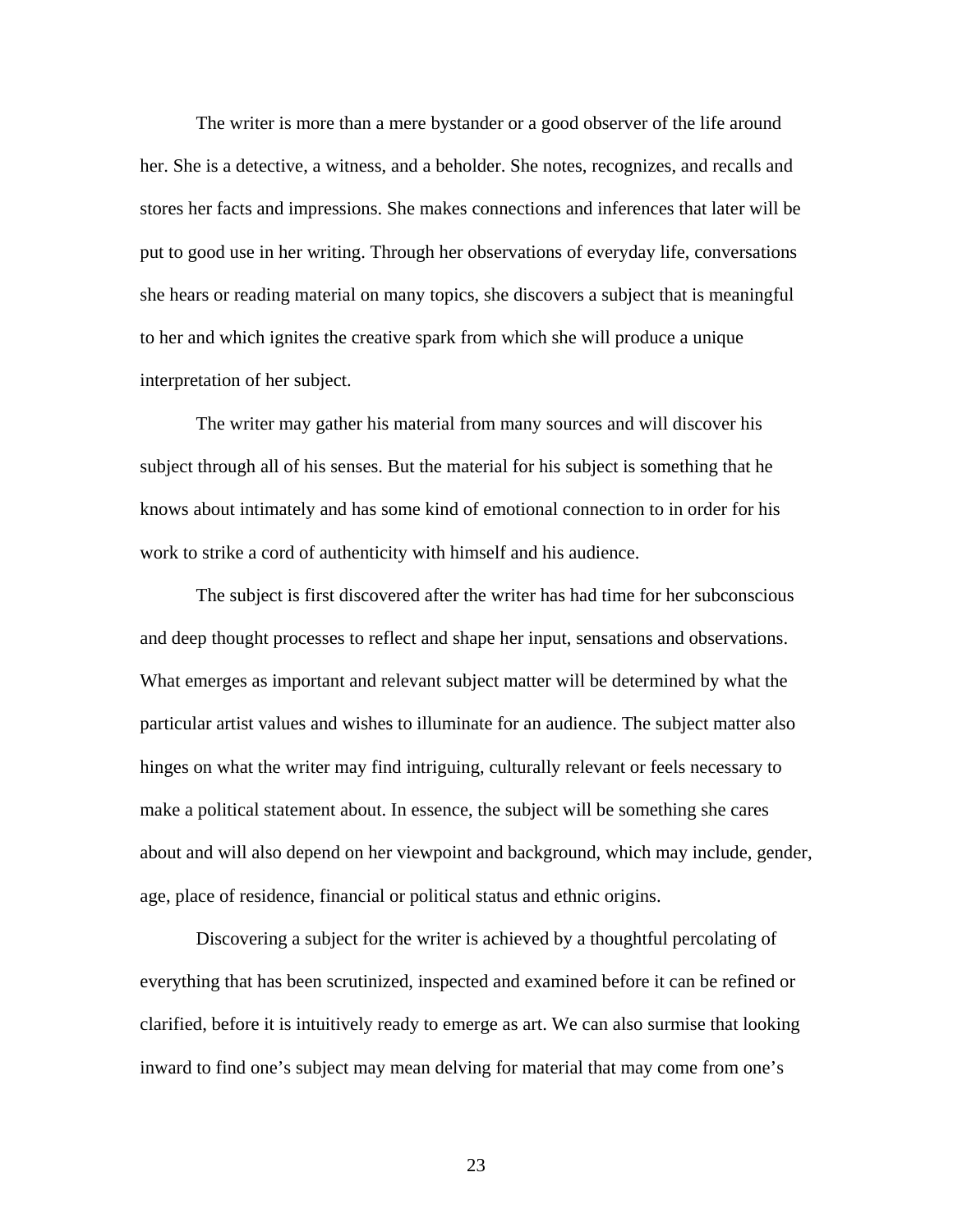past and will be waiting unconsciously to be uncovered. Canadian writer Kogawa speaks about finding her subject for her novel, Obasan (1986):

Well, I had been asked many years before to write about the internment experience and had not been able to … I did not want to address my Japanese-Canadianness or the people or any of it. It was horrific for me just to even think about all that stuff, it still is. I had spent my childhood convinced that the way to live was to be as non-Japanese as possible. I felt a kind of revulsion at the whole experience of ethnicity. I was prompted to write by some sense of "obedience" to the pen. The pen or the hand seems to have its own language, logic, wisdom, direction. So with *Obasan* there was that kind of "nonknowing" direction that I simply followed. (p. 147)

From Kogawa's statement, we can infer that the writer may have something so important

to say that she is compelled to record it when the time is right. The writer may uncover

her past and use it as subject material when she has acquired more maturity or perhaps

more perspective on her subject. She may be ready to allow herself a cathartic release of

some psychological burden through writing about it.

Writer Woolf (1954) also concurs that writing is there waiting to be untapped and

may be released inexplicably. She records in her diary:

One thing, in considering my state of mind now, seems to me beyond dispute; that I have, at last, bored down into my oil well, and can't scribble fast enough to bring it all to the surface. I have now at least six stories welling up in me, and feel, at last, that I can coin all my thoughts into words. (p. 74)

Having examined the words of writers, I now turn to what choreographers have to say about discovering their subjects. Do choreographers use similar methods for finding their subject? Dancer and choreographer Graham (1991) recounts that the stimulus for

her discovering a subject may come from many sources:

And then there is inspiration. Where does it come from? Mostly from the excitement of living. I get it from the diversity of a tree or the ripple of the sea, a bit of poetry, the sighting of a dolphin breaking the still water and moving towards me … anything that quickens you to the instant. (p. 8)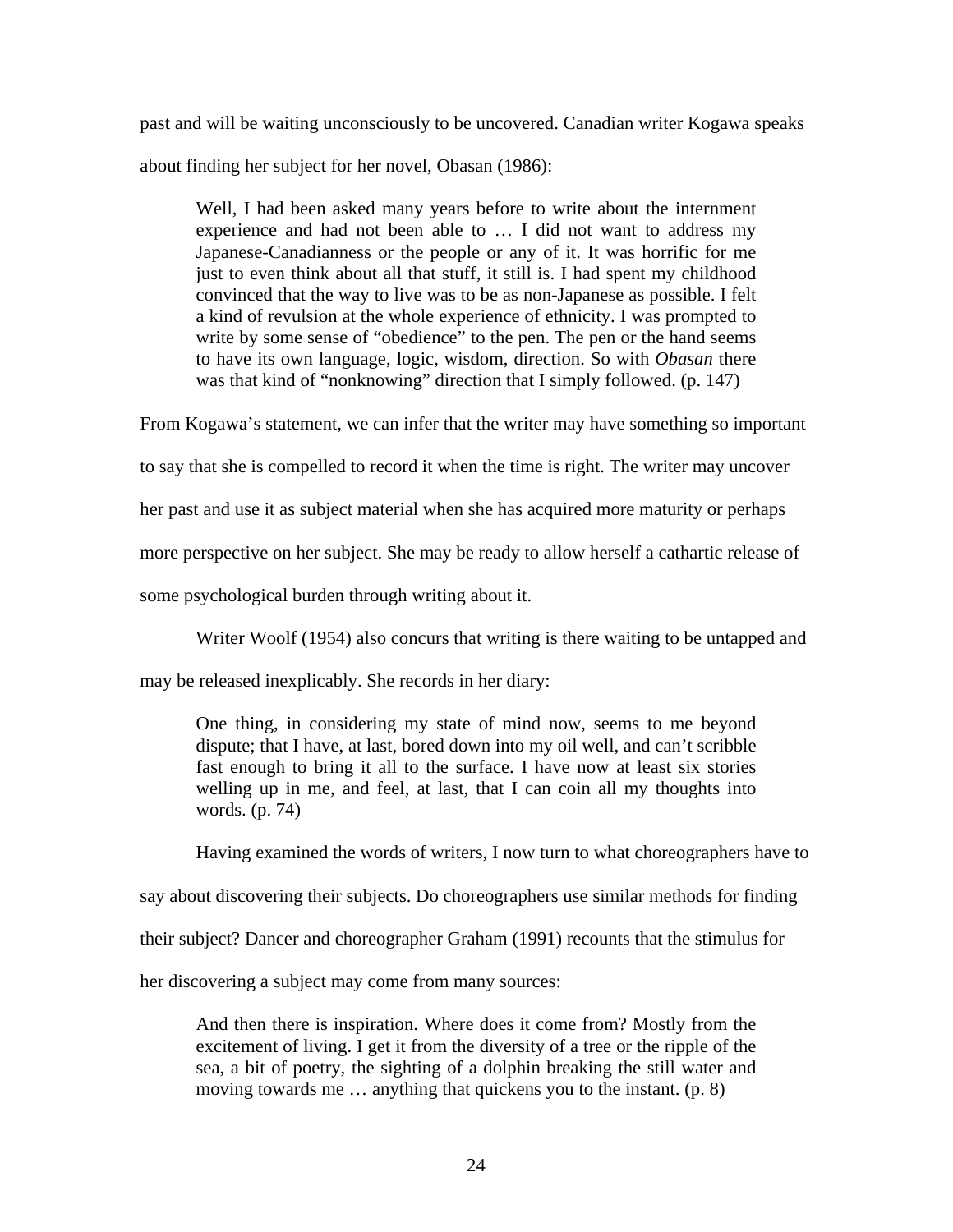Graham (1991) felt past experiences have a deep influence on choices for art making. She agrees that one's subject may come from outer inspiration or from deep within us but she

goes even farther then this by positing:

For all of us, but particularly for a dancer with his intensification of life and his body, there is a blood memory that can speak to us. Each of us from our mother and father has received their blood and through their parents and their parents' parents and backward into time. We carry thousands of years of that blood and its memory. How else to explain those instinctive gestures and thoughts that come to us, with little preparation or expectation? (pp. 9-10)

Choreographer Tharp (2003) adds to this notion of memory as an aid to

discovering your subject. She believes that everything that happens to us is a possibility

for our art making:

There are as many forms of memory as there are ways of perceiving, and every one of them is worth mining for inspiration. Memory, as we most frequently think of it, encompasses every fact and experience that we can call up at will from our cranial hard drives. (p. 62)

Choreographer Hawkins (1991) agrees that the subconscious self and one's past is

where the choreographer's ideas come from. She states, "The success of the

choreographer's creative work is dependent upon the imagination transforming inner

experience into motion" (p. 59).

Further to support this notion of subject surfacing from the subconscious,

choreographer Humphrey (1959) answers her own rhetorical question by stating:

Where do ideas for dances come from? From many sources: experience from life itself, music, drama, legend, history, psychology, literature, ritual, religion, folklore, social conditions, fantasy; and from such vague promptings as moods, impressions …. It is probably rare for a choreographer deliberately to make a choice of a theme by rational means. He is more likely to be seized by an enthusiasm, which wells up from the subconscious and demands to be born. (p. 32)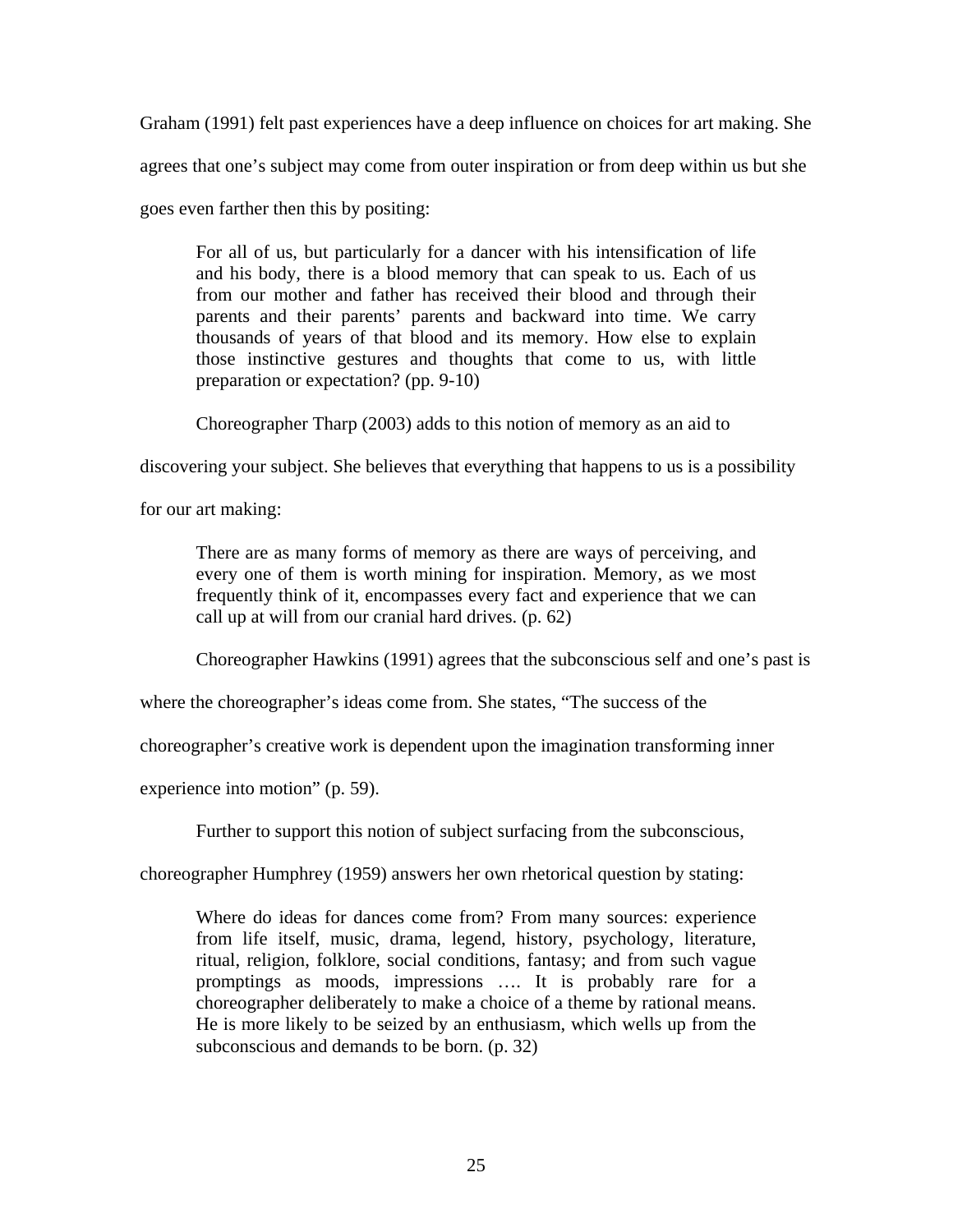Writers and choreographers can be seen to look inward as one way of discovering their subject and draw upon what they know already and are brave enough to allow themselves to discover to use as material for their art. But writers and choreographers are also keen observers and recorders of their worlds. They register the world with all of their senses in order to produce art, which is reflective of all that is and the many dimensions, possibilities, and ways that human beings live and interact. Writers and choreographers seem to filter what they experience through their senses and then reflect back in their art what is true for them. Murray (2005) adds to this idea by asserting:

Before writing the writer scans the world and that process continues through the writing of each draft. As we learn to use one sense, the writer learns to develop other senses. The writer needs to develop the seven senses – sight, hearing, touch, taste, smell, memory, imagination. (p. 183)

Philosopher Sheets-Johnstone (1999) supports this multi-sensing way of coming

to understand the world. She posits that it is primarily through every sense of the body,

but particularly the movement of the body, that we learn about our world and make sense

of it. In her book, *The Primacy of Movement* (1999), she tries to dispel the notion of the

brain and its functions being the focus for learning. She alleges:

The purpose of *The Primacy of Movement* is essentially to reverse direction, to shift the perspective from which both epistemological and metaphysical – and scientific and historical – studies commonly proceed. It is to demonstrate that movement offers us the possibility not only of formulating an epistemology true to the truths of experience, but of articulating a metaphysics true to the dynamic nature of the world and to the foundationally animated nature of life. (p. xvii)

Sheets-Johnstone (1999) holds that investigating the animate side of our humanity

will reveal and bring to light new and exciting information about human beings. She

claims that: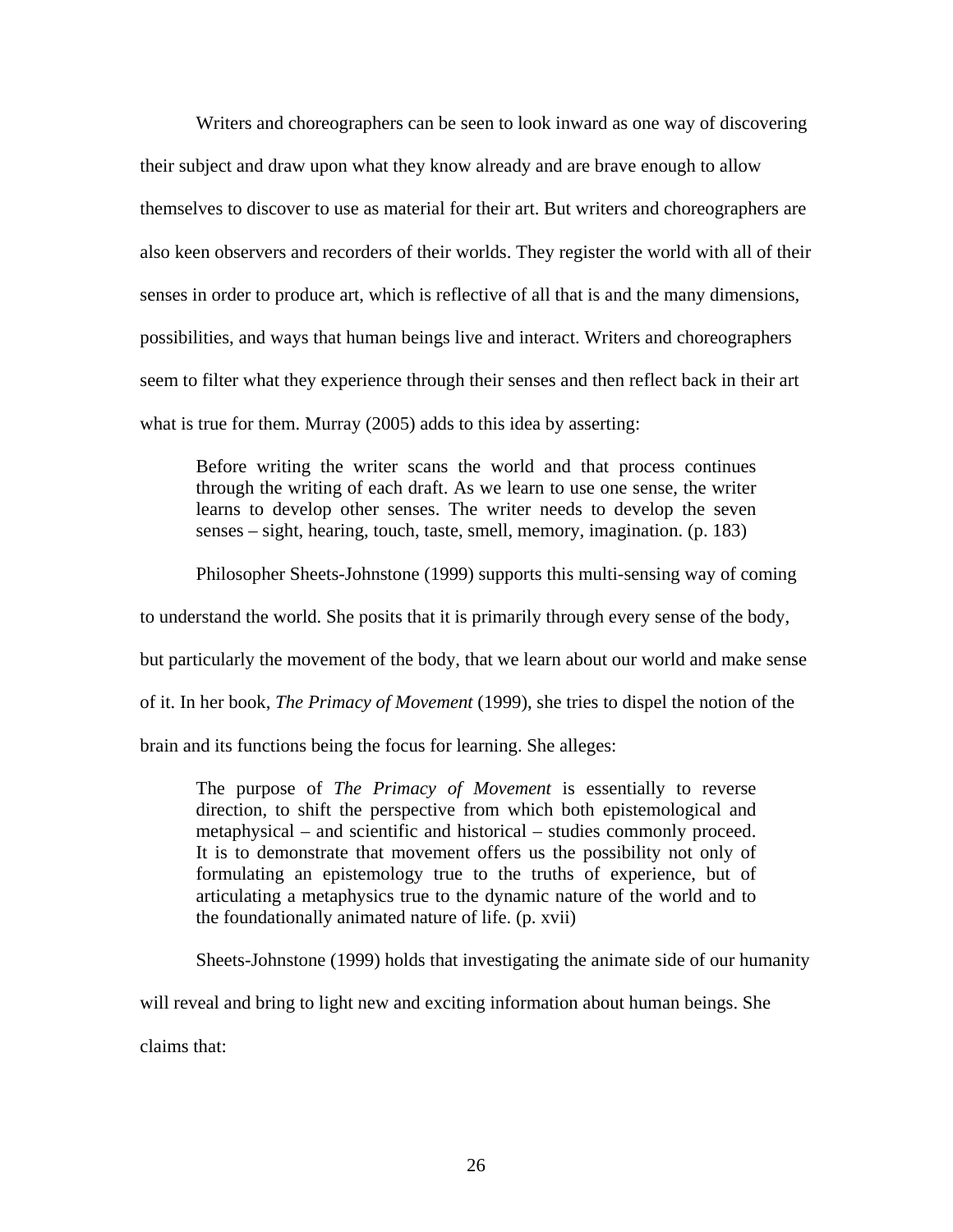Movement is indeed "the mother of all cognition" … It is the foundation of our conceptual life, that is, the foundation of an ever-growing store of corporeal concepts, concepts such as 'inside', 'heavy', 'light', 'open', 'close', concepts having to do with consequential relationships, and so on.  $(p. xxi)$ 

As the body develops and grows from infancy, through childhood, and adolescence, our physical experiences greatly aid in the maturation process. We benefit from direct physical learning and become skillful through practicing all manner of activities with our bodies. This practice can encompass gross motor skills such as walking, running, and jumping whereby the body is learning about space and its abilities and capabilities. Or fine motor skills, such as the ability to manipulate small objects such as tools for building or pencils and brushes for writing or drawing. The movement experiences we have through out our lives form the basis of how we interact with the world.

Dance educator Gilbert (2006) understands that our brain and how we perceive the world is dependent upon our body's experiences. She believes that it is vital to move through all developmental patterns as babies, young children, and young adults in order to develop our brains to their fullest potential. She posits that the correct movement experiences will allow for the opportunity for our brains to develop in cell explosion, synaptic connections, dendrite expansion and keep our brains plastic and open to new learning states. She teaches that:

In order to learn, we must first have a sensory-experience then reflect and make connections. Finally, we must take action based on the experience. … A fully functioning body creates a fully functioning brain. (p. 9)

The job of a writer or choreographer is to make connections and then present them in new and exciting ways in his art. Being aware of our bodies and the immensely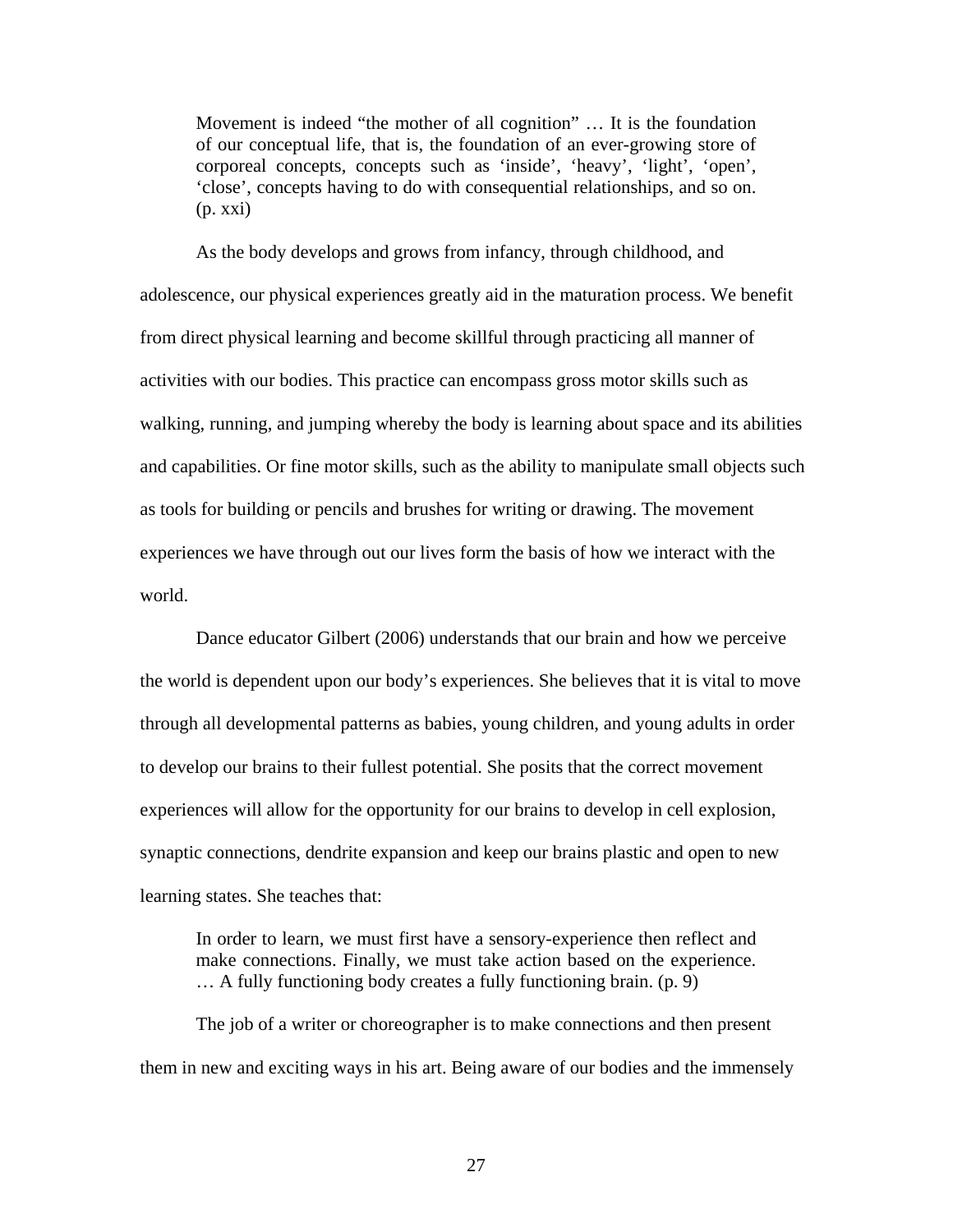important influence the body has on all cognitive functioning and creative endeavors will only further enhance a writer or choreographer in his decision-making and selection of inspirational subject matter. Being present, paying attention and consciously listening, watching, hearing, smelling, tasting and touching with our bodies and in relationship with others will give both writers and choreographers much real material to discover an authentic subject.

Writer Tan, in her book, *The Opposite of Fate: Memories of a Writing Life* (2003), adds to this notion of using real life as a subject by discussing how she used her mother's real life events to write the book, *The Kitchen's Gods Wife.* She remembers:

While I was writing my second book, she made sure to give me some motherly advice. "This time," she said, "tell my true story." And with her permission-actually her demand – how could I refuse? How could I resist? After all, the richest source of my fiction does come from real life as I have misunderstood it-its contradictions, its unanswerable questions, its unlikely twists and turns. (p. 211)

As writers draw from their real lives, dig down into their memories, and take moments that were unforgettable or life impacting for their material so have choreographers drawn from their real life circumstances to create powerful choreography. The Vancouver based dance group, Kokoro Dance, has produced many such memorable pieces. Co-founder and choreographer, Hirabayashi has used the real life experiences of his family effectively to portray the abstract concept of injustice by drawing on his Japanese heritage and the story of his grandfather's internment during the Second World War. In a dance piece entitled *Rage*, first performed in Vancouver in 1988, Hirabayashi explores his cultural past and the unfairness suffered by his grandparents. The audience is drawn into his subject because of the potent images and articulation of extreme feeling Hirabayashi transmits in his movements. This was also a multi visual piece in that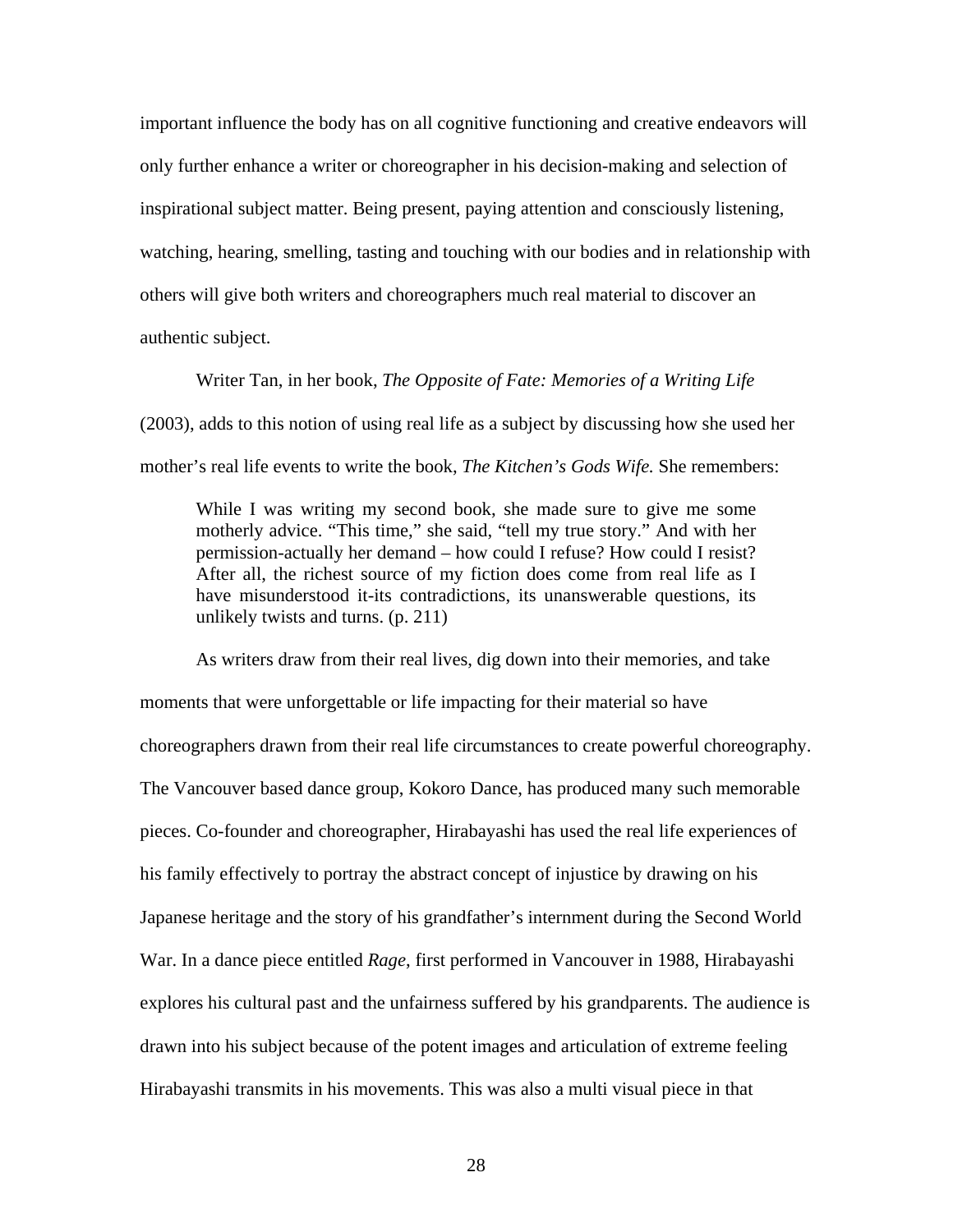Hirabayashi incorporated historical photographs projected behind the performers to add to the imagery and had live taiko drummers, which mirrored his 'rage' in their intensity, volume and resonation.

Another Vancouver based choreographer, Pite, also finds her subject in personal emotion. Her piece *Lost Action*, first performed in Vancouver in March 2006, deals with the emotion of loss. This poignant piece successfully shows many ways human beings experience loss, be it in death, separating from a partner, or the loss of face in our daily lives at work and with friends. Pite says of her work:

In confronting the subject of impermanence and loss, I wanted to look at physicality and configurations that relate to anger, aggression, grief, defeat, surrender—as well as the desire to protect, to rescue and defend. What does it look like when we try to hold down an image, to hoard a movement, to save a certain quality or stop its disappearance? (p. 10)

The imagery in this work was utterly convincing in that it spoke to the innate feelings that all people share about death and loss. Pite masterfully discovered a subject that all people will relate to on some level and created a work that 'showed' people at their best, being compassionate and empathic, and at their worst, being competitive and cold. *Lost Action* is a work that clearly expresses her theme by showing the losses we may incur but also portraying the ethereal quality of our lives and briefness of our time on earth.

Having chosen to work in the medium of movement or dance, choreographers are especially attuned to the body's awareness of space, time, weight, the sense of touch, and the body's movement capabilities and rhythms. Through moving the body in seemingly random ways to others, in improvisation, choreographers may also discover a subject. It would seem to be like a writer who writes in a free associative manner. A writer may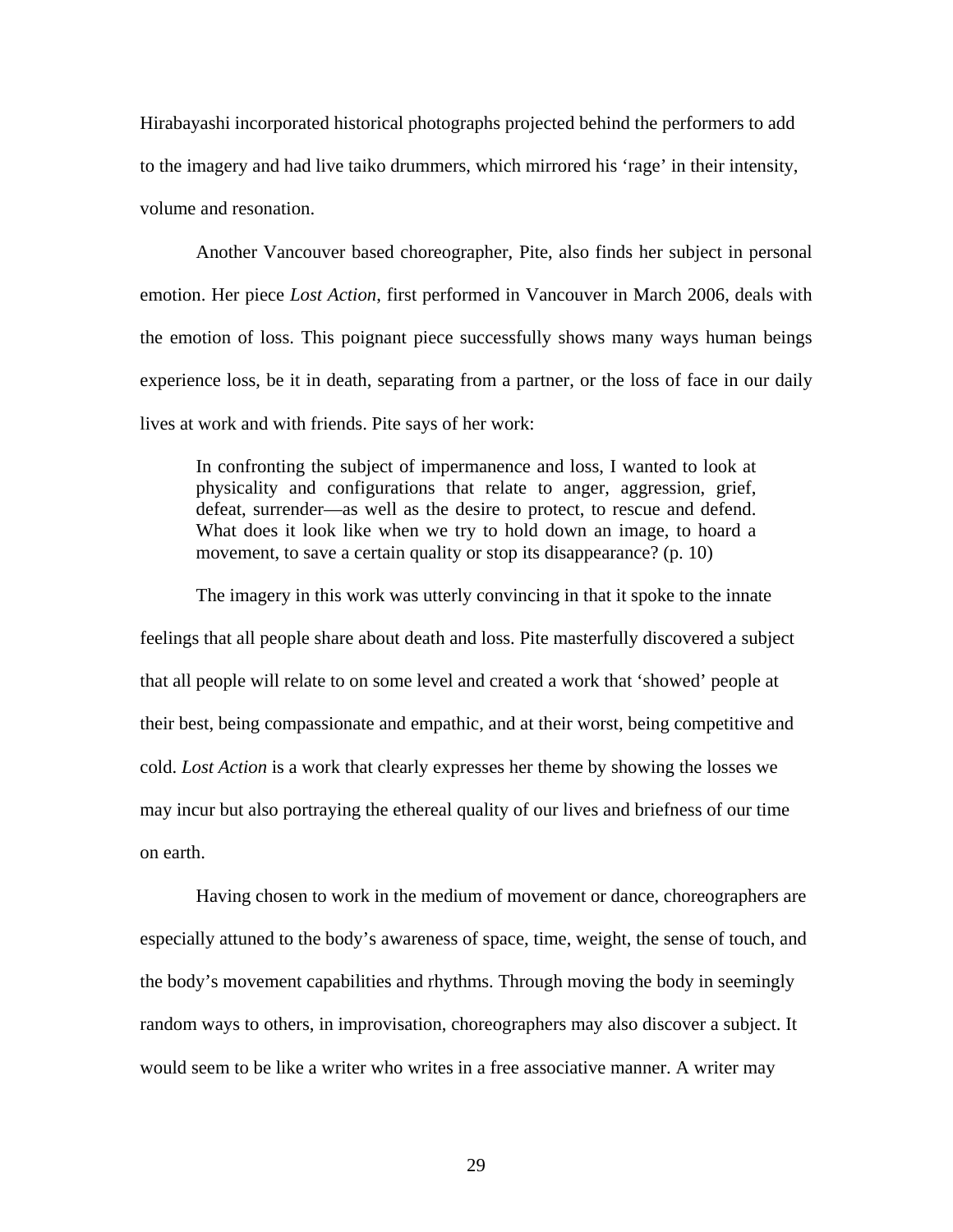discover a subject in the outward flow of his words as he is writing. He is uncovering layers of himself which may have remained hidden or unknown up to that moment. Likewise, a choreographer may move her body, letting her body direct and reveal the movement. This endeavor to find expression and material through improvisation is spoken of by many choreographers. (Blom & Chaplin, 1982) (Minton, 1986)

Blom and Chaplin (1982) site choreographer Nikolais, as he describes his highly

intuitive approach to choreography, which employs elements of improvisation. Nikolais

shares how he develops his ideas:

I prefer to drop a simple, single idea into my brain and let it rummage around for several months, with no particular efforts toward consciousness on my part. Then, two or three weeks before I begin to choreograph, I attempt to cast up the results of the Rorschach process. Then I like to choreograph swiftly and within a short span of time. I feel that in this outpouring I keep the channels of my subject open. (p. 9)

It is through improvisation that educator Snowber (2002) has developed her

concept of body narrative. She explains the importance of attending to the body to

discover your subject:

Attention to the body gives us the space to open new rooms, for others and for the passion living inside us. As a writer and dancer I have combined the art of autobiographical narrative and dance, developing a choreographic process called "body narratives', largely using the art of improvisation, I repeatedly dance the narratives of my own life and the questions and responses from my students as a way of accessing, developing, chiseling, editing, and creating material. As I listen to my own body data, I am given the impetus for the paint on my canvas, the notes of my instrument, the sounds of my flesh. (p. 23)

Snowber believes that through improvisation, a choreographer can draw on her

real life experiences and current situation and in the act of freely moving reveal and

discover personal truths and hidden feelings stored in the body to use as authentic

material for choreography. The notion of a choreographer discovering her subject through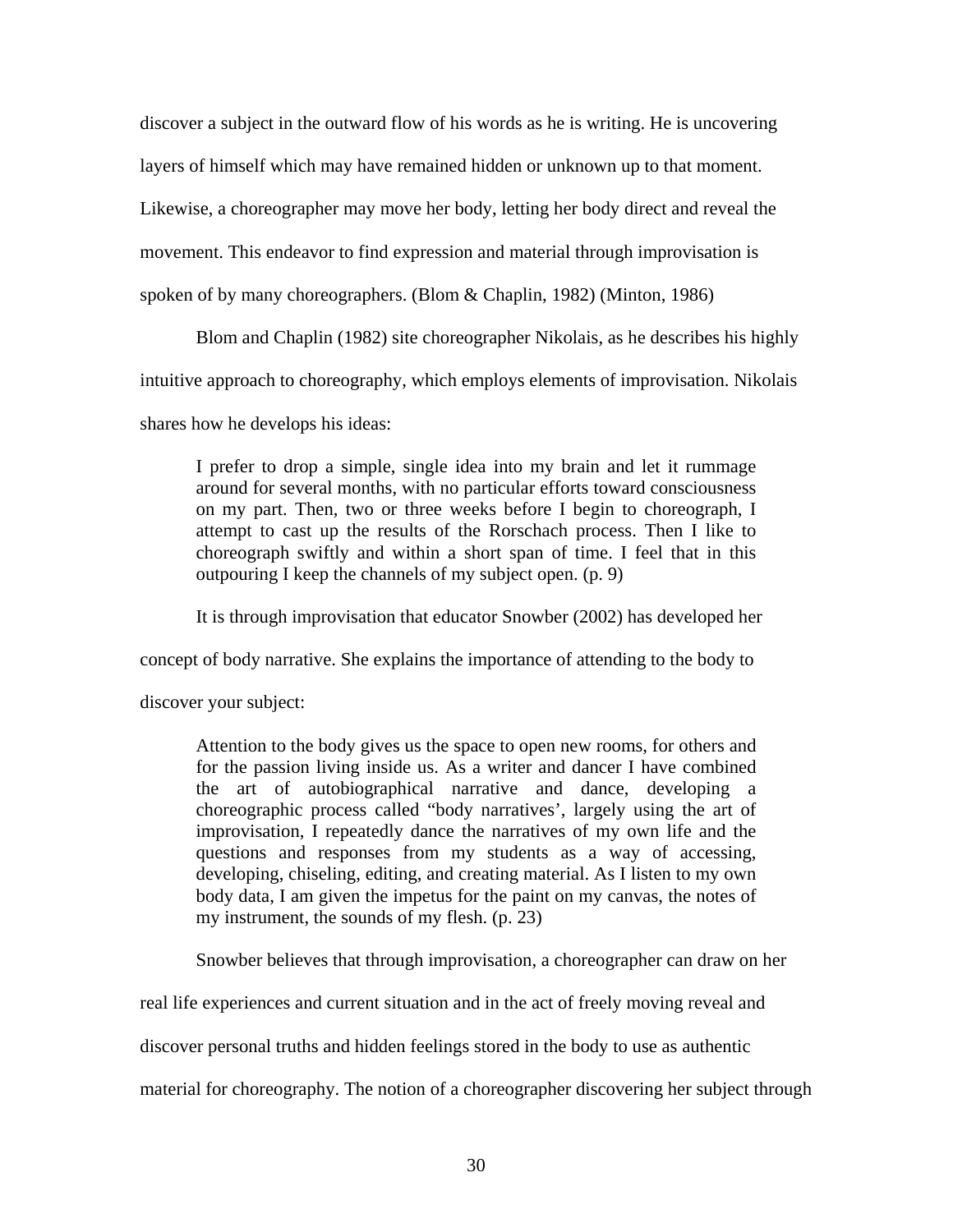movement and the honesty of the body, and acquiring revelations from what has been stored and then released, opens up the need for acceptance of how much of our experiences are hidden in the body. The body retains forgotten memories and experiences and choreographers seem to have tapped into ways to release these memories in improvisational movement. A choreographer is able to use her whole body to explore a subject, uncovering feelings and memories, and then interpreting this material for an audience to understand and resonate with the emotional content.

Blom and Chaplin (1982) describe how a melding of improvisation and choreography create movement pieces. They explain this process by stating, "Improvising and choreographing become one as the processes (creating movement and critically crafting and forming it) work together. As the movement is flowing out, it is being shaped and developed by intuition interlocked with skill into a finer and finer organic, aesthetic whole" (p. 7).

Writers and choreographers also need something on which their ideas or subjects hang together in a meaningful and solid way. Tharp (2003) aptly calls her underlying idea her 'spine'. She says if you stay true to your 'spine' your work or piece will have a consistency and hang together. She reflects:

There's an obvious reason why, as a choreographer, I am constantly groping for a spine. Dance is preverbal; it doesn't have the writer's advantage of using language to establish meaning and intent. The vocabulary of dance is movement, not words. So I need something more in the form of an idea, an image, a memory, a metaphor to make my intentions comprehensible to the audience. (p. 145)

Tharp advocates finding a broad idea and refining it down so that a choreographer has a clear picture in her mind of what the basic premise is to be for her work and sticking to it. The idea selected by a choreographer can be seen as the basis from which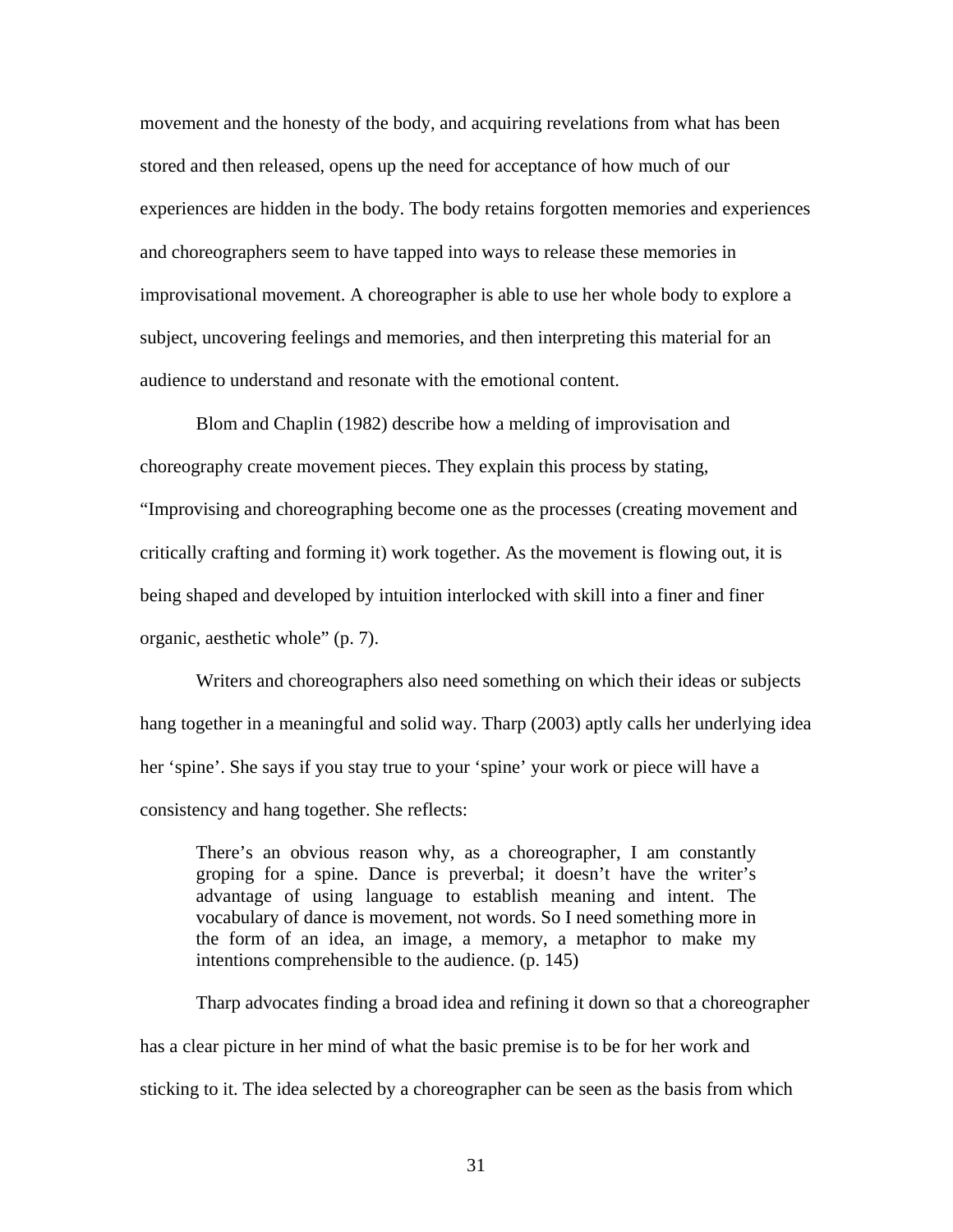all the related ideas and details will stem. Straying from the spine will only disconnect the

audience from the message a choreographer is trying to communicate.

A choreographer or writer will also strive to choose a subject that she cares about

and believes in. H'Doubler (1940) supports this idea when she shares:

For a dance to be composed there must first be something to dance about. And this something must be so valued that its worth is its value of expression. It may be occasioned by an event of outer or inner life. It may be discovered in the outside world of actual happening, or appear seemingly clearly formed from the deepest resources of the mind. (p. 120)

Choreographers or writers who are struggling with defining an idea for a work might start to clarify their ideas by asking questions. This is one way of discovering, refining, and defining what a choreographer or writer might want to say. Choreographer

Bausch (2008) relates:

It's difficult when I choreograph because at the start there's nothing there no music, no set, no books or script – there's just life and the dancers and my self, and the desire to find the right thing to express what I feel today, what I really want to say, which cannot be said with words. One way of working is, of course, to create movement phrases to give to the dancers, but also what I often do is begin with questions. (p. 32)

Exploring the big questions of life may be a rich source in which to find your

subject. Why are we here? Who created us? What is the meaning of life? Many writers

and choreographers have found these questions to be a starting point to explore their own

beliefs and to work out their own answers to these questions.

Howe (2000) in an essay on German dancer and choreographer Wigman, relates

that, "Wigman was concerned with purifying her art form and exploring the individual's

relationship to humanity and to the universe" (p. 136). Wigman was considered an

expressionist/modern dancer but also a mystic dancer. In Sorell's (1975) translation of

Wigman's writings, Wigman asserts: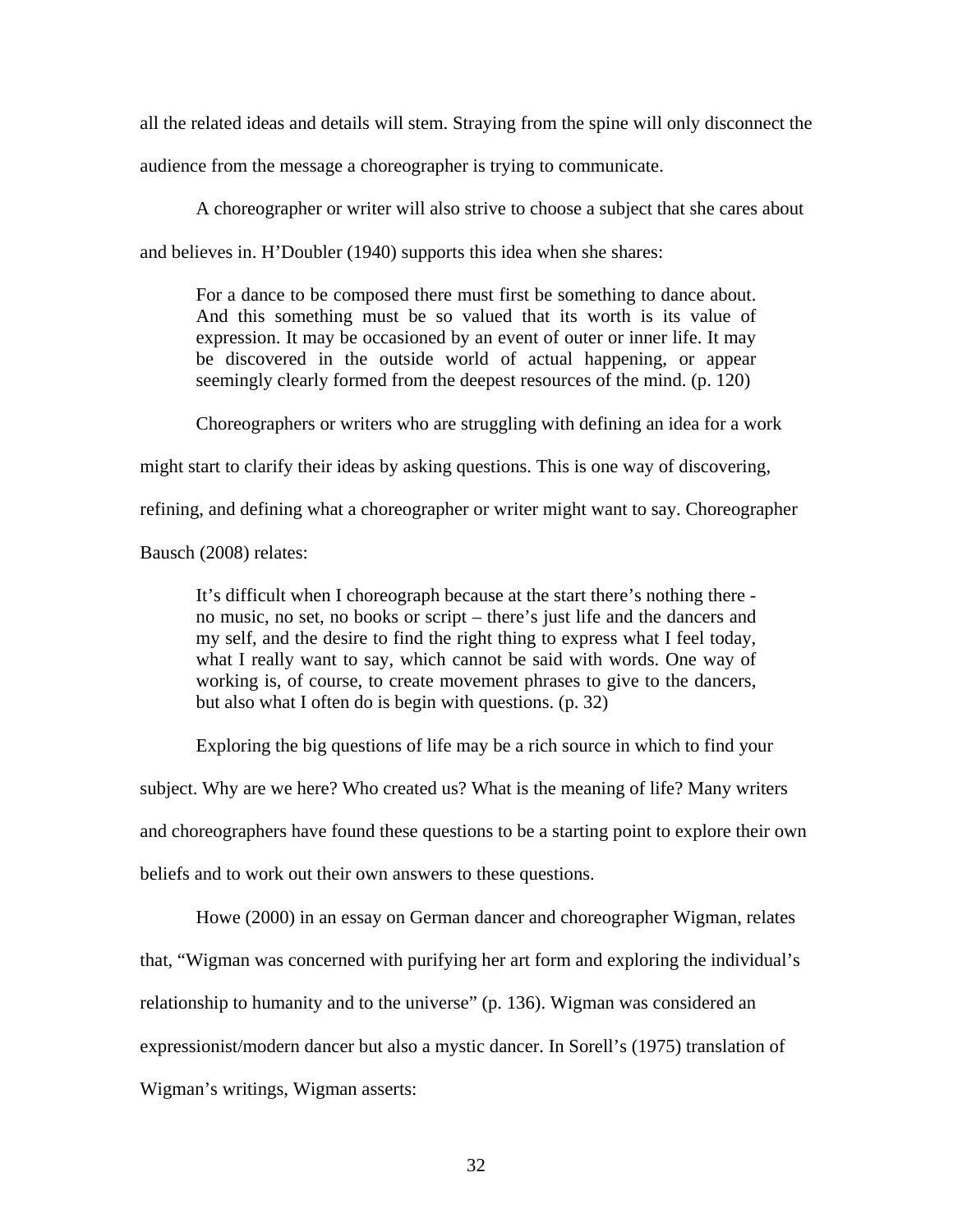We may call a dance mystic when it is symbolic of cosmic powers in its expression and form, when the personal life experience of the choreographer yields to the dance visualization of the incomprehensible and eternal. The mystic dance presupposes the choreographer's personal maturity. It will emerge only from a state of spiritual awareness. It will renounce anything of theatrical nature. It will keep itself ready for grand proportions and will be at once austere, lofty, and monumental. The mystic is the pure medium for a pure idea, sacerdotal in nature. (p. 93)

This belief that the creation of dance works spring from the internal self that is

connected to the spiritual is not to be thought of in the religious sense or associated with

any one religion. It is, instead, a choreographer knowing that the exploration of our

origins, or what motivates us in life, is an intriguing and compelling subject to mine for

material.

Dancer and choreographer Duncan also turned to the body, the inner self, and the

questions of our existence to find her reasons and impetus to make movement. In her

autobiography *My Life (*1928), she speaks of this process:

I spent long days and nights in the studio seeking that dance which might be the divine expression of the human spirit through the medium of the body's movement. For hours I would stand quite still, my two hands folded between my breasts, covering the solar plexus. My mother often became alarmed to see me remain for such long intervals quite motionless as if in a trance – but I was seeking and finally discovered the central spring of all movement, the crater of motor power, the unity from which all diversities of movements are born, the mirror of vision for the creation of the dance. (p. 84)

Writer and choreographer Vigier (1994) also believes a choreographer's subject

may arise from listening to the body. She reflects:

What do we hear when we think through the body, when we listen quietly to the voice inside the flesh as it speaks in its strange tongue that the tongue in the mouth can't capture? The body as a tongue that says what cannot be said otherwise, the place of subtle and silent speech. (p. 236)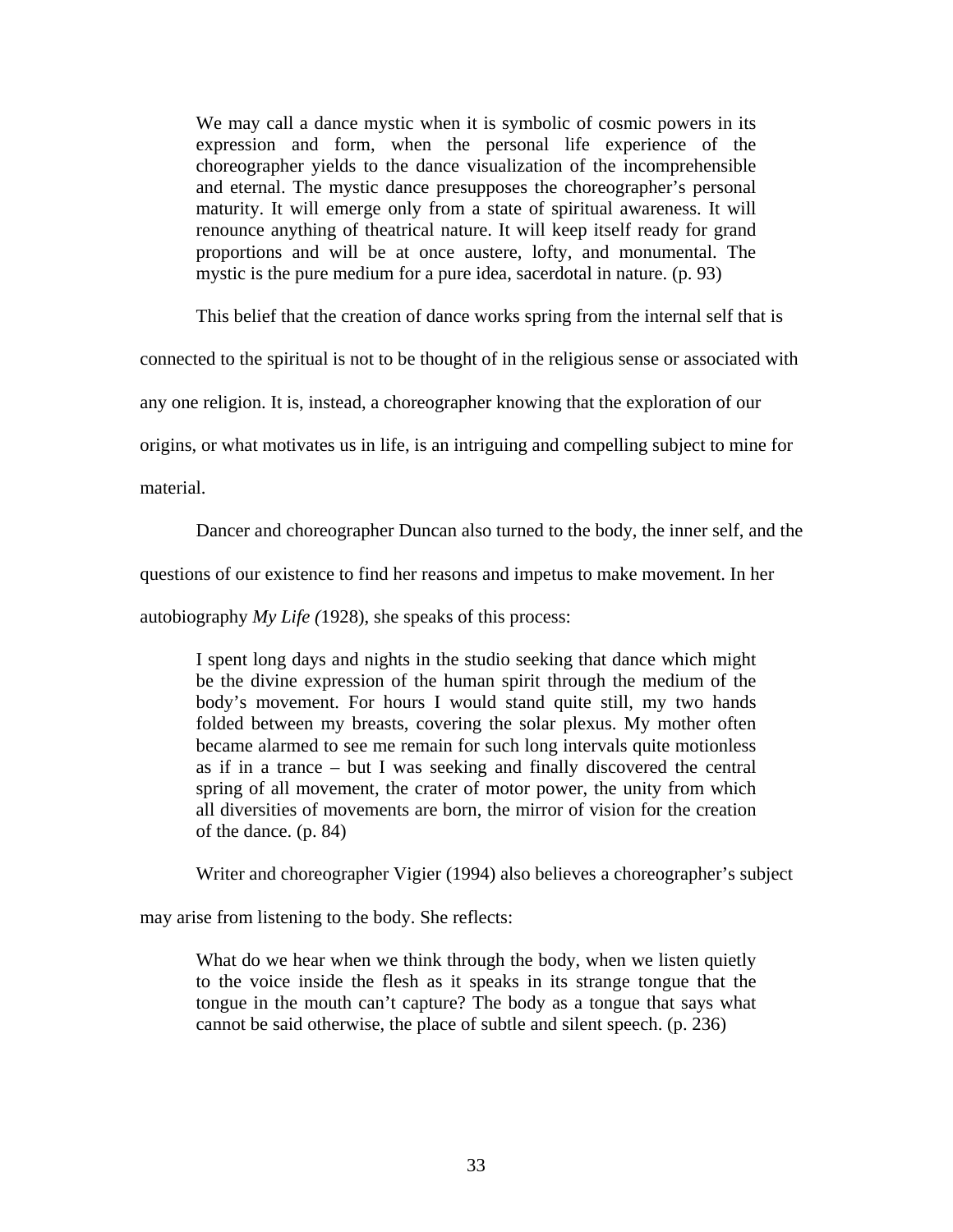Listening to the body is spoken of by choreographers as a process which enables them to discover new understanding of the subject they may want to express. This is not achieved through thought processes such as analysis or a dissection of facts. Rather it is a meditative process that reveals truth through the body by waiting for it to speak. This may appear esoteric or mystical but our brain, nerves, skin and flesh are all connected and form our being. Tuning his or her attention to what the flesh is feeling or telling us may provide vital subject matter for a choreographer. This process is achieved through being present in the body and consciously listening and feeling to hear the body's voice.

Graham concurs that the body has a spiritual element. In her book *Blood Memory* (1991) she states profoundly:

The body is a sacred garment. It's your first and your last garment; it is what you enter life in and what you depart life with, and it should be treated with honor, and with joy and with fear as well. But always, though, with blessing. (p. 7)

Many choreographers recognize the attraction and pull of the mystical theme and have turned to myths and stories of creation or spirituality for their subject matter. Duncan (1928) traveled to Greece in the early 1900's and studied the ancient sites to gain inspiration. She incorporated ancient Greek costume and copied poses from vases and temples to recreate how the ancient Greeks danced, which she believed to be the purest form of dance.

According to McDonagh (1970), dancer and choreographer St. Denis was inspired to take much of her subject matter from eastern cultures and religions, which at the turn of the century, held a mystique for most people in the western world. She danced the Egyptian goddess, Isis, and borrowed from Indian and Asian dance to create her own blend of exotic dance expression that was also successful at the box office.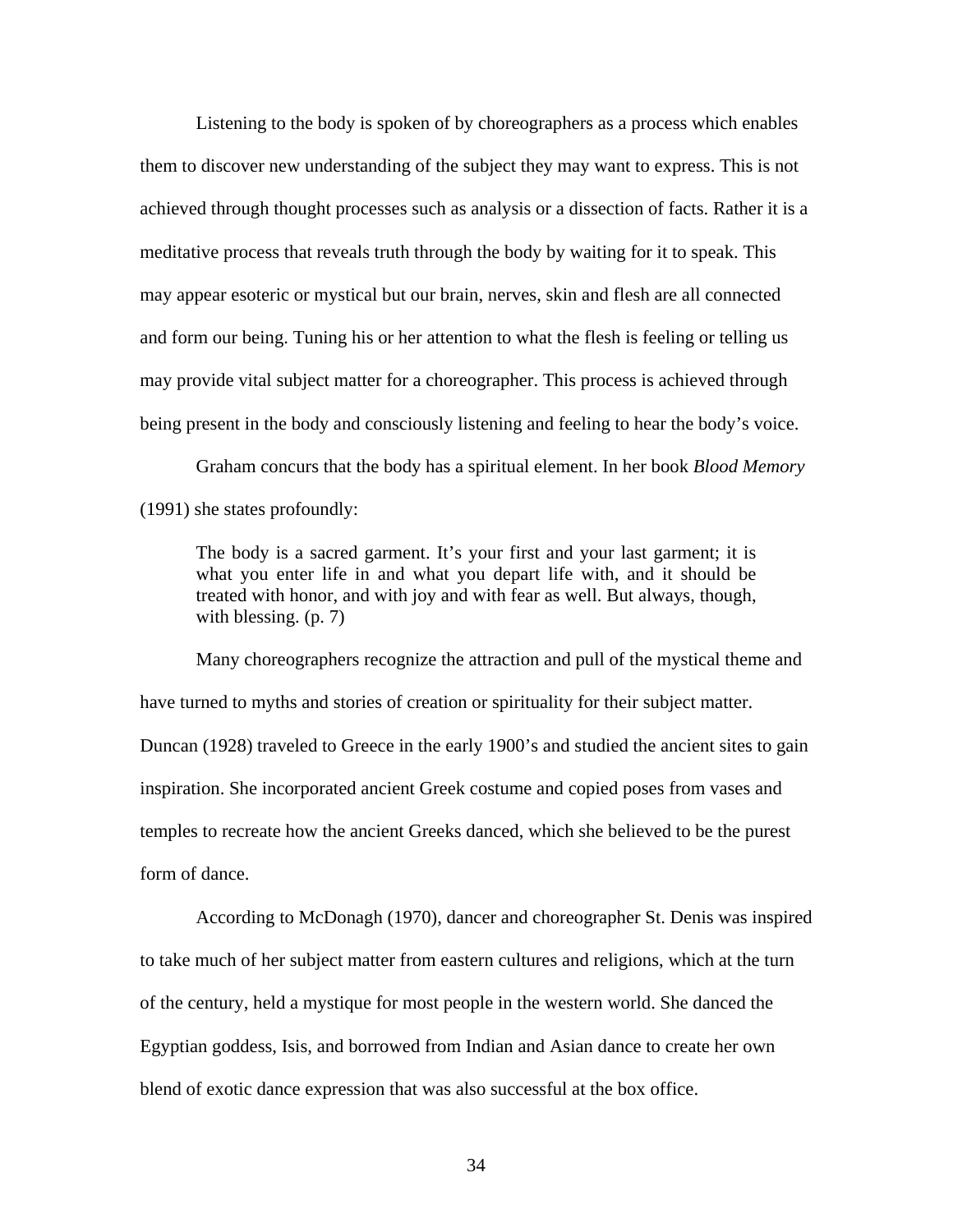Students such as Graham and Humphrey, who came out of St. Denis' school, Denishawn, were also drawn to themes with underlying spiritual or mythic qualities. Graham (1991) choreographed such works as *Primitive Canticles, Incantation,* and *Ceremonials* all in 1931. And according to McDonagh (1970):

She later began to develop a line of choreography, which dealt with the specifically American mythic heritage. The first of these works was "Frontier." … After her American phase, she was to explore the sagas of classical antiquity in Greek and Hebrew myth. The peak of her development of these themes was reached in the full-evening work "Clytemnestra" (1958), which recounted the unhappy plight of the Grecian queen. (pp. 31-32)

Using the subject of myth and spirituality for choreography can be very

compelling. It seeks to answer our questions of how and why we are here. Myth and spiritual stories also tell the archetypal stories of all humanity and are a means of cultures explaining our origins and teaching lessons to live by.

An essential aspect of the creative process for a writer and choreographer is

finding a subject. This subject can come from the recesses of the memory or

subconscious or be stimulated by what she sees, hears, smells, tastes or feels. It may

come from her personal experiences or family stories. It may come from myths, legends,

or spiritual beliefs or be an endeavor to connect with the divine.

Choreographer Graham (1991) reflects on the enigma of finding a subject and that

she isn't even sure where her ideas come from:

Everyone wants to know about inspiration. Even Agnes (de Mille) sat with me years ago and suddenly blurted out, "Martha, how did you do it?" I wish I knew. Things wouldn't be so awful to contemplate if I knew. You never really know, you just sense those dreadful, inevitable footsteps following that make you go forward and work. I don't think in art there is ever a precedent; each moment is a new one and terrifying and threatening and bursting with hope. (pp. 260-261)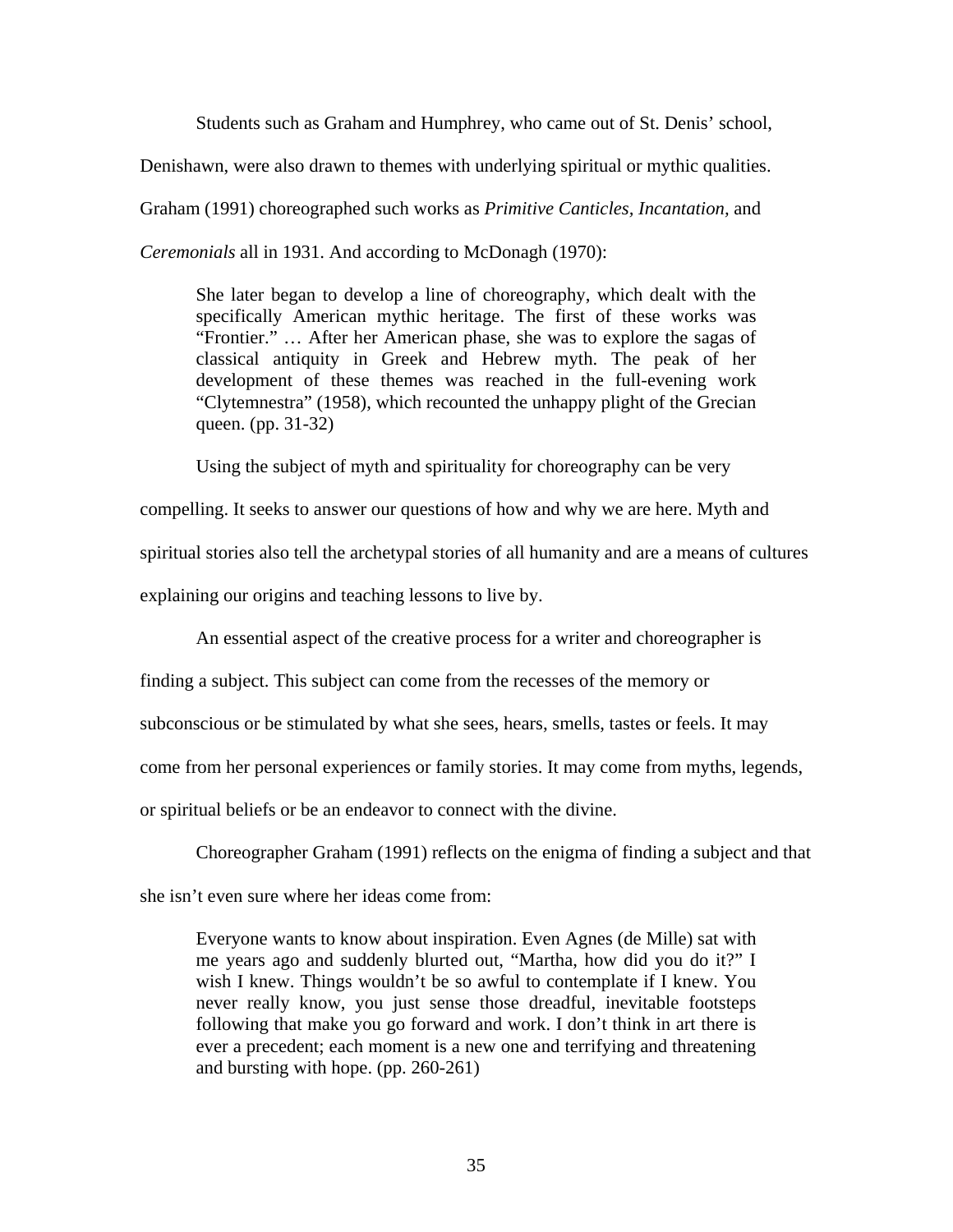Choreographer Tharp (2003) sums it up succinctly through her words of wisdom about finding a subject when she says that in order to conquer her fear of the white, empty rehearsal hall before the moment of creation, before she has a subject, she remembers that:

Everything that happens in my day is a transaction between the external world and my internal world. Everything is raw material. Everything is relevant. Everything is usable. Everything feeds into my creativity. (p. 10)

## **Sensing an Audience**

Sensing an audience is that aspect of the process which moves the artist from creating simply for her own satisfaction and that desire to be seen and heard, to creating to be understood, and to have her story told. There are two aspects to this process, one is to be understood, to have enough of the subject presented that the viewer can grasp the subject, even when the subject is symbolic. The next aspect is to find ways to move the audience. This requires skill and a deep connection to your subject. The writer or choreographer will first recognize her own truth and then through her talent make it available to others.

An important function of art is to be a means of sharing the experiences, ideas, feelings, and wisdom of humanity. The artist acts as a catalyst. In the medium of his choice the artist reconstructs, transforms and illuminates human experience and reflects it back to an audience. By sharing, the artist fulfills his need to be understood. The writer seeks to convey and connect with an audience. The work she produces is an expressive and communicative act. Writer and educator Murray (1968), states:

The professional writer may write for himself, but he does not write to himself. The writer does not exist without a reader. The purpose of writing

36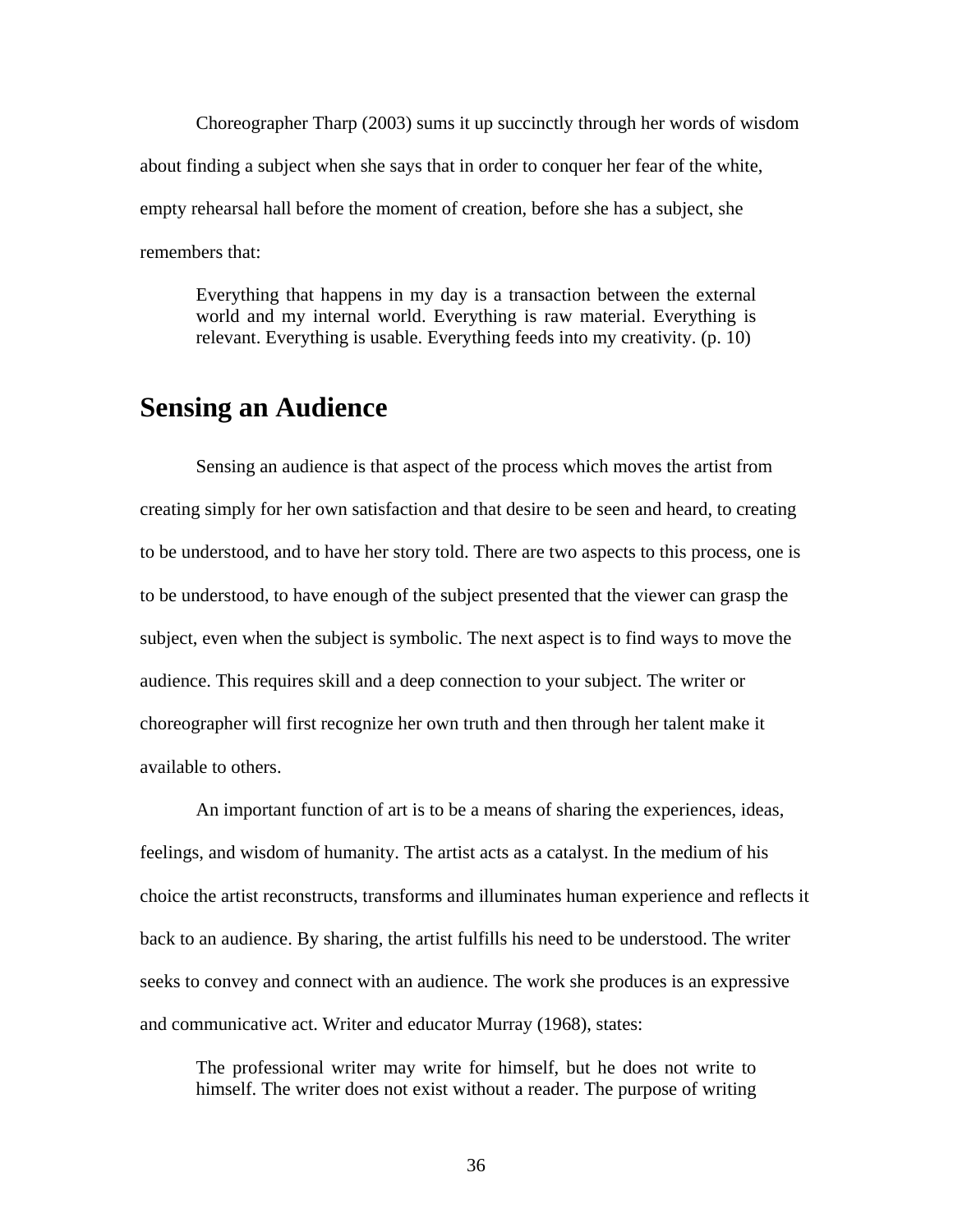is not to arrange ink on paper, to provide a mirror for the author's thoughts, but to carry ideas and information from the mind of one person into the mind of another. (p. 3)

Writer and educator Mamchur advises that after discovering a subject the writer must start to clarify her ideas and it may still be a mystery to her what she is going to produce but she is discovering along with her intended audience. (Mamchur, lecture notes, 2007) The writer is steadily considering to whom she may have a desire to communicate something to. She is developing a clear premise and examining what she believes in.

Writer Goldberg (1996) expands on the idea of the writer seeking to be

understood and share:

Even if you're unconscious of it, when you write a piece, you have an audience of one in mind. This is true not only for the poems and stories that begin with a dedication, but for any piece you create. The same person may be sitting in the mind's easy chair listening to every piece, or some one different each time. It's not that internal, critical voice that judges everything; it's the friend you love, a relative, a stranger you want to reach. For whose sake the piece comes into being. It may even be a part of yourself. (p. 161)

The act of writing provides a writer with a concrete means to express and communicate

to others. Creating connections with an audience is an important reason for artistic

creation.

Does the choreographer, as the writer, have the same need for connection,

understanding, and the accomplishment of moving an audience? Mitges (2008), in an

interview with Canadian choreographer Webb, relates:

To find commonality with the audience, to create a work that touches people is what Webb is interested in. Webb states, "I work quite hard to find a connection with people. I find that more important than making the perfect structure for my dance … The offshoot of connecting with people is that you also connect with yourself. (p. C9)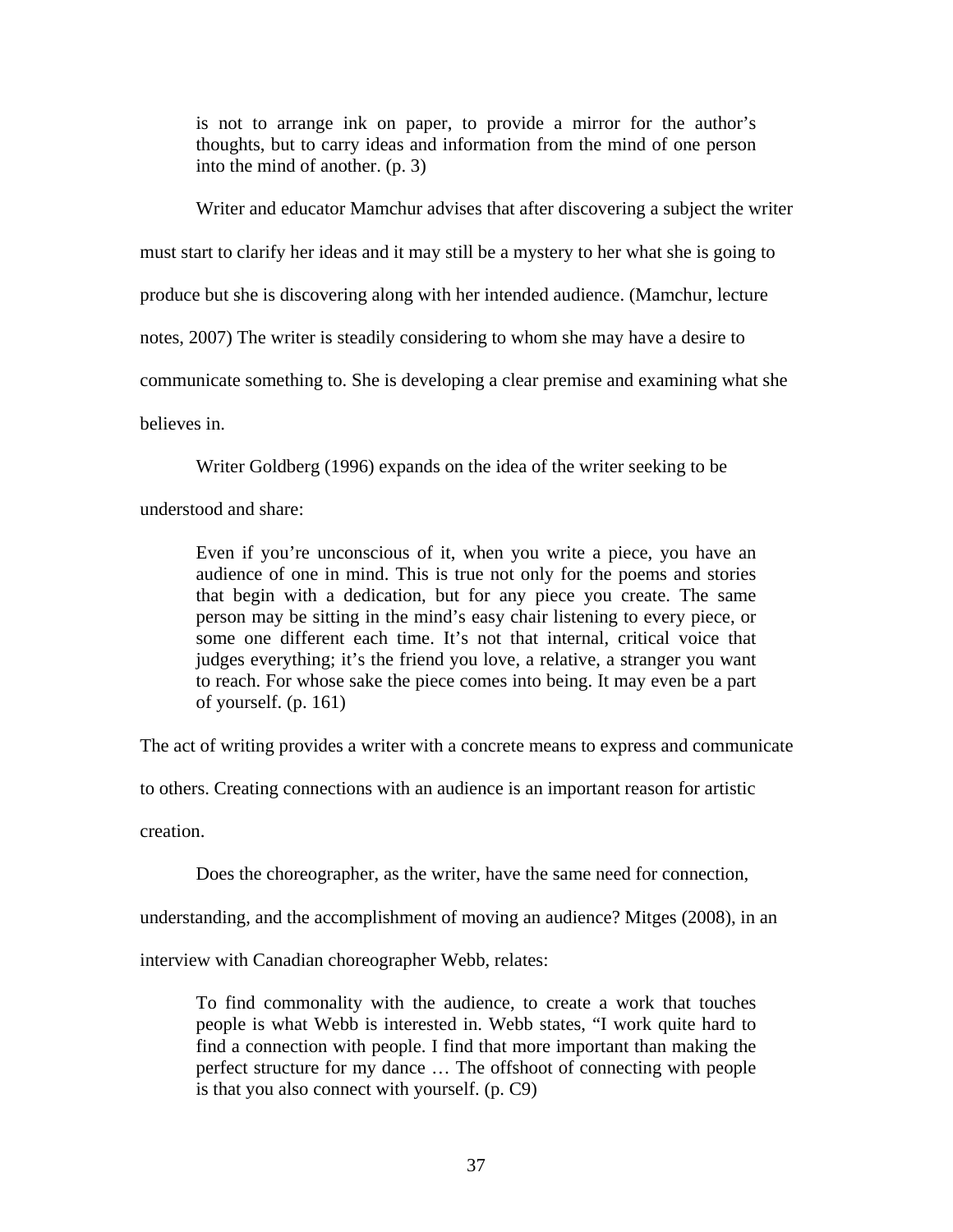According to Blom and Chaplin (1982), the choreographer's purpose is to deepen

that which is already understood and involve the audience in some meaningful way:

As a work of art, the dance is as specific as it is universal; it points from the known to the unknown or deepens that which is already understood. As artist, the choreographer's restlessness and sense of urgency about sentience takes him beyond craft, ideally to create a unique statement that will involve the perceiver in some meaningful way: a moment of perspective, of recognition, or skittishness or serenity. (p. 15)

In *Gestures of Genius*, Vigier (1994) converses with choreographer Smith about

her concept of audience. Smith speaks of this element of finding understanding while

sharing her art with an audience:

Very early on I felt that I had something to share with people. I wanted the exchange with an audience. I think of the performance as a piece that has to reach people. It has to first start inside. The motivation of the dance has to reach someplace, indeed of me, before I can communicate with the audience. A reviewer in *Dance Magazine* once said that I opened myself to the audience, I took a chance. That's what I try to do. When I take a risk, I often can sense an emotional response and a kind of unspoken understanding from the audience. It's not just my own experience that I'm bringing to the performance. (p. 122)

In Sorell (1973), German dancer and choreographer Wigman shares her feelings

and reactions to an audience and speaks of live performance and how it can be a deep

connection with others but also the possibility of failure. She insightfully relates:

You are standing on stage, at the mercy of the glaring lights – isolated and very much alone. Veiled in darkness, the auditorium stares at you, a huge black spot filled with silence. And whatever there is out there, I am supposed to turn it into a living thing. I am expected to move it to respond. Insolence, delusion of grandeur, or – grace? How perilous all this! The mere irritation of a poorly stretched dance rug may make the performance questionable. A break in concentration, lasting but a few seconds, might lead to a disaster. I am not permitted to step close to the footlights and beg the audience: Let me repeat this dance once more. It did not come off as well as it usually does. (p. 48)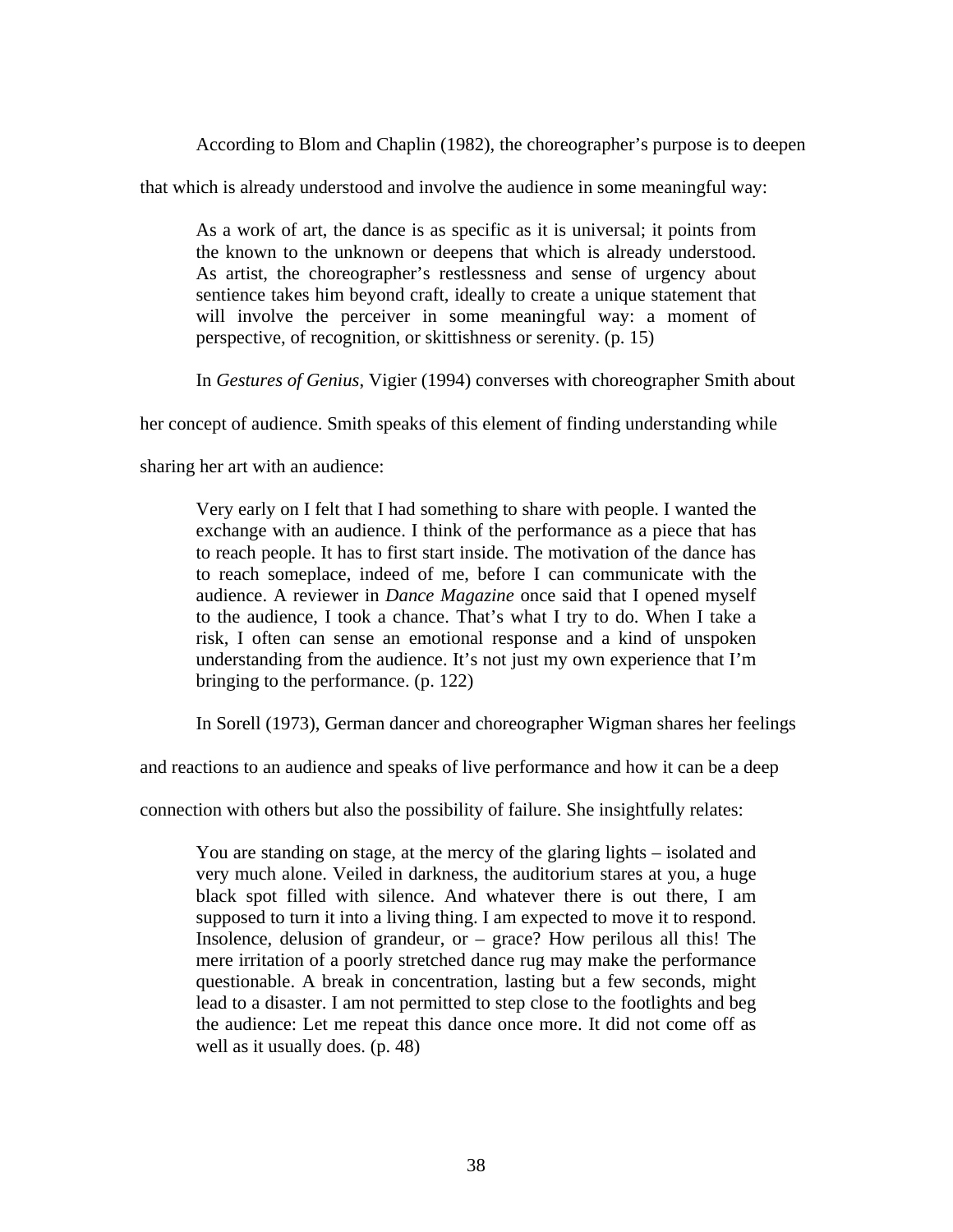A risk is taken, in that the choreographer, as the writer, must be willing to be vulnerable but brave in showing or publishing her work. The writer uses her skill with words to be understood and in kind the choreographers actions, gestures, and movements, must also convey the story or theme in ways that will reach an audience but also be understood by an audience.

Both choreographers and writers strive to be original but also to present ideas that an audience will relate to by finding common ground between themselves and their audiences. Murray (1968) explains this by stating:

To do this the writer speaks in terms the reader will understand. He does not talk down to the reader, nor up to the reader, but across to him. He must know what his reader knows, what his reader doesn't know, what his reader needs to know, and what his reader wants to know. (p. 3)

The most enjoyable novels, poems or plays are those in which the reader is drawn into the story, in that she comes to care about what's at stake and the outcome. As she reads, she gains an increasing emotional involvement. The same can be said of the best choreography, which engages the audience and leaves an intelligent and meaningful lasting impression. This superior work seems to be choreography, which resonates with the audience because of the statement, story or relevance of the subject matter and how it has been conveyed. The audience has been swept up in the subject matter and cares about the outcome. The choreographer's message has been delivered authentically and has been understood on many levels by the audience. Movement educator H'Doubler (1940) speaks of this sharing:

People go to the theater to partake of emotional experience, to have their concentration on everyday affairs broken down, and to be made to concentrate with the artists and live their experiences. One of the measures of an artist's greatness is his ability to do this with his audiences. (p. 37)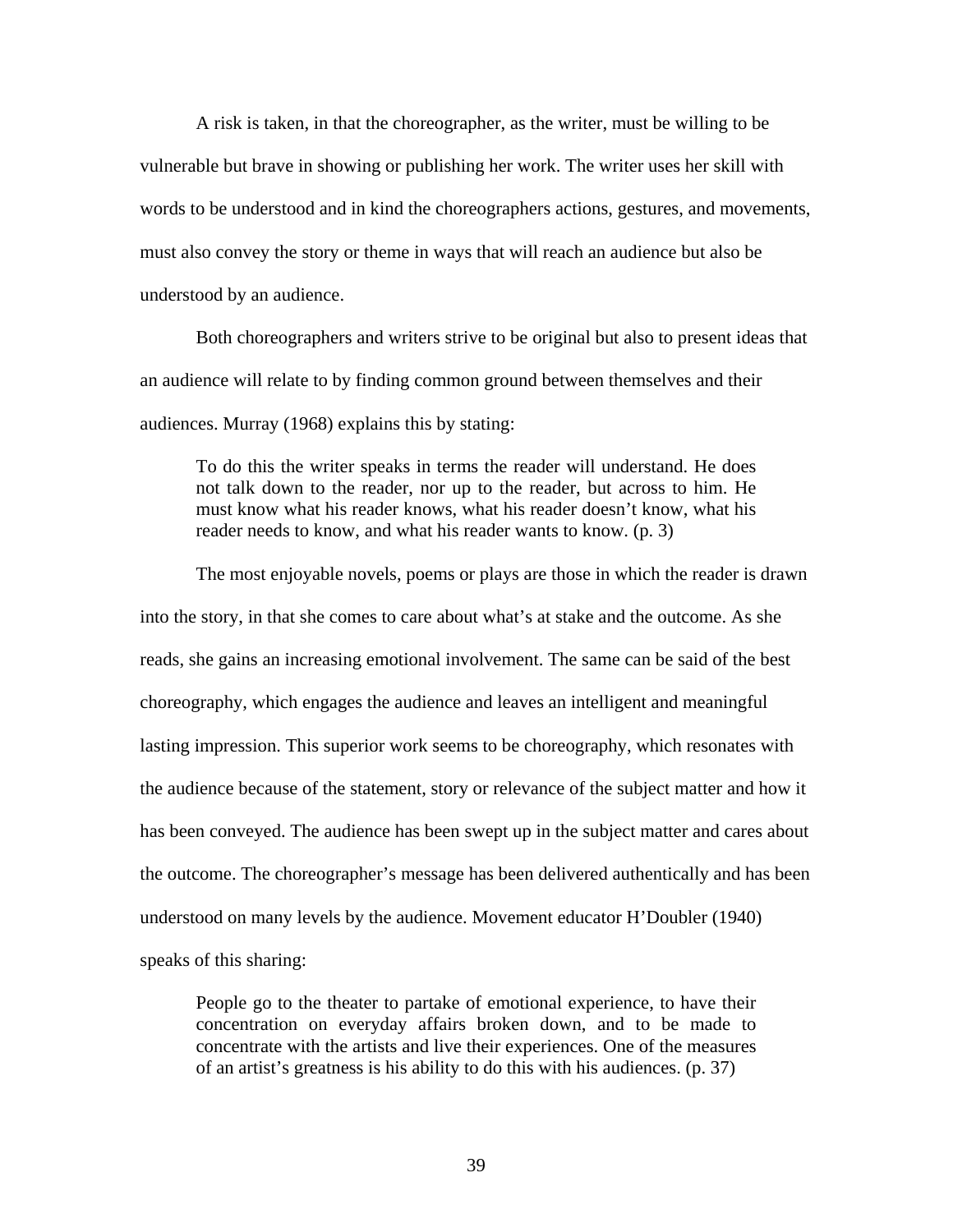Murray (1968) teaches about the writer's need to portray life authentically in order to be understood. He posits that the writer in the act of creating is not only getting to know herself better and uncovering her own personal truth but in turn is enabling her readers to see a reflection of themselves through the work. He states:

The writer may be his own audience, but only after he has found by publication of some form or another that there are many other people who believe, think, and feel as he does. There is another way of describing this process: the writer is on a search for himself. If he finds himself he will find an audience, because all of us have the same common core. And when he digs deeply into himself and is able to define himself, he will find others who will read with a shock of recognition what he has written. (p. 4)

Writers seem to value the relationship they have with their readers. It may be reflected in book sales or in a hope that their writing has made a difference in someone's life. They are writing for somebody. A response may come as a review, fan mail, or at a book signing, verbally. Writers are encouraged by positive responses from their editors and readers. They may initially be writing for themselves, cathartically, but also seem to be thinking about who their audience may be and care if they are understood and are able to move an audience.

Is this acknowledgement of the audience also present in the choreographer's mind when they are creating? She is reviewed in writing but most importantly she receives a live response in the form of the energy and enthusiasm or lack of it from an audience. In an interview with Roseman (2001) choreographer Morris was asked if he thinks of the audience when he works. He replied, "Sure. I rehearse from the front of the studio. Absolutely. I make it up to be "watched." It's not enough just "to do." That's contact improvisation" (p. 72).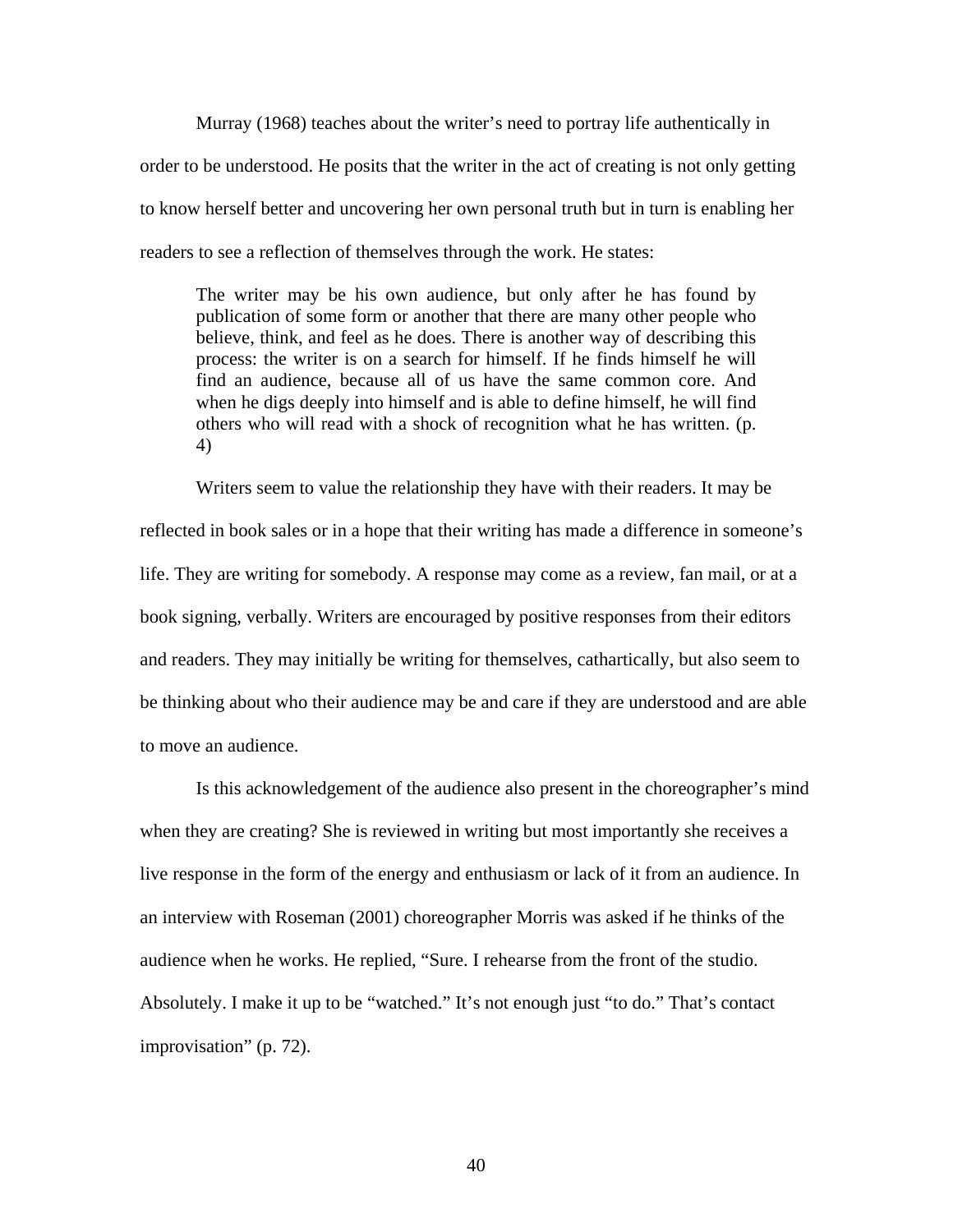Writer Scothorn (1969) in an essay entitled, *Choreographers Talk about* 

*Audience,* interviewed three well known choreographers, Holm, Currier and Cunningham, to discover what audience these choreographers desired for their work, what role the audience played in their art and what they found in their performances that would reveal more about this relationship. She first asked, "What do you expect of the members of an audience? What is it they should do?" (p. 104). A student of Wigman, Holm, who choreographed many Broadway musicals such as, Kiss Me Kate, My Fair Lady and Camelot responded by saying, "To respond, to understand, to accept or resent. You hope there will be a reaction in them, rather than indifference; that would be worse" (p. 104). Currier, who choreographed modern dance for sophisticated New York audiences said, "What I hope to do is dig deeply enough into the choreographic subject, below the external impressions that I may have to arrive at a more basic statement that will evoke resonances in others" (p. 104). Cunningham, an experimental modern dance choreographer said:

I don't expect anything of an audience. They are there, and I might hope for their complete attention: that is the individual attention… to give themselves to the moment. To look, to listen, to be present and belong to the moment.  $(p. 104)$ 

Another pertinent question posed by Scothorn (1969) was, "How do you consider the audience when you are creating a dance?" Holm said, "I don't consider them at all. You could not try to please so many people. You hope you are articulate enough to reach an audience in general" (p. 107). Cunningham replied, "Only visually. Most of my dances are made so they could be danced in the round" (p. 107). And when asked if the behavior of the audience affected him, Cunningham remarked: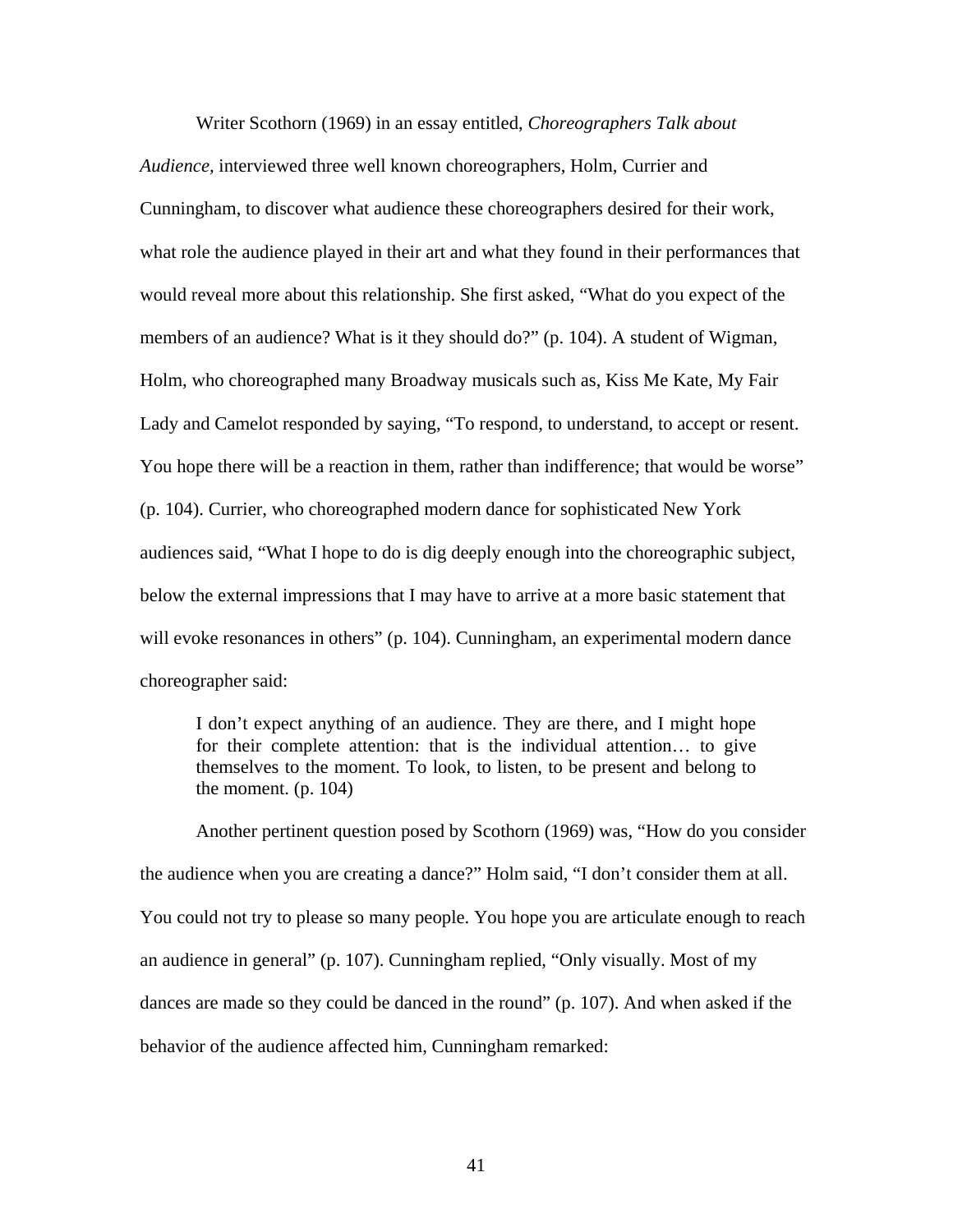Naturally, it affects, and at its greatest, physically. I do not mean to change a dance to suit a particular audience, but people do affect people. I am not concerned with choreographic success or failure. And to try to please is only to fool yourself. Whom do you please? (p. 108)

Scothorn (1969) comments after the interviews that:

Although all three at first denied the existence of an "ideal" audience… eventually in their conversation they began to speak approvingly of some audience qualities and disapprovingly of others. The good qualities mentioned include: "bright, unbiased, perceptive, open, responsive, alive, quick, who look, listen, understand, have temperament, participate, exercise their faculties, do not pass judgment, and have an opinion. (p. 110)

The second important aspect of sensing an audience is for the artist to find ways to move the audience. Much like achieving understanding from an audience, moving the audience is also realized by writers and choreographers by looking inward and calling on their genuine experiences and incorporating them into their art. Revealing the artist's emotional truth in the work will draw the audience, engage them, and create a vested interest in the outcome. The audience will recognize this necessary element of emotional truth and respond to the artist with attention and feeling. Educator Mamchur emphasizes that the writer must have integrity at this stage. She must look inward, to what she stands for. She must be vulnerable and willing to expose herself. She must be willing to look at her pain and be willing to be uncomfortable with her chosen subject. (Mamchur, lecture notes, 2007)

Moving the audience requires clarity, which is expressed through the writer and choreographer having a deep connection to the subject but also in finding and communicating with her original and unique voice or style. This requires the writer or choreographer to have a proficiency and mastery of her craft.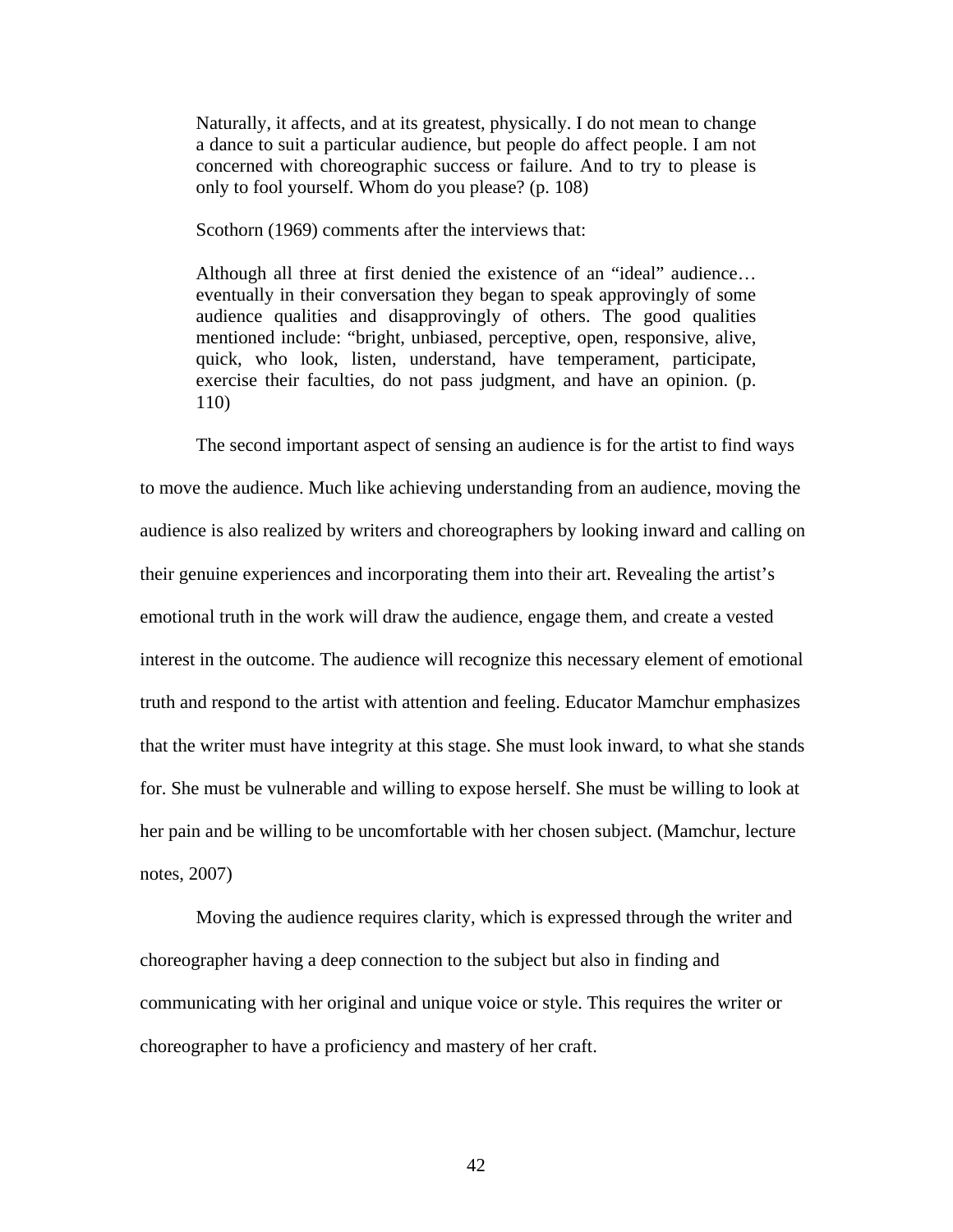Blom and Chaplin (1982), when discussing choreographic principles state, "Know what your intention is  $-$  then say it with clarity and simplicity" (p. 8). Further they stress:

With clearness of articulation there comes clearness of communication... It is this clarity and intention that is of concern to us as creative and communicative artists. The point that William Strunk makes about written composition applies to dance composition as well: go roundabout in a straightforward fashion. There is a distinct difference between a dance being chaotic and a dance making a clear statement about chaos. (pp. 9- 10).

In writing, clarity is achieved by the writer through practice and editing but also

through observing and sticking to tried and true principles of composition. These may

include working from a suitable design, using the active voice, and using definite and

concrete language. Good writing takes many skills, working together, but clarity can be

seen as a desirable basic. Strunk and White (2000) comment on the importance of clarity:

Clarity is not the prize in writing, nor is it always the principal mark of good style. There are occasions when obscurity serves a literary yearning, if not a literary purpose, and there are writers whose mien is more overcast then clear. But since writing is communication, clarity can only be a virtue. (p. 79).

Clarity can be achieved in writing by the writer using his own distinct voice or

style. Voice has been described by writer Culham (2003) as:

The golden thread that runs through a piece of writing. It's how the reader knows it is really you speaking … Voice is the writer's music coming out through the words, the sense that a real person is speaking to you and cares about the message. It is the heart and soul of the writing, the magic, the wit, the feeling, the life and breath. It is flashes of spirit. When the writer is engaged personally with the topic, he or she imparts a personal flavor to the piece that is unmistakably his or hers alone. (p. 102)

The style, or voice of a writer, is unique and a presence in the writing. The reader

can hear the author speaking to her. In Strunk and White (2000), *The Elements of Style*,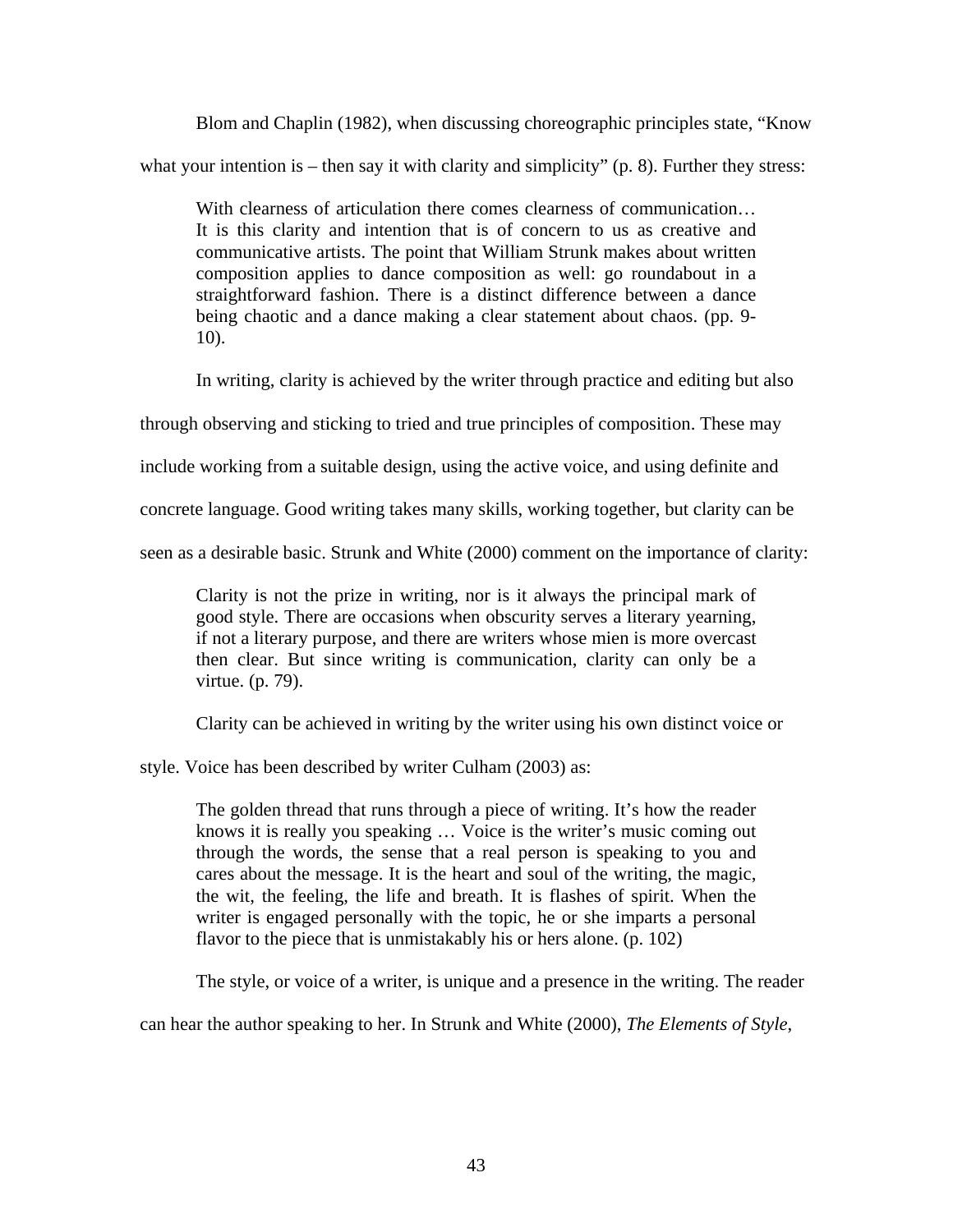the rules of usage and instructions for writing mechanics are relayed but they also remind the writer that:

All writers, by the way they use language, reveal something of their spirits, their habits, their capacities, and their biases. This is inevitable as well as enjoyable. All writing is communication through revelation – it is the Self escaping into the open. No writer long remains incognito. (p. 67)

The unique voice or style of the choreographer is also essential in making her work original and to ensure her audience is moved. As a choreographer develops her craft and gains knowledge of the principles of choreographic composition, which may include according to Humphrey (1959), considering the motivation, dynamics, design, and the rhythm or timing, she is also trying to make her work stand out from others. It is hard not to be influenced by fashionable innovation in art and choreography is no exception. It seems the choreographer can only achieve originality by listening to or following her own inner direction. Choreographer Humphrey (1959) gives this advice to aspiring choreographers about finding their own voice:

He should be aware that he is profoundly different from his much-beloved and respected teachers and that mere imitation of them can only lead to disaster. Honesty is the prime essential here. He must ask himself, "What do I believe in, what do I want to say?" He must have a high resistance to novelty for its own sake and courage to depart from the trends of the day if necessary. To compose for himself, he must put a stethoscope to his own heart and listen to those mysterious inner voices, which are the guide to originality. (pp. 20-21).

The choreographer, as the writer, cultivates her personal voice or movement style, which is expressed through her body and shows her own signature in the unique appearance of her movement. She may utilize key movement phrases, which identify the work as hers, such as manners of traveling, rising and falling, balancing or posing. Or she may show her uniqueness in the way she applies dynamics, tempo, the breathe and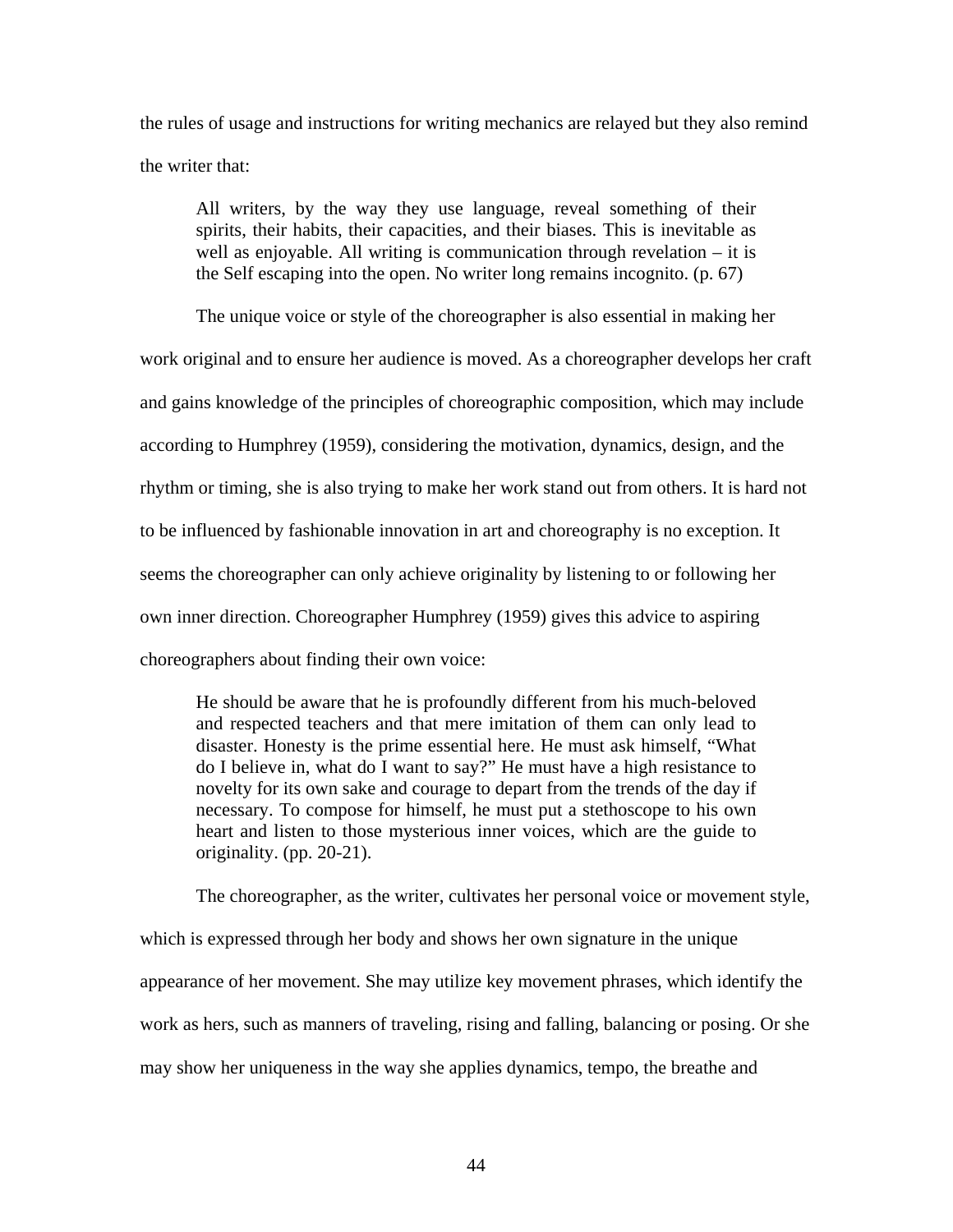suspension of body parts. Each choreographer as each writer develops her own 'voice' in order to create a personal style and reveal to an audience what she cares about in her own special way.

The writer or choreographer can be seen to consider and move the audience by making her work understandable, by striving for authenticity and clarity, by using an original voice, or style and finally by caring deeply about the material she has selected. Choreographer and dancer Weidman (Weidman, in Brown, Mindlin, & Woodford, 1998), adds to this notion by stating, "The world of illusion which the audience expects from the artist is, in fact, the world of their real selves, the image of their own world, the translation of their hopes and fears, their joys and sufferings into the magic of the stage" (p. 67). Weidman reiterates that the choreographer is in a sense conjuring the ordinary and real details of people's lives into an art form that may appear ethereal and removed from every day life but it is not. By incorporating emotion and the recognizable into the performance the choreographer creates connections with the audience. The affinity and appreciation for the choreographer's statement occurs because the choreographer has found common ground, which the audience identifies as personal and familiar.

Writer Goldberg (1996) speaks to the difficulty of embodying integrity into the work when she notes that, "It can be a struggle to get to that authentic voice; we are hard wired to forget our pasts, avoid powerful emotion, look forward and ahead. It is an effort to work against the current" (p. 152). The writer or choreographer who strives to tap into his past and channel the remembrance of strong emotions into his work will have a better chance of reaching his audience as they will identify and relate to the authenticity of his experiences.

45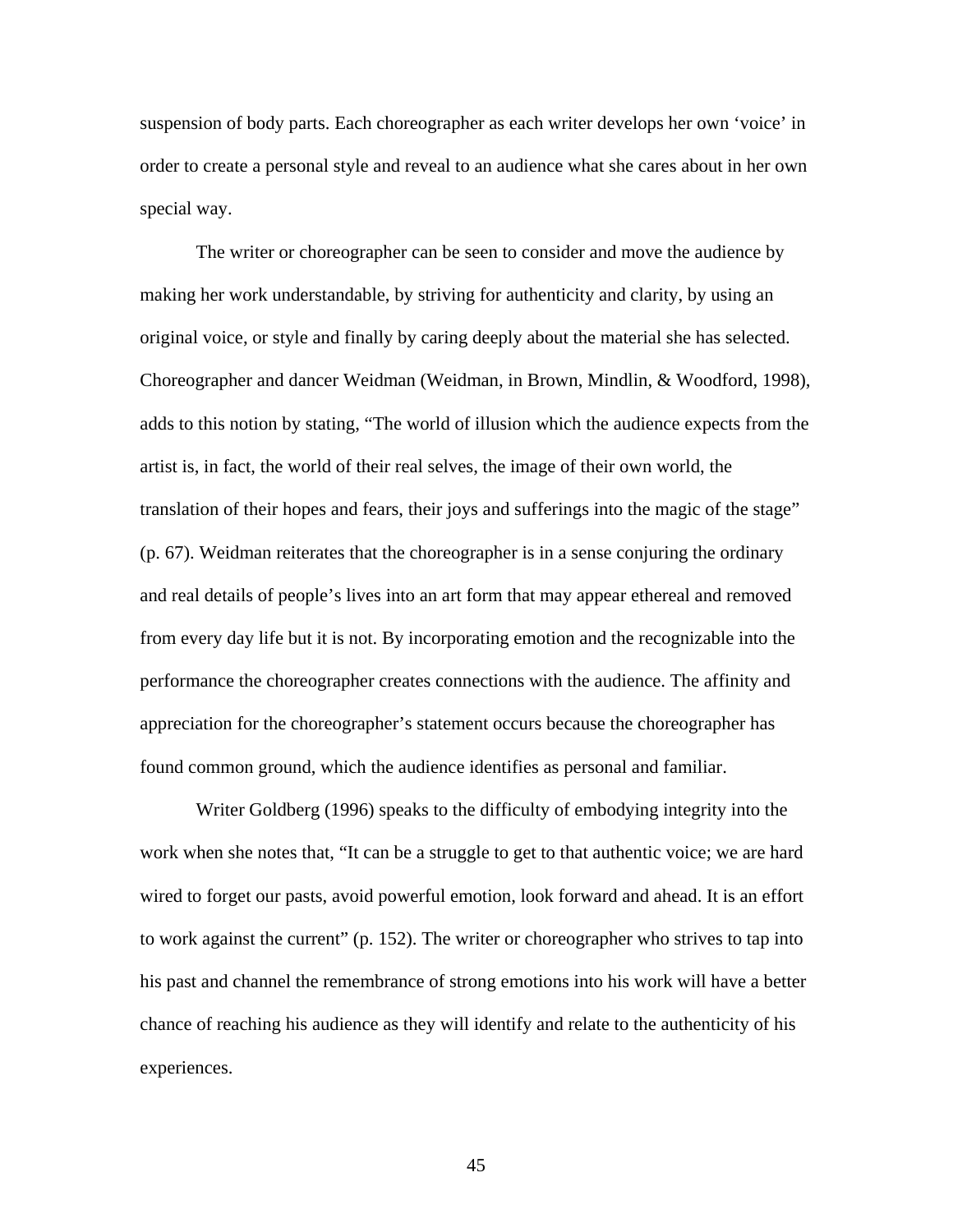Dancer and choreographer, Strate (2002) reiterates and shares the importance of

the choreographer imbuing the work with integral emotional depth:

The emotional content of a work, without which it is empty of meaning, is not always easy to come by, yet is essential if any real connection with the audience is to be made. There is no formula to follow in the crafting of emotion into art. It is largely a subconscious process and one that must arise from the artist's interior landscape, shaped by the experiences of life. For the work to resonate, an audience should feel that in some way it has come to know the choreographer as a person through the work. Awareness of this does not make the process any easier. In fact, it can get in the way. Choreographers are often tempted, as are dancers, to hide behind form and technique, rather than risk a true and honest statement. (p. 226)

Strate (2002) speaks of the audience as having to contribute something to the

performance. He believes that the choreographer is essentially responsible for the work

being successful but that the audience should not merely occupy a seat but be present and

engaged and ready to respond. He adds:

If we are willing to contribute the effort, we feel something by seeing the dance … If a connection is to be made to the content of the work, the viewer must feel something in his or her own body, and thus be able to summon up a kinesthetic memory. For this process to succeed, audience members must be open to it and, of course, the performer must be able to deliver the choreography with clarity. (p. 228)

In choreography, moving the audience can also be achieved by the choreographer

employing movement and music that is so dynamic and rhythmic that the audience may

be swept up in the beat and excitement of the moment. Manning (2004) in her book

*Modern Dance, Negro Dance: Race in Motion*, observes how an audience watching

choreography may become physically involved in the performance. Speaking of the work

of black choreographer Ailey, she relates:

In the context of modern dance, the audience response to Ailey's work breaks the norm of quiet and attentive spectatorship. In the work, *Revelations*, each repetition builds more and more energy, and even after the dancers come to a sudden stop, falling on their knees and throwing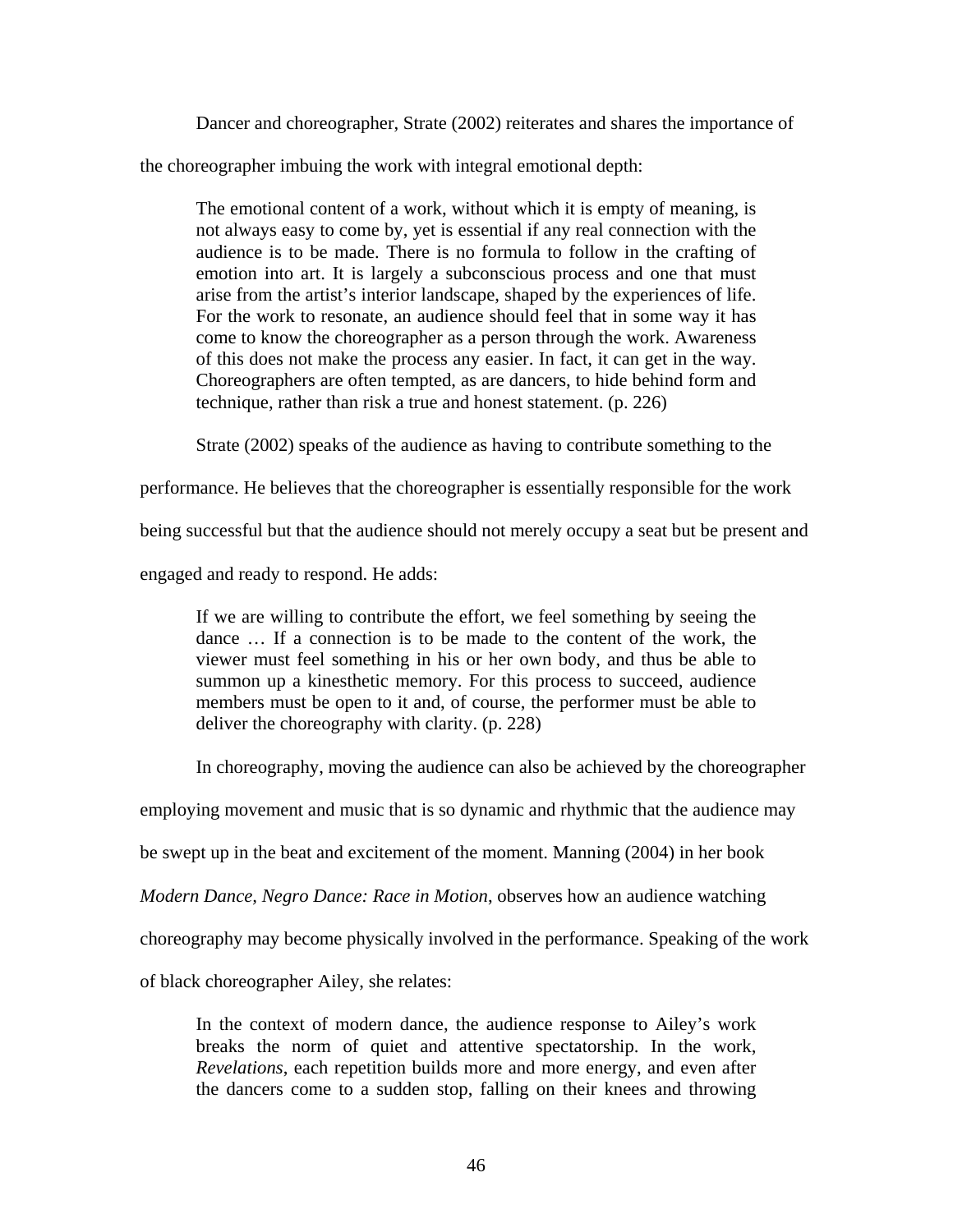their arms overhead, the energy continues in the audience, now on its feet, clapping and moving in rhythmic unison. The earliest reviews document the engaged audience response. (p. 217)

Training the potential choreographer to sense his audience can be achieved through stressing the key elements of authenticity, voice and clarity but also through potential choreographers experiencing the role of an audience member. Learning to be a keen observer of others work and coming to appreciate what works in a piece and what doesn't work is essential. This step is achieved first by student choreographers presenting their work to other students in the safety of the classroom, much like student writers belonging to a workshop or writer's group.

Kaufmann (2005) in her book *Inclusive Creative Movement and Dance,* in speaking of educating dance students as choreographers states: "Regular dance sharing helps students become not only better performers, but also better viewers. And in becoming better performers and viewers, students increase dance literacy" (p. 53). Kaufmann defines dance literacy as, "Interpreting, speaking about, and making recommendations about a dance that one views or performs" (p. 51). She says that educating an audience happens, "when students have opportunities to demonstrate a movement concept, identify and use movement vocabulary, reflect on their ideas and interpretations, and make recommendations for improvement, they develop perceptual skills that lead them to dance literacy" (p. 56). Kaufmann (2005) further instructs that choreographic students can become better choreographers through being audience members:

After students perform, facilitate whole class discussions to celebrate and critique the piece. It can be very enlightening for your students to hear others describe their work. Choreographers will hear new interpretations and learn whether their intent was realized. Responses may focus on the

47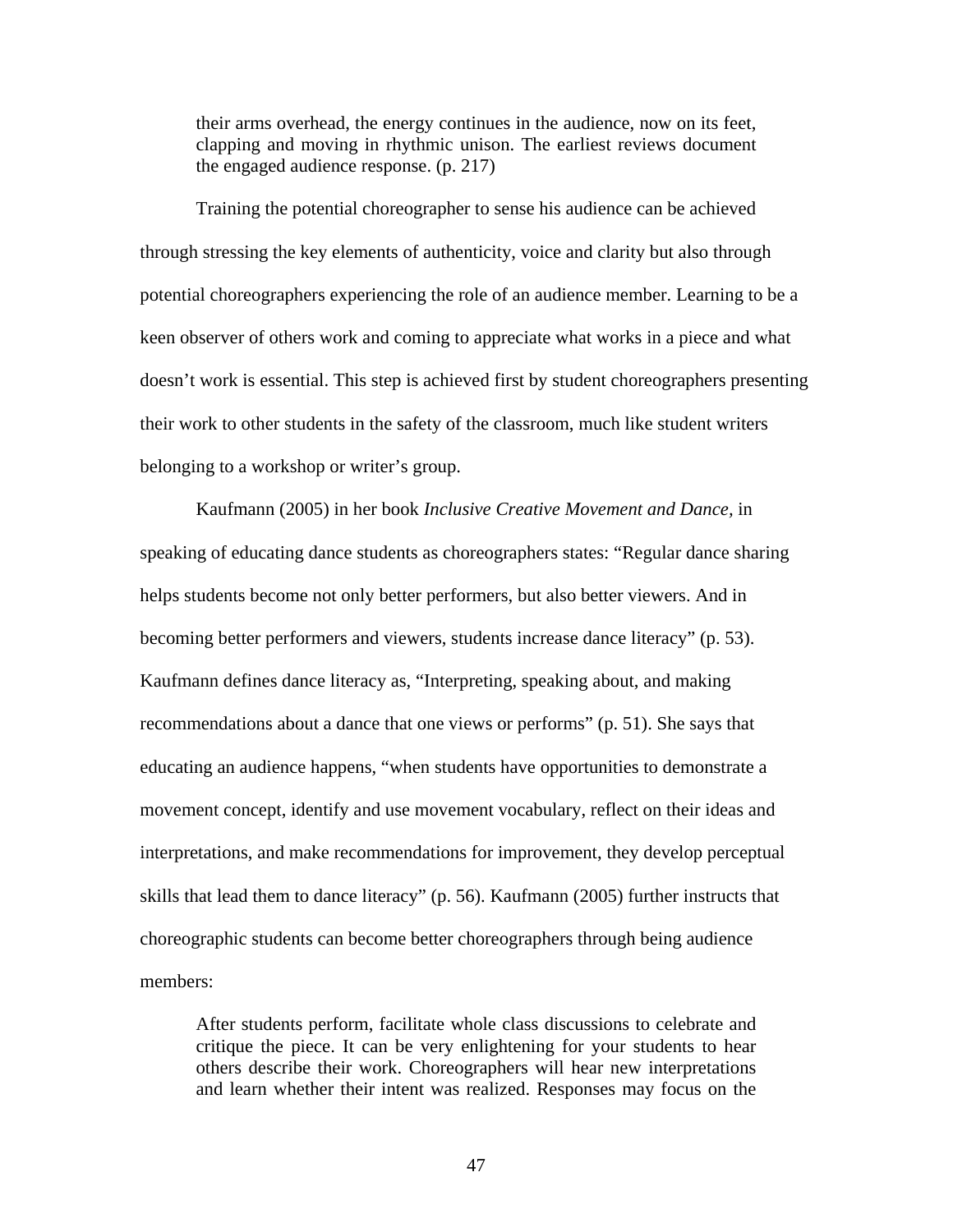choreographic elements and processes or may focus on subjective elements such as imagery, emotion, memories, or associations. (p. 58)

Franklin (1996), in *Dance Imagery for Technique and Performance*, also instructs

the new choreographer to consider the audience's perspective and the performance space.

He asks potential choreographers to think about the stage and theater construction. He

questions:

What is your relationship to the audience? Are you trying to involve them? Are they outside spectators, separated from your activities, looking in on an event, taking place within a large box? Onstage, one is usually surrounded by walls on three sides and emptiness in front. Uta Hagen writes about creating a "fourth wall" so that you can play against reality when facing front. (p. 222)

The choreographer's challenge is to make her performance so compelling that the

audience will turn their entire focus to the movement on the stage and become deeply

engaged. Choreography transcends the limitations of understanding a written language.

But despite this the audience will see the choreographic work and may have quite

different reactions or interpretations than what the choreographer intended. They are

looking through their own cultural lens, which shapes a unique and personal experience

when viewing art or dance works. Ultimately, the choreographer hopes that her audience

has been moved and affected in some way by the exchange with her material.

Graham (1991) passes on this vital advice to young choreographers about impressing and connecting to an audience when she shares:

Go to great lengths, good and bad, to do your absolute best. The audience will understand that. The audience is your judge and your only reality. I am not a romantic. I believe you must have a demonic technique and as Louis (Horst) said, "Go at your audience at times with a whip". (p. 267)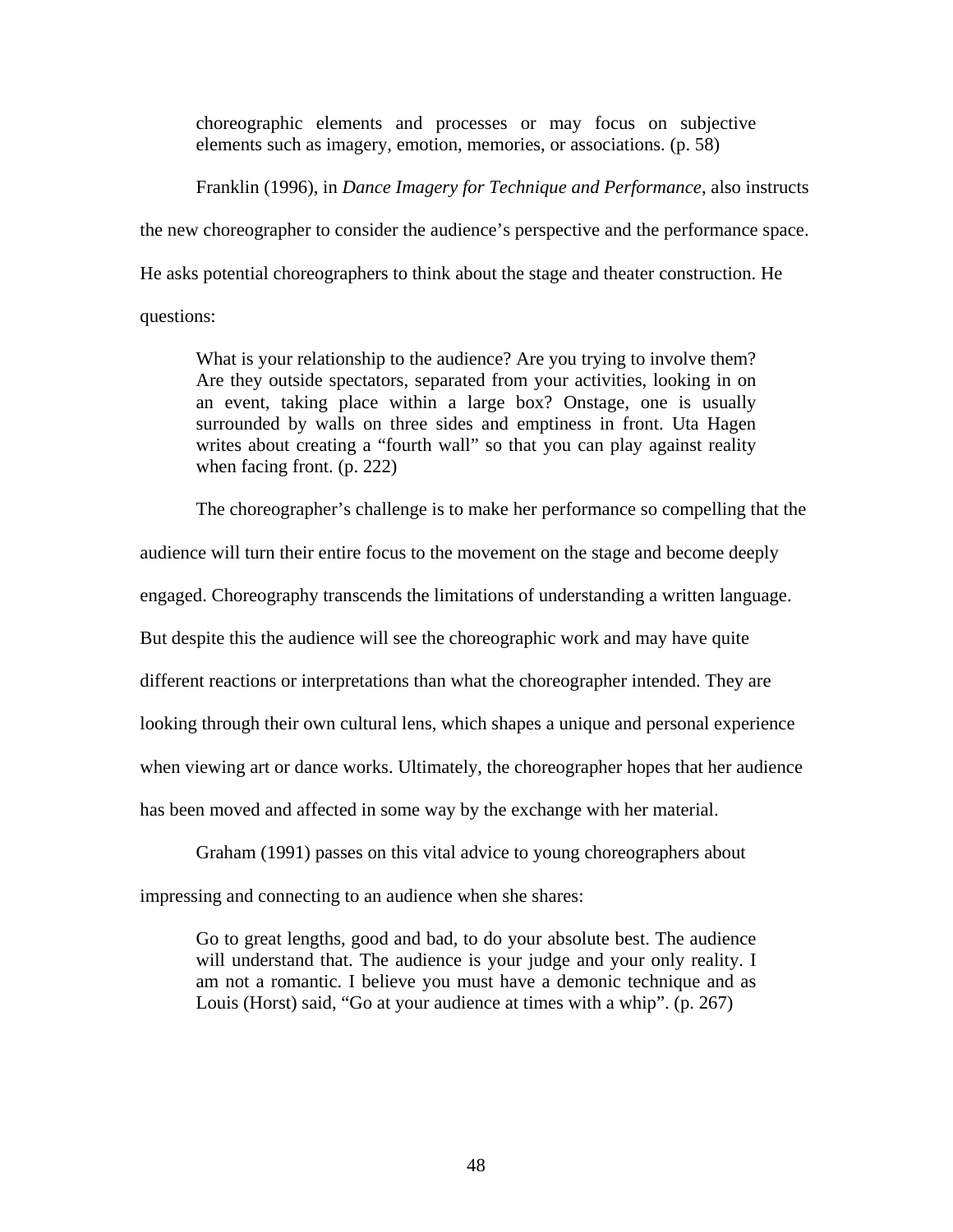In Press (2002), choreographer Lind (1960) concludes and summarizes the importance of sensing an audience when she observes that the audience, the performer, and the choreographer have a significant symbiotic relationship:

The audience must participate actively and when every part of its being is set working and when the sparks fly back and forth between performer and audience, that is when the dance has achieved its reason for being, and a little bit of self knowledge has been gained for all the participants---the creator, the interpreter, and the receptor. (p. 102)

## **Searching for Specifics**

When the writer or choreographer has selected or chosen a subject and engaged through her work a relationship with an audience, the next part of the process is to search for specifics. It is worth noting again that the elements of the writing process are not linear but may occur simultaneously and are being constantly revisited by the writer or choreographer during the creative process.

The specifics or details of the subject may be found through research, live sources or from the writer's or choreographer's own senses. Feelings, experiences and imagination will flesh out and create a believable and vivid picture enabling the reader or viewer to fully understand the intended subject. Specifics can be seen as the building materials of the work which when well chosen will unify to create a solid structure conveying clear meaning to the audience.

In speaking of specifics Murray (1968) states:

What are the raw materials of the published writer? … The writer searches for specifics. A specific is many things: It is the statistic, the quotation, the anecdote, the parable, the authoritative conclusion, which will document what the writer has to say … The reader knows that the authenticity of what he has to say comes from the specifics he uses. He will be believed by the reader if he uses concrete details which have the ring of truth. (p. 5)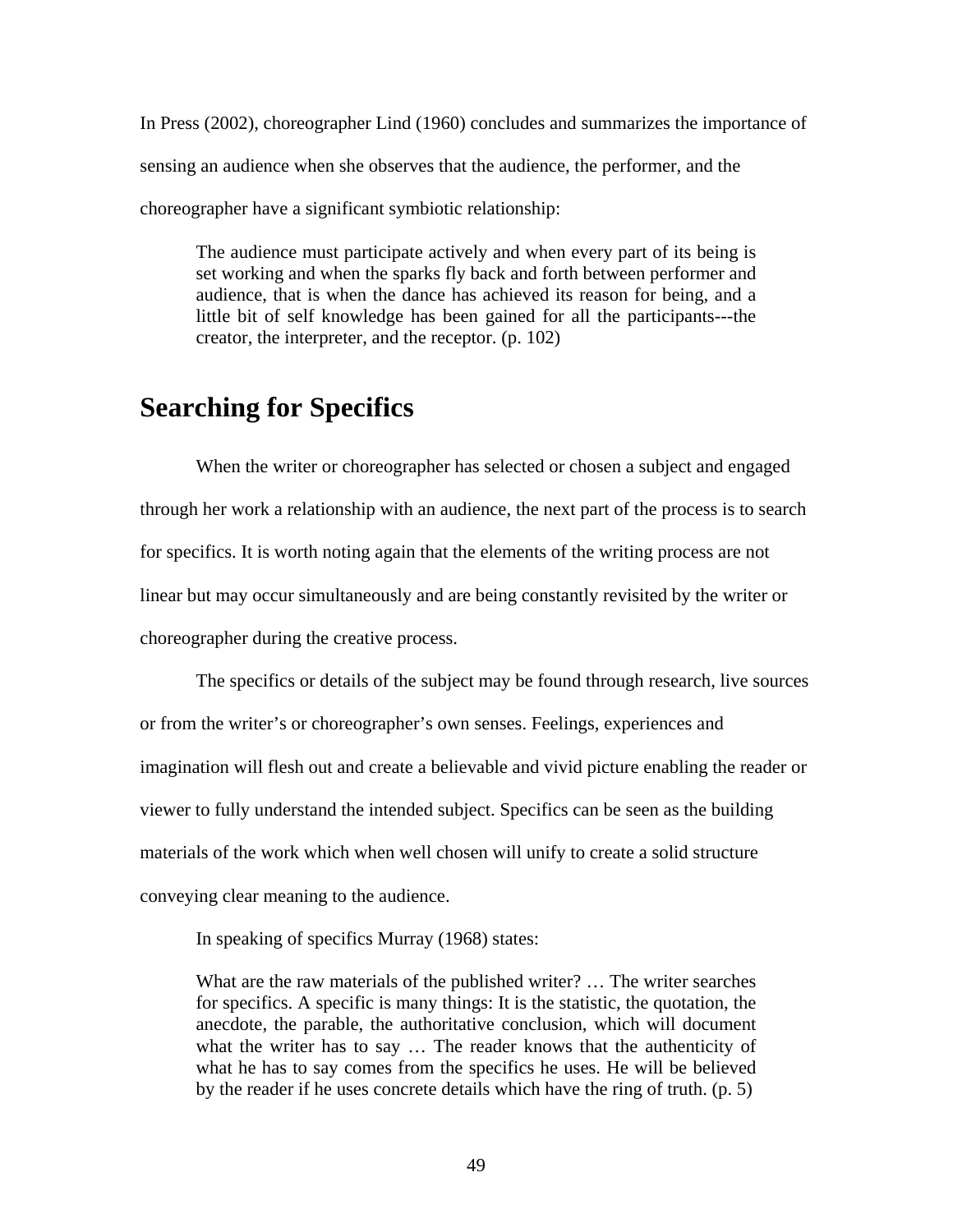Strunk and White report from *Elements of Style*, (2000):

If those who have studied the art of writing are in accord on one point it is on this: the surest way to arouse and hold the reader is to be specific, definite, and concrete. The greatest writers … are effective largely because they deal in particulars and report the details that matter. (p. 21)

Murray (1968) and Strunk and White (2000) both concur that carefully chosen

specifics will greatly enhance and clarify what the writer has to say. Writing is a

communicative act, which requires the right word, phrase or sentence to explain,

elucidate, or reveal the author's meaning. Through carefully selected specifics, the reader

gains insight and clarity into the writer's thoughts.

Writer Shields in an interview with Garrod (1986*),* relates her experiences with

teaching writing and the ability to see specifics. She reflects:

I have occasionally felt a bit of a fraud teaching creative writing, to tell you the truth, because I'm not sure it can be taught. I think you can do certain things, you can teach people to avoid the worst sins – to identify sentimental scenes and get rid of them, for example … And students can learn to avoid clichés when they know what clichés are. Those two things work right away. But you can't give people better ideas, and you cannot make them observe more closely. I've tried every way I could. There are people who can see and people who can't see. (p. 247)

This seeing and observing closely seems to be what good writers do. Shields

implies that 'seeing' can mean more than just the eye observing. It means taking in 'all' that is happening in an experience, which may include the nuances of the conversation, the feelings that were generated by the exchange, and what impressions the experience left one with. Then, can the writer convey all she has experienced or felt and relate this to her audience artistically by showing the details so the reader feels he is present and at the scene? The experienced and talented writer makes a close and focused observation, then a registered knowing of the intimate details which when written into a piece make it rich in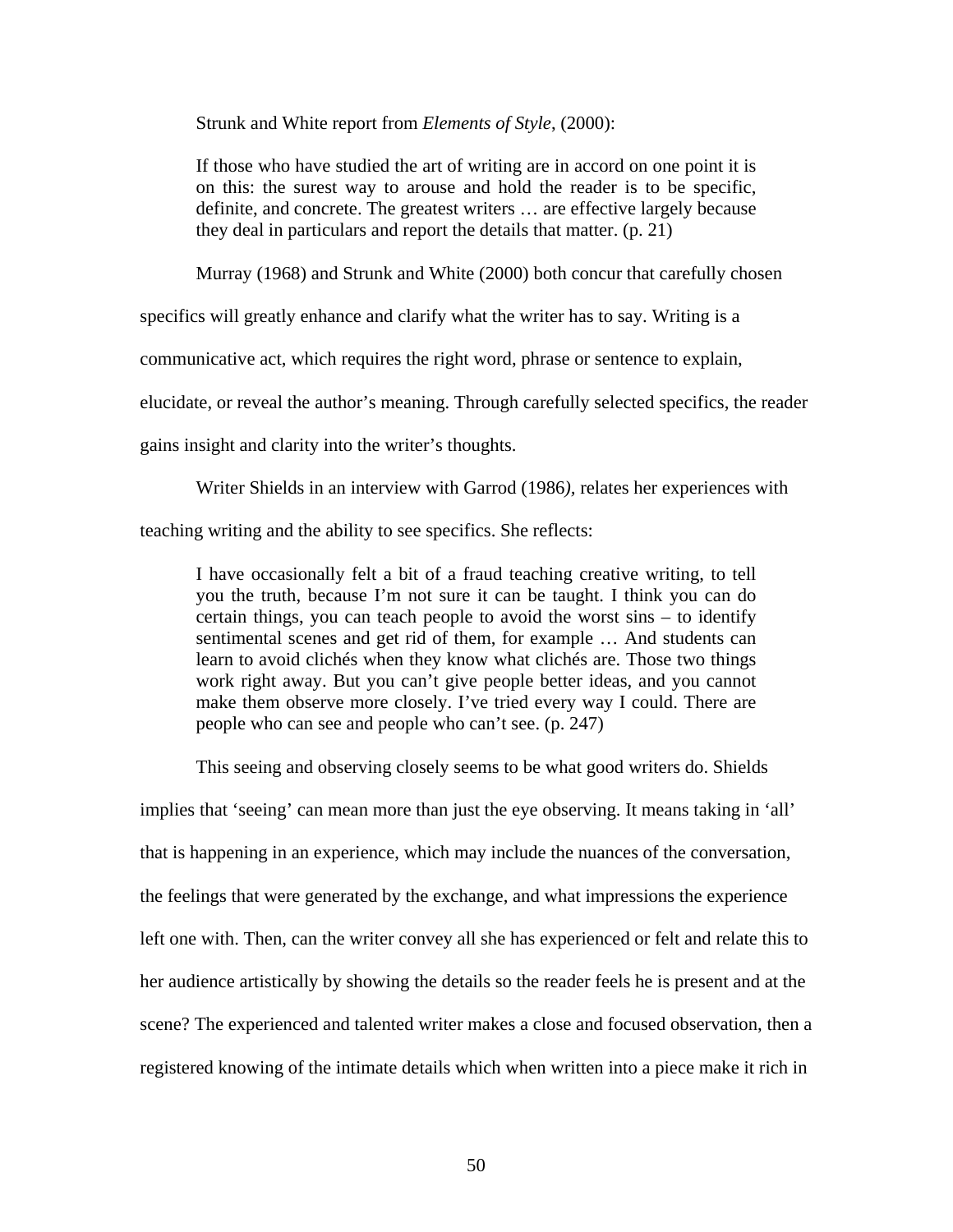authenticity and truth. This concept of truly seeing and taking observations and experiences and translating them into art is the basis of searching for specifics.

The writer may find her specifics in many places. She may do research at the library reading journals, old letters, diaries, historical reports or encyclopedias. She may read the newspaper or magazines or watch movies or documentaries. The research may also take her to specific places, which offer important information and details about that subject. Whatever the writer is making the piece about will require her to investigate and search out the specifics that will make the work believable for the reader.

Author Itani (2008) expands on the idea of doing research:

As a fiction writer, my job is to create story, but because *Deafening* is set during a particular period, I had to do factual research so that I could learn the social and cultural history of the times … What is made up is the story, and all of the characters. But the reason I did so much research was to make sure that each small detail, which helps ground the story, is entirely accurate. (p. 65)

Do choreographers employ similar methods for discovering specifics?

Choreographer Tharp (2003) speaks of reading to gain inspiration but also as a way of searching for specifics. She says, "I read the way I scratch for an idea, digging down deep so I can get something out of it and use it in my work. I read *transactionally*" (p. 111). Tharp explains that she makes connections between the author's work and her own and transforms the author's ideas into useful material for her own projects. Tharp (2003) also suggests going to new locations or places to do research or scratch for specifics:

It doesn't matter where you live. If you have a goal in mind, you can turn any venue or destination into a valuable field trip. If you're looking for beauty and sensory relief, it could be local gallery or a walk in the woods. If you want chaos and exposed human emotions, spend some time in a hospital emergency room or a bus terminal. If you want information, pore over documents in a forgotten archive at your library. (p. 115)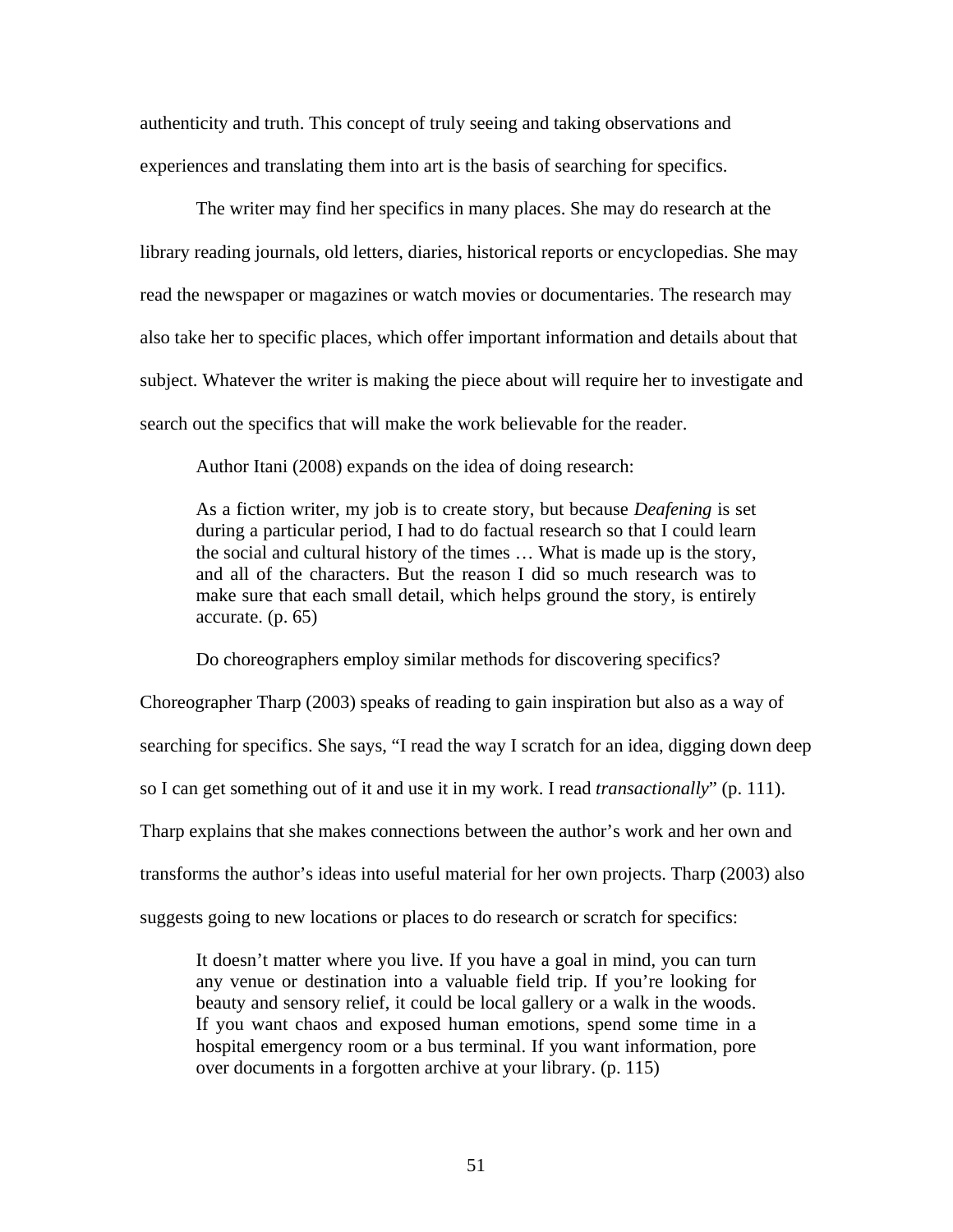The writer or choreographer may also turn to his own senses, feelings and ideas as sources for specifics. He has opinions, views and beliefs about the world. The writer or choreographer may use his own personal experiences but may also observe the lives of others and use these facts and observations as details.

In writing, these specifics will bring to life the characters, the time period and the setting or place. Canadian author MacLeod in an interview with Garrod (1986) discusses the detail he uses to describe a specific place:

Garrod: "It seems to me that your language evokes a mood – the tremendous attention to detail and very long descriptive passages. McLeod: The mood is important because everything must take place somewhere, and a lot of that description is describing the whereness, which may not be like the whereness of somewhere else - especially, I think, in a big country like this. If you're in the outports of Newfoundland or the Lake Saint-Jean region of Quebec or near James Bay or in downtown Toronto, what you look out on every morning is very different. My description is the whereness against which events take place. (p. 167)

McLeod is pointing out the tremendous importance of specifics for his writing.

He knows that creating an authentic setting is essential for the reader to believe in the world he is writing about. The detail and description is 'showing' the reader his 'where' and making his writing unique but also describing a place the reader may know something about or have been to.

As the writer has words, paragraphs, chapters and punctuation, the choreographer also possesses very clear and defined elements in which to explore the creation of her specifics. There is a clear difference between the medium of the writer and the choreographer. The writer's words are his medium and are conveyed with ink or keyboard onto paper, the choreographer's work is enacted through the body, in its shape,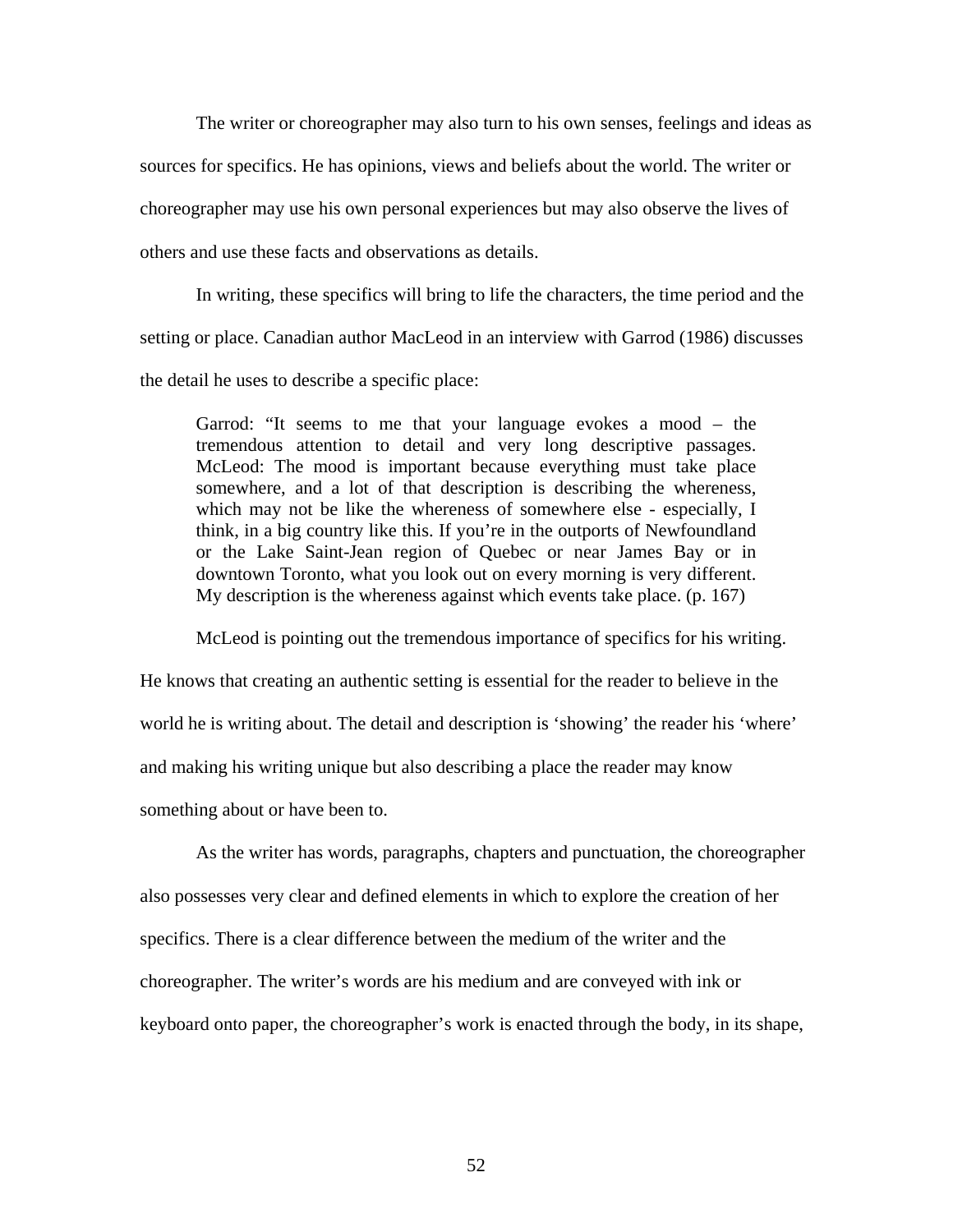movement, gesture, and facial expressions. The choreographer also has choices to make as to where to place the body on the stage, and in relationship, if any, to other dancers.

As outlined by Laban in Preston (1963), these elements or movement principles are contained in sixteen basic movement themes. They are the awareness of the body, the awareness of weight and time, the awareness of space, the awareness of the flow of the weight of the body in space and time, adaptation to a partner, the awareness of basic effort actions, occupational rhythms, the awareness of shape in movement, transitions between the basic effort actions, orientation in space, the combination of shapes and efforts, elevation, the awakening of group feeling, group formations, and the expressive qualities of movement.

Each concept is an important key with which to unlock potential movement specifics. If these concepts are studied, understood and applied, the sixteen movement themes will enable the choreographer an awareness of what is possible in moving the body to create meaningful choreographic specifics. It is the choreographer's aim to combine her creative intelligence, knowledge of the body and movement principles, to discover the specifics that will show the audience a clear and meaningful performance.

Choreographer de la Tour (1970) stresses what she believes are the essential elements to consider when creating choreography and searching for specifics:

There are four basic elements of dance: design, dynamics, rhythm, and motivation … Dynamics uses the energy which produces certain qualities of movement: to mold, to fly, to float, to radiate. Another use of dynamics relates movement metaphorically to voice: to whisper, to talk softly, to talk in a natural tone, to shout. Rhythm is defined simply as the breaking up of fast and slow intervals, the making of intervals in different tempi. Motivation is a purpose, a reason, an idea or feeling that cannot be expressed in words – the desire to feel the mere joy of jumping, to defy gravity, to move swiftly in space, to create a mood. (p. 167)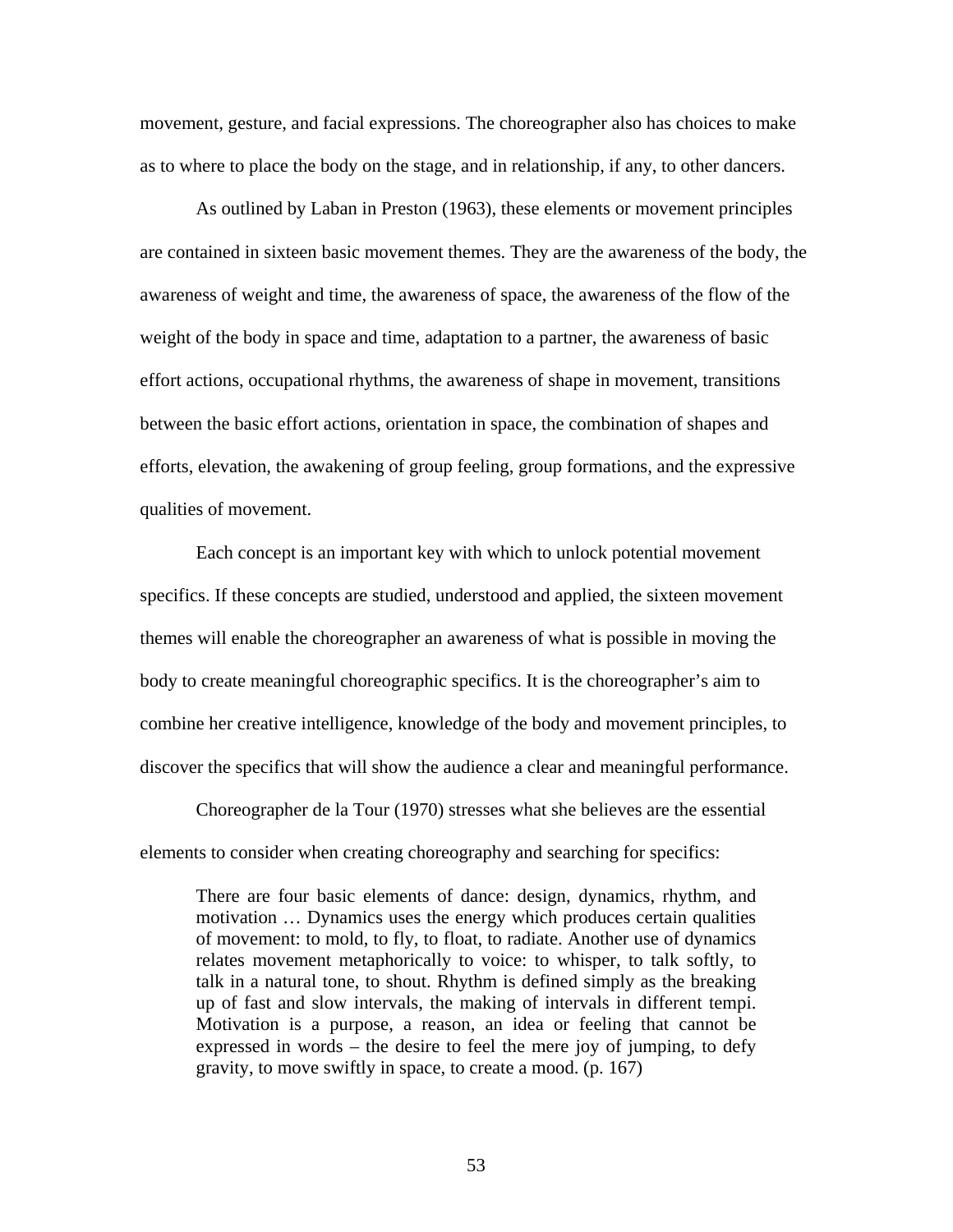In de la Tour's list of basic elements of choreography, she identifies similar and significant elements, when compared to Laban's. She first mentions the important element of design, which incorporates specifics within the structure or floor pattern of the choreography. She includes rhythm, which she defines as intervals in different tempi or time.

Rhythm according to Humphrey (1959) can be viewed as emanating from four sources of rhythmical organization in human beings:

First, the breathing-singing-speaking apparatus, which leads to phrasing, and phrase rhythm. Then the partly unconscious rhythms of function: the heartbeat, … contraction and relaxation of muscles, waves of sensation through the nerve ends. Another, is the propelling mechanism, the legs, which man discovered would support him, one after the other, while moving in space, and which provided also conscious joy in beat as the weight changed. Lastly, there is emotional rhythm: surges and ebbs of feeling, with accents, which not only supply strong rhythmical patterns but are a measure for judging emotional rhythms in others. (p. 105)

The element of rhythm is a rich source in which to search for specifics. Referring to Humphrey's (1959) outline of rhythmical organization in human beings, the choreographer can vary the rhythm of the breath effectively to create lift by breathing in, and fall, by breathing out. Or slow down the movement by breathing deeply and slowly to create calmness and serenity. Varying the unconscious rhythms of the heart and blood flow is possible with concentration and quieting the body. Contraction and release, or fall and recovery, which radiate from the center, are also underlying specifics found in modern dance technique first identified by such choreographers as Humphrey and Graham.

The beat of the feet or the rhythm of clapping hands is an exciting and stimulating specific. The beat can be sustained or irregular, fast or slow, heavy or soft or in an

54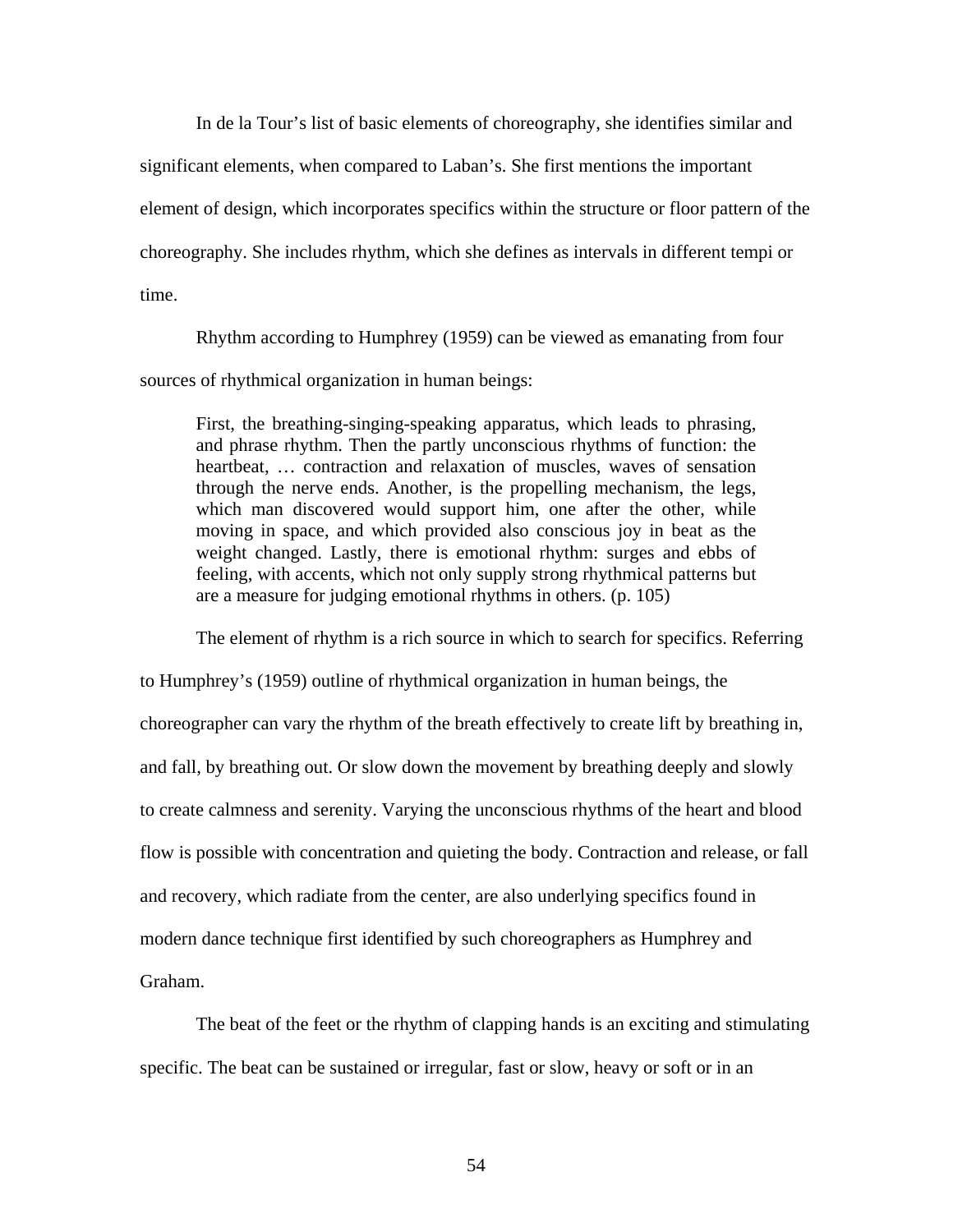original rhythmic pattern the choreographer has devised. The changing of weight from one foot to the other can be done in many ways to create specifics, which will give the choreography energy and life. The choreographer may stamp the feet, or place them softly on point, swing the legs before placing them down or leap, skip, hop, or gallop, all in a complex or simple rhythm.

As her last rhythmical organization, Humphrey (1959) includes emotional rhythm, surges and ebbs of feeling, which may be important for the choreographer to include to engage an audience. Feelings are another notable specific and may be conveyed to an audience through the dynamics and motivation set out in the choreography.

Taking a closer look at dynamics and motivation, which are included in de la Tour's (1970) basic list of elements for choreography, the fundamental element of dynamics is linked strongly to expression. It has been described as the energy the choreographer radiates or puts forth into each movement. The dynamics infuse each gesture, and whole body movement with the desired movement qualities. Motivation may be viewed as the original purpose or reason the choreographer had for moving and creating but may also be viewed as a specific because it is an element the choreographer will infuse into each movement that directs the inner feelings that the performer manifests for the audience. Specific motivation will be the intangible but real inner workings behind each movement performed. Motivation being an inner mental quality is nonetheless an important choreographic element and is apparent in the way movement is presented to an audience. To further explain the importance of motivation for choreography I turn to dramatic training. As an actor becomes his character for a brief

55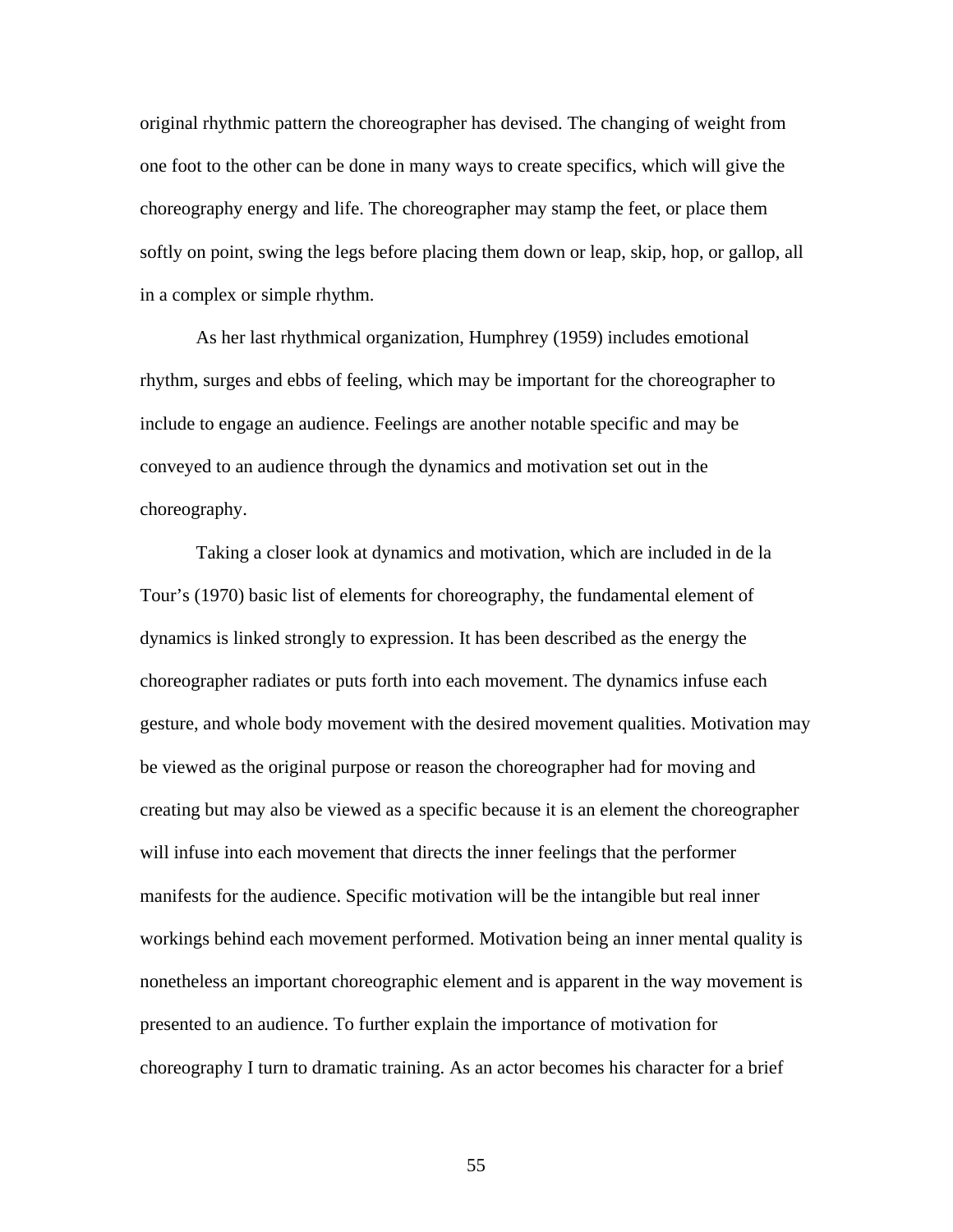time and transforms his body language to become someone else so must the choreographer feel from within the character he is portraying. In *The Six Questions: Acting Technique for Dance Performance*, Nagrin (1997) outlines the importance for the choreographer to emanate his internal self to his audience. He believes that transferring the method of Stanislavski for actors to choreographers will enhance the choreographer's ability to connect. Nagrin (1997) states, "To be able to dance with clarity and authority and the consistent ability to release the deep sources of one's person, requires a technique" (p. xiv). He believes that acting techniques can enhance and liberate performance and through specific exercises the choreographer can learn to be present on stage.

Litvinoff's (1972), *The Use of Stanislavsky within Modern Dance*, also suggests that using the Stanislavsky Method "is a way of making everything which takes place on the stage believable" (p. 3). Litvinoff quotes Stanislavsky to illustrate his point:

A physical action is easier to grasp than a psychological attitude; it is more accessible than an elusive inner feeling. It is easier to capture, is more concrete, more readily perceived. A physical action is connected with all other elements. Truly there is no physical action without a will towards it, a direction, a use of the imagination. All of this testifies to the intimate link between a physical action and the totality of one's inner being and feeling. (p. 4)

Motivation stems from our will and provides a purpose, a reason for an action. It can be a feeling or desire that cannot be expressed in words. In order to produce choreography that moves and affects the audience the choreographer must turn abstract thought and psychological attitude into movement that is understood and resonates with the audience. Through discovering authentic details, which have been uncovered through exploring the elements of movement, including motivation, the choreographer searches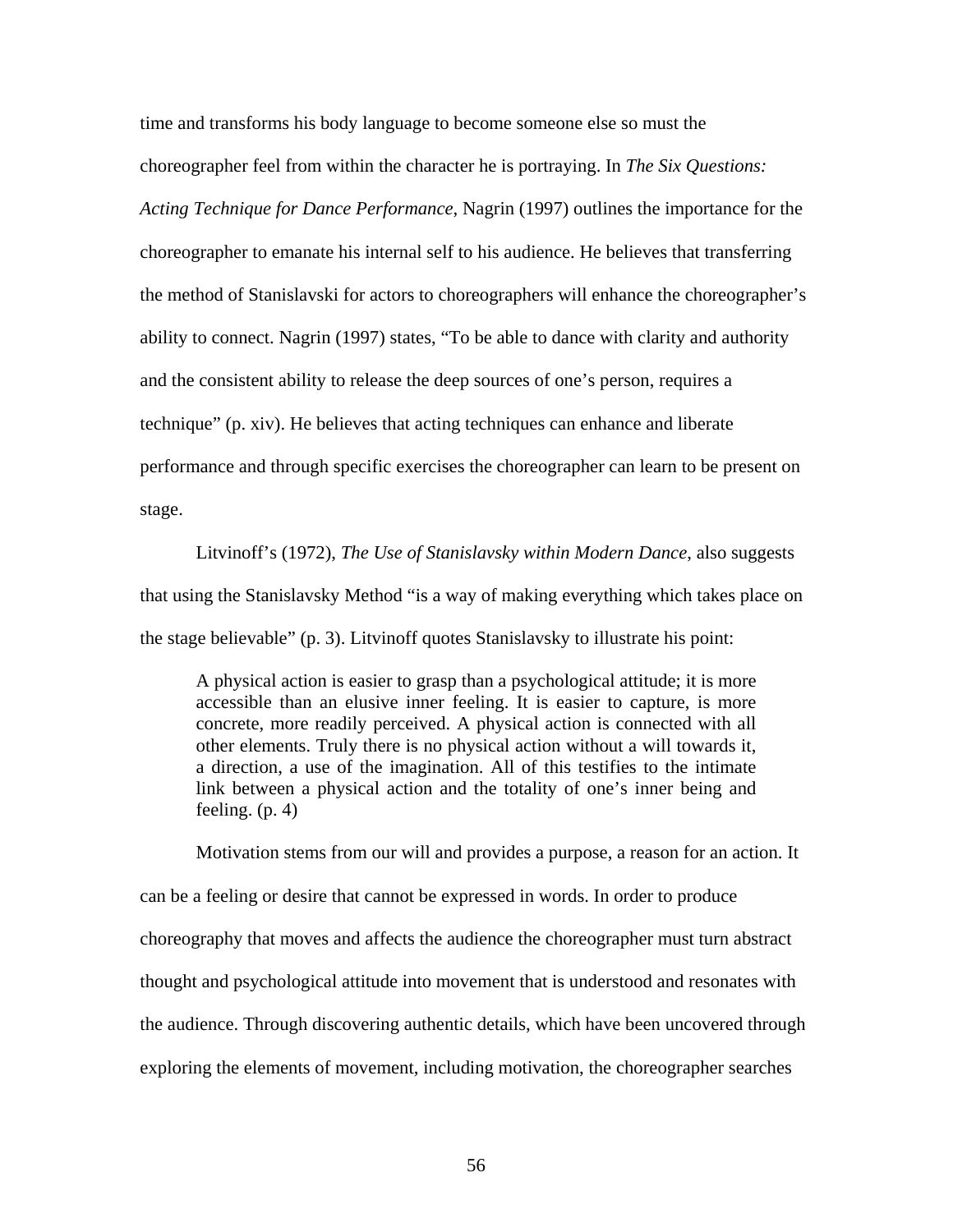for the specifics to deliver a clear premise with honestly motivated material. This work will ring true to the audience as the real motivation behind the movement is revealed.

Litvinoff (1972), describes the clear motivation of Graham's work:

Martha is a living embodiment of Stanislavsky. Her every movement on the stage, beginning earlier than the "Lamentation" and extending beyond the "Clytemnestra", is an illustration of the use of The Method, whether it is so labeled or not. Big gestures and small are all motivated; emotionally honest, colored by a sense of history and period; driven by an organic logic; and evocative of numerous phenomena, specific and general. (p. 11)

The notion of incorporating honest motivation into specifics of movement in order for the audience to have a resonance with the work was researched by Duncan (1928) and in *Gestures of Genius*, Vigier (1994) observes of Duncan that, "It is not the gesture itself, but the power and truth of the spirit behind the gesture which so inspired Duncan in her work, as she pursued her belief in dance as the art of finding the 'motor of the soul' which stirs the whole body to knowledge of its natural movement" (p. 41).

We may infer that successful choreographers require an inspirational subject to sense their audience but also somehow to evoke movement that radiates a genuine quality through the specifics of dynamics and motivation. The choreographer through the exploration of her subject and inner motivation finds the specifics that make her meaning clear for the audience. Choosing, discovering, or creating the specifics from many sources, such as memories, experiences and intuitive breakthroughs are ways to uncover real specifics. Incorporating these real specifics into a work will infuse the performance with integrity and truth. Without real and honest specifics the work may lack depth and not communicate effectively to an audience.

Choreographer and dancer Graham (1991) believed that our bodies can not lie. She had an ingrained conviction that the choreographer will inevitably reveal who she is

57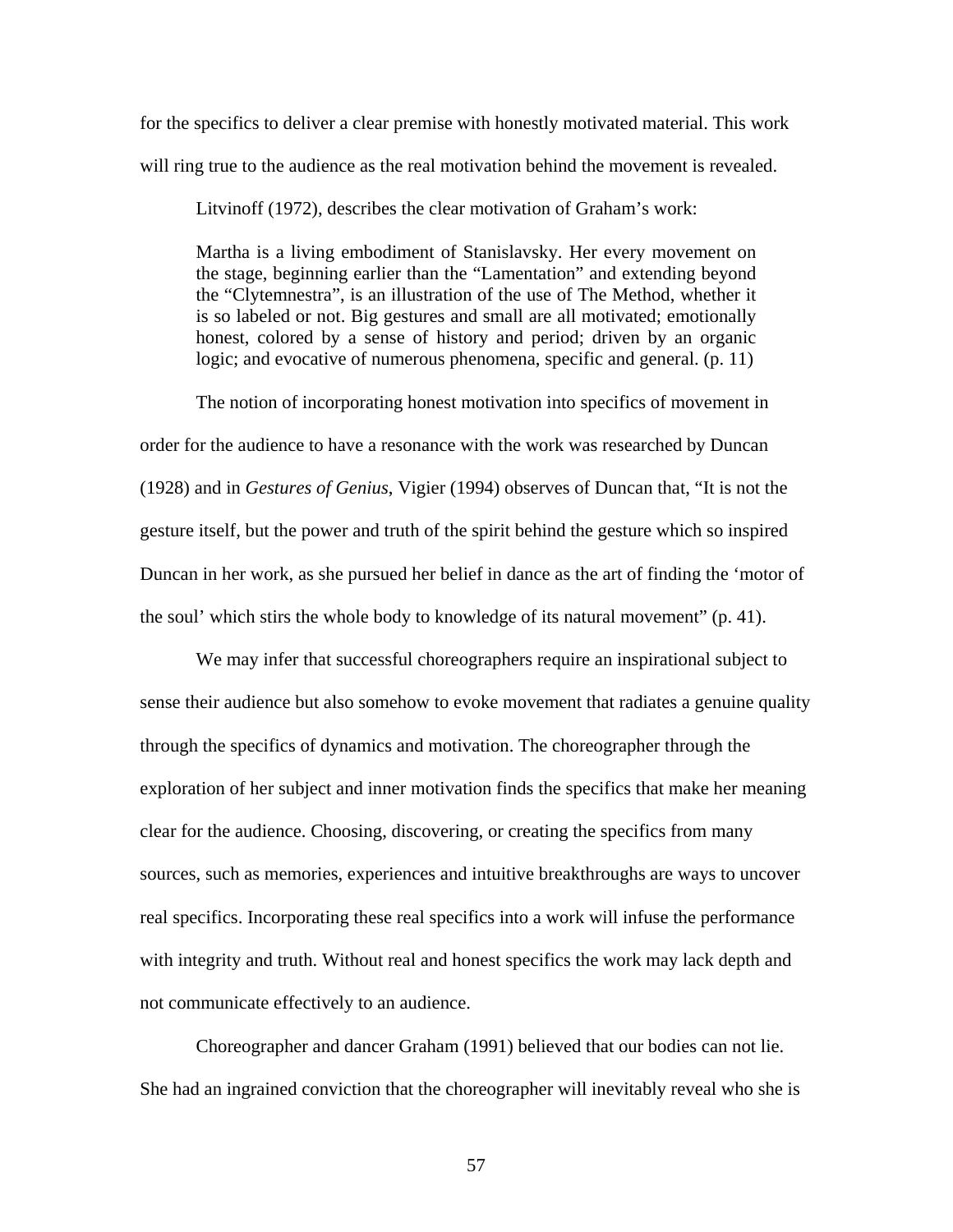and what she believes in to an audience through her movement. Her conviction stems from an incident in her childhood. Her father was a psychiatrist and had invited a patient for dinner who displayed odd behavior. Martha asked him later what was wrong with the patient. Graham (1991) writes that she will always remember his answer:

I have never forgotten the vividness of that moment, which has presided like a star over my life. In a curious way, this was my first dance lesson – a gesture toward the truth… He replied that she was not well, and her body was telling us so. Each of us tells our own story even without speaking. "Movement," he later told me when I asked more questions, "never lies." (p. 20)

Applying or transferring this idea to choreography, Graham believed that an audience would be able to spot movement that was unfocused, insincere or not coming from the choreographer's true feeling. She also believed that the choreographer must create dance from her own real inner sources or the work would appear false and have no substance.

Another way to search for authentic specifics, which may also be employed in discovering a subject, is through discovering inner material, found, according to Hawkins (1991) through listening to the body. She speaks of motivation or impulse as the catalyst to externalize material in the artistic process:

The choreographer's task then is to become aware of the felt dimension of experience and images that set a new work in progress. This inner-oriented process requires that you temporarily separate yourself from the external world and in a state of relaxed concentration attend inwardly. From this inner listening comes an awareness and impulse for the externalization of felt thought in a form that we know as dance. (p. 31)

Graham (1991) also stressed the notion of listening to the body to attain wholeness or integrity in one's movement quality. She states, "A dancer's art is built on an attitude of listening, with his whole being" (p. 253). For the choreographer, listening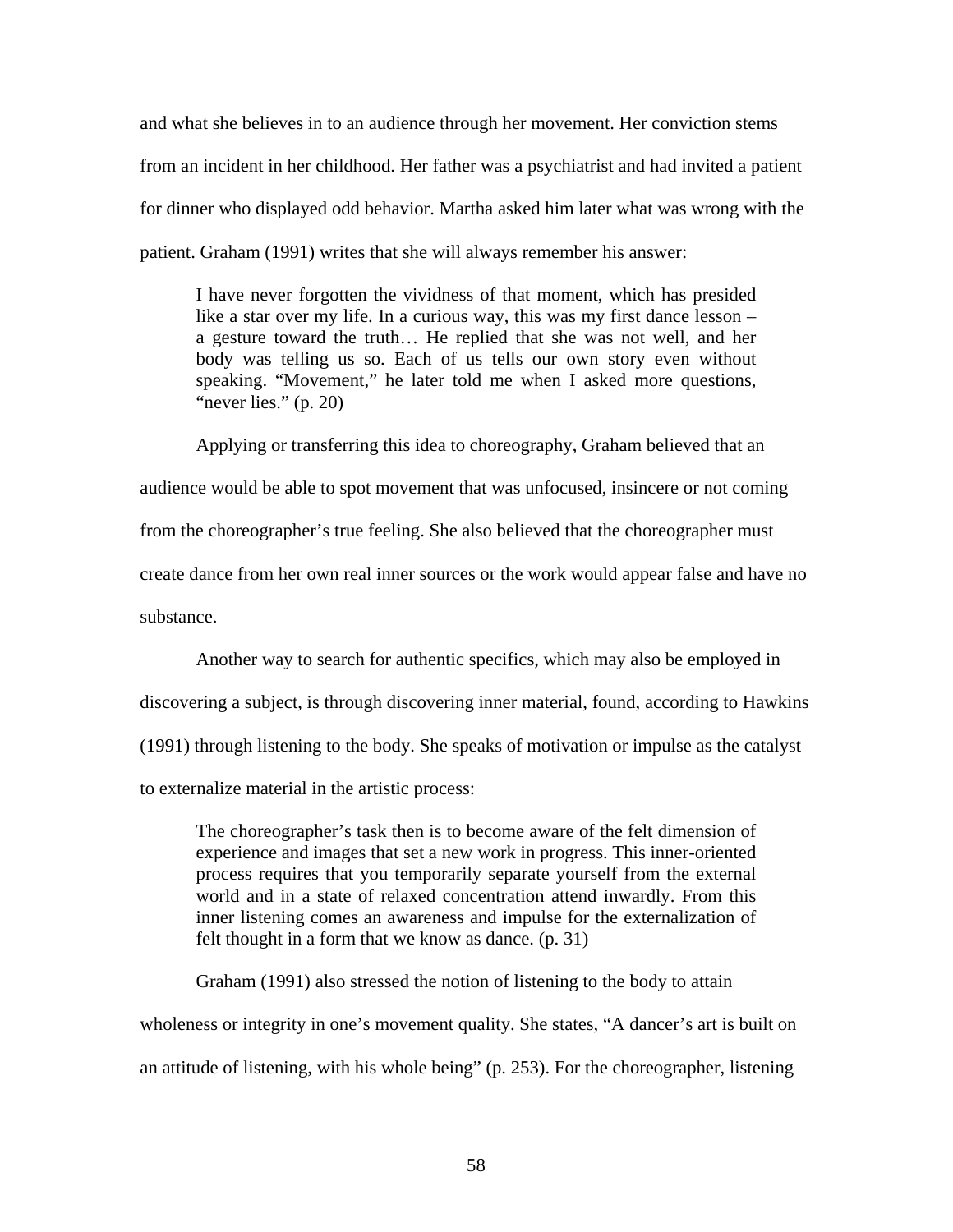to the body may be compared to the writer listening carefully to her inner voice, or her intuition to reveal what is in her subconscious.

Listening to the body is a kind of meditation, with the choreographer becoming aware and waiting for what the body may reveal in movement. This material is buried deep in the body, in the muscle memory, bones, and skin. When the choreographer is searching for specifics through listening, improvisation or through thoughtful use of the elements of movement, the subconscious mind, so inexplicably connected to the body, may divulge the choreographer's inner truth in movement. Creating and acknowledging these connections between the body and mind can be seen as important in the creation of specifics for a dance work. To make the body speak and express authentically, one must listen to the body and draw from within the body.

Employing mental visualizations is also a way of connecting the body and mind and to ensure the performer is radiating the dynamics and motivation that will make the choreography come alive. Graham (1991) relates the type of imagery she instructed her students to envision when performing specific movements:

For the deep release, there is a deep breathing in of air, and then expelling it out in a deep contraction. For the contraction I see the heavens; for the deepening over I see the earth. For the release I view the earth over a cliff. For the high lift, I dwell within. (p. 250)

To create the right facial and body expressions for each specific movement Graham (1991) asked students to use their imagination with imagery to produce the correct effect:

For the contraction on the floor with a high arch: When arching back, think of Joan of Arc resisting a sword that is piercing her chest…For the use of the head and body: Think of Michelangelo's Pieta, or that extraordinary Bernini, *Ecstasy of St. Theresa* … For demi-plie`s: Think that there are diamonds on your collarbone catching the light. (p. 251)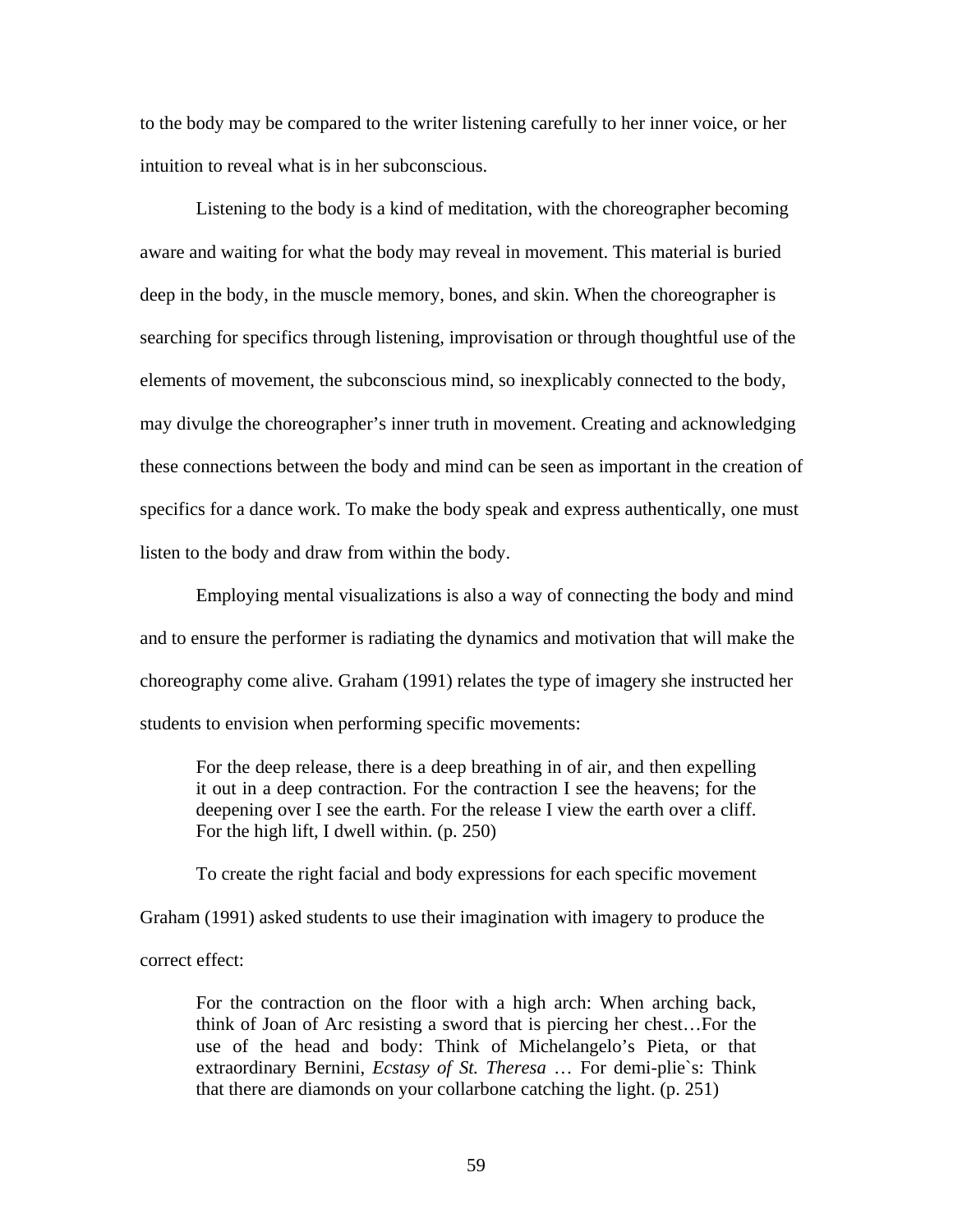Besides visualization, Graham's technique stresses incorporating the desired quality of the movement, or what Laban described as 'effort actions'. Graham (1991) reflects on a comment by famed prima ballerina Fonteyn.

My dancers never fall to simply fall. They fall to rise. When Margot Fonteyn first saw us perform, she noticed how different our falls were from those of the Royal Ballet: "Why, we fall like paper bags. You fall like silk." (p. 253)

This notion of incorporating inner motivation and visualization into each dance gesture can only add to the authenticity of the specifics. It adds a rich underlying layer to the details. Writers gather their specifics and transfer them onto paper into a concrete product created from words, sentences and paragraphs. The choreographer must also search for specifics but use the body as a vehicle for expression.

Horst (1969) refers to technique as a choreographer's vocabulary. He shares, "If you are a dancer (choreographer), your technique is your vocabulary, that with which you speak. The more technique you have, the more you can say and the more interest you can add to it" (p. 17).

However, dancer and choreographer Eric Hawkins (1992) has a slightly different

interpretation of these words. He explains dance technique and vocabulary in this way:

One of the errors in thinking "technique" in modern dance or balletic terms in the West is to confuse technique and vocabulary. Technique means how the body works. Vocabulary is the means by which the movement is conveyed to the audience … For example, a person can have a very good vocabulary but have errors in technique, and, likewise, a person could have a good technique and turn out a very dull dance. To find a complete art of dance we need the technique AND the vocabulary. (pp. 137-138)

Graham (1991) speaks of her technique, the basis from which she finds all of her specifics, as coming from the breath. Her genius is in her close examination of the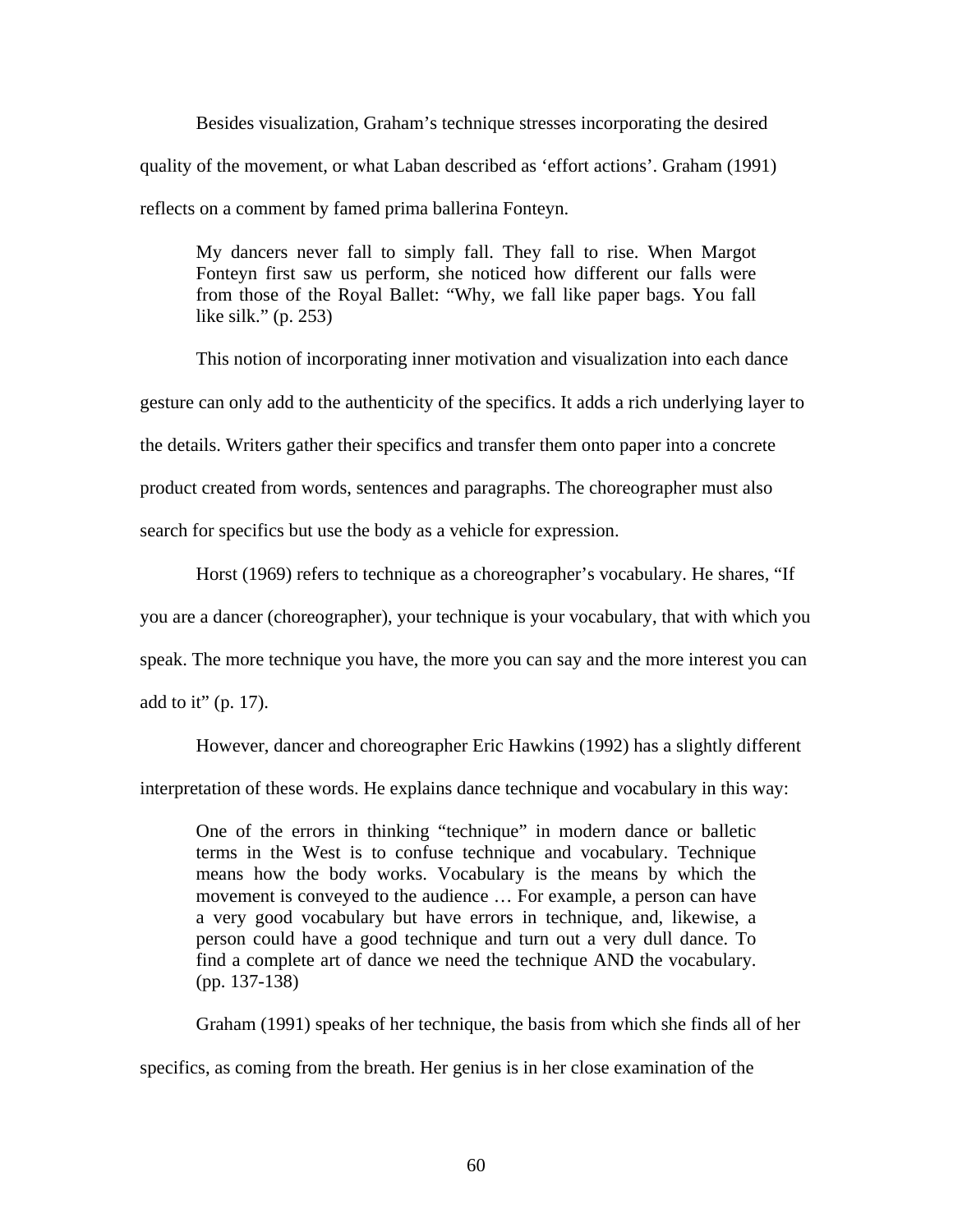ordinary and discovering the extraordinary. In the basic action of breathing she has identified an element, which she has used to deepen and emphasize the quality of her choreography:

My technique is based on breathing. I have based everything that I have done on the pulsation of life, which is, to me, the pulsation of breath. Every time you breathe life in or expel it, it is a release or a contraction. It is that basic to the body. You are born with these two movements and you keep both until you die. But you begin to use them consciously so that they are beneficial to the dance dramatically … It begins with breath. (p. 46)

In choreography, the specifics, as well as the subject, may often be discovered

through improvisation. As the writer must write and continuously draft out his ideas on

paper to uncover what he really wants to say so the choreographer drafts her ideas by

moving her body and tapping into her creativity by trying out movement ideas physically.

Snowber (2002) aptly defines and outlines the qualities of improvisation:

The word *improvisation* stems from the Latin i*mprovisus*, which means "unforeseen". The elements of surprise, wonder, mystery, and discovery is at the heart of improvisation as the dancer, writer, or artist forms the unformed until that which is invisible becomes visible. Improvisation becomes the act of instantaneously finding fresh movement. One utilizes the elements of design, shape, tempo, directionality, repetition, focus, space, movement qualities, emotive content, conceptual ideas, and philosophical questions as the seeds of creating a dance piece. (pp. 24-25)

Through Snowber's (2002) description of finding fresh movement through improvisation, we see that the effective and experienced choreographer will use her knowledge of movement principles to explore her improvisation with expertise. She will be improvising in an informed manner while utilizing and drawing from a vast array of solid elements of choreography to find her specifics.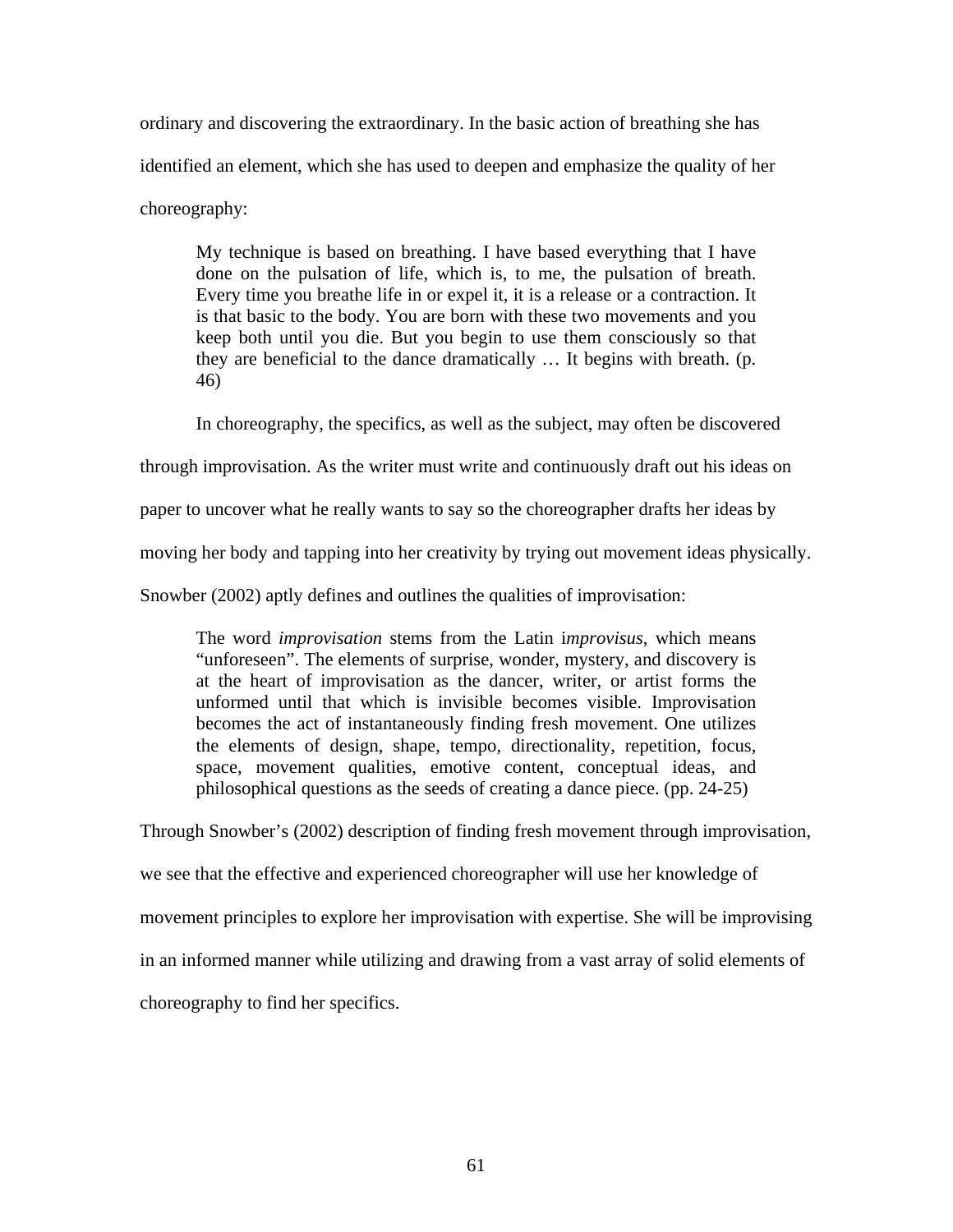In Blom and Chaplin's (1982), *The Intimate Act of Choreography,* they discuss

the use of improvisation to discover specifics and explain it as connecting to the

subconscious by moving in response to a choreographer's chosen subject:

Dance improvisation fuses creation with execution. The dancer simultaneously originates and performs movement without preplanning. It is thus creative movement of the moment. Improvisation is a way of tapping the stream of the subconscious without intellectual censorship, allowing spontaneous and simultaneous exploring, creating, and performing. Improvisation emerges as an inner-directed movement response to an image, an idea, or a sensory stimulus.

Writer Shaw (2006) in describing the process of dance creation by choreographer

Pite speaks of her use of improvisation to find specifics. Pite employs some pre

developed movement phrases and rules as a place to start before collaborating with her

dancers in improvisation and discovery:

Pite begins her creative process by establishing a map of some kind upon which to build her choreography: a textual map, a sound map, a line traced on the floor. In *Lost Action (2006)*, she begins by making basic choreographic phrases, which are intended as guides for her exceptionally talented dancers. Through these phrases, Pite initiates a basic language of movement: a common ground, a nexus of unity and understanding... Embedded in each phrase is an ethos of practice and principle acknowledging that although the underlying rules of the dance are agreed upon by participants, they can be interpreted and performed in as many different ways as there are movements. (p. 6)

Shaw (2006) describes Pite's movement specifics as being clear and recognizable. She

states, "Each expressive act is highly codified, often unconsciously articulated and yet

intimately and instantly understood by the audience and performers" (p. 7).

Music or sound for choreography may also be an important specific. The music

may create the mood or suggest the tone and so is chosen carefully so as not to

overpower the choreographer's idea. The music assists in the audience's understanding

and enjoyment of the choreographer's subject. Interpreting a piece of music does not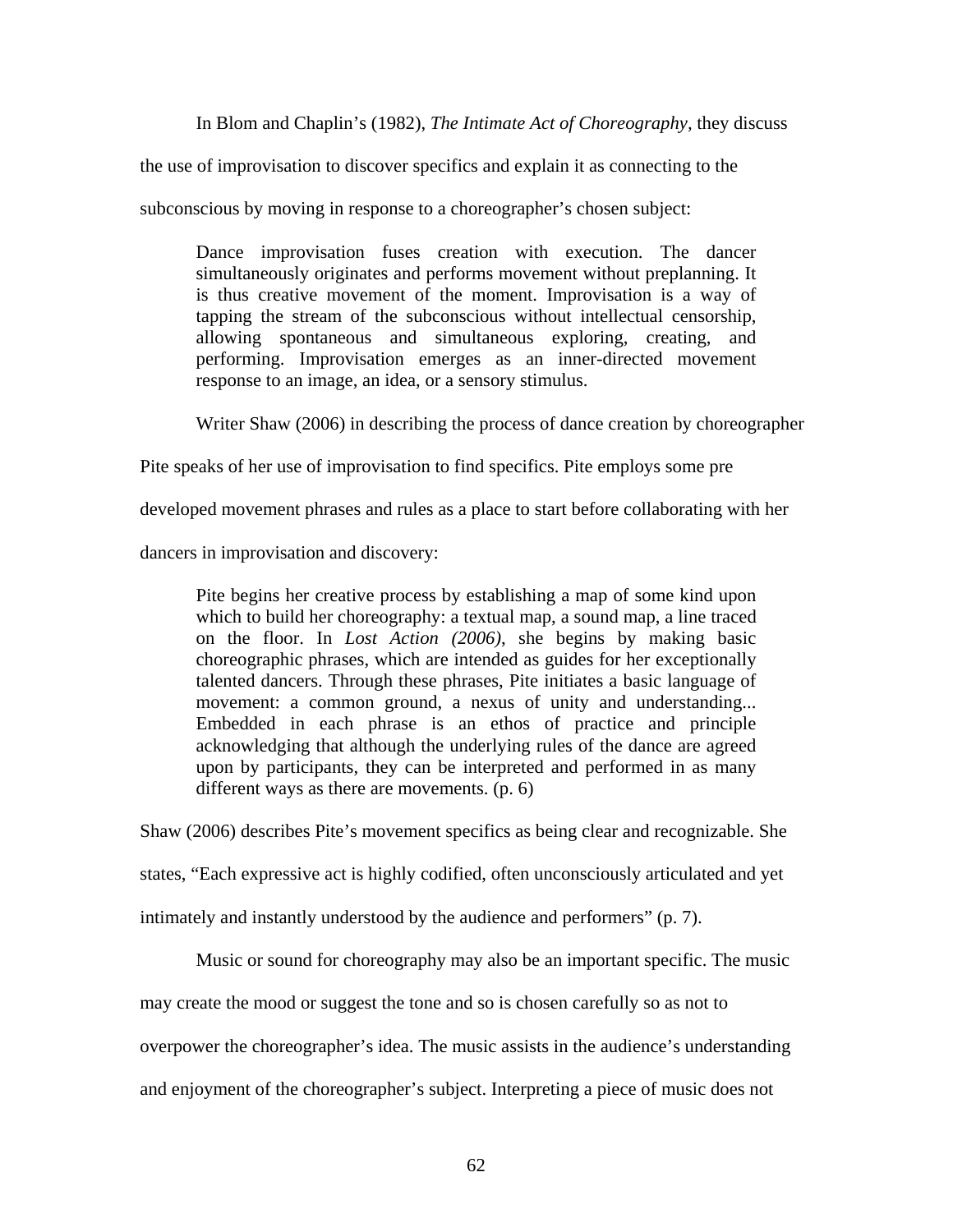necessarily make the best dance. Having your subject, sensing your audience and having known specifics before finding the music will give the choreography a clear and firm foundation that may be altered by the music if it is chosen first. Music has the tendency to tell a choreographer what to do. The choreographer is attempting to reveal her vision and subject, not the musical composers.

To support this notion, in an interview by McClung with choreographer Lewitsky

(1975), McClung and Lewitsky discuss the use of music with dance:

Earlier you said that dance is at its strongest when it is removed from other art forms. Do you include music in those other forms? Lewitsky: Yes. I think music and dance are marvelously compatible. But they are different forms. They have in common the fact that they exist in time… The form of dance is as different from music as it is similar. I think one gets into a trap and loses the value of dance as an independent form if it is used only to interpret another form. (p. 13)

Graham (1991) supports the idea of choreography being independent of music.

She is clear in her view that dance and music are separate art forms and that music can

act as a specific for choreography:

With composers, I have always wanted and demanded a collaboration… There are only two choices: you either accept the composer's music or you do not. I think that it's important to state that the dance does not interpret the music; the music is the setting for the dance. (p. 224)

In *Dance Masters*, Roseman (2001) interviews dance legends about their careers

and philosophies. She asks choreographer Morris about his non use of music:

Did you know when you went into the studio that you wouldn't choose to use music? Yes. That was my mission in that dance … When you see and hear something that is organized by music, it is rhythmicizing itself, you hear and watch it at the same time. Whether it's beat for beat or not, or big washes of things, it still looks like it has a relationship to the music because it happens at the same time. (p. 72)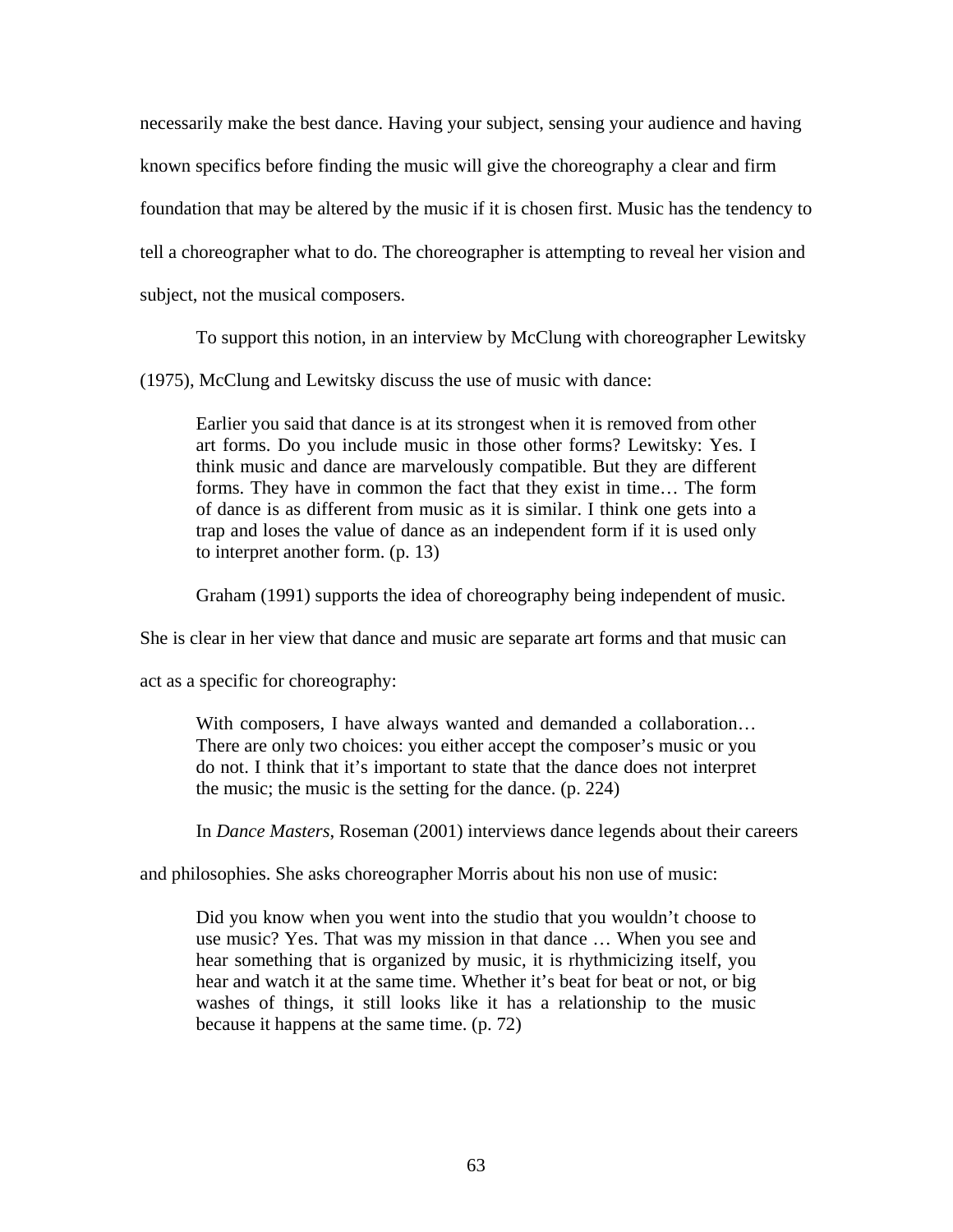Morris is reiterating that dance and music have the tendency to mesh and 'seem' to become one, which may not be what the choreographer wants to happen. They may wish to preserve their dance in its purity by not using music. Morris consciously was experimenting with creating dance as an entity that did not require music to be complete.

Other important specifics, which the choreographer may choose to enhance her production, are the lighting, costumes, scenery, and props. In a professional production, trained artists are hired for their expertise in making these items and professional lighting is an art in itself, creating mood, tone and setting. In smaller productions, costumes and props can still be effective despite being less elaborate. Props and costumes may provide the audience with visual suggestions, color, texture, and items with which the dancer may interact, helping the audience suspend their disbelief and enter into the world of the choreographer's theme or idea.

The search for specifics appears to be an essential activity for writing and choreography because of the requirement for clear description and showing the reader or viewer the details that will make the piece believable, authentic and alive. Writers and choreographers may find their specifics through many sources, such as research, interviews or from their own personal experiences.

For choreographers, Laban's movement elements provide a guide to draw from to ensure they are taking many movement possibilities into account. Listening to the body and mining the subconscious for detail and inspiration with improvisation will also reveal authentic specifics. Finally, considering other elements of staging, such as costume, the use or nonuse of music, lighting, scenery and props will greatly enhance a production and endow it with the specifics of color, sound, and texture, to aid in the clarity of the

64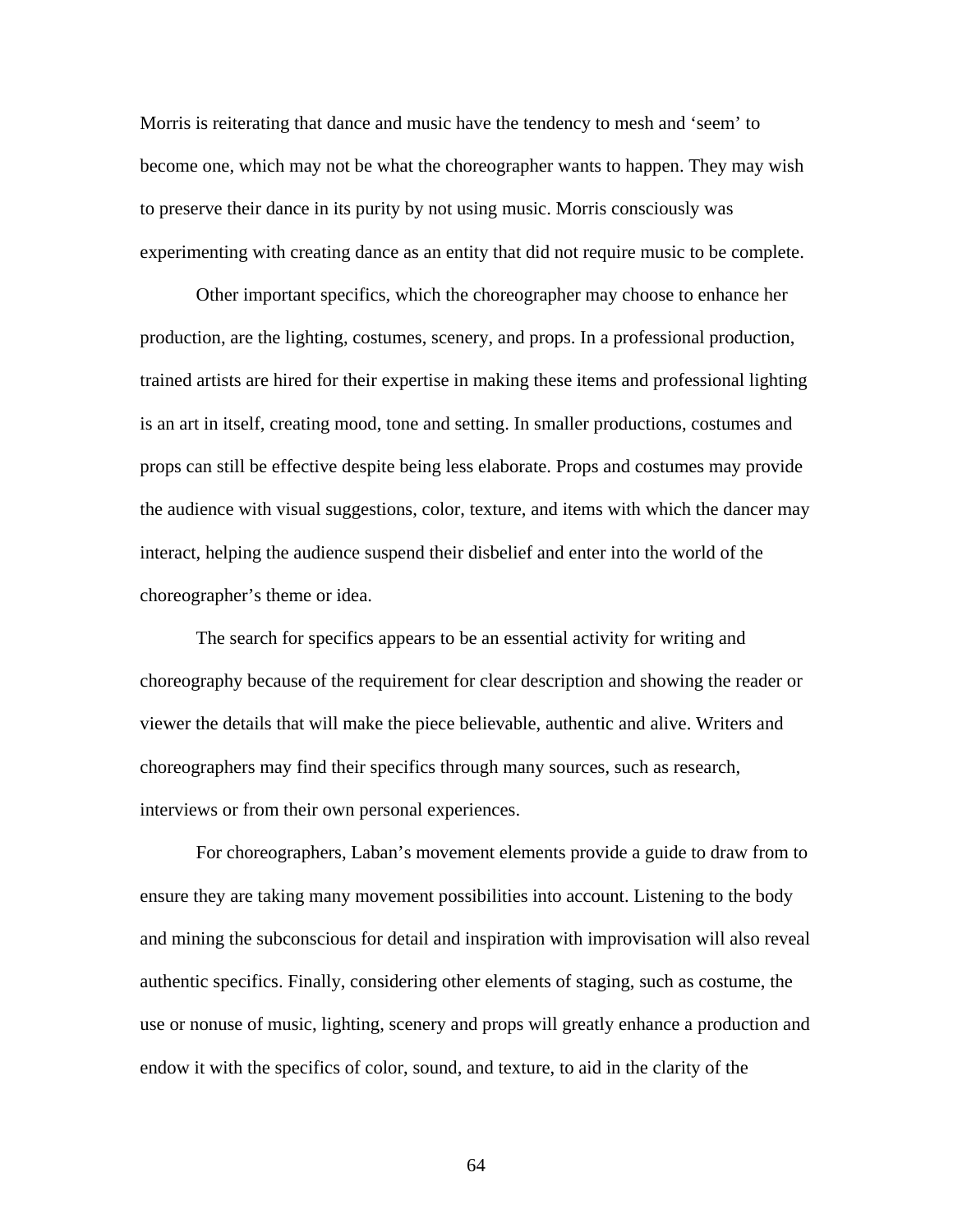choreographer's vision. The magic of the creative process occurs when the choreographer blends her own particular style and unique voice with a subject, she knows and cares about, has an audience in mind that she hopes will understand and be moved by her work, and carefully chosen movement specifics that will illustrate her ideas with clarity.

As the writer must choose each word carefully so the choreographer chooses each movement specific with discernment in order to create the imagery he needs to convince his audience that what he has choreographed is authentic. The details and refinements of the body as seen by the audience are important for the whole structure or dance piece to work. The choreographer is constructing or creating an impression, an image, an insight or story and each moment in movement is a telling snapshot, which are all connected in understanding the whole piece.

Dance pioneer and choreographer Halprin (1969) insightfully sums up the process of searching for specifics:

At the beginning, when the raw materials are released, it has come, shall we say, with ecstasy and inspiration, and this is what it should end with, but in between there is much crystallization to be done. There will be choosing, cutting, elaborating: always with a return to the intuitive intelligence for judgment. Each step along the way will be charged with new flashes of kinesthetic insight until the product had finally been hewn out of the body into the space where it lives. (p. 53)

## **Creating a Design**

Having chosen a significant subject, become so aware of your audience's possible reactions that you create the piece so they understand your truth and experience the emotion you intended, and searched for authentic specifics that clarify the meaning of your work, the writer will now turn her attention to creating a design. All of the elements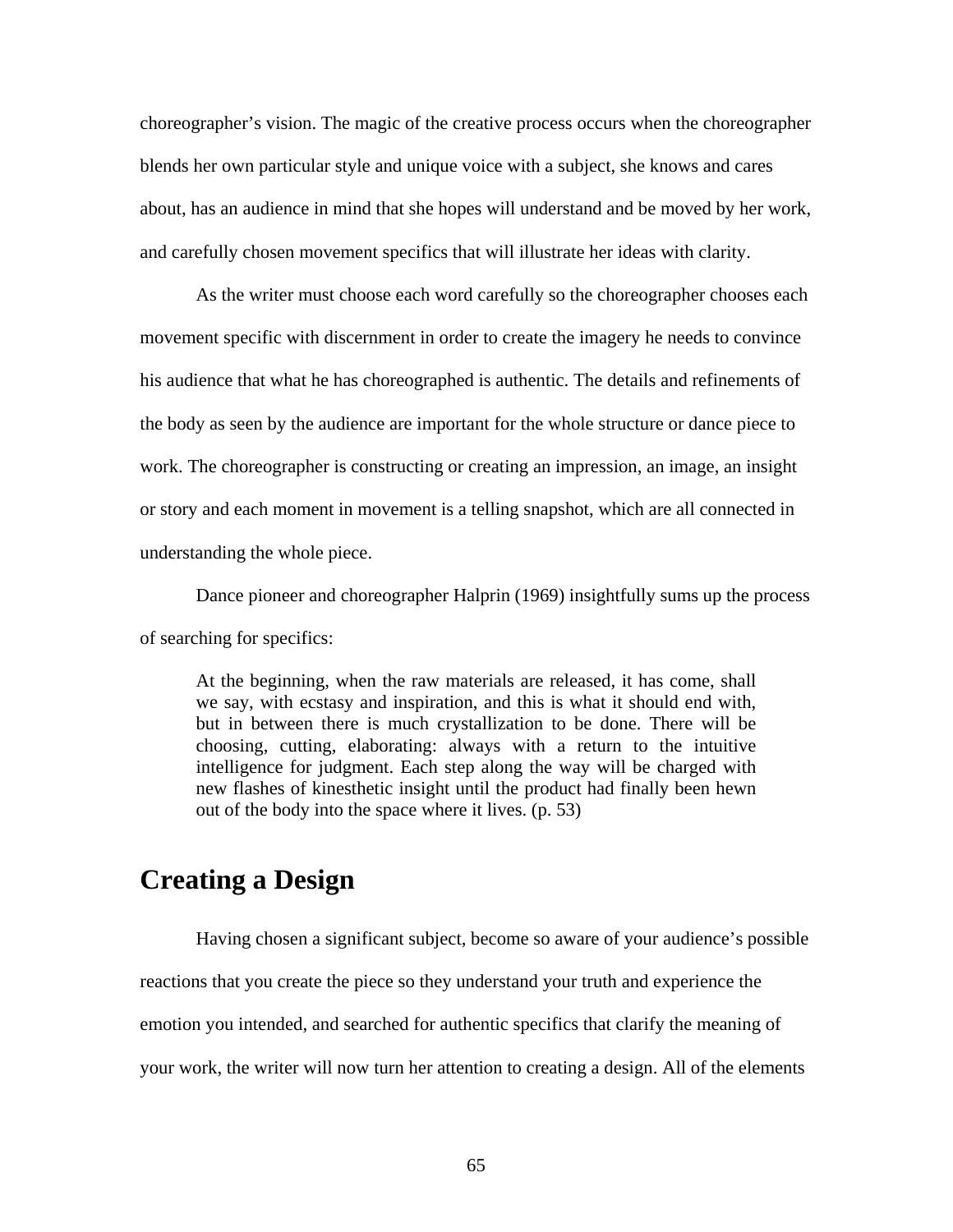of the process have an impact on one another and aid in the creation of the others. The writer is aware that it is a process that is broken into component parts for the purposes of examination and revision and one in which she is moving back and forth.

Writer Murray (1968) teaches:

The writer understands that writing is a process, not a rigid procedure. He constantly rediscovers his subject. He gets to know his audience better and sees what they need to know. When he gathers facts, the facts will change, refine or perhaps even destroy his subject. When he creates a design of what he has to say, his outline may show him he needs to expand or limit the subject … He must be open to these changes, for writing is a continuing state of discovery. He is doing something, building something, creating something, and it will change under his hands. (p. 7)

As the subject becomes more defined as the writer endeavors to communicate and make connections to her potential audience, and while researching or discovering the authentic specifics, the writer will also have an outline or design in mind. The design is the element that will assist the writer in pointing the way and unfolding her material. Mamchur (2007) teaches that the design is the architecture, which holds all the parts together in the way they need to be to convey the clearest meaning. (Mamchur, lecture notes, 2007) On the exterior, the design can be seen to be the outward structure to contain the work. On the interior, the design is the blueprint or plan of where the writer hopes to go with her subject and specifics.

This design may also change, or be reformed in the process of creation. Drafting and rewriting are what experienced writers do. The creative process does not usually happen in one quick write or gush of material. It is not set so easily. The writer works at his craft and is editing, revising, tweaking and changing his material until he feels it conveys the message he intended. He works out of abundance with all the ideas he has and then refines them down to the ideas that matter. He revisits each aspect of the process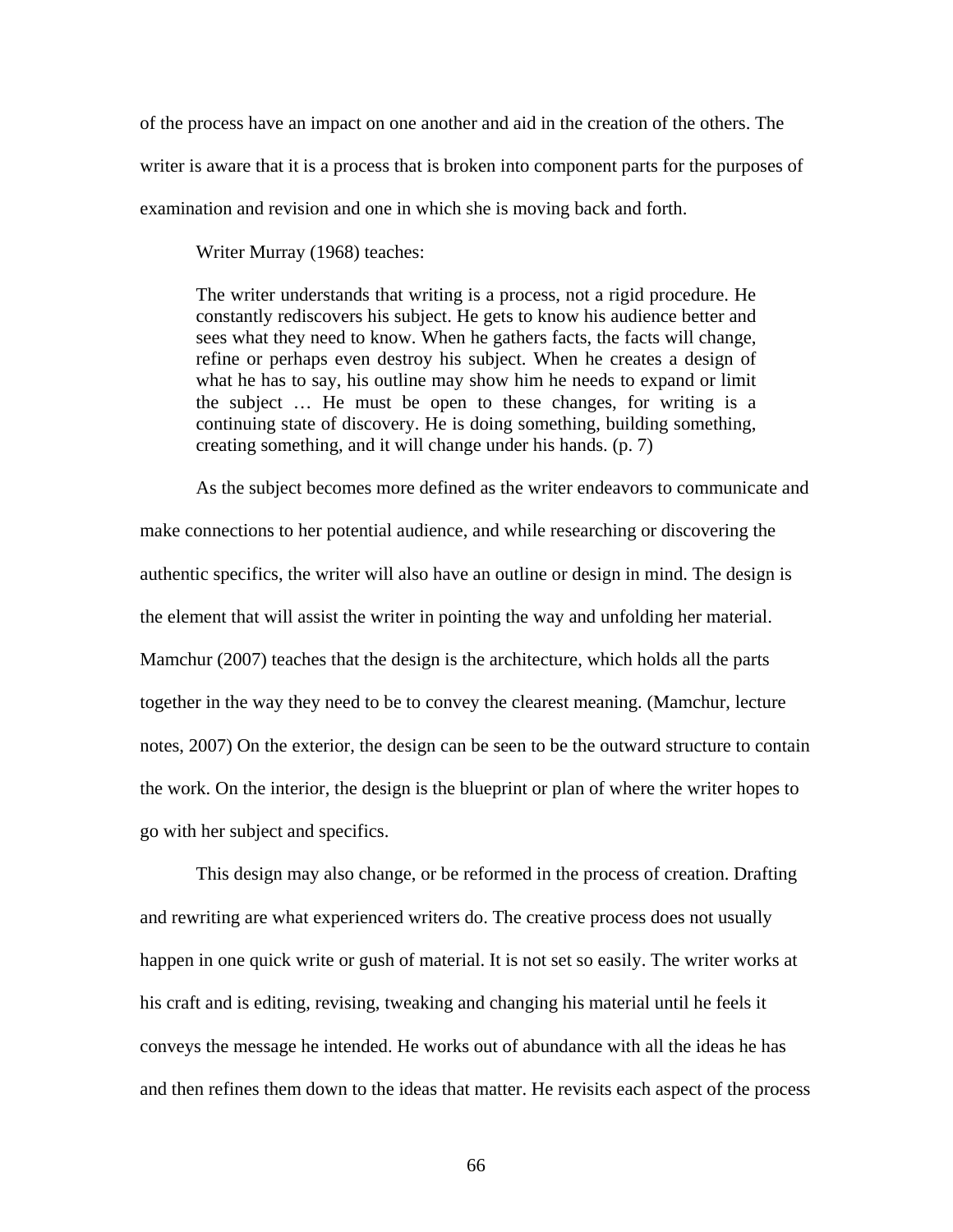and checks to see if he has it right, asking himself, is this aspect of the process working with the others, do they compliment each other and work together so my audience will understand and be moved by my work?

Writer Dillard (1989) discusses the importance of design and form for writing, stressing using her original ideas as a foundation for what will come next:

The reason to perfect a piece of prose as it progresses – to secure each sentence before building on it – is that original writing fashions a form. It unrolls out into nothingness, It grows cell to cell, bole to bough to twig to leaf; any careful word may suggest a route, may begin a strand of metaphor or event out of which much, or all, will develop. (p. 15)

Dillard compares writing design to a tree's growth and sees each branch leading the writer in new and fruitful directions. The original design is a plan to follow, which if solid from the beginning may ensure the whole piece leads from one thing to another coherently and logically. This plan or design may change as the writing develops. The writer has to view the process as flexible and stay open to the creative possibilities as they unfold.

Writer Goldberg (1996) advises that, "Form is a mystical equation; it forces your hand the moment you invite it on the page. Writing within a predetermined structure helps you approach difficult subjects and steers the direction of the piece" (p. 174). We may surmise that the thoughtful and organized writer will have a design in mind before she starts writing. This preplanned design will provide the writer a starting place but will inevitably evolve along with the subject, sense of audience and specifics.

Writer Banks (2008) comments on his own writing style and on creating and building a design. He sees that there are many ways in which individual authors approach design: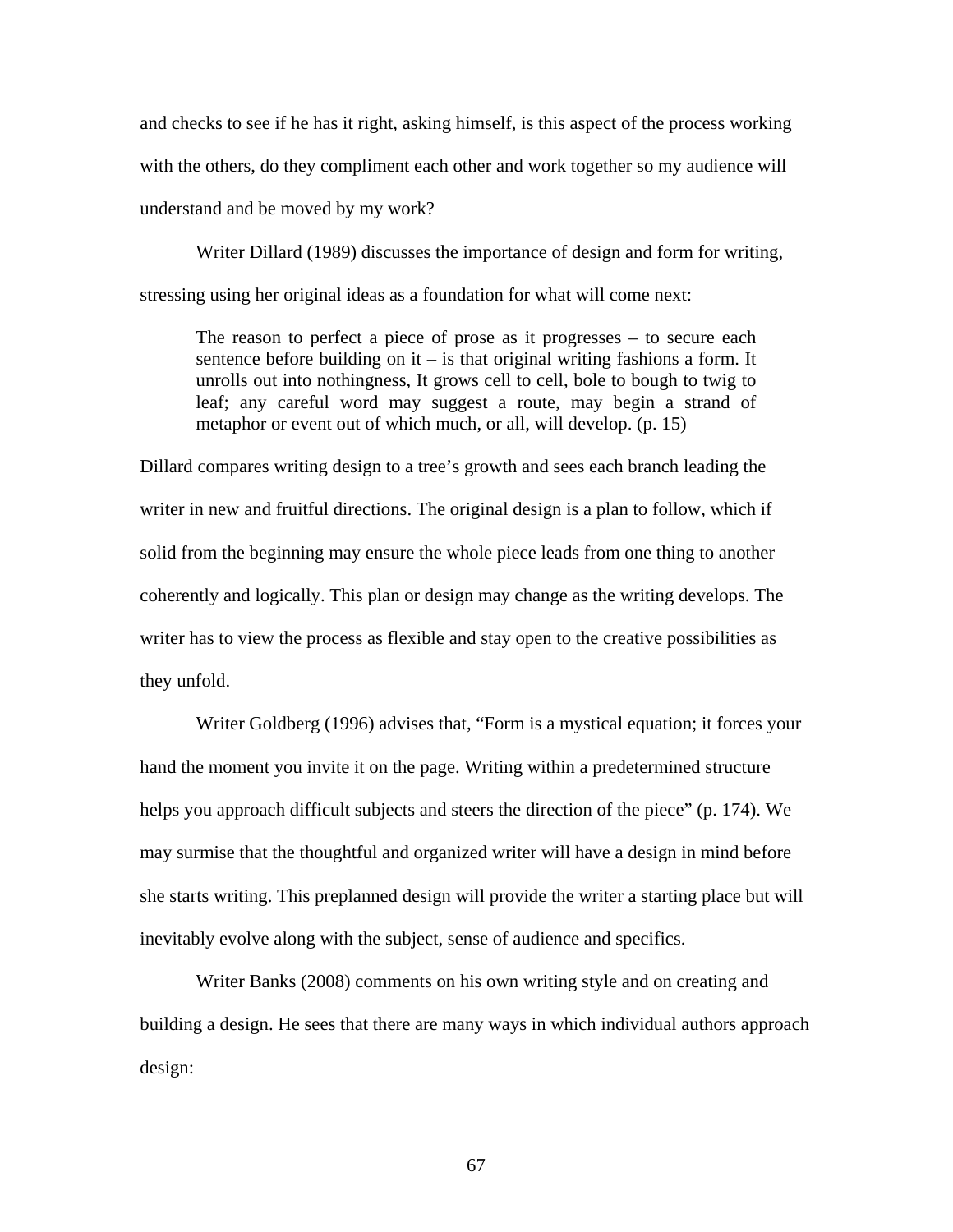I work very differently from John Irving, on the one hand, inasmuch as I try not to know my last sentences. But I also work very differently from, say, Michael Ondaatje, author of *The English Patient*, who does write in the scattershot, or shotgun, way, without knowing really where one sentence will lead to the next, or how. I fall somewhere in between these two. And I generally work with a very loose, big, and infinitely changeable outline for the overall narrative arc of the novel and at the same time a more detailed and refined outline that covers the next chapter or perhaps twenty or thirty pages. (p. 35)

As the writer creates a design to aid in the development and direction her work

will take so will the choreographer follow a similar path. Creating a design or structure

for choreography is an important aspect of dance creation. The medium of writing and

choreography may differ but both acts of creation require a form.

Movement educator H'Doubler (1940) supports the notion of choreography

requiring a design and speaks about organization and structure being integral for the

audience to gain meaning from the work:

Once the desired movements have been discovered, they must be so organized that the newly formed whole answers to the mind's need for ready comprehension. To accomplish organization or structure by aiding the comprehending mind to grasp meaning, the same devices are used as in everyday intercourse. If we spoke or wrote with our words all jumbled into incoherent groupings without thought of order and relative positions, there would be no communication. A dancer goes to work in much the same way he fashions his speech and writing. He sets out to assemble, relate, and integrate his materials into the final expressive whole. (p. 140)

H'Doubler (1940) recognizes that our minds look for structure and form to

understand and grasp ideas and communications. Form and design in writing orders and arranges the words of the author into coherent and flowing sentences, paragraphs, and chapters and surrounds or encases the writer's ideas so readers will recognize that a piece of writing is a poem, short story or novel. Choreographers utilize design in much the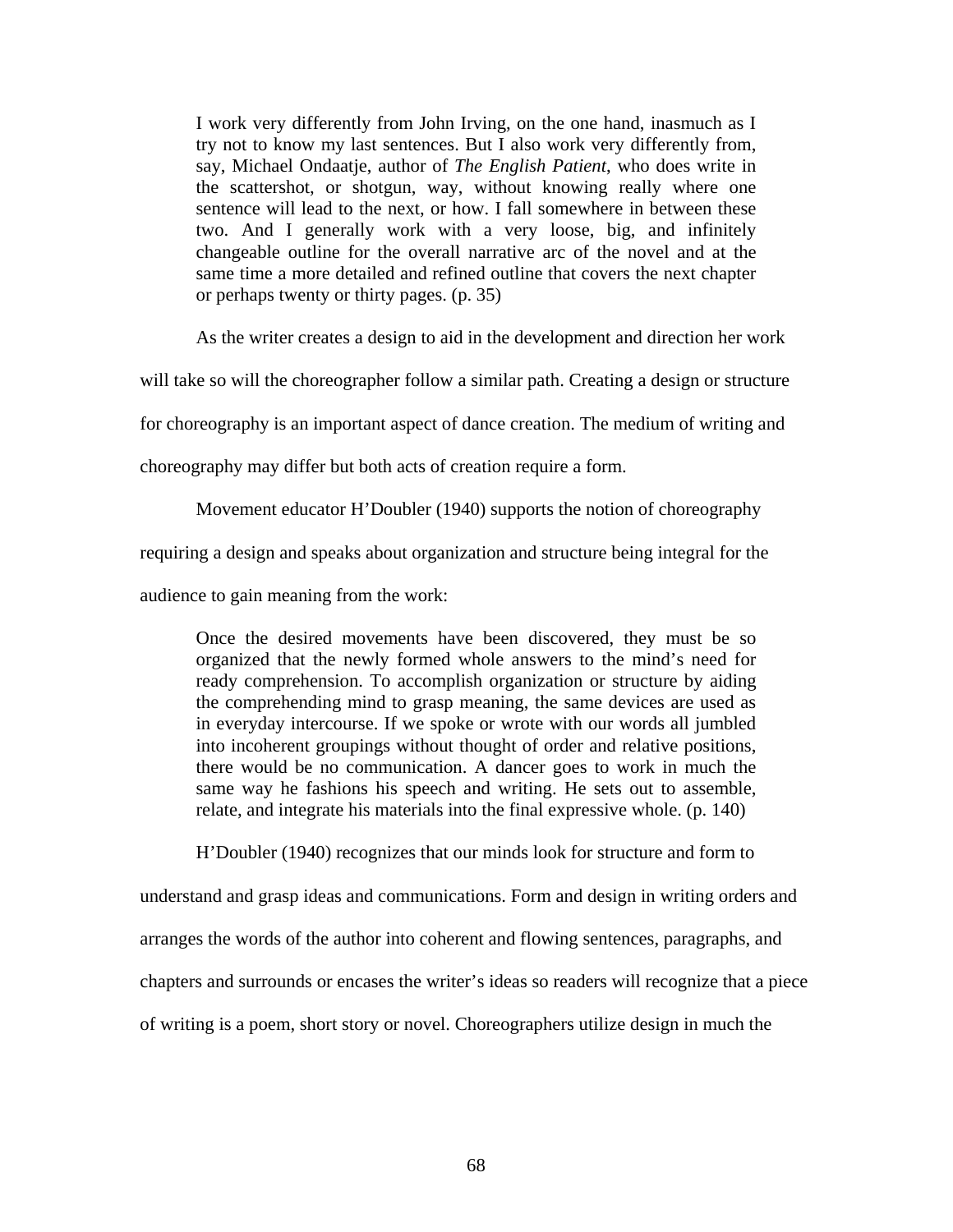same way by borrowing or creating recognizable and organized forms which assist the audience in understanding the meaning of the piece and convey the subject clearly.

Horst (1969) understands design and structure as key to the audience relating to a work. His ideas stress that organizing movement into form or design leads to clear communication:

You put your gesture into a form, and that very organization, which makes a piece of art, heightens the communication value for the audience. No matter what the passion or emotion is, form enables both the dancer and the audience to enjoy it through the mind and not only through the senses. Though dance is a sensory art, it must be enjoyed mentally, too, so we see the structure, and, through the structure, the intention of the artist. (p. 16)

Horst is reiterating the important role of structure and design for the audience to experience choreography on an intellectual level. A dance work may be enjoyed on many levels, such as the colors of the costumes, the patterns created by the interaction of the dancers or the movement and rhythm of the dancers synchronized with the music. But underlying these specifics is an essential organized design or structure, which supports the subject and aids the audience in understanding the meaning the choreographer wishes to impart.

As in writing, choreographic organization and design can also be viewed as the architecture or plan, which holds all the specifics together aiding in a deeper understanding of the work by the audience. The choreographer knows that creating boundaries for the outward form and organization of the inward structures of the dance will aid the audience's comprehension of the work.

A dance isn't sewn together hit or miss like a crazy quilt, and the phrase so often used, "building a dance," is not as offhand a remark as it may at first seem. Careful attention must be paid to organization all along the way, as the dance grows from single movements to short and long phrases, to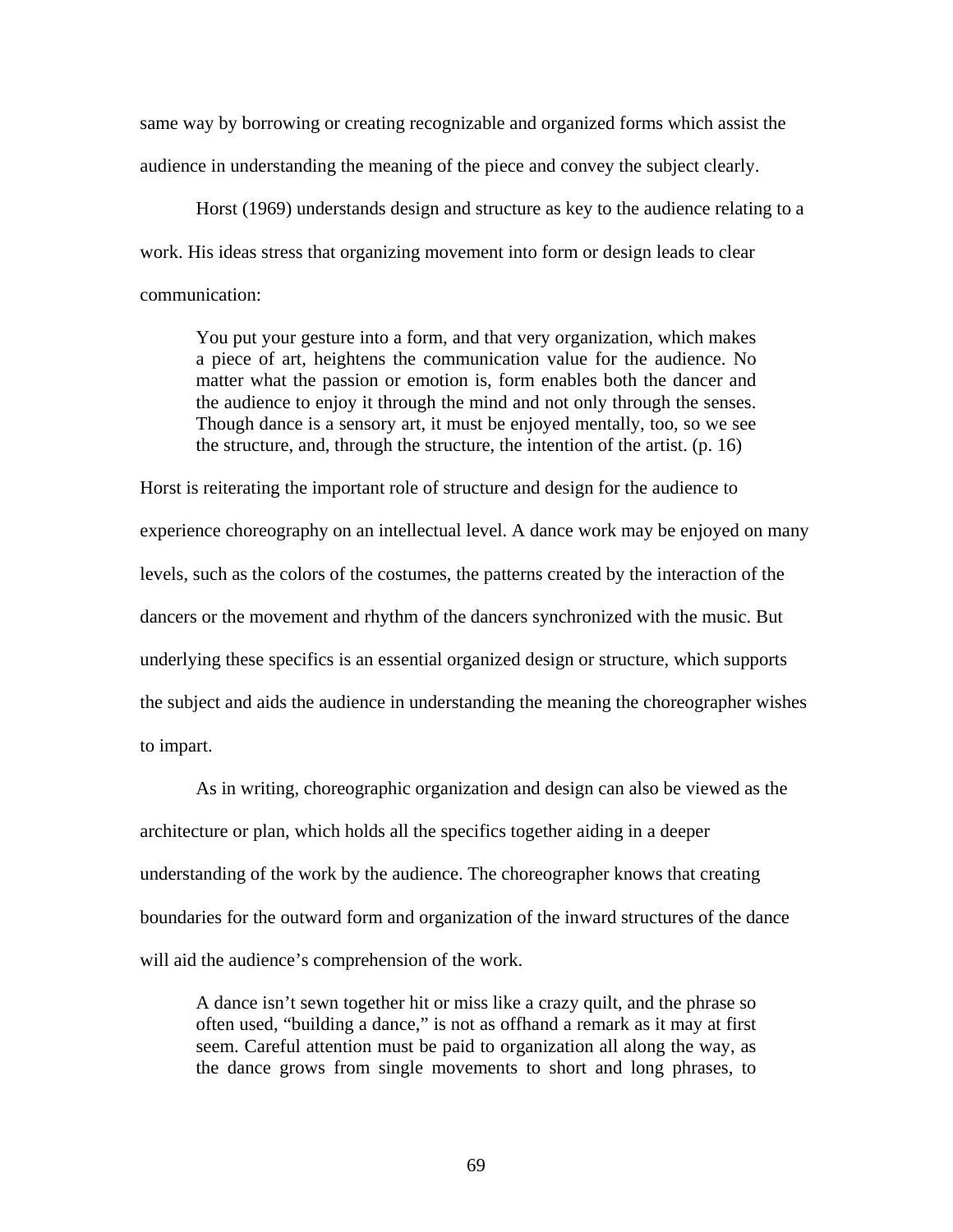sequences and sections, on its way to becoming a completed piece. (Blom & Chaplin, 1982, p. 90)

As in well-organized writing, the design for choreography will also include a recognizable and clear beginning, middle and end. Murray (1968) notes that, "Most writers find out what the journalist knows: the lead is all-important" (p. 7). For writing, the lead or opening words, sentence, or paragraph will introduce the subject and should capture the audience's attention. This 'hook' is an essential part of the design. What is said in the lead will determine what can be said in the rest of the piece of writing. It will shape the design. Murray (1968) adds, "The lead limits the subject. The lead makes it clear where the piece of writing is headed; the lead establishes the tone" (p. 7). The lead may be the hardest part to write. But once set up and established will outline and determine the shape of the writing.

The beginning of the choreography is where the setting, tone and first impressions are created in the audience's mind. The choreographer who plans well will have a strong, clear opening image or entrance to catch or hook the audience's attention. This can be created in choreography with a strong static first pose as the curtain rises or an entrance that is imaginative. The choreographer provides the opportunity for the work to capture the attention of the audience. The opening of a dance piece like the first sentence of a story should secure the audience's curiosity and keep them watching, intently wondering what will come next.

After the opening of the piece or beginning, the writer and choreographer start to reveal their subject, doling out specifics in a strategic order so the audience will be intrigued. The material should unfold and build progressively. The choreographer, as the writer, is creating tension. Through the design, the audience is led on a journey in which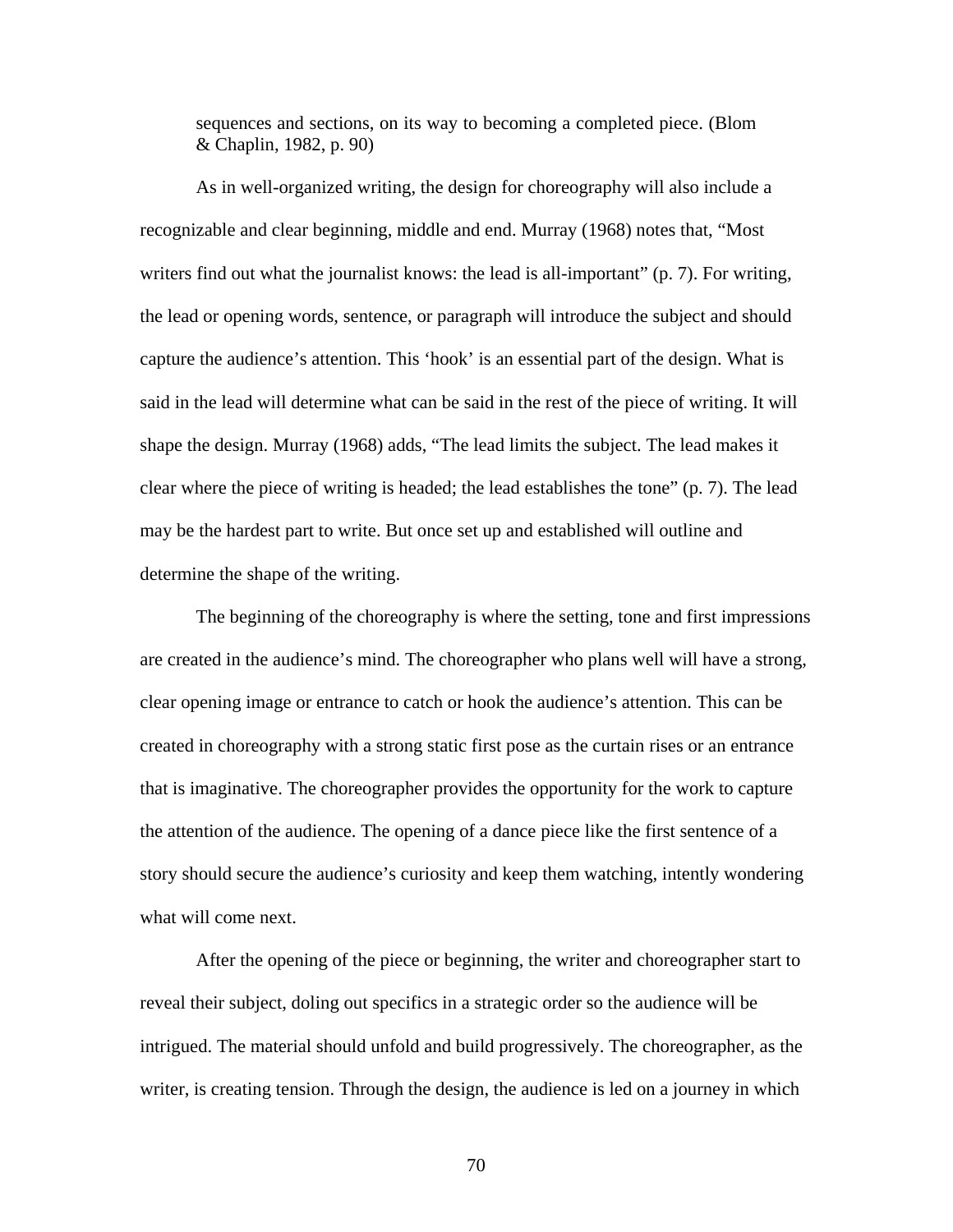they gradually find out more and more about the subject, going deeper and deeper into the specifics, all the while increasingly understanding the author's or choreographer's meaning, until the story or theme reaches a climax.

Dance educator H'Doubler (1940) describes this building in a choreographic work:

The movements must build to a climax. There must be a beginning, a rise to the turning point, and a resolution. As the plan develops, it is carried forward by sheer momentum of action. Stress in rhythm, strength in action, and varying shades of feeling are factors that contribute to richness and animation of any dance composition. (p. 141)

The middle section of the choreographic design needs to have flow, which means each section or movement phrase transitions smoothly from one to the other. There has to be continuity. "This matter of transition is an important aspect of creating choreography that flows with its own inner kinesthetic logic" (Blom and Chaplin, 1982, p. 87).

Whatever the form, and no matter how complex, the piece must work as a unit. The overall form includes how a dance builds, peaks, and concludes. The flow of the piece, how it picks up and rolls along, can be thought of as its time line. (Blom and Chaplin, 1982, pp.120-121)

For a choreographic piece, as in a writing composition, the design provides a

timeline or sequence of events that unfolds strategically and this adds to the telling of the

story or development of the theme. As the mid section develops, the author or

choreographer will carefully choose each specific and see that it fits with the design to

move the piece along. If the choreography is brief, succinct and completes its idea

quickly, like a short story, not a novel, it is accepted as a shorter piece. Writer Mosley in

*Off the Page* (2008), relates his ideas on writing forms which can be seen to apply to

choreographic works: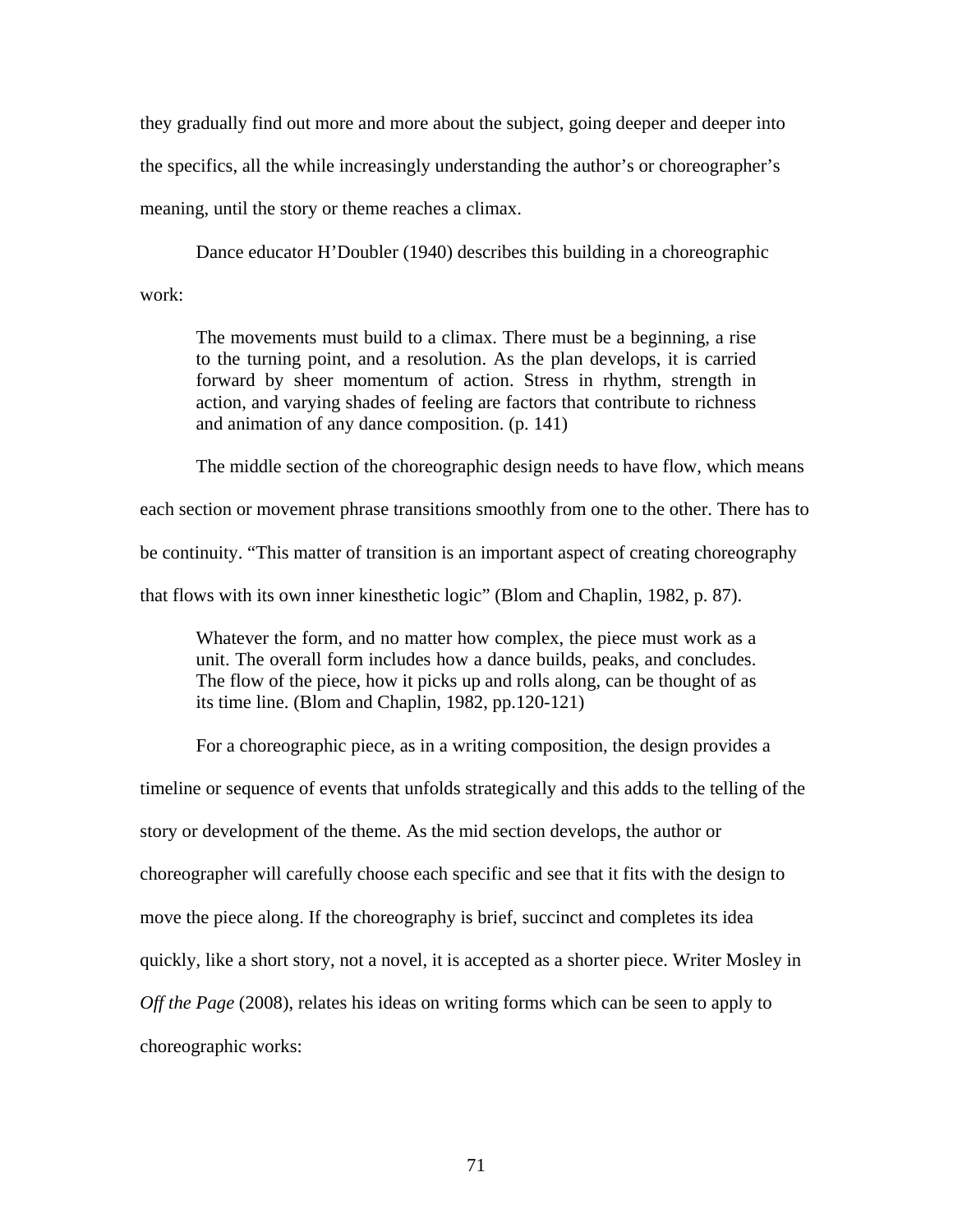I think of novels as mountains, and short stories as far-flung islands that are tips of mountains. The idea is that poetry and short stories are very crystalline. Each word, each idea, each movement is specific and unalterable. (p. 101)

As the writer or choreographer moves along her time line and the work builds to a

climax, the piece of writing or choreography will then resolve in some way to an ending.

Writer Dalton in *Off the Page* (2008) says of his endings:

With an ending, I want to invent a concluding incident that in some graceful way comments on the important themes I've set up throughout the novel. And I want to wrap up some, but not all, of the plot lines so that the novel feels like life – some issues resolved, others open-ended. (p. 141)

The ending or crescendo for choreography is also where the audience will receive

its last impression. The last image can leave the audience with a powerful summation of

the work or make a final statement, which supports the theme or premise. Humphrey

(1959) in her book *The Art of Making Dances* discusses endings. She believes the ending

to be of the utmost importance in the overall effect of the work on the audience:

The ending is a highly important affair, which choreographers should worry about fully as much as playwrights with their third-act curtain. The theater is a place where the last impression is not only the strongest one, but tends to color the audience's opinion of the whole — which is perhaps not fair, but it is a fact. If the curtain — that abrupt effacing of the color, action, music, comes down on a weak, equivocal or illogical conclusion, the first reaction is one of disappointment, and there is an impression of total failure. (p. 162)

Writer Goldberg (1996) recognizes that endings are necessary and written by

authors to finalize and tie together all their ideas. By completing her poem, play or novel, the writer is now free to publish the finished work and Goldberg likens this process to giving birth. She realizes the final stage of writing, presentation, is where the author lets go of the work and must trust her audience: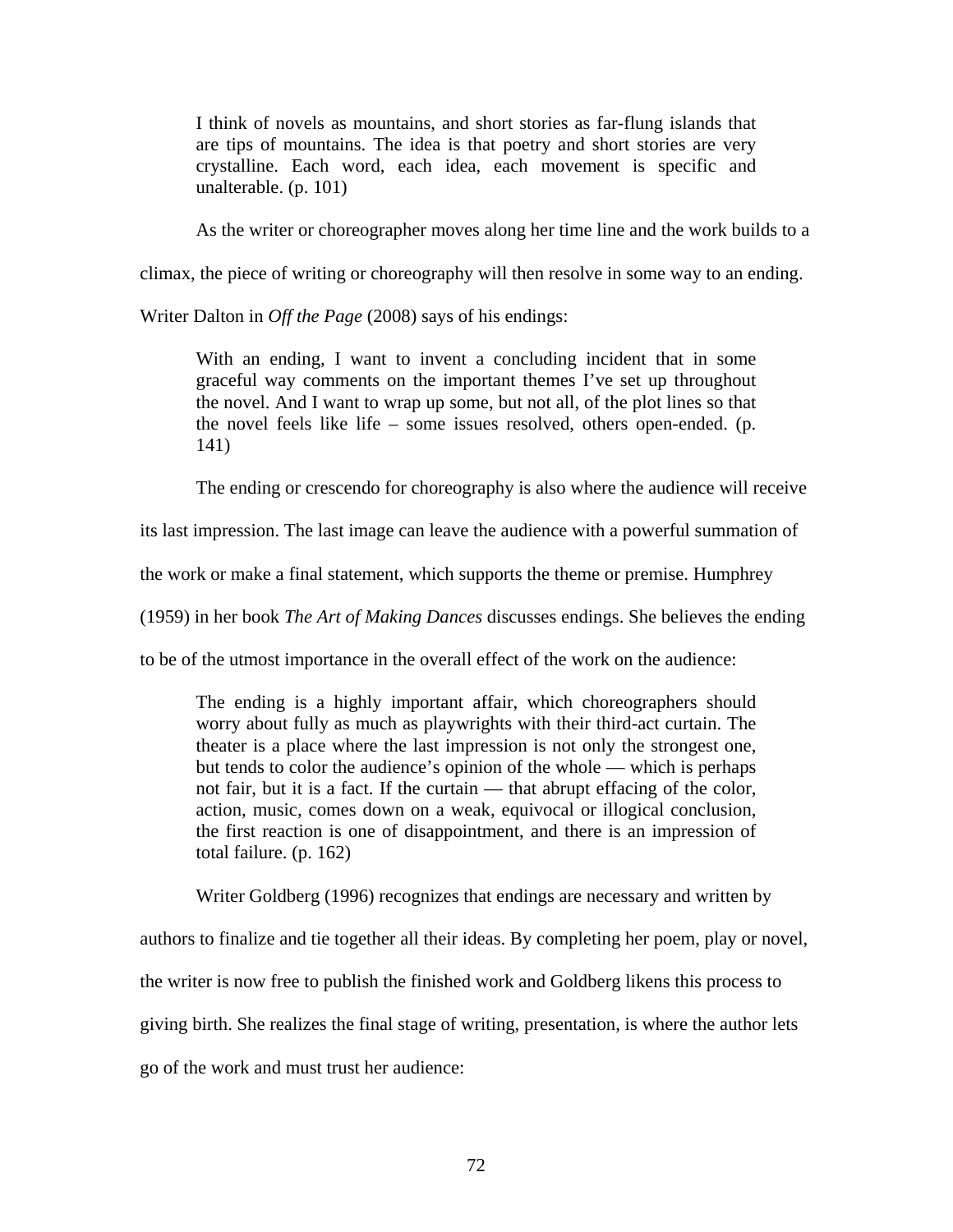Endings are the hardest parts to write. This is because they are false. Nothing truly ends; it transforms. Still, the novel must have a last page, the poem a final line. So it is helpful when writing ends to remember that you are really constructing a passageway, a birth canal, a place where the writer lets go and the work becomes part of the reader's consciousness, understanding, and imagination. (p. 200)

Well-constructed and designed writing and choreography will provide the viewer or reader with an organized framework with which to fully understand the work. The choreographer or writer, who includes a well thought out beginning, a carefully structured middle, which moves the audience along in the understanding of the subject and builds dramatic tension, and a well defined conclusion or ending, will provide a satisfying structure for the audience to receive the author's or choreographer's intent or ideas. Form, although perhaps not apparent to the audience who is enjoying the work and not spending their time analyzing it, is still present and created by the artist to give his work structure and organization thereby conveying clear meaning to his audience.

Writer Murray (1968) supports the idea of incorporating careful planning for a design when writing and his advice can easily be transferred to design in choreography:

The writer must plan and calculate, scheme and decide. He makes a thousand executive decisions every time he outlines a chapter. The lawyer chooses a defense from all the laws and past cases and judicial opinions with which his experience has made him familiar. The writer briefs his article or speech or essay or report in the same way. (pp. 6-7)

The choreographer will also outline the work she intends and decide on the form or design based on her experience and study of design principles. The writer uses her craft, her knowledge of words, sentences, paragraphs and punctuation to create her design. However, Murray (1968) states:

Art is beyond craft. Craft is the calculation which turns inspiration into creation … (The writer) … understands that writing is a way of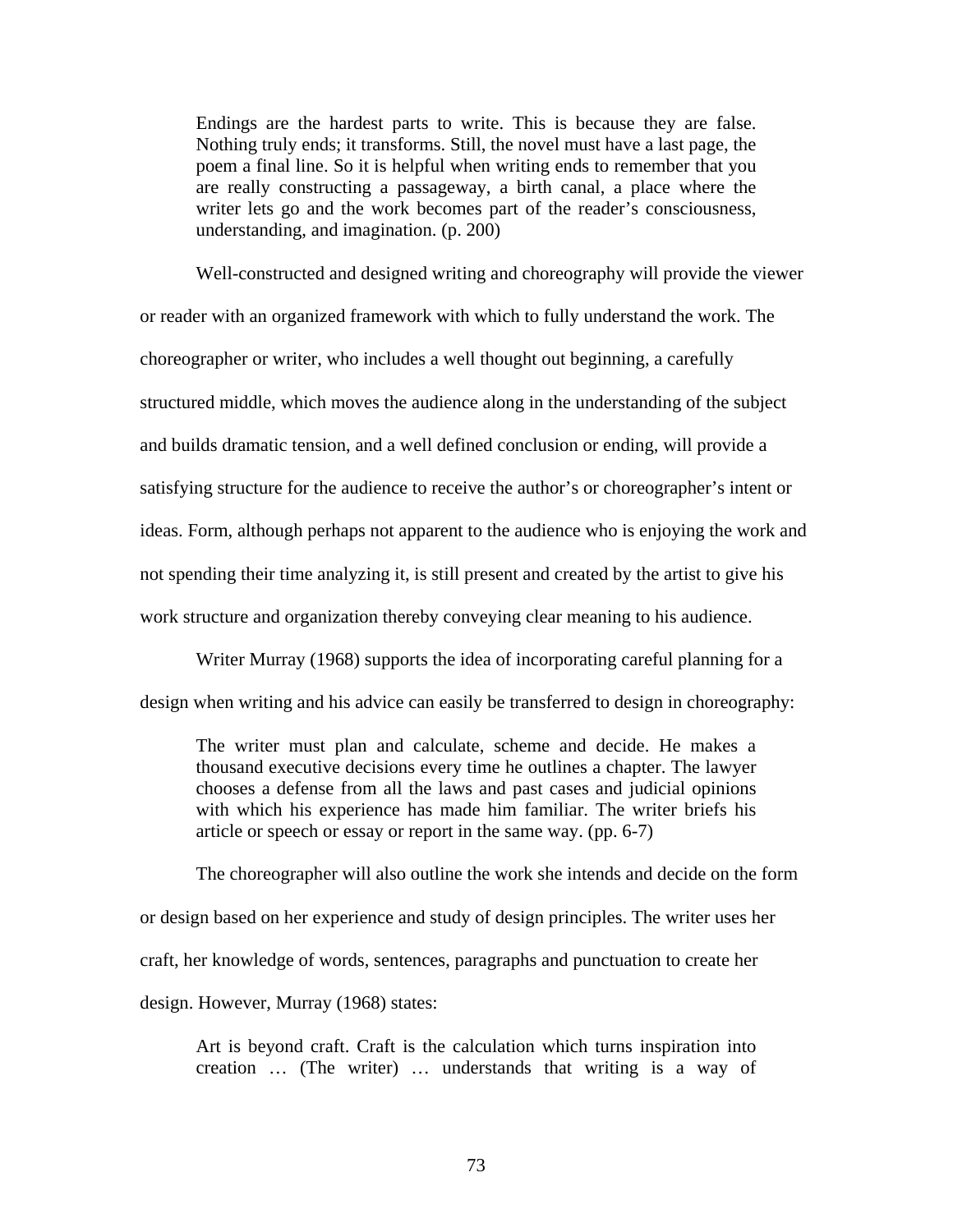perceiving, a method of discovery, and refinement and synthesis and clarification. (p. 13)

. Choreographer Humphrey (1959) believed that good choreographic design also involves craft and that there are certain requirements in creating good design which she sees as including: the understanding of the use of symmetry and asymmetry, how to use one and more bodies, the use of the phrase to build movement sentences, the use of the stage space and how to design with groups of dancers. However, she also warns the choreographer not to be too rigid when designing:

The workmanlike procedure, with all its logic, is not the best way to compose a dance. Things are usually made in a series of steps: the assembling of materials, the cutting or shaping, the fastening together and finally the polish or paint. Choreographers should not begin at the beginning and plod through like this. The dance is not an artifact, but is shot through with intangibles of feeling, intuition, inspiration, and a special psychological attitude to the ending. (p. 166)

The writer uses words, paragraphs and chapters to create a structure and so the

choreographer has similar tools to create meaning within a choreographic structure.

Choreographer de la Tour (1970) reiterates what she believes are the main elements of

good choreography and expands on her definition of design:

There are four basic elements of dance: design, dynamics, rhythm, and motivation. Design includes floor patterns; levels (height and depth) and orientations (horizontal and vertical) in space; and linear development of body shapes and gestures — in straight lines, in circles, in over-all architecture filling a given space with more than one figure. (p. 167)

For choreography, the elements of design can be seen in the floor pattern or

directions and pathways the choreographer plans but also where the choreographer moves

in space. As discussed in searching for specifics, elements of design and specifics are not

separated in the process of creation but may occur simultaneously. While creating the

design, the choreographer is also choosing the appropriate specifics to incorporate into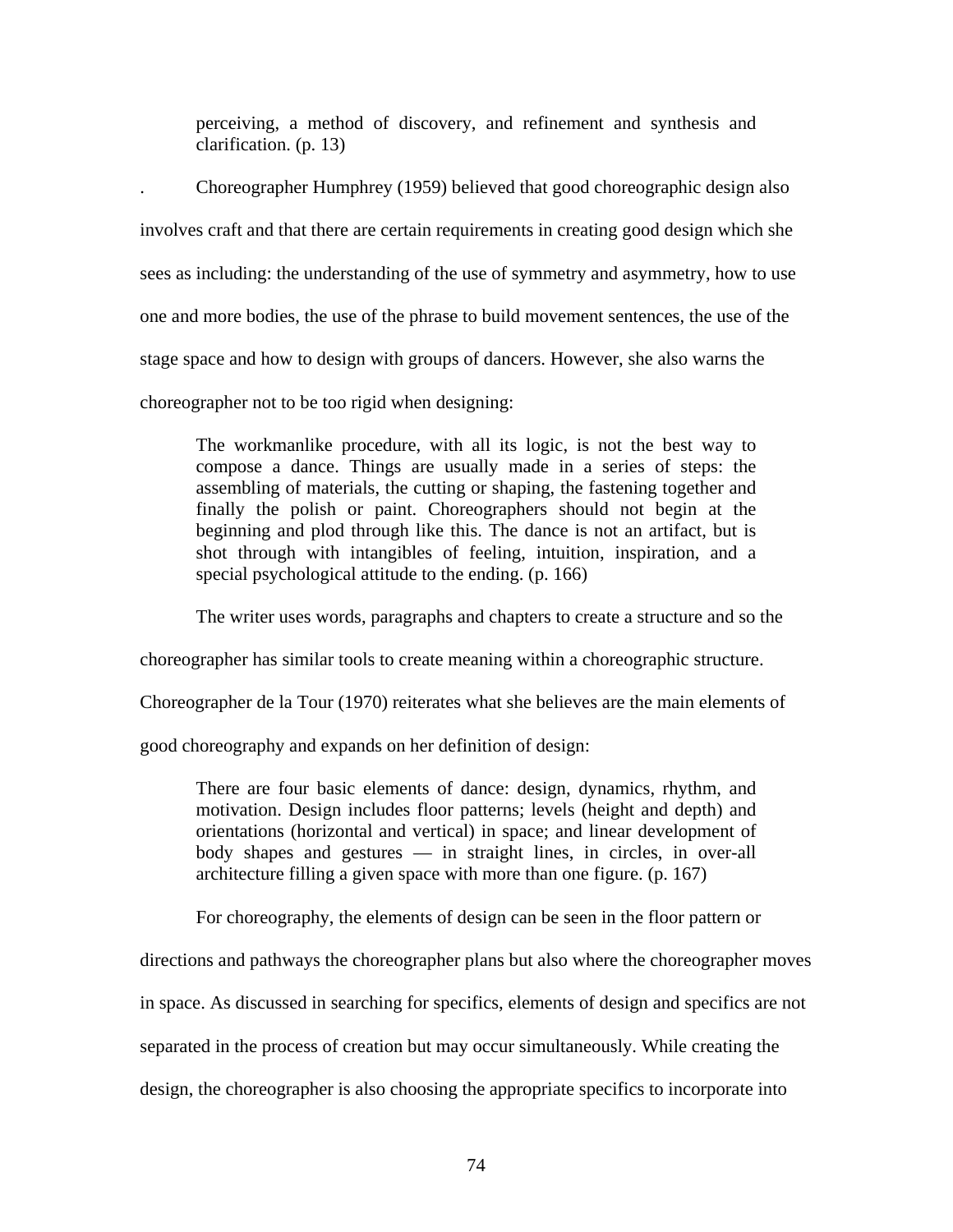her design. Choreographic design can take place on many levels and orientations in space besides standing erect on the floor. For example, a dancer can roll, slither, or crawl on the floor in a low level as well as leap, jump or spring into a higher level.

The choreographer can map out her use of the space to ensure variety, recording her floor pattern and gaining an overall view of the piece. The floor pattern is only limited to the choreographer's imagination and may look like zigzags, spirals, straight lines, following the diagonals or moving in a figure of eight. The theme, message or premise is the first consideration when designing a floor pattern or deciding on which levels work best. The choreographer asks herself, is the audience understanding and being moved by the work, is the design adding to the understanding of the theme or story? Minton (1986) further clarifies an understanding of floor patterns or pathways:

Various pathways on stage also differ in terms of importance to the audience. Movement executed in straight lines is seen as strong and direct… When an individual follows a curved pathway, his facing changes constantly and the impression left with the audience is less forceful. (p. 59)

Humphrey (1959) discusses the use of space on the stage. She states, "It seems obvious, with even the most superficial thought on the subject, that the stage, a place for communication, has some very special attributes spatially, which can be made to help choreography or injure it, according to the understanding of the composer" (p. 73). Humphrey (1959) additionally outlines key ideas of stage use which include recognizing the four corners and their corresponding powerful verticals and diagonals, the strength of center stage due to all lines converging on it, and strategic places for entrances and exits.

From these comments on staging, it is apparent that the choreographer may use stage design strategically to communicate her choreographic intentions. Traveling from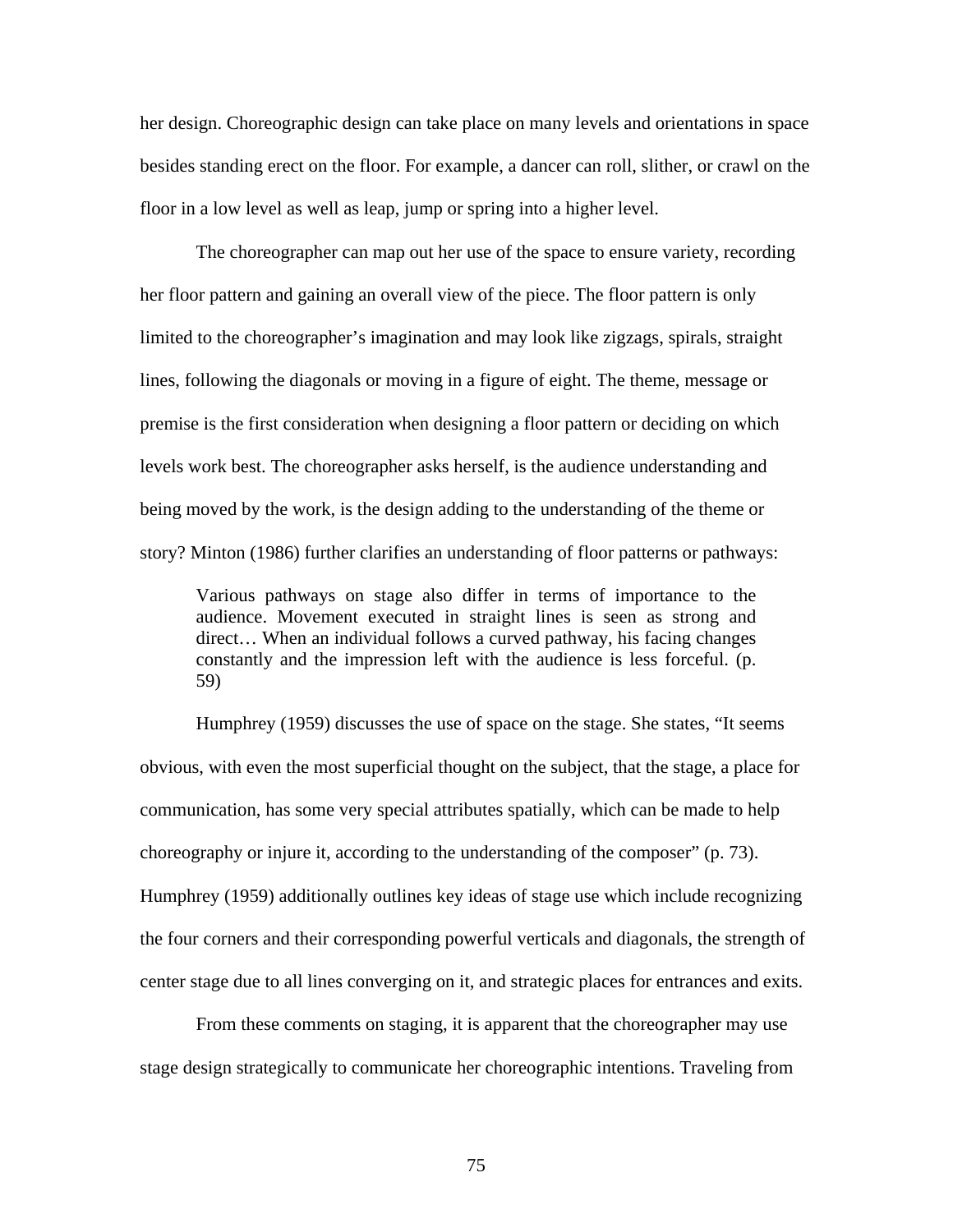place to place on the stage in different directions and to different locations will determine how the audience perceives the choreography as a whole. Humphrey (1959) makes further comments about the use of specific places on the stage. She imparts the impact a choreographer can make by using the front of the stage:

You cannot say anything serious or important on the footlights unless it is a speech at a bond rally. This is the place for comedy — and personality pitches. Comedians nearly fall over the edge in their reliable instinct to be closer, and they are quite right too. People who enter in downright corners can only become more personal, as they move on stage, or more remote and recessive. (p. 78)

The use of the center of the stage, especially for a solo dancer, is a place to make a strong impression as she is literally the center of attention or focus. In Graham's *Blood* 

*Memory* (1991) she bitingly has this to say about the use of center stage:

Doris's book *The Art of Making Dances* became a great success and I was glad for her, but a little put off with some of its concepts. The chapter that just did me in was entitled "The Center of the Stage." To Doris, it was a geographic place in the middle of things. When I saw it I thought, "But the center of the stage is where I am. (p. 69)

Creating a design within the space on the stage is an integral aspect of choreography.

Well-plotted pathways, patterns, directions, levels and thoughtful choices of where the

choreographer chooses to have the dancers enter or exit will greatly influence the

audience's perceptions of the work.

Historically, looking at how patterns, forms and the recognizable designs of

organized human movement or choreography were first created, Blom and Chaplin

(1982) suggest that, "Forming is as basic to art as it is to life". (p. 83) They surmise that

artistic endeavor may be unconsciously mimicking or echoing nature's patterns:

Form existed, and humans conceptualized, abstracted, and then incorporated it into their own creations, into their highest expressions about life, into art. Cycles, patterns, and form are so much a part of life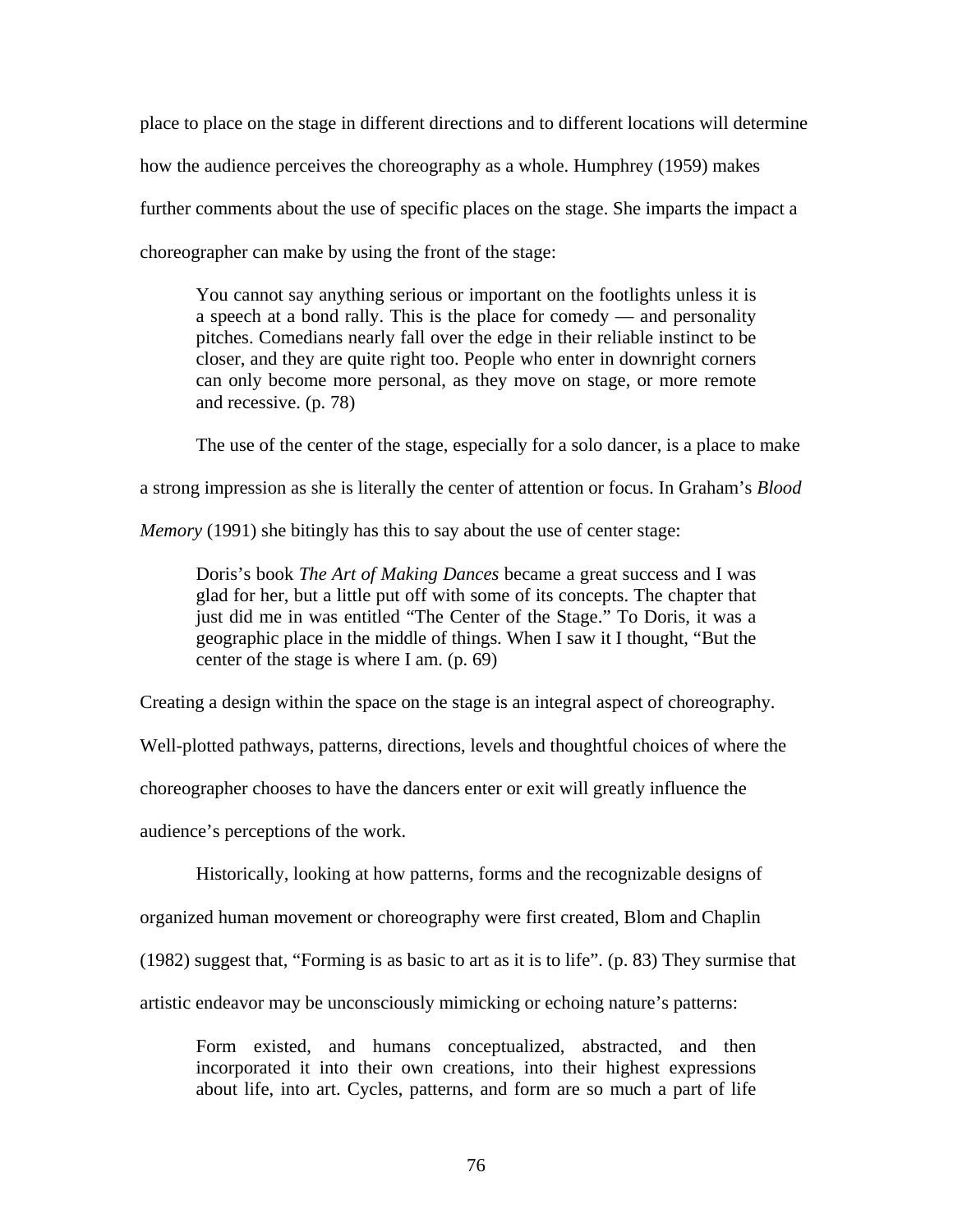that they are understood to be part of the definition of life itself. Form has the same inherent definitional relationship with art. It provides the internal logic that holds a piece of art together and makes it work. (p. 84)

In *World History of the Dance*, Sachs (1937) relates how ancient and early dance

forms and choreography were dominated by imitating the ways and actions of animals and naturally occurring phenomena. The circular form, which was most popular, saw the dancers moving or stepping rhythmically in the round. This revolving motion may have been copying the circular shape or motion of the sun moving across the sky. In his research Sachs (1937) discovered that early human beings through their observance and mimicking of nature created the choreographic themes, which we still use today:

The history of the dance in Greece, then, has little to record of actual invention as that of any other culture. All that it offers in theme, type, movement, and form has been anticipated by primitive peoples and by the advanced Asiatic cultures… There are the same forms: circular dances with either sexes and line dances in which a row of men is drawn up opposite a row of women, labyrinths, processions, solo dances, and at a late period couple dances. (p. 245)

Minton (1986) describes later choreographic patterns, which developed along

with and mirrored musical form. She recognizes choreographic patterns as perhaps

echoing the cycles of life. She reports:

The overall shape of a piece of choreography can follow many different paths of development while still maintaining its sense of wholeness… A very simple choreographic form is called the AB … Another frequently used dance form is ABA … The ABA was derived from a musical form and has two sections, A and B, followed by an ending … Louis Horst felt that a work that follows an ABA format is like life because it proceeds through the universal pattern of being born, living and dying. (pp. 6-7)

Minton (1986) discusses other choreographic forms such as the rondo, which has many

different sections following one after the other, the suite, theme and variations, and the

narrative, which is a story or dramatic dance.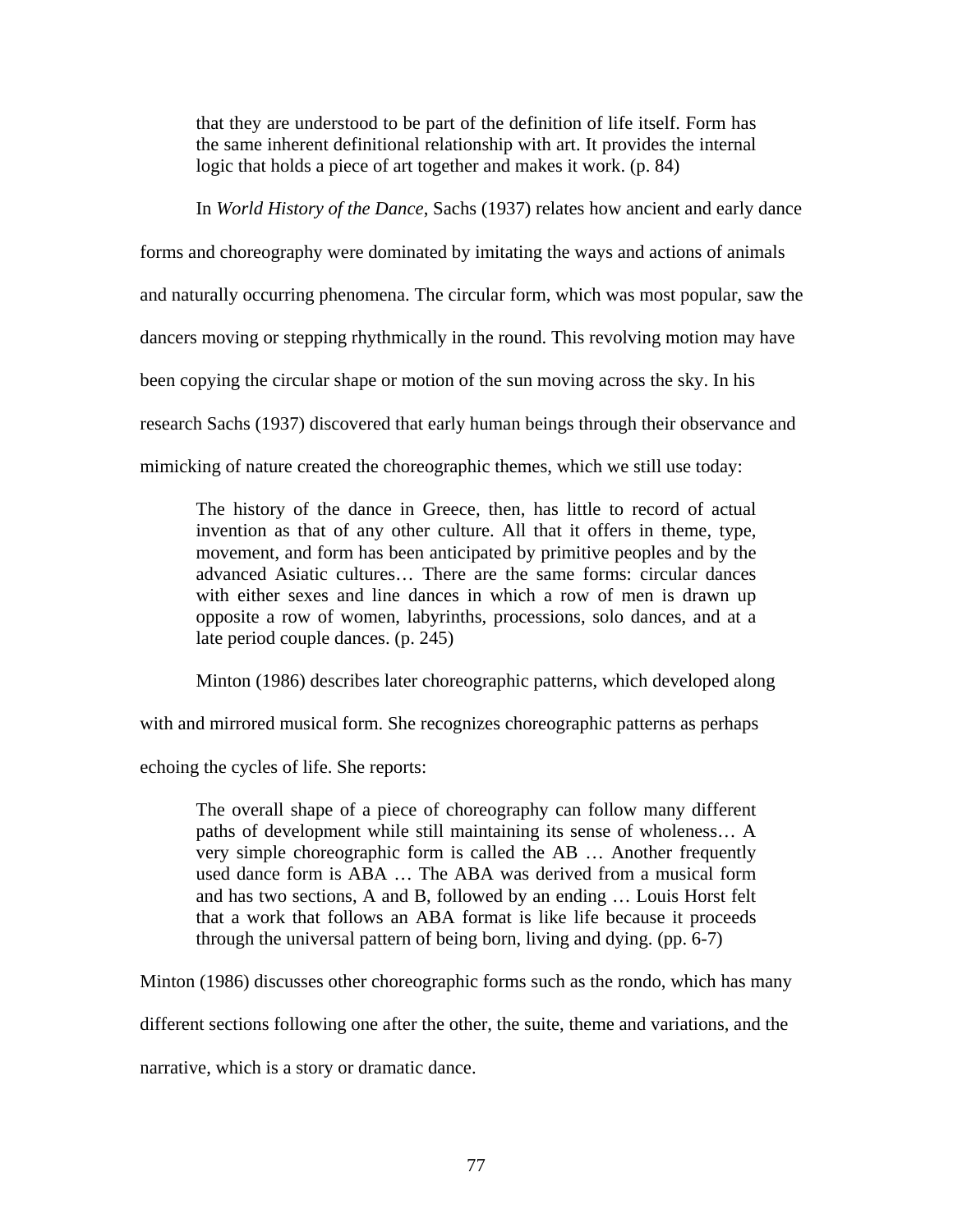In her book *Blood Memory,* Graham (1991) interestingly discusses her childhood play experiences, which she believes helped foster her abilities to create design and choreograph. She describes a relationship or connection between architecture, building and the staging of choreography. She remembers:

My sisters and I had a large nursery with wooden blocks which we would build into cities — practical houses with windows, doors, and all those sorts of things. I felt that this play with blocks, this making of another landscape, which could be called livable, contributed a great deal to what is now called choreography … I'm not speaking of the technique. I'm speaking of the stage planning and the presentation of a story, an idea, or an emotion in formal terms, as one uses the words of a language to present a poem, a letter, or any thought which passes through one's mind … The playroom was our first theatre, as we constructed elaborate stories and built cities from blocks of wood. (p. 31)

Choreographers seem to be in agreement that design is a necessary and important

element of the choreographic process. Further illuminating the complexity and intrigue of

building and molding choreographic work into an artistic form are the following

important words of choreographers who seem to articulate the process particularly

clearly.

Choreographer Lind (1960) shares this profound statement about the process of

creating a design:

A choreographer begins the tension — the deep struggle between the need to pour forth the ideas and emotions … and the need to keep then in check in order to give them coherence, shape, form, meaning. And now is the time when all the frustrations come welling up, the sense of inadequacy, the insuperable obstacles that seem to confront him on every side. It is not an easy thing to look deep within one's self and to try to create something that will be alive-that will stand forth in its wholeness, in its own kind of truth. (p. 101)

Lind's statement reveals the difficulty of melding all of the necessary elements together

to form a complete and unified work that speaks to an audience. As a writer or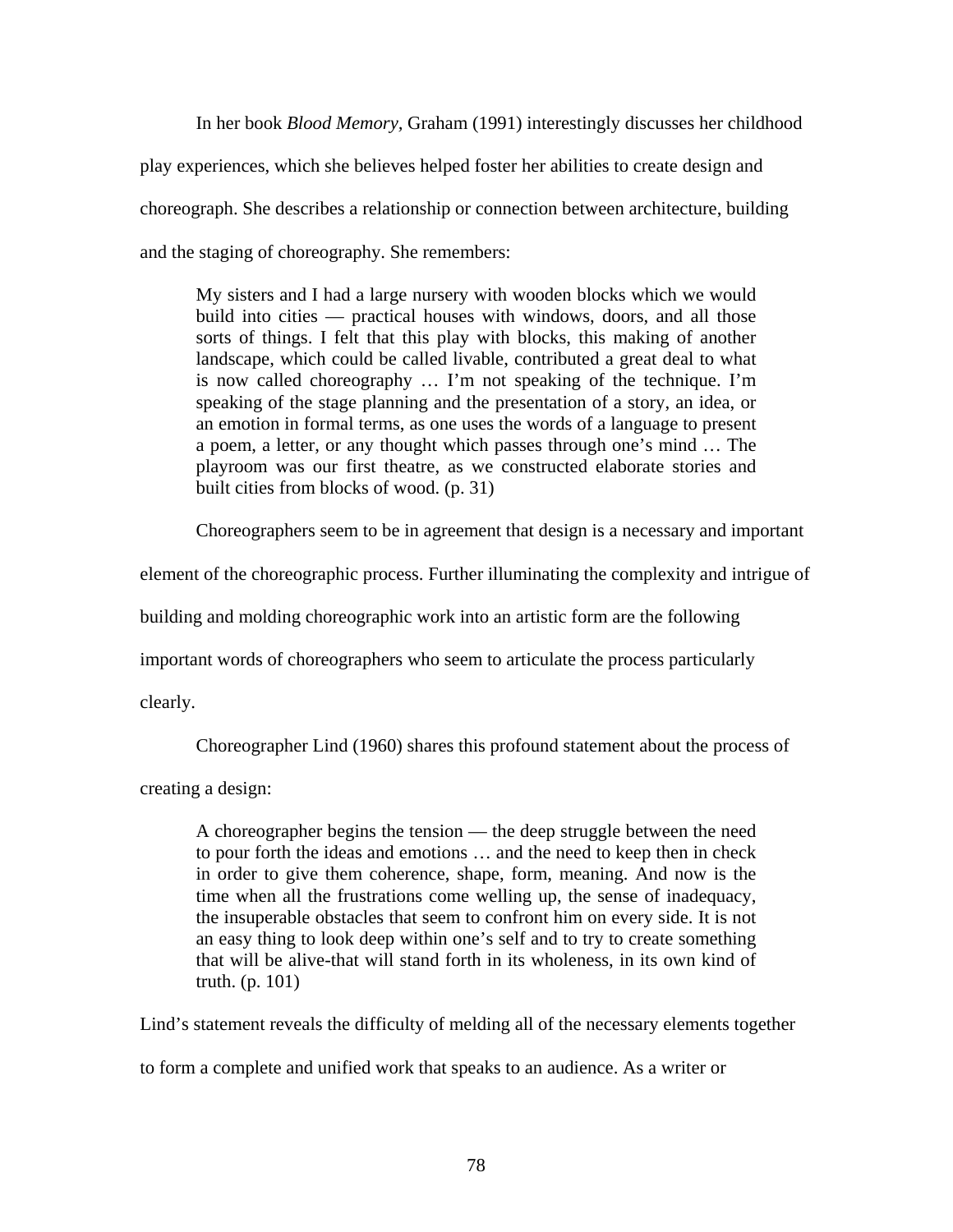choreographer grapples with her subject matter and deals with the inner tensions of creating, as the ideas come together and are fused into a form or design that works, the artist may be able to harness this tension and use it to build the work, from the beginning through to the climax, into a complete whole.

Choreographer A. M. Hawkins (1991) notes that the designing process is one in which the material is derived intuitively from within the artist and essentially a structure is first designed in the artist's mind and then when it is released physically it can be worked on and molded further to the choreographer's purposes:

Professional artists describe their experience during the intense moments of creating, in different ways, but running through all their comments is the recognition that an inner-directed intuitive process, often referred to as inexplicable, guides the discovering and shaping of the aesthetic form. The germinal material that emerges from the inner-oriented process provides the unique substance embodied in the work of art. Artists may use their craft to further develop and refine certain aspects of the intuitively created form, but the original structure does seem to hold up. (p. 78)

Choreographer Halprin, (1969) stresses the necessity of a carefully constructed design to create meaning for the audience. She claims that, "Growth in the creative process is a matter of relentless labor to find the ultimate form that will communicate what one person has experienced to another" (p. 53). She emphasizes the effort it takes to design a work that will truly reach the audience. The choreographer, in creating a meaningful design, strives to provide a structure that will encapsulate the work but also have a clearly defined inner organization and sequence of actions.

To conclude, Blom and Chaplin (1982) emphasize and reiterate the importance of design, form and structure, which they see as paramount for art in its many forms:

This is how art functions: art takes and uses these patterns and condenses them, isolates, captures, highlights, and presents them, thus distilling the form from the complex morass. This ordering of the complexity is a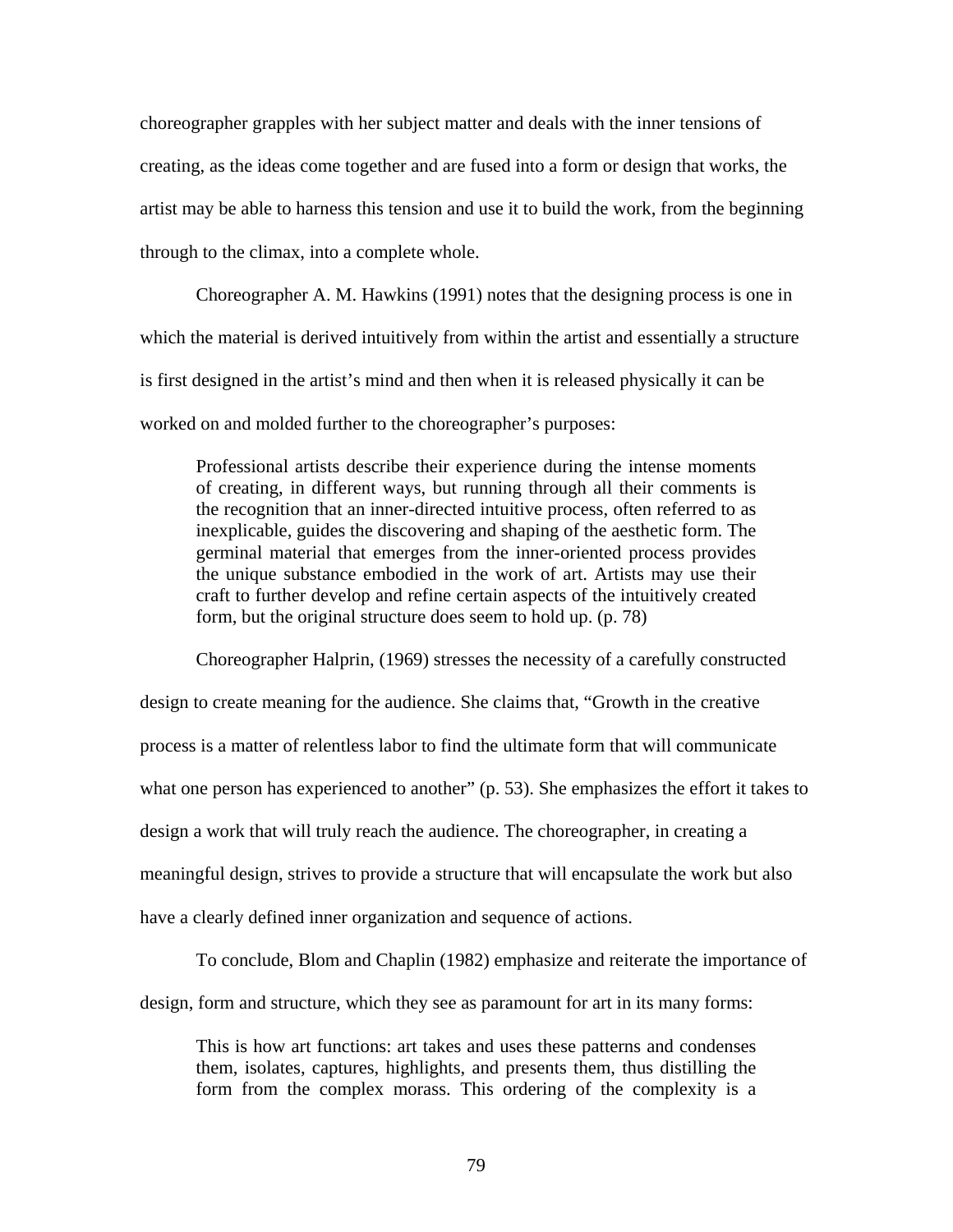necessary part of what makes art important to people… There is reassurance in recognizable patterns and forms — a feeling of identification, familiarity, even comfort. (p. 85)

# **Conclusion**

An examination of the literature uncovers evidence that just as writers use the language of the four essential elements of the writer's process to discuss and talk about their creative process, so choreographers use these same paradigms to describe their process. The four elements of the creative writing process (discovering a subject, sensing an audience, searching for specifics, and creating a design) seem to be stressed by choreographers when creating choreographic works. It is significant to recognize that while the mediums differ, the need for discovering a subject, sensing an audience, searching for specifics and creating a design in both writing and choreography appear to be basic elements of the process.

I was surprised at how closely choreographers followed the four elements of the creative writing process and how the writing process was so similar and applicable to the choreographic process. Both creative processes require the writer and choreographer to find a relevant subject, which will convey meaning, be understood by and through the presentation of their ideas move an audience. Both writer and choreographer also search for specifics to make their work clear, believable and vivid enabling the reader or viewer to fully understand the intended subject. A design is also built for both writing and choreography providing structure and form upon which the writer and choreographer can organize their words or movements.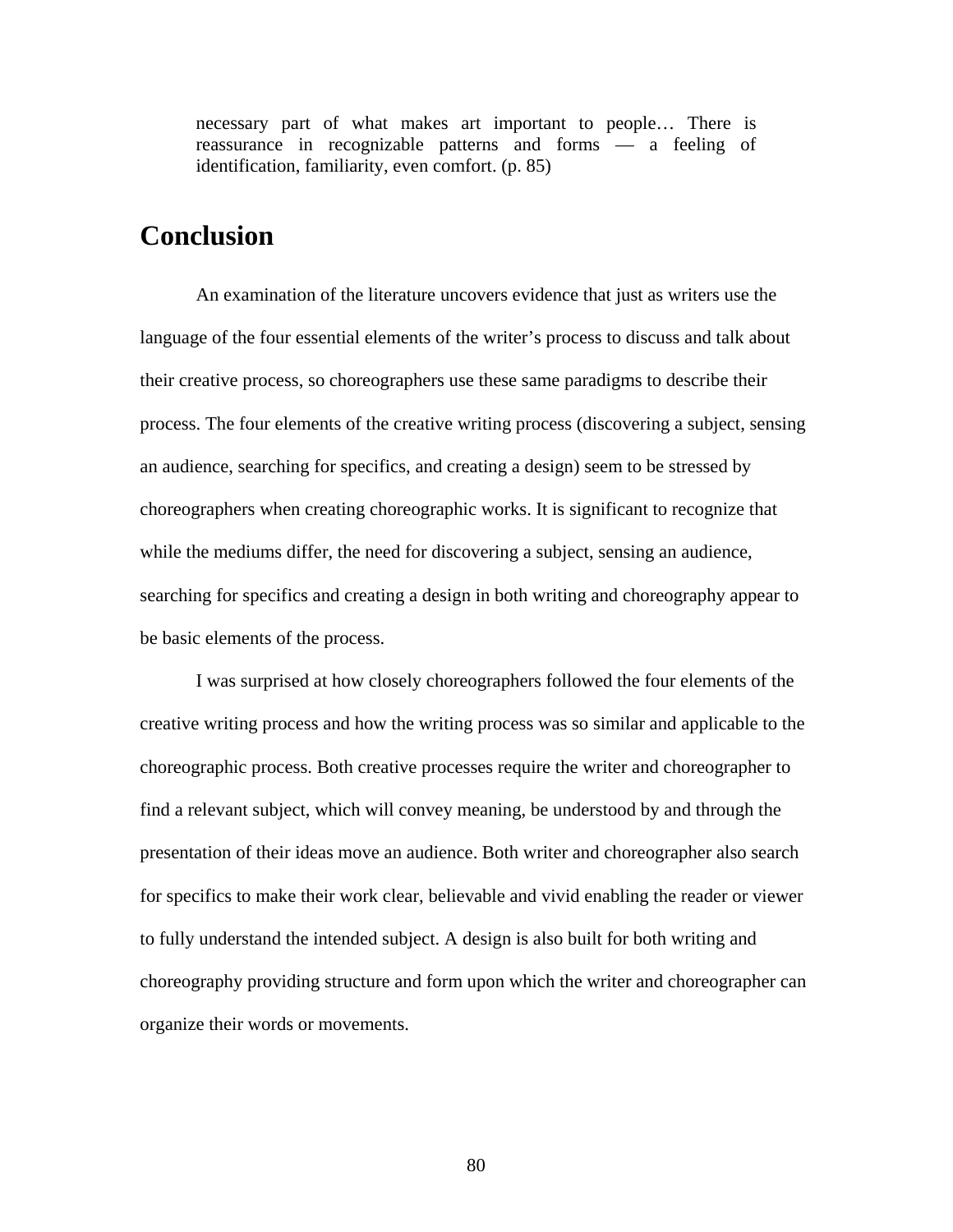Both creative acts require the writer or choreographer to revisit and revise each aspect of the process in order to develop and reshape what they have to say. They both accept that a first draft is only the first stage before they reexamine what they have written or choreographed. They are not satisfied until the writing or choreography has achieved wholeness, and the final product has unity and coherence.

Both processes employ craft. Writers and choreographers marry their innate creativity, imagination and intuitive abilities, their need to communicate and tell a story with the concrete rules and methods of building a work, the tricks of their trade. For the writer, this may look like rules of grammar, employing a thesaurus for specific word choices, knowing about the importance of the lead, and showing not telling. For the choreographer, this may look like examining movement choices using Laban's movement principles to ensure the appropriate body shape, effort, space, and dynamics are chosen for the project. Both the writer and choreographer know the importance of working at their craft.

A difference between choreography and writing is that the choreographer is presenting a live performance, which may include concrete specifics, which the writer has no need for, such as body actions, but also props, costumes, scenery, and music. The writer may figuratively have these specifics, but they will be described with words.

There is also the added element in choreography of the choreographer's work being performed by hired dancers, although often choreographers perform their own work. The hired dancer has the duel job of simultaneously interpreting and presenting the choreography, whereas, the text, created by the author, is not usually mediated by any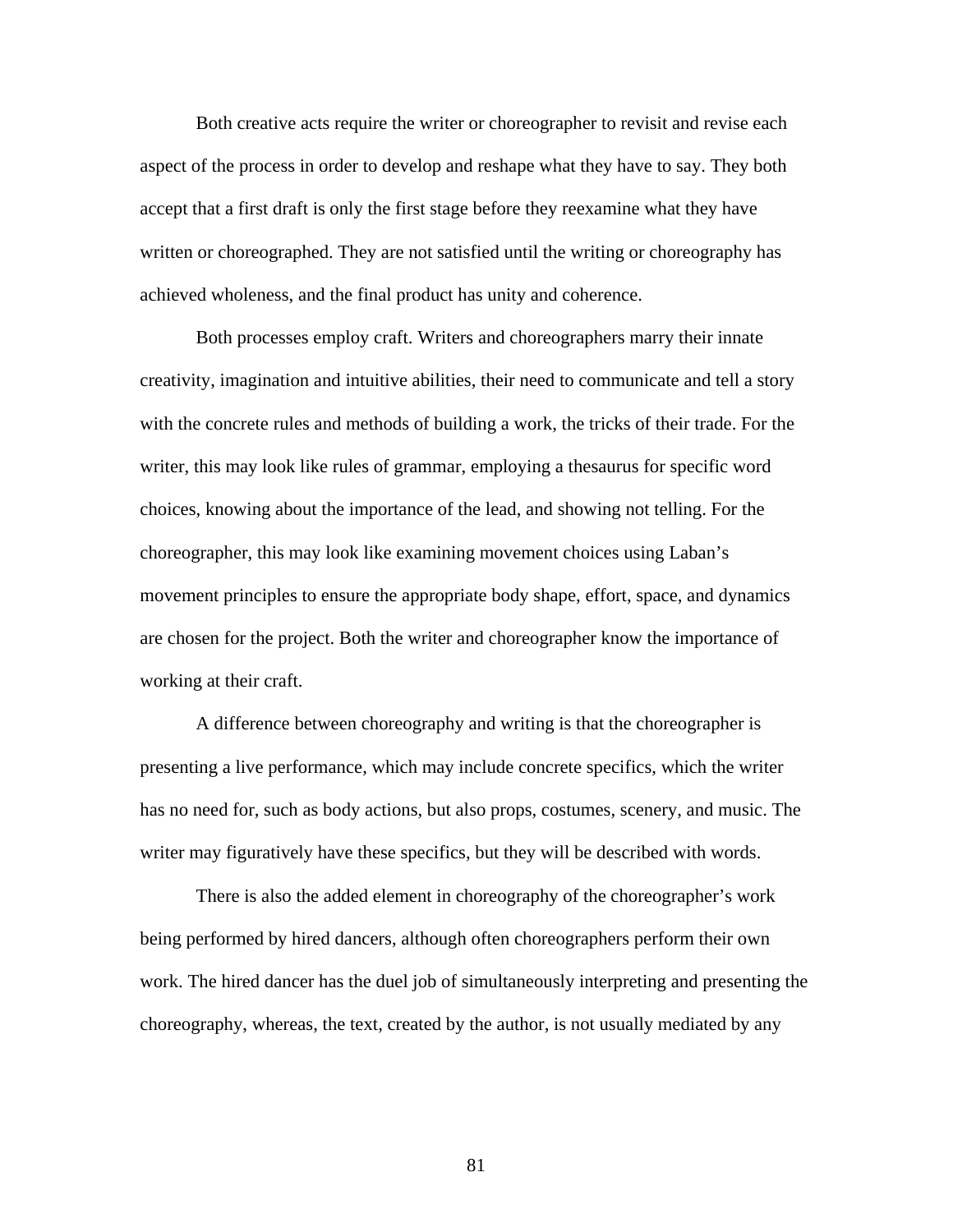one but the reader, except for plays and movies which are acted and children's books which are illustrated.

Another difference between choreography and writing is the substantial and real text that writing leaves behind and the brief moment that dance exists in time and space. In Sorell (1973), German modern dancer and choreographer Wigman discusses how dance is of the moment:

Every work of art is the result of a unique and unrepeatable process of creation. The work of a painter can be seen as an independent entity detached from its creator. However, where the human being in his entire corporeality becomes the visible vessel and instrument of his message, the work itself remains tied to its creative interpreter. It can be effective only at the moment of its living realization. That it can be repeated does not change anything about its dependence on the moment of its presentation. (p. 48)

This in no way takes away from the rich and exciting experience of watching choreography in action. The viewer, however, must use memory and feeling to relish the performance after it has passed. Watching a work on video is not the same. The dynamics and motivation of the choreography is not easily transferred or recorded. Writing gives us the opportunity to read and reread, experiencing the text perhaps differently each time it is read, gaining deeper meaning. If given the chance, choreography may lead to the same experience. Having attended a writer's workshop several years in a row, called Writing Dance, through the Vancouver Dance Center, where the participants are given the opportunity to watch many dance performances and then write about them, I had the opportunity to watch several of the same choreographic works more than once and found that similarly to reading a text I experienced the works differently each time they were viewed.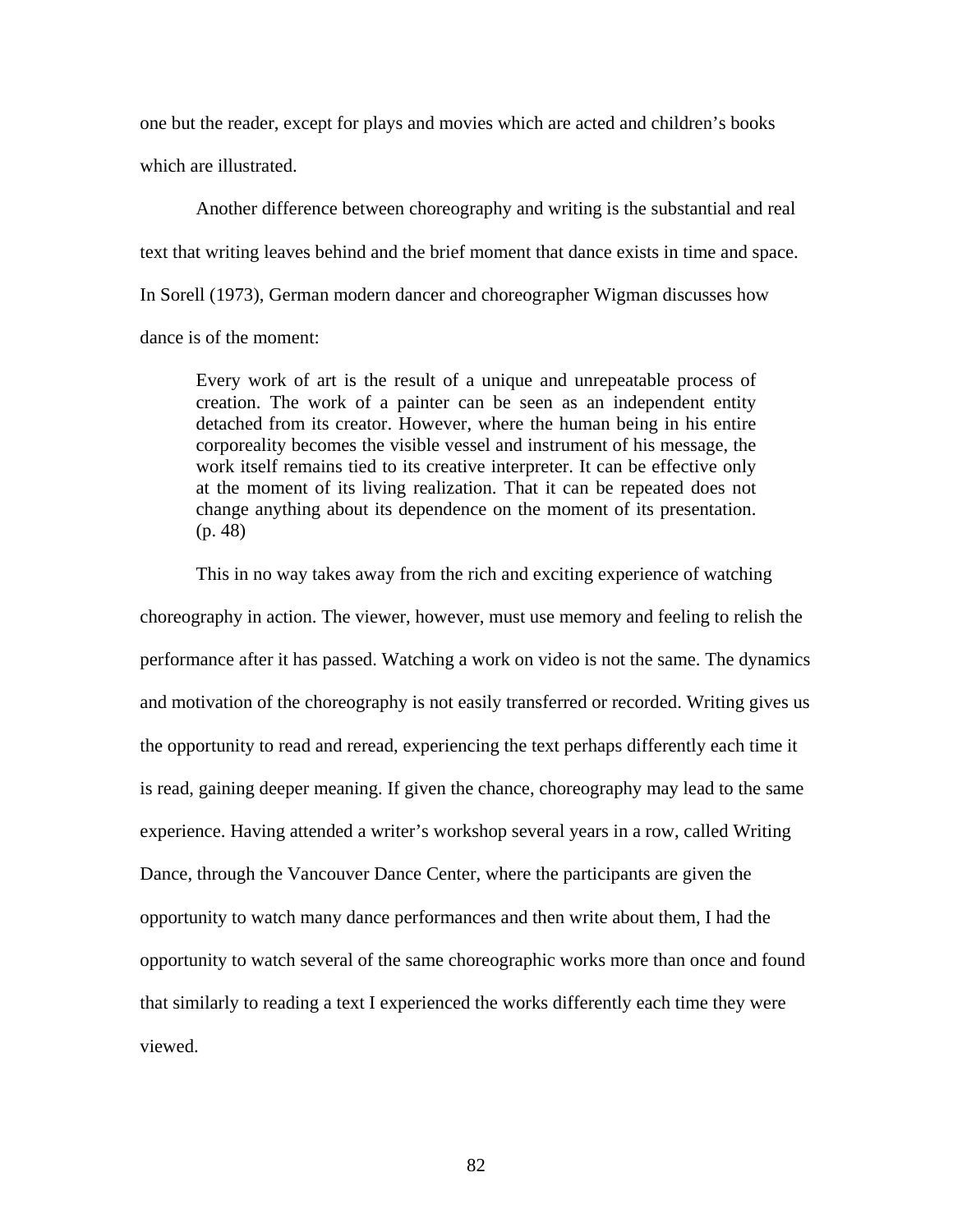This was a fascinating experience in that, watching a piece a second time, you thought you knew what was coming but on the second viewing the perception was quite different and the things you noticed again had more detail and you saw things you didn't notice at all the first time. The second viewing provided a deeper appreciation for the movement, effects and staging but also awareness that the interaction between the choreographer and audience is unique to that moment. I received the performance differently, the second time, already informed by new experiences, memories of having watched the performance before, and a different emotional and bodily state. Press (2002) also observes the 'immediacy of the moment' for choreography when she remarks:

In dance, the artwork is "alive" based on the sheer immediacy of the dancer's presence. Without the action of dancing, no dance exists. Except for the elusive memory, the ephemeral nature of dance is paramount. (p. 103)

Choreographer Cunningham in (Cunningham, in Brown, Mindlin, & Woodford,

1988), sums up the choreographer's dilemma and joy of creation when he reflects:

You have to love dancing to stick to it, it gives you nothing back, no manuscripts to store away, no paintings to show on walls and maybe hung in museums, no poems to be printed and sold, nothing but that single fleeting moment when you feel alive. It is not for unsteady souls. (p. 90)

In summation, the literature suggests that the writer and choreographer have much in common in their creative processes. While there are significant differences in the two mediums' manner of presentation, choreographers can be seen to follow the four elements of the creative writing process. The four elements of the creative writing process (discovering a subject, sensing an audience, searching for specifics, and creating a design) appear to be present and recognizable in the choreographic process and to be useful in describing and analyzing the process of art making in the area of choreography.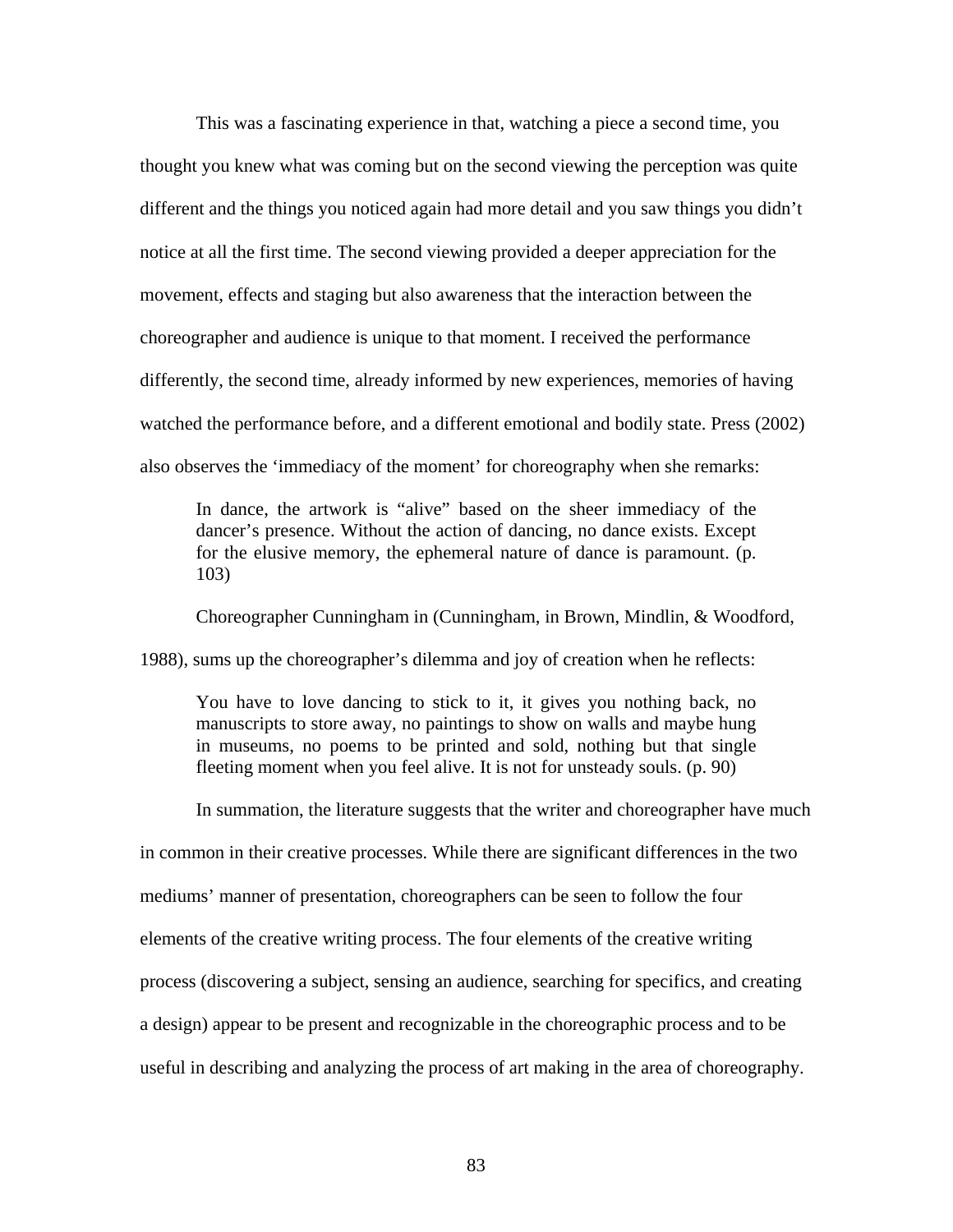What are the educational implications? Applying the writer's process to

choreography may allow the choreographic student a new method or fresh outlook with which to build choreographic works. This application may also lend the choreographer a similar discipline, a method to examine, describe and analyze her process enabling a clarity and wholeness of outcome. Murray (1968) relates a last piece of important advice for educators, applicable to students of writing or choreography:

We must make our students understand that creativity comes not only out of an openness to life, a willingness to make courageous and imaginative connections, to turn life inside out and upside down, but ultimately out of the struggle to contain life, to give it form, shape, order, meaning. It is the problem of poetry to fit life into language, to be precise in the documentation of dreams, hopes, feelings, emotions. The writer dramatizes life's conflicts, isolating them, identifying them, and revealing them. (p. 22)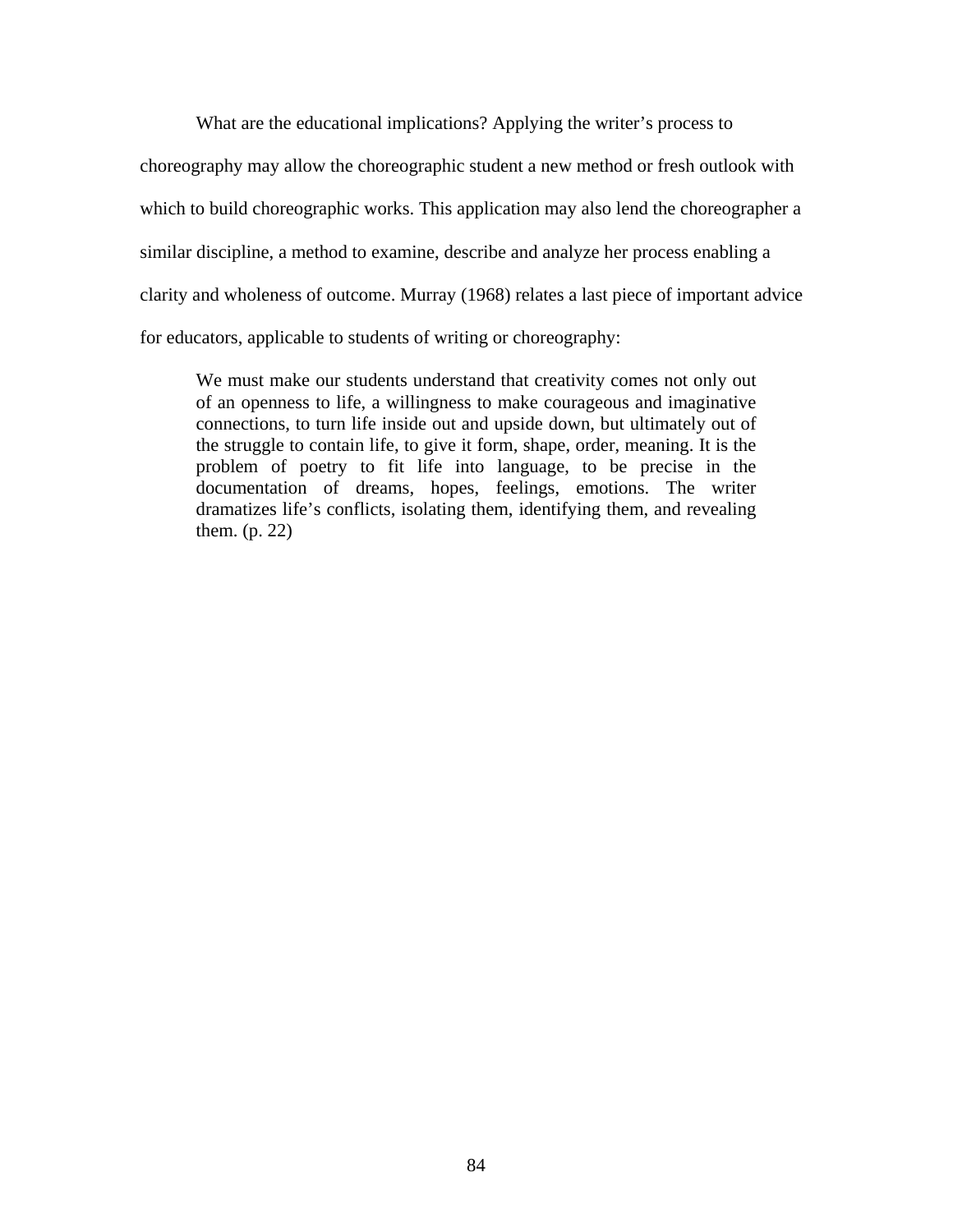# 'Earth Dances'

This chapter will be a presentation of two dance works on DVD entitled 'Earth Dances' consisting of two pieces entitled 'The Orb' and 'Mother Earth' choreographed by the author in which she reflects on and employs the structure of the four elements of the writing process, (discovering a subject, sensing an audience, searching for specifics, and creating a design) to choreograph the pieces. DVD archived in the

> Simon Fraser University Archive and may be borrowed from the SFU Library circulating collection.

## The Orb

Music: Plugged in Electronica **BT** Rare and Remixed

Choreography: Karen Kurnaedy

In this piece the choreographer explores the theme of modern humanity, out of control, treating the earth with contempt and indifference. Is our planet in danger? If so, can we wake up in time to save it?

## **Mother Earth**

Music: Barber-Adagio for Strings

Choreography: Karen Kurnaedy

In this piece the choreographer personifies Mother Earth lamenting the destruction of her beloved child. She is being forced to walk a tight rope, trying to restore balance for her planet.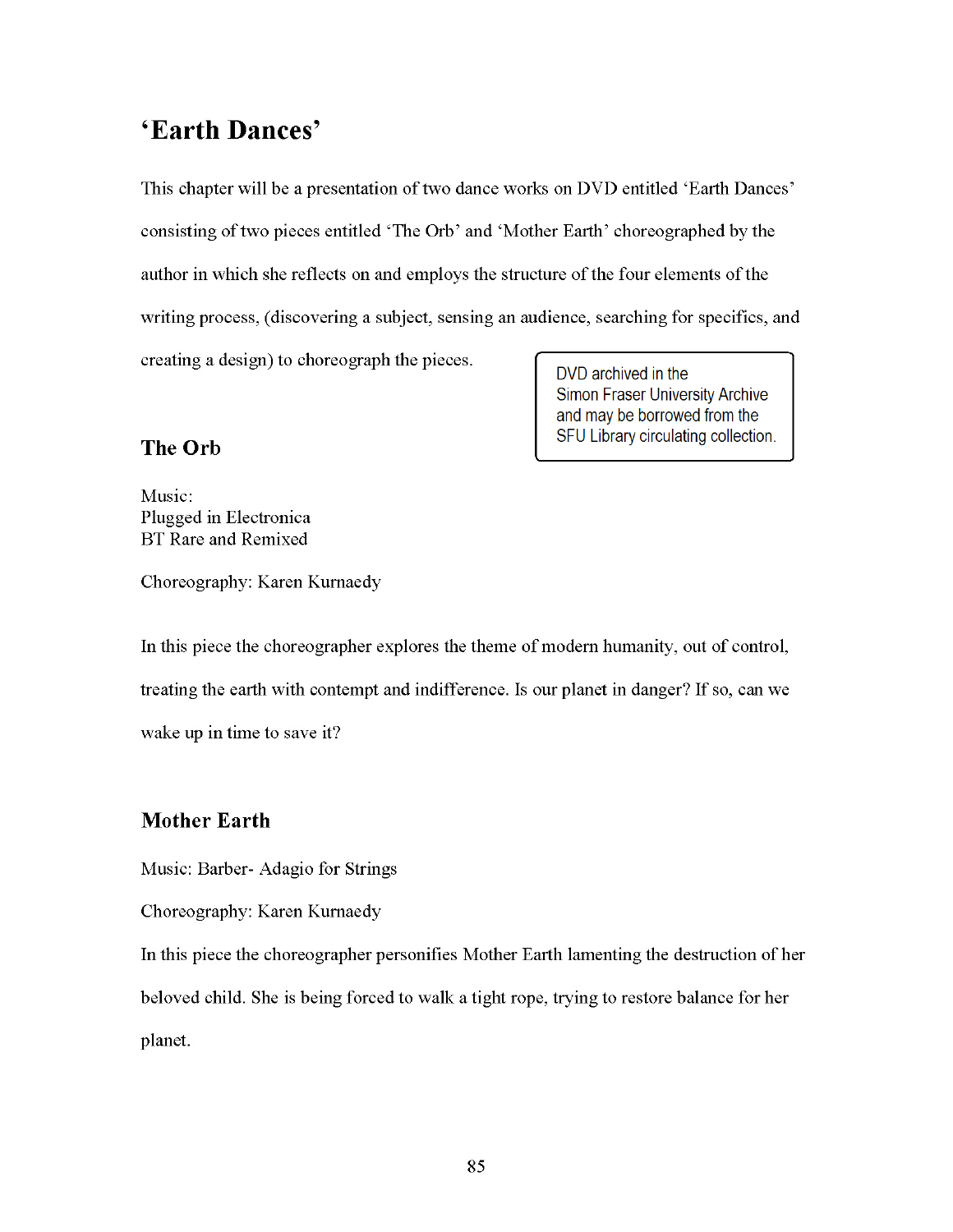# **A CHOREOGRAPHER'S PROCESS: A PERSONAL STORY**

# **ARTS-BASED RESEARCH**

# **Introduction**

What are the functions of art within the human experience? Art reflects human behaviors and helps people in their search for meaning. The artist may view her art making as an outlet or means of expression but also a way of sharing her deepest truths. Art making is a process in which to discover, develop and ponder big ideas and issues but also to explore very personal experiences. In the examination of how one has created an artwork, the artist may have a cathartic experience or engage in a discovery of things worth sharing with others. Charting this path, which may be a process, a method, or an investigation of specific elements, may reveal new understanding. Finishing a work of art, such as a novel, a choreographic piece or a painting, is important for the artist as part of the artistic process. But paying attention to the landscape, the details and experiences on the journey to this destination may lead the artist to a valuable self awareness for further art making and with this close examination of process provide insights which may assist other artists.

Slattery (2006) reflects on aesthetic inquiry and arts-based research:

In … approaches to qualitative, aesthetic, and humanistic inquiry in curriculum studies there is an interest in exploring ways of knowing and learning that create what William Pinar and Madeleine Grumet (1976) call "synthetical moments". In the synthesizing moment there is a reconstruction of the self and an experience of solidarity of the intellect,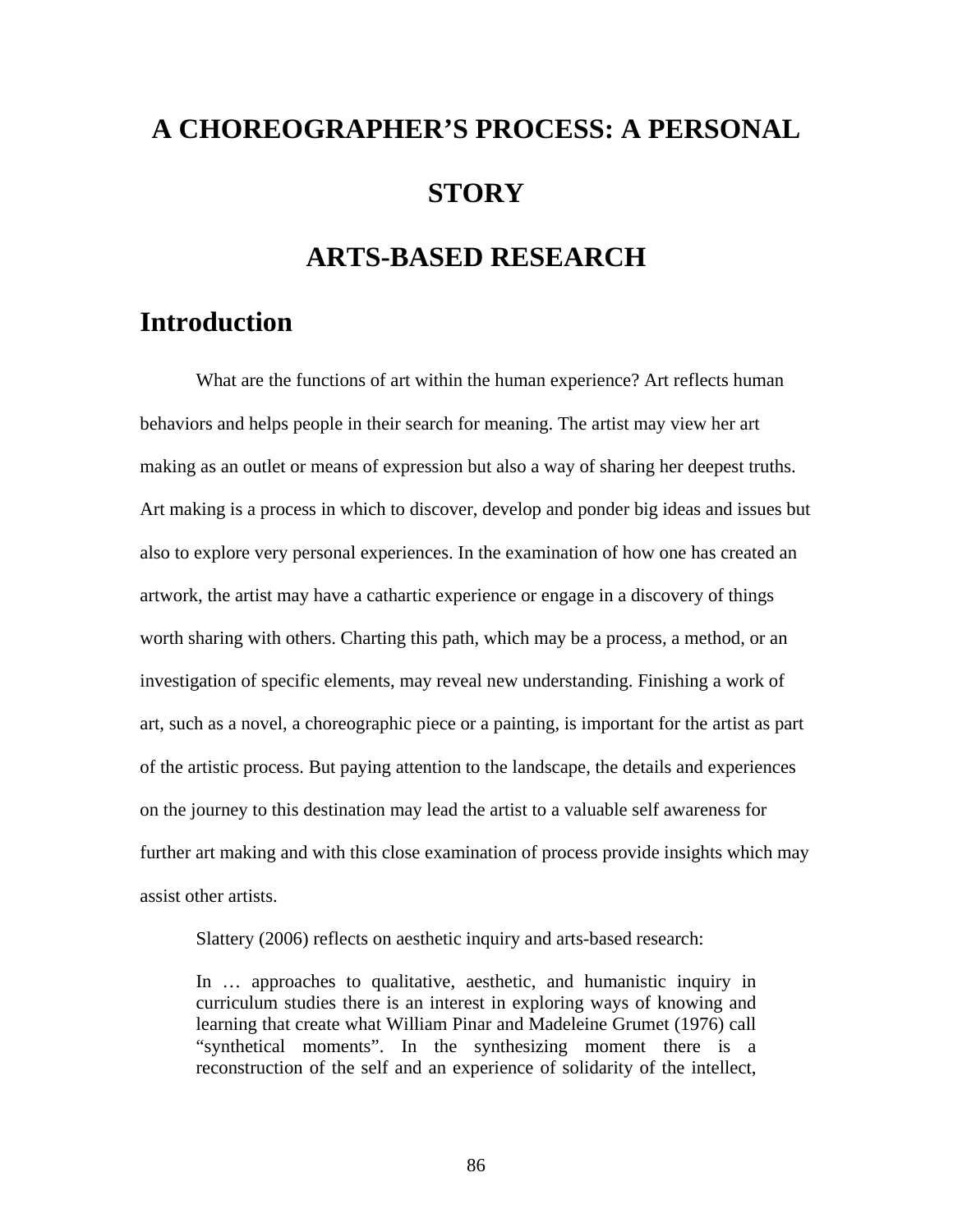the body, the spirit, and the cosmos, as well as an intrinsic coherence of time, place, and meaning. (p. 242)

One can infer from Slattery's (2006) observations that arts-based research is a medium through which to examine and deconstruct one's own art making in order to experience these "synthetical" moments. Arts-based research will assist in a reconstruction of the self, a gaining of solidarity of one's faculties, an understanding of one's own artistic and learning process but also evoke an informed response. Recording one's responses and observations in a scholarly manner may result in research that may be useful for others.

Pelias (2004) observes, "Whenever we engage in research, we are offering a firstperson narrative. Even our most traditional work is someone's story" (p. 7). Preferencing choreography as my primary mode of expression, engaging in arts-based research is a way of viewing, deconstructing, and documenting my own choreographic personal story.

Siegesmund and Cahnmann-Taylor (2006), explain the benefits of arts-based research:

Arts-based research is capable of reflecting the resonance of lived experience by refocusing attention on the interplay between nonsymbolic and symbolic meaning to form understanding … The outcome of such learning is personal agency: autonomous individuals who have the capacity to imaginatively shape their own lives by having the courage to write their own stories. (p. 244)

Under the umbrella of the broad term known as arts-based research we find a variety of research methodologies or practices of inquiry which incorporate the same basic search for new learning by blending art making with scholarly practices. Each methodology has its own unique way of interpreting and employing the arts as a medium of research. A/r/t/ography, for example, is a practice of rendering self and Other through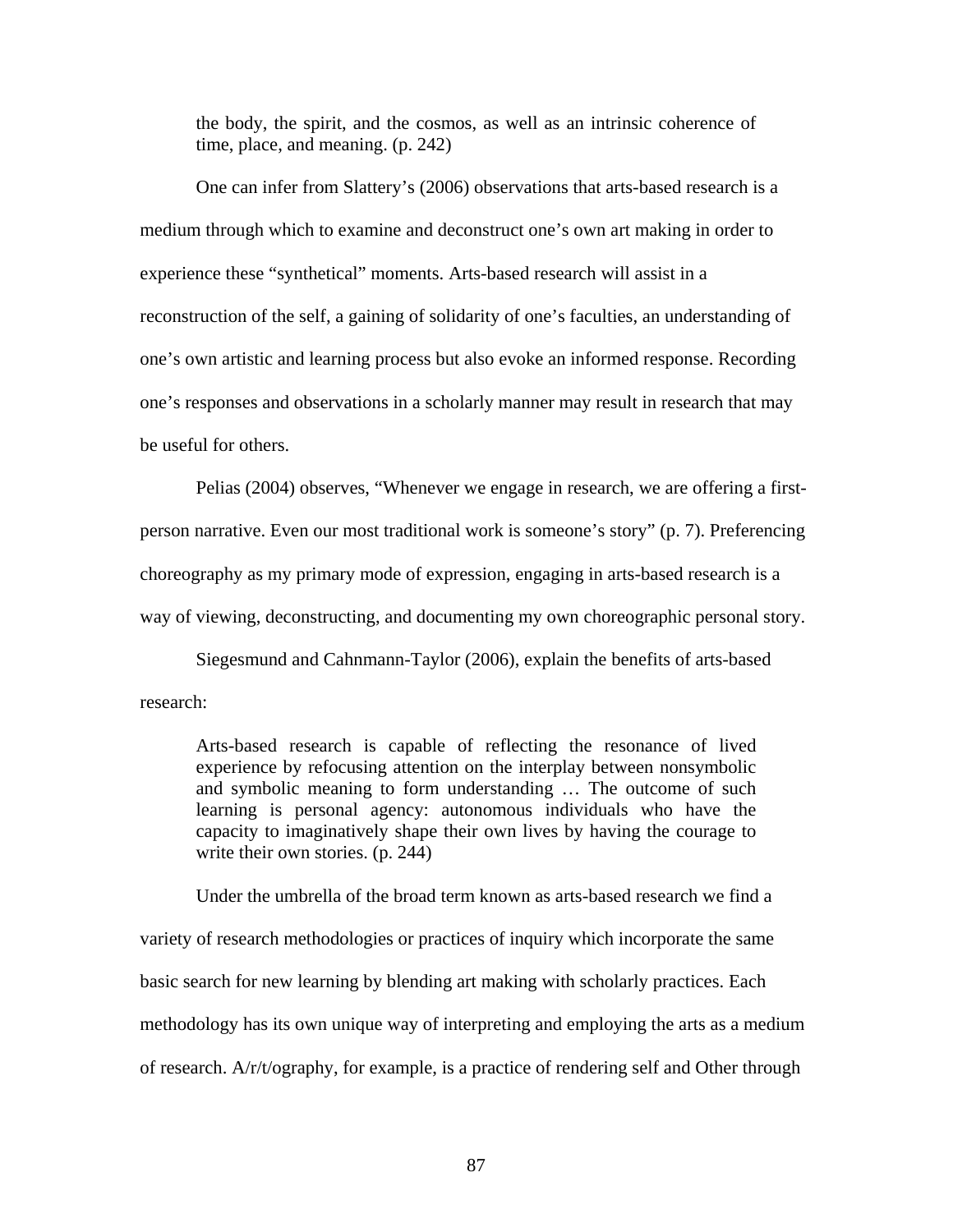arts creation practices; the discoveries, revelations, or understandings made through reflection by the artist while art making are documented and may be presented as part of the art sharing. Irwin and De Cosson (2008) coined the term a/r/t/ography and define it as a practice of inquiry in which interdisciplinary spaces of identity and meaning are navigated, opened, and made sense of in personally profound ways.

Also under the umbrella of arts-based research, is performative inquiry, a research methodology that was conceptualized and articulated by Fels (1995, 1998, 1999, 2008). This methodology involves exploration through performance, which according to Fels and McGivern (2002), "may involve the investigative tools of dance, visual and media arts, music, writing in tandem with or separate from those of drama" (p. 33). Performative inquiry is a methodology that invites inquiry and reflection. It is a means to investigate and learn about matters of significance through engaging in actions. The participants immerse themselves in an activity such as role drama or improvisational movement and as events unfold, the participants may pause to reflect on their initial questions and how the subject of their investigation may be addressed or understood in unexpected ways. The learning that emerges is not predictable but hinges on each moment and the interactions of the performers. New knowledge and understandings about a particular issue or situation or phenomenon or practice investigated become visible to the inquiring researcher. New sides of an issue or situation may be exposed or fresh questions raised. "The quest of performative inquiry is not to achieve answers but to open up spaces of inquiry through which new ways of engaging become possible." (Fels, 2004, p. 82).

The theoretical or conceptual underpinning of performative inquiry: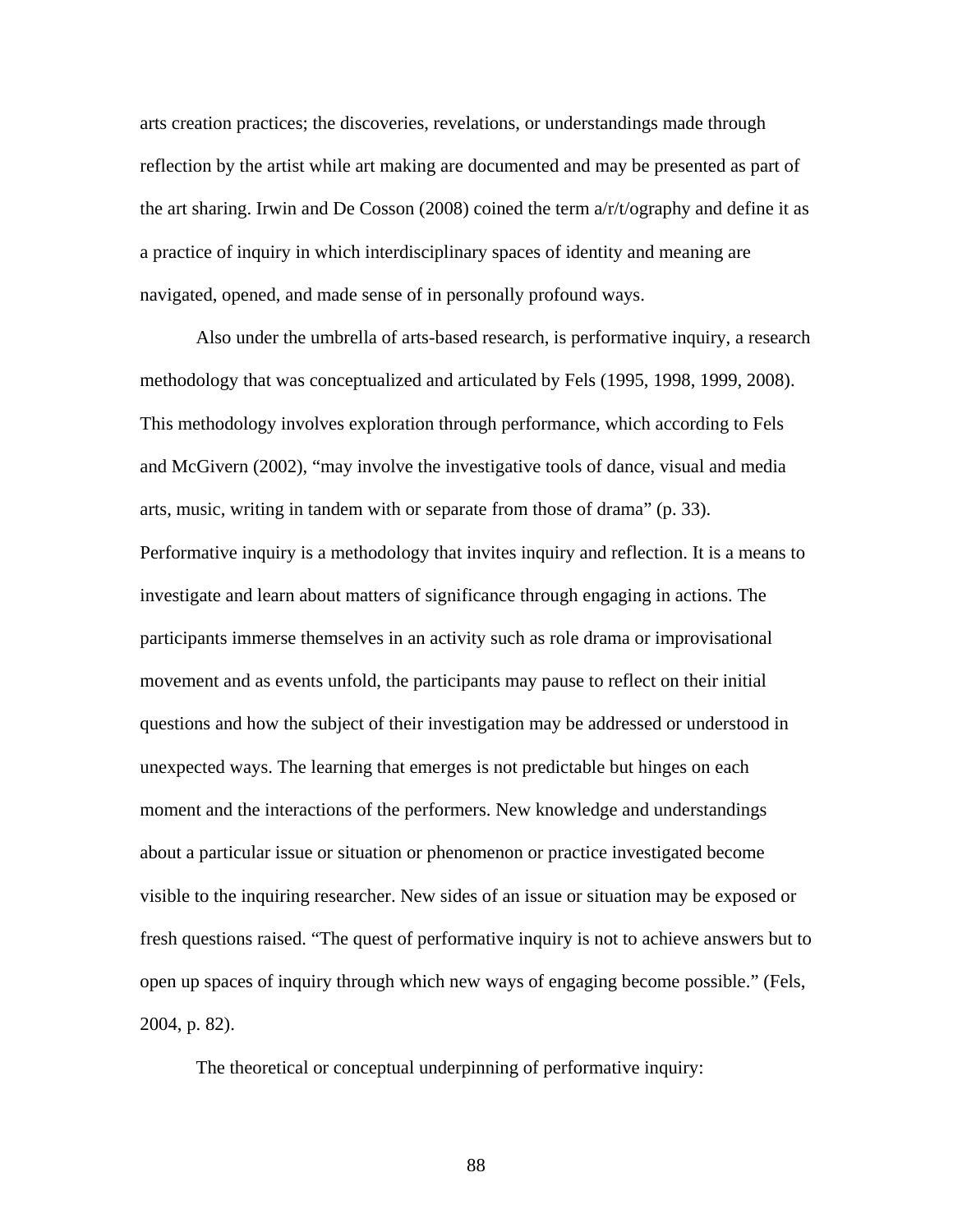proposes that it is through simultaneous interplay between our experiences as we engage in a role drama or drama exploration through visualization or improvisation, and our lived experience, past, present, and anticipated that we come to moments of recognition, moments of learning which, in turn, illuminate our embodied experience. (Fels, 2004, p. 80)

I chose to use performative inquiry as my methodology because it would enable me to find out if I would be able to choreograph work using the four stages of the writing model and discover whether or not the writing model was applicable and had a resonance for choreography. I could only do this through a methodology that allowed for the physical actions of choreographing movement or dance. I required a methodology that would allow me to explore the artistic avenues of my choreography by doing, to inquire and reflect on the meaning of the movement discovered, and to apply these insights in shaping this movement for an audience to appreciate.

Performative inquiry is a methodology that offers the researcher the possibility of several important outcomes for a researcher in inquiry, including perhaps an exciting performance to enjoy and ponder. But perhaps more importantly for the alert researcher is the discovery that:

Being or coming to learning through performance is the temporal bridging of imaginary play and lived experience. And it is within these meeting places that research becomes possible – a seeking of disequlibrium and temporal balance that spells the not-yet known into being. (Fels, 2004, p. 81)

Fels and Belliveau (2008) explain further:

Something happens when individual and shared worlds of experience, knowledge, memory, and performance intersect. Imagination, experience, and inquiry collide, resulting in startling moments of recognition …. Performative spaces are action sites of learning where children and adults bring into being new understandings, new recognitions, and new possibilities. (p. 29)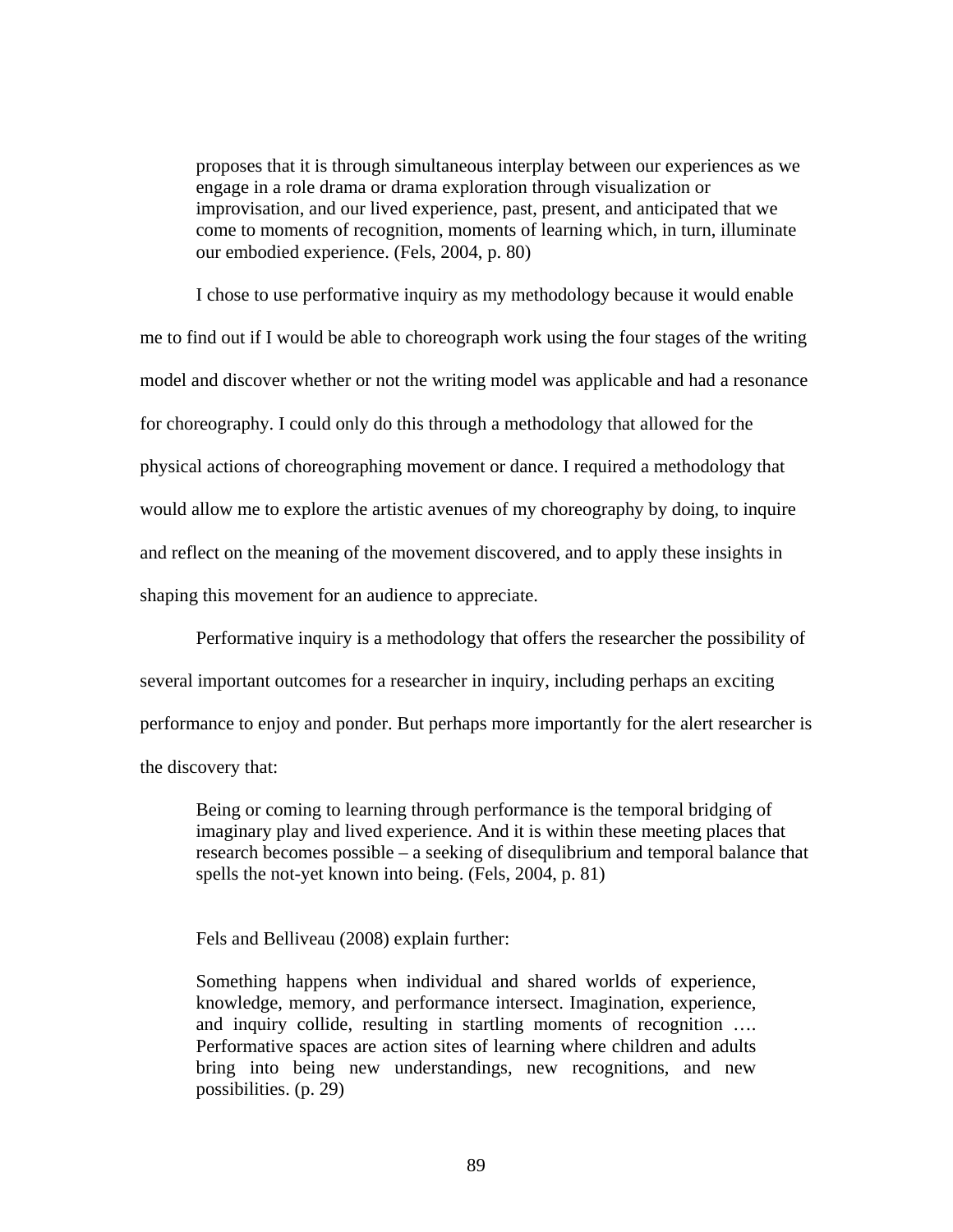Through performative inquiry, I as choreographer and researcher, am hopeful that in these meeting places, the learning that emerges will both startle and inform.

As writers, or choreographers, or artists of any type we bring to our art a huge range of experiences and influences as well as all of the training and technique we have gleaned through direct study with individuals or institutions. All of these influences cannot help but mold, shape and motivate us as creators in our own artistic expression. Reflecting on my own work as a dancer and choreographer, which I see as a life long practice, I acknowledge some of the influences, which have contributed to produce my own unique choreographic voice and style.

My formal dance training started at age ten with Gertrud and Magda Hanova. The Hanova sisters established the first modern dance school in Vancouver in 1959 and taught a unique blend of European modern dance, Indian dance and ballet. They had studied with Mary Wigman, the Paris Opera Ballet, Max Terpis, Rudolph Laban and in India with Udi Shankar and Menaka. Consequently, their lessons provided a warm up with yoga, technique at the bar and Laban theory for understanding how to create choreographic work. Each class included choreography and ended with improvisation.

I received my Bachelor of Education from the University of Alberta in 1990, where I was privileged to take several modern dance courses from Dorothy Harris who had been a student of H'Doubler at the University of Wisconsin. Harris incorporated H'Doubler's passion for movement education and choreography into her teaching.

I returned to British Columbia and became a public school teacher in Coquitlam and continued my dance studies with the Hanova sisters until their deaths in 1993 (Magda) and 2003 (Gertrud). I have continued to study dance, perform and choreograph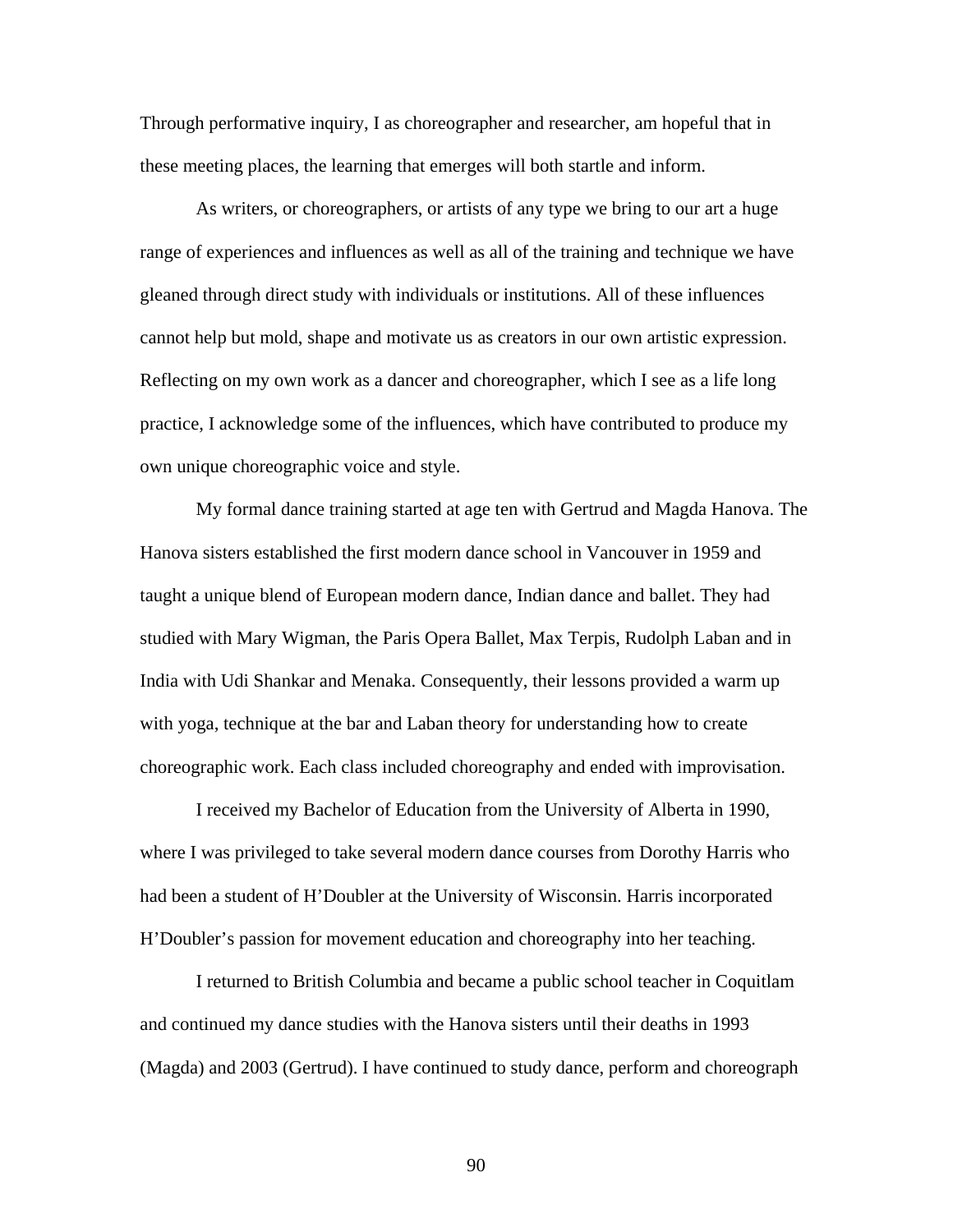by presenting work at various venues, most recently at, the EWOB graduate student conference, October 2007, the Community Arts Village in Port Coquitlam, January 2008, and at the Vancouver Story Telling Guild, in May 2008.

It was when taking Mamchur's, Creativity Education 850, in the Winter 2007 semester at SFU that I first noticed what seemed to be a parallel between the four fundamental skills used by successful writers: discovering a subject, sensing an audience, searching for specifics and creating a design, to the choreographic process. Mamchur's (2004) four stage model seemed to be easily adapted and transferred to my discipline of choreography and spoke directly to the heart of my process. Each element of the writing process seemed as if it could be extremely applicable and useful in the choreographic process. Through creating choreographic work with the four writing process elements and using the methodology of performative inquiry to create and examine my process, I was able to document my experiences and incorporate my learning into this study.

# **I Discover a Subject**

In his essay, *The Pattern of Art Making*, Abbs (1989) speaks of art making of all kinds as developing in clear phases. He sees the artist moving through a circle of phases, which include responding to an impulse, working within a medium and striving to embody his experience, realizing the final form, taking the artifact into the world in presentation or performance and finally having the work responded to and evaluated. Abbs (1989) first phase concentrates on discovering your subject as connected to the body and the impulse to symbolize:

Within impulse there is the desire for reflection, a desire for an image, which will hold, comprehend and complete. This desire is buried in the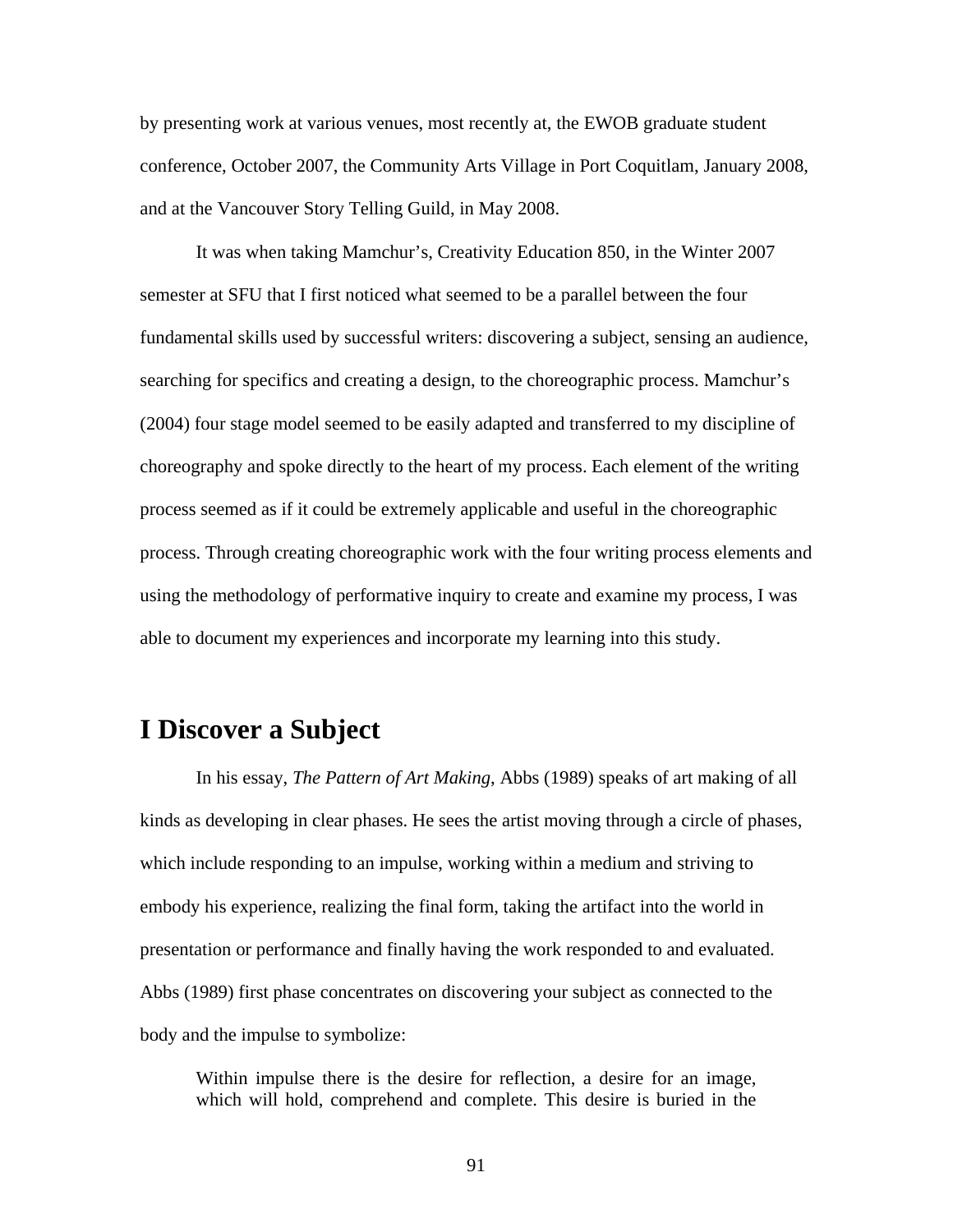body, bound into our instincts, as innate propensity. Art is the life of the body, projected, developed and taken into consciousness. (p. 199)

Abbs (1989) also recognizes the correlation of art making to the body and its rhythms. As a choreographer I feel this resonance and see this interplay between real life, the body and art. Abbs (1989) reflects on the complexity of all the functions of the body contributing to and playing into the creation of any artwork:

… We must not forget that art making is a wholly natural activity, an astonishing outgrowth of instinct. Its blossom may open out in consciousness but its roots are down deep in affective impulse, in muscular and nervous rhythms, the beat of the heart, the intake and release of breath, patterns of perception, unconscious coordinates of the limbs, the obscure, fluctuating, dimly sensed movements of the organism, in the preconceptual play of psyche. (pp. 199-200)

This notion that the body and its natural rhythms are the beginnings and source of

art creation can be reflected in music, dance and the rhythm of speech, which is the basis

for prose and poetry. Our subject for art making may emerge from our subconscious in

the form of deep or remarkable connections or intuitions, memories or reflections of

experiences, prompted and encouraged by all we have witnessed, read or viewed. As

creators, we try to convey our subject in some form and then let it stand alone to be

interpreted in many ways by our audience. Writer Murray (1968) speaks of the writer's

job as being complete when he has conveyed his subject subtly and unseen:

The writer tries to see and then make the reader see. He does not want to tell but to show. He believes he is successful when he is invisible, when the reader discovers the subject for himself. (p. 13)

As part of the Master of Arts program, I took Mamchur's Creativity 850 course, in the Fall of 2007. We were required to produce a final project, which demonstrated our creativity in an artistic form. As choreography is my preferred artistic method of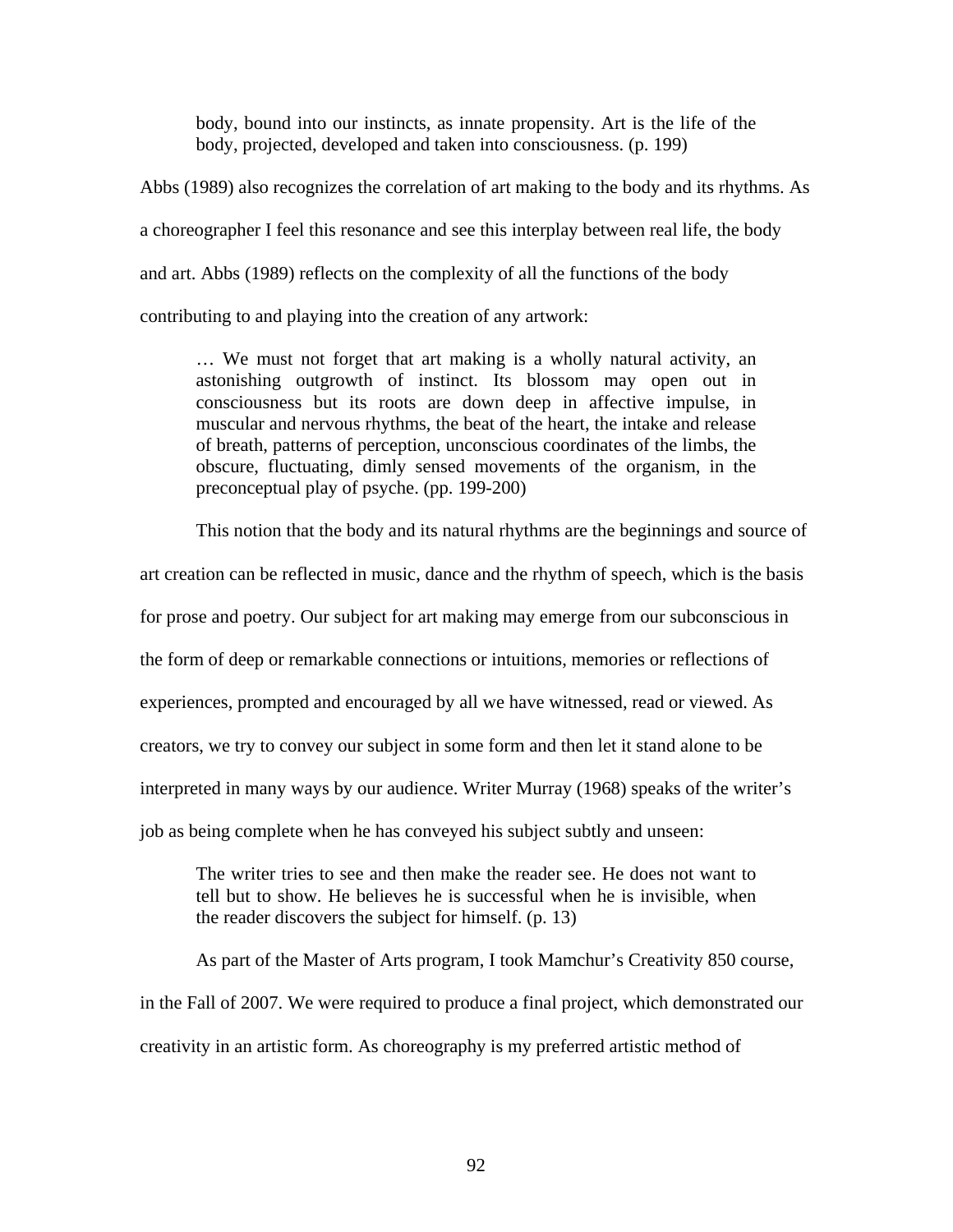expression I decided to choreograph and dance my project. It would allow me the opportunity to use my body as a means of conveying my ideas.

I was inspired to choose 'ecology' as my big idea or subject. I discovered my subject in my role as an educator when teaching a Social Studies unit on ecological issues with my Grade Five class in the 2006-2007 school year. The Grade Five class had been studying aspects of ecology and through their exploration and learning produced writing projects, visual artwork and also choreography, which demonstrated ecological concepts. This work inspired me to use the same big issue or topic of ecology as a subject for the choreographic final project in Mamchur's university class and for this thesis.

Here are a series of excerpts from my Journal of Creativity, which was kept during my university class. I recorded initial ideas of how I discovered my subject. I reference choreographer Tharp (2003) from her book *The Creative Habit: Learn It and Use It for Life* as this was the text we read and referred to for the university class. Tharp (2003) speaks of literally putting things in a box and saving the materials, which have inspired her subject. So I started thinking in terms of collecting things that interested me and kept them in a box to inspire a subject for my choreography.

#### **February 8, 2007**

I am putting things in a box for the end project. So far I have Argentine Tango music (an idea for a passionate dance) and material on ecology and our state of crisis concerning global warming etc. Right now my own Grade Five class is studying ecology for Social Studies and investigating issues surrounding what is going on with our planet. We are looking at newspaper clippings about the weather and investigating whether there is a correlation between how humanity is treating the planet and the extreme weather places have had, such as flooding and storms etc. So this has been in my mind as an idea for a dance piece. I also recently listened to a piece of music by Barber which really captures the mood of what I feel would be the Earth crying in sorrow over its destruction. I had a picture in my mind of the Earth teetering on the brink, it could go one way or another depending what people will do in the future. I had an image of tightrope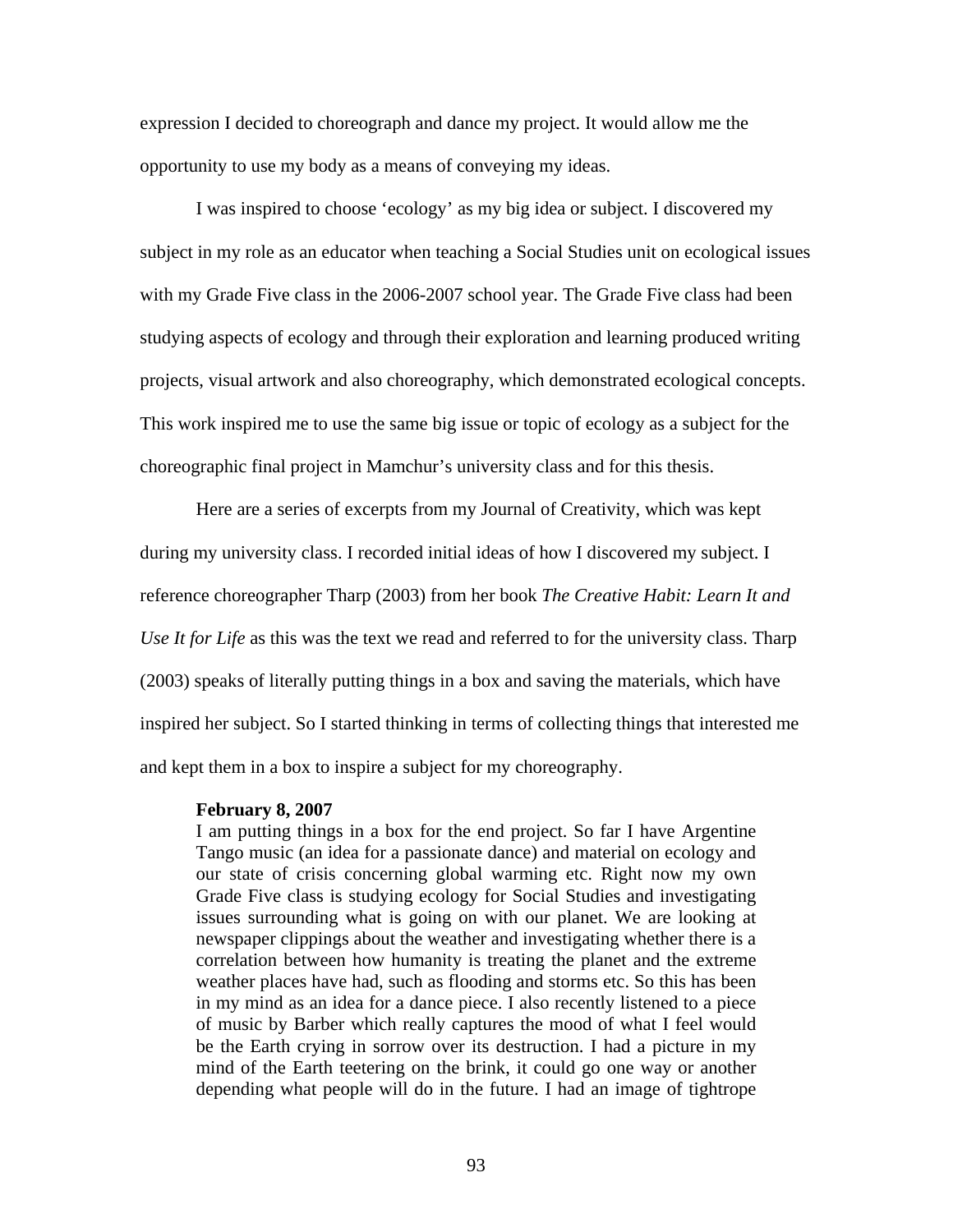walking and how our future is hanging in the balance. (All movement phrases.) !!! This could make an ecologically educational and hopefully moving and meaningful dance piece.

Can we save our planet for future generations? It really depends on if people care enough to stop doing destructive things to our Earth. I, of course, am still driving my car but I am recycling paper and containers at my school and educating my Grade Five class about all aspects of ecology. A dance about this topic really appeals to me and could be an exciting and creative endeavor. I care about this idea and see that it has universal applications in that an audience will relate to it with all the talk of ecological issues in the news

## **February 15, 2007**

I am continuing to put things in my box for the final project. While exercising the other day with my giant gym ball I thought that creating an Earth from an exercise ball would be a creative way to make a prop for the dance piece I want to do. So I need to paint on it or spray paint a blue ball with continents. I only have a pink one so I will have to buy a blue one.

Also in my Grade Five classroom my students and I have continued with our investigation of environmental issues and they have done some really great work defining and scientifically understanding what the issues consist of and why we are facing these dilemmas. For example, global warming, too much garbage, holes in the ozone layer, pollution and endangered species are all going in my box as good ideas to experiment with for the choreography.

## **March 5, 2007**

I'm really excited about my final project and how it connects to my Grade Five classroom. Things are coming along. Barber's Adagio for Strings is still resonating with me as a possibility for musical accompaniment. It has a somber and serious quality, which I feel might compliment the idea of mourning our planet. Music is usually chosen after a choreographer has developed her theme and specifics but there is no hard rule and sometimes the music presents itself, which in this case just happened when I was listening to some classical music. I intuitively felt this might be the right music, a specific in sound that would assist in my production but not take it over.

So I have done some research on Atlas. I have this picture of a Greek God holding up the World. (my exercise ball) This image would make a good beginning to the piece. I am also brainstorming movement verbs about how we treat our planet, as we've talked of verbs moving the action along in writing. This would be an interesting way to create meaningful action for the dance. In my choreography I have always tried to make the images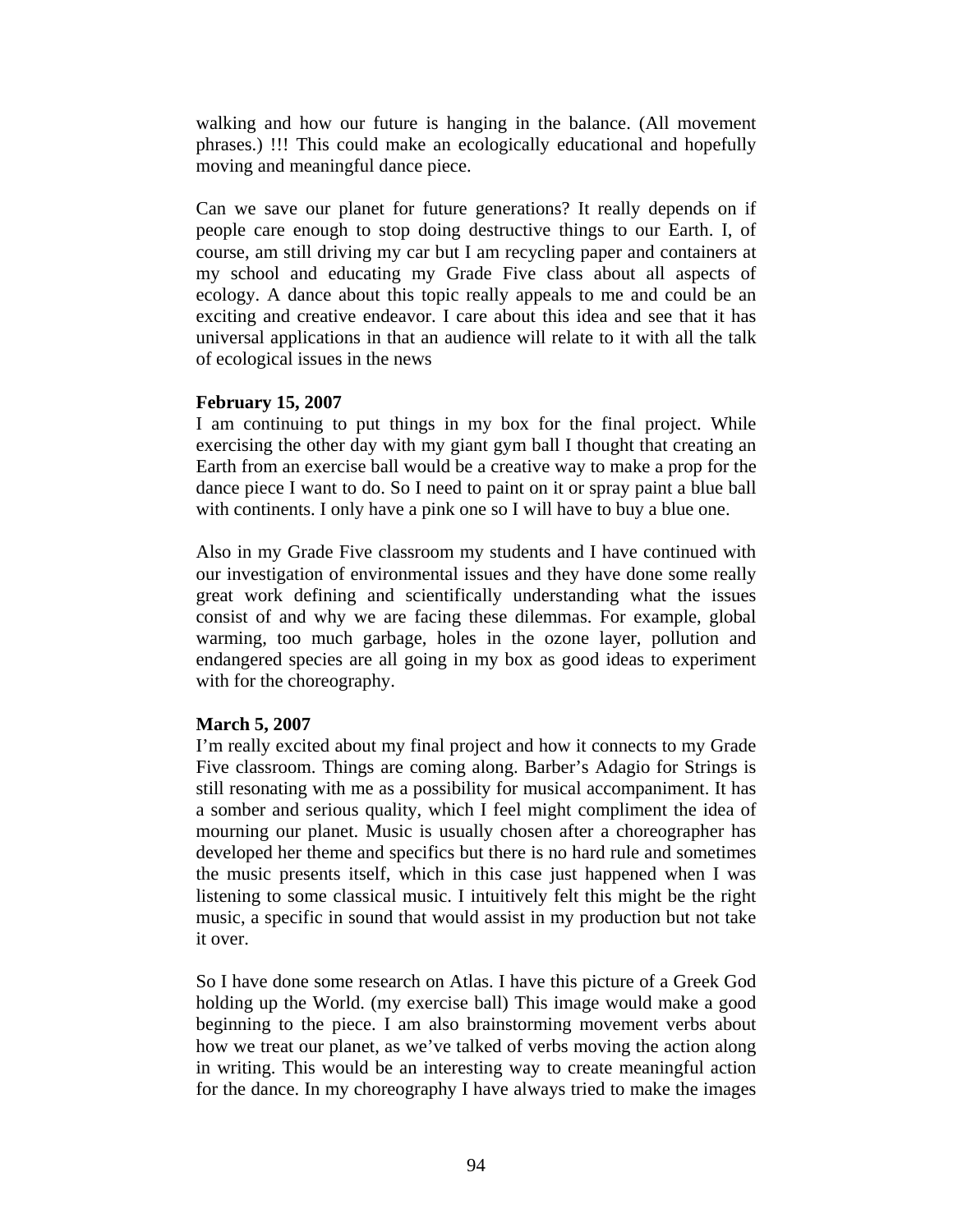specific in order to convey my subject clearly to the audience. I also have my own method of recording the movement so as to keep a record and also to be able to 'edit' and rehearse from. So this list will be a starting point. The following ideas would make good specifics.

We:

- dig big gaping holes in the Earth
- kick it around (figuratively)
- strip it/ rape it by taking away the vegetation
- bury toxic waste in it
- pour chemical waste in its waters
- dump garbage on it that isn't biodegradable
- use it up
- abuse it by killing its animals and plants
- chop down its trees/ destroying the atmosphere
- spew polluting gases into the atmosphere from factories
- pound it and jab it

## **March 6, 2007**

I've put more stuff in my box. I've added a strobe light and have been experimenting with it. I would like to do more than one dance and perhaps use Rave or Techno beat music, something harsh and grinding to illustrate destruction and use the Earth ball in this piece too. I also thought of using verbs that would not be so destructive. There are ecologists and environmentalists out there that are treating the world with respect. People are recycling, reusing and reducing, as well as replanting and bicycling instead of driving. The destructive verbs don't fit with the Barber music. But the rave music works really well. It is high energy and I have an image of humanity blindly pounding away at the planet, oblivious to all the harm it is causing.

### **March 12, 2007**

I have done a lot more research about the Earth and can't believe I over looked the obvious image of Mother Earth. This image provides lots of new movement ideas. I see the planet Earth protected and loved by Mother Earth, held and caressed, and she is dismayed at its current treatment by humans. She is a 'being' that takes part in the Earth's journey around the universe and in its rotations amongst the other planets.

I found out that Mother Earth, was also called Gaia, a Greek Goddess personifying the Earth. She had many offspring. She brought forth Uranus, the starry sky, her equal, to cover her, the hills, and the deep of the Sea. She also lay with Uranus and bore the World-Ocean Oceanus. In classical art Gaia was represented in one of two ways. In Athenian vase painting she was shown as a matronly woman only half-risen from the earth handing over a baby. Later in mosaic representations she appears as a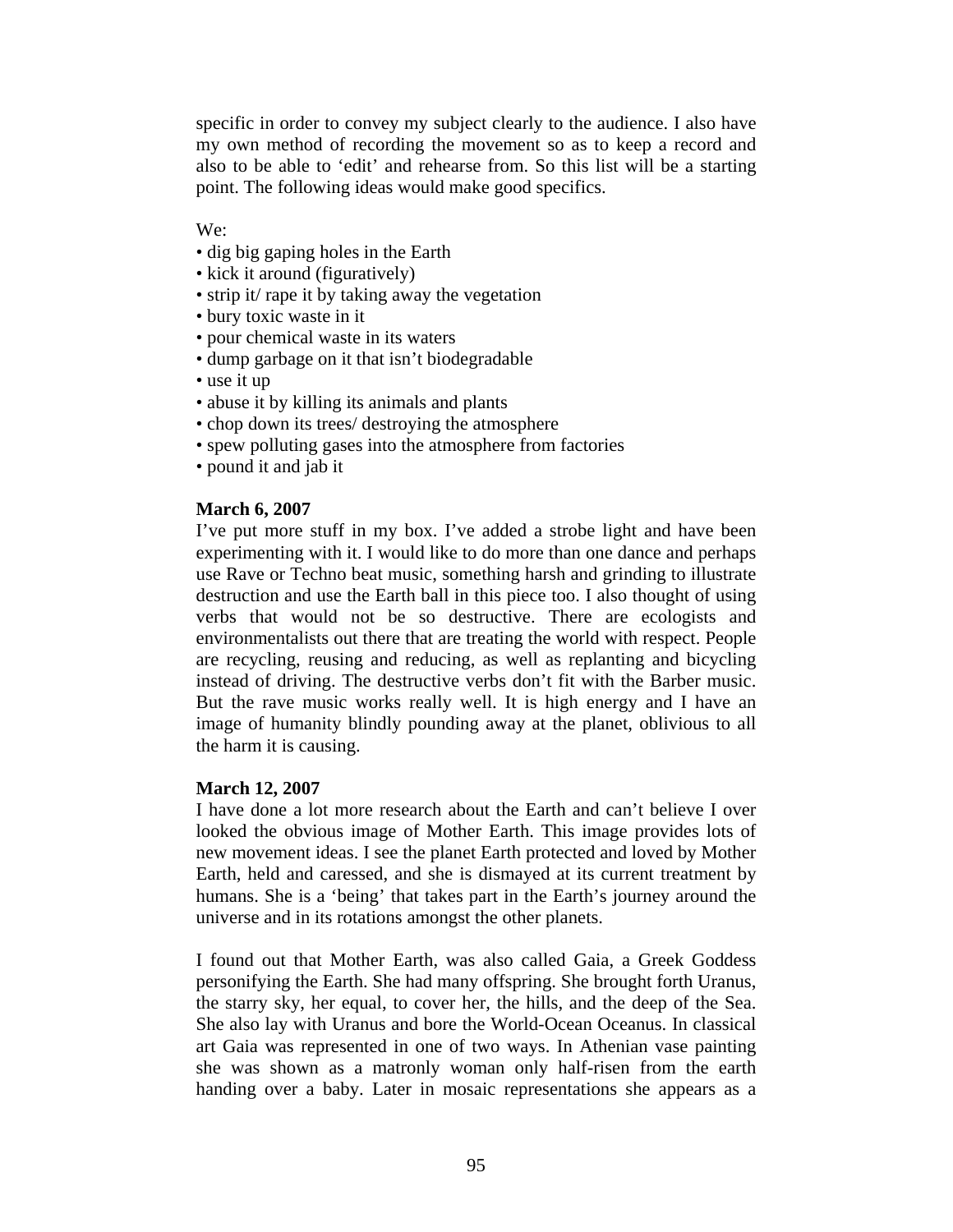woman reclining upon the earth surrounded by a host of Carpi, infant gods of the fruits of the Earth. Wow, the imagery and movement possibilities suggested here are great.

The idea that the fertile Earth is a female, nurturing mankind, was not limited to the Greco-Roman world. Many other early cultures also have recorded worship of 'the mother of life', for example, Hebrew, Eve, Norse, Jord, the Irish Celts worshiped Danu, and in India the Mother of all creation is called 'Gayatri'.

Wiccan practitioners believe that Gaia is the Earth or the spiritual embodiment of the Earth. And Carl Jung suggested that the archetypal mother was a part of the collective unconscious of all humans. Finally, in modern ecological theory, it is hypothesized that living organisms and inorganic material are a part of a dynamic system that shapes the Earth's biosphere, and maintains the Earth as a fit environment for life. The Earth Mother seems to be alive and well in our consciousness.

I am continuing with the choreographic part of my project based on all this new input/information about Mother Earth and always find it so satisfying to be in the creative process of choreography. This final project will tie together the ecological studies I have taught in my role as an educator with my Grade Five class and my personal expression about our planet. This idea of Mother Earth fits very well with the Barber music and ball prop.

I know that it really takes time to be creative. Developing your subject and moving into the actual physical choreographic development occurs over many, many hours. I look forward to Spring Break to finish my choreographic project.

#### **March 19, 2007**

Spring break, I now have more time to concentrate on my choreography for the end project. It has really evolved in a parallel way to the writing assignments. I have learned more about the processes necessary for a piece of writing to evolve and see these same elements are necessary for a coherent and meaningful choreographic work to emerge.

By examining my journal entries, I recognize how I have recorded the sifting of

the ideas to discover my subject. I chose a subject that truly interested me and that I felt

passionate about. Ecology and saving our planet from destruction is in the news but really

a worthy subject regardless of its newsworthiness. Tharp (2003) aptly calls the

underlying idea the 'Spine.' She says if you stay true to your 'spine' your work or piece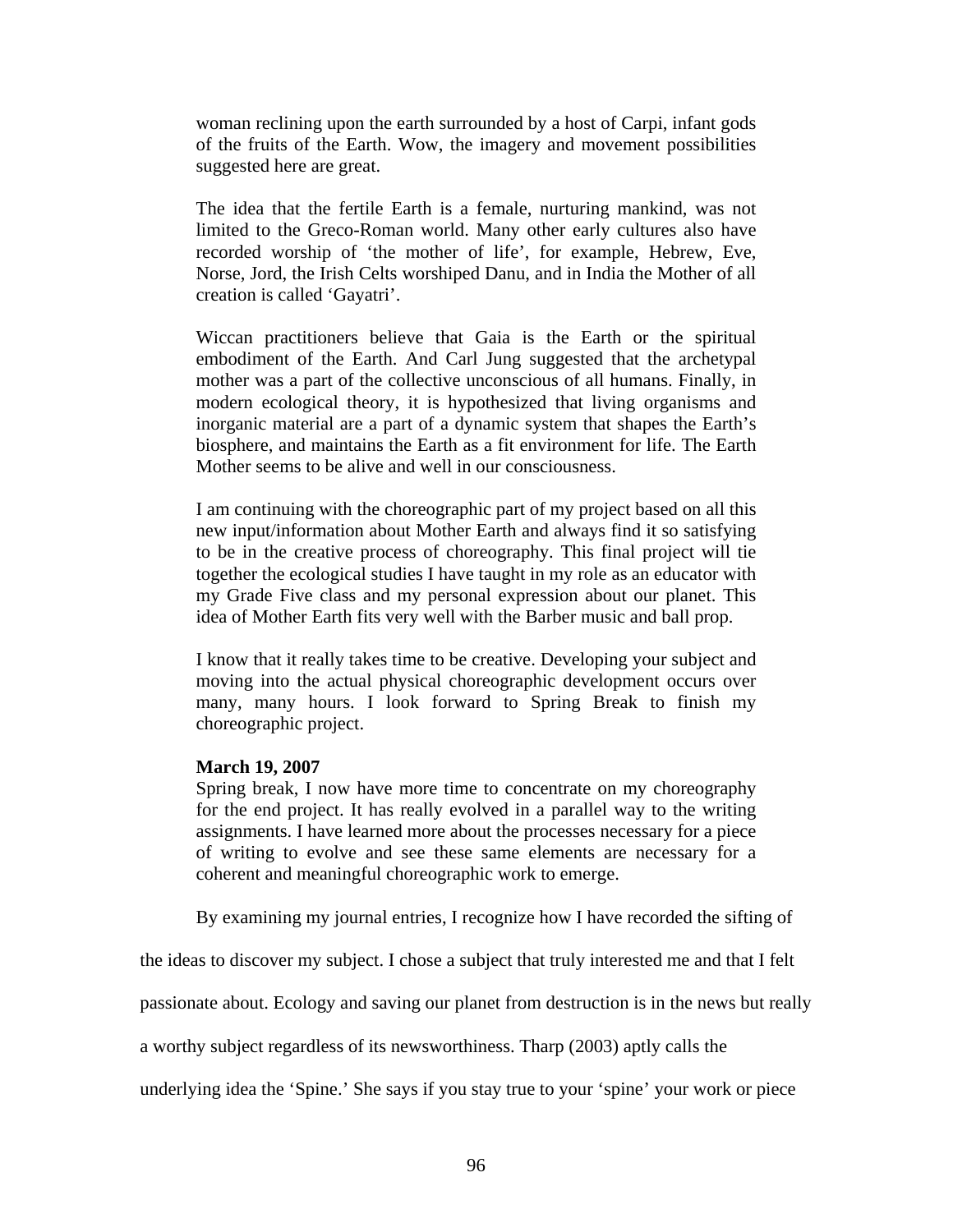will have a consistency and hang together. The spine for this work is definitely 'Saving the Earth', and bringing an awareness of issues surrounding humankind's destruction of our planet to be the main focus of the piece.

The choreographer, like the writer, comes up with many ideas but then juggles them and puts them together in such a way to create a harmonious, flowing pattern. Often, the choreographer, like the writer, will have too many ideas for the piece and will have to hone the ideas down to one important aspect of the subject. For example, I first was inspired with the big idea of doing an ecological piece because my Grade Five class had been studying environmental issues. We learned how modern people may soon create their own destruction and will undoubtedly leave the planet in bad shape for future generations. But this is a huge subject, with many avenues to explore. I definitely couldn't choreograph all of these great ideas in a single piece.

I narrowed down my ideas to personifying Mother Earth. I could dance this solo and portray the Earth's pain and sorrow in her being treated so badly by humanity. I had a real stake in this subject and felt I could show my ideas in choreography in such a way that an audience would understand my work and experience an emotional response.

All things environmental seem to be in the news right now, such as Gore's and Di Caprio's documentaries on ecological issues. I gained a lot of new information from watching these two documentaries. When I started to actually work on the dance piece, I found I actually had two great and clear ideas. So, I had to create two pieces. I felt the sorrow piece with Mother Earth would demonstrate her feelings and show a point of view maybe not previously related to by anyone. But the theme of lamentation and a deep worry needed to be juxtaposed with showing the attitudes and nonchalance of humanity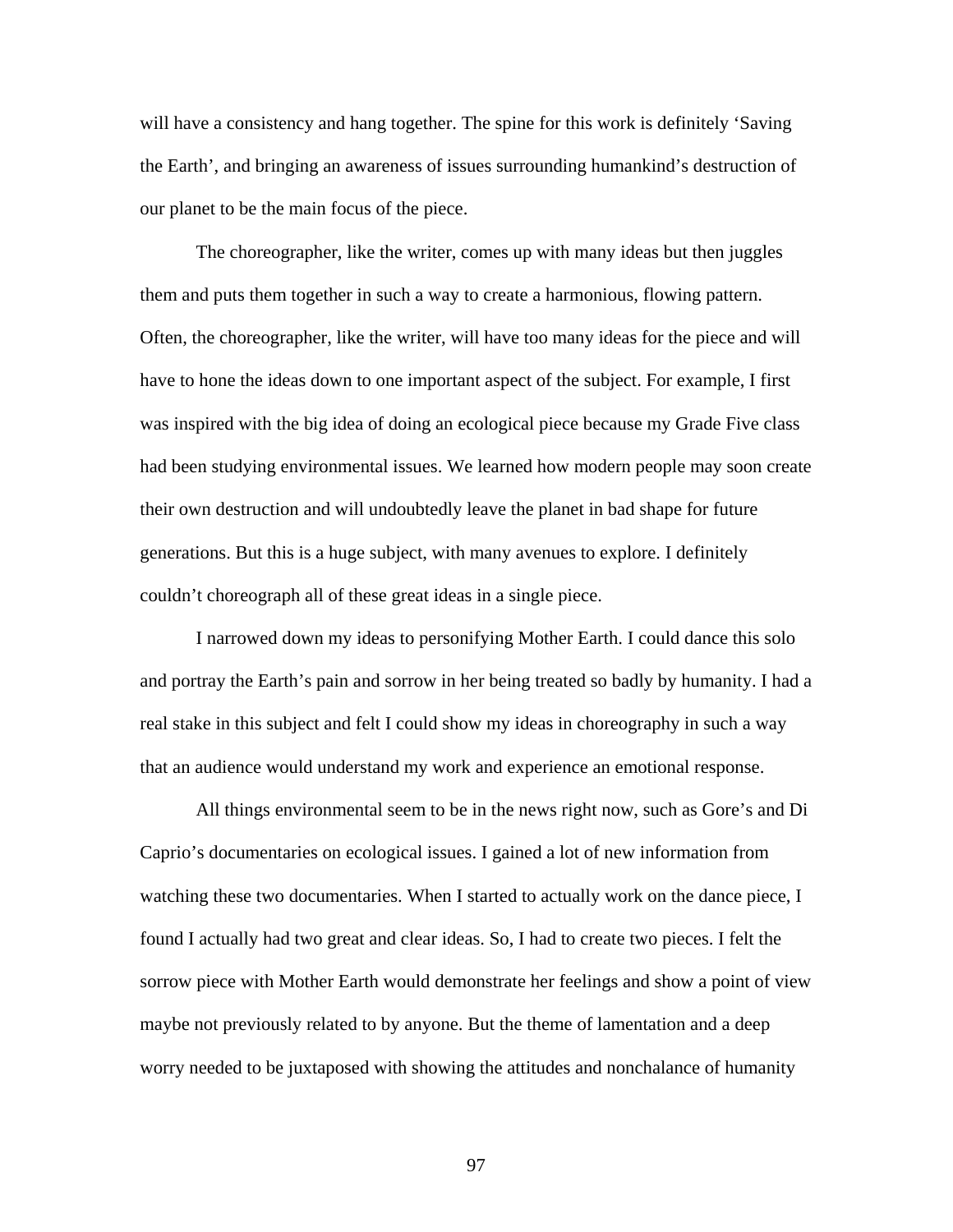towards the planet. To show the sorrow without showing the destruction somehow seemed flat and too maudlin. Fast paced action in a first piece would really off set a second more low-key piece. Subsequently, I decided to show both choreographic works, back to back, to my university class for my final project and I include the choreographic notes for both pieces. The two pieces are also recorded on a DVD as the third chapter for this thesis.

As writers discover their subject by researching, reflecting on personal experiences and beliefs, reading or viewing, and by seeing relationships, so can choreographers follow the same process to find a subject that is meaningful and relevant for dance making. Closely examining your ideas and seeing what's at stake, creating a story with your subject, unfolding a theme with tension and rising action, which concludes in a satisfying ending are important parts of the process to consider to ensure the subject has depth.

# **I Sense My Audience**

Having discovered my subject, I now considered with whom I would be sharing this choreography. In sensing my audience, I considered potential responses and understanding of the work and if the choreography would be believable in my portrayal of the characters and move my audience. Abbs (1989) comments on the importance of audience, even if it is imagined:

As the work moves towards completion the art-maker will frequently consult with an imagined audience, constantly seeking its advice. "How does this bit look?" "Should it be this way round?'' "Is the reference too obscure?" "Does it go on too long?" "Is it finished?" It is as if a continuous inner dialogue is going on between the artist and the critic,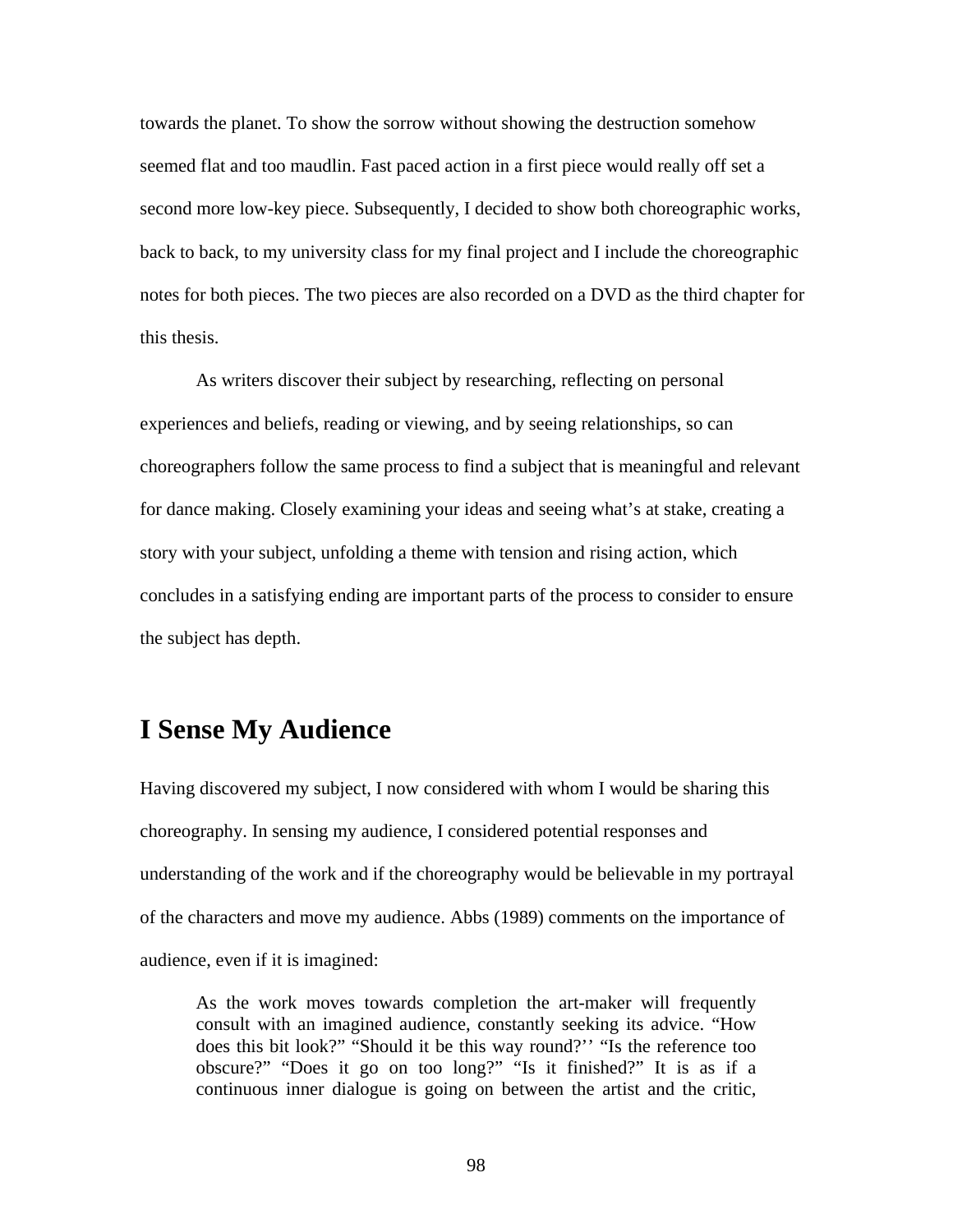between the creative subject and the sympathetic onlooker. And through this interrogation, the work, if all goes well, attains its definitive shape. (pp. 201-202)

The ecological dances I was envisioning had the potential to make expressive and emotional statements and stories by juxtapositioning the two ideas of destruction and sorrow. By laying the two ideas side by side, I hoped to create tension and provide insights for the audience about our ecological dilemma. My message would encourage and inspire change or at the very least bring awareness about environmental issues.

I started to consider how to communicate and share these ideas and how I would make connections with my audience. I imagined what this audience might want to discover and what I thought they should discover. I wanted to reach my audience in an authentic way by presenting material that spoke to them but would also not compromise my own voice, style and artistic vision. I felt intuitively that appealing to the audience's humanity and understanding of mothers, children, love, and caring would be a great underlying premise to reach and provide a way to connect with my audience in the 'Mother Earth' piece. 'The Orb', on the other hand, would emphasize people abusing the Earth and using the Earth as if we had unlimited resources. In this piece I wanted the audience to recognize themselves and others in all our daily activities that use up or squander energy.

 Part of the purpose of the artist is to express and to 'say' something in her work. A connection should occur. Of course not all art has an obvious message, nor should it. There should be room for viewers to interpret, draw their own conclusions and meanings. For this piece I wanted my audience to make a connection between the two dance pieces and gain a unified message, which was to inspire change and caring for our planet.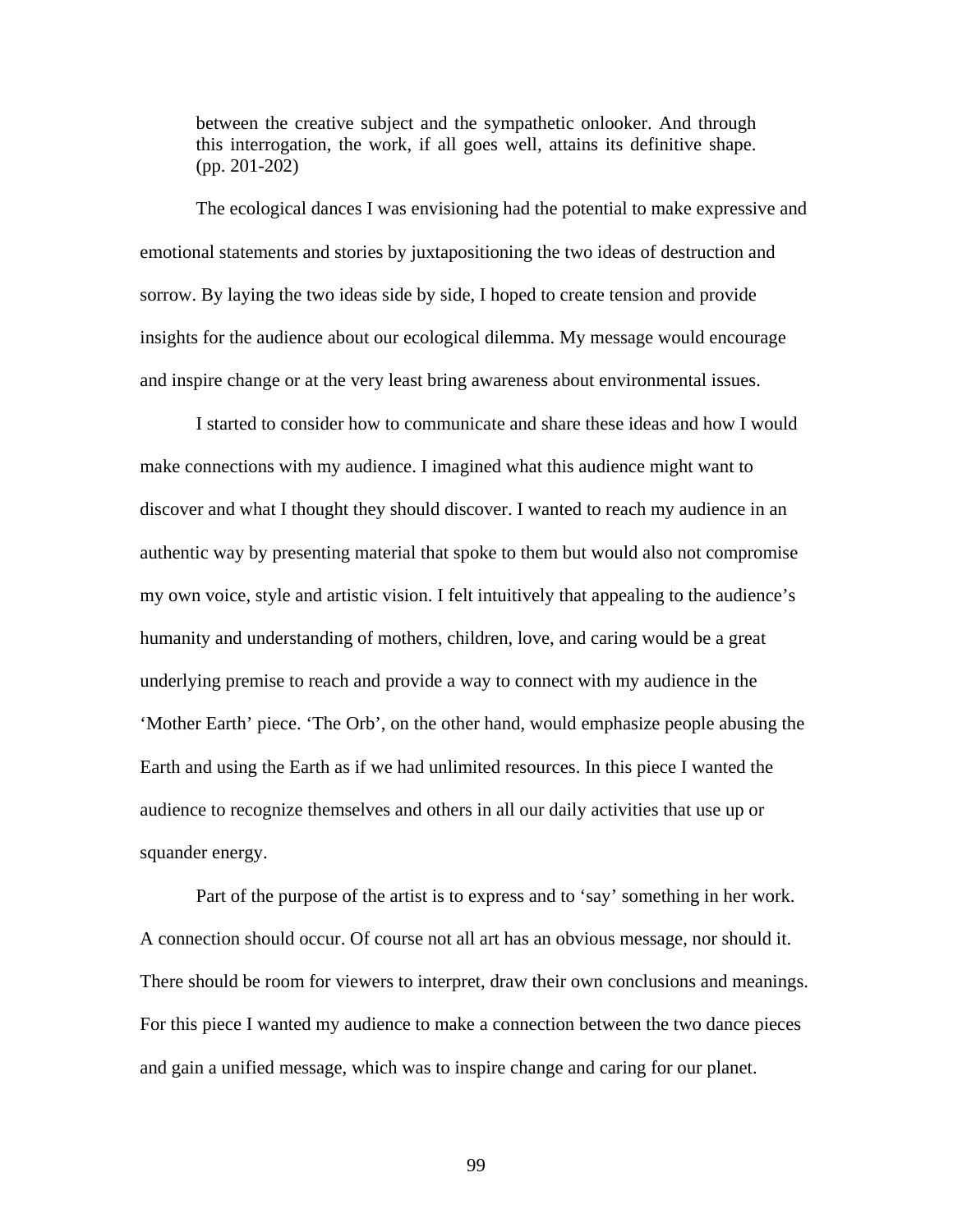Addressing authenticity, which in writing includes such things as is the author making her writing so concrete and authentic that the audience believes in the story and characters, I saw the need for movement that was so specific and real that my audience would understand my subject and be convinced by my performance.

A choreographer stays in character throughout a dance piece as does an actor in a drama. A choreographer believes in the moments she is on the stage that she is her character. She must exude a quality of believability and create the ambience, the mood, or atmosphere through which her audience will enter into the world she has created in movement and suspend their disbelief, if only for those moments. A choreographer's motivation or intention and energy or dynamics will make a real but intangible connection and touch the audience. In a live performance, she will strive to create a bond with her audience.

 Berger (2001) speaks of artists who are not willing to make the deep connection with their subject that is required to make their work genuine:

When a painting is lifeless it is the result of the painter not having the nerve to get close enough for a collaboration to start. He stays at copying distance … To go in close means forgetting convention, reputation, reasoning, hierarchies and self. (p. 16).

Transferring this idea to choreography, the choreographer must also be willing to fully engage her subject, to go in close and then convey this engagement to an audience. The audience will feel if the choreographer is merely going through the motions or if she is totally engaged and 'present' in her conveyance of the piece.

 Making connections with an audience will start long before the dance is composed, in the connections the choreographer is making between the movement and the subject. When the choreographer has established these deep connections, through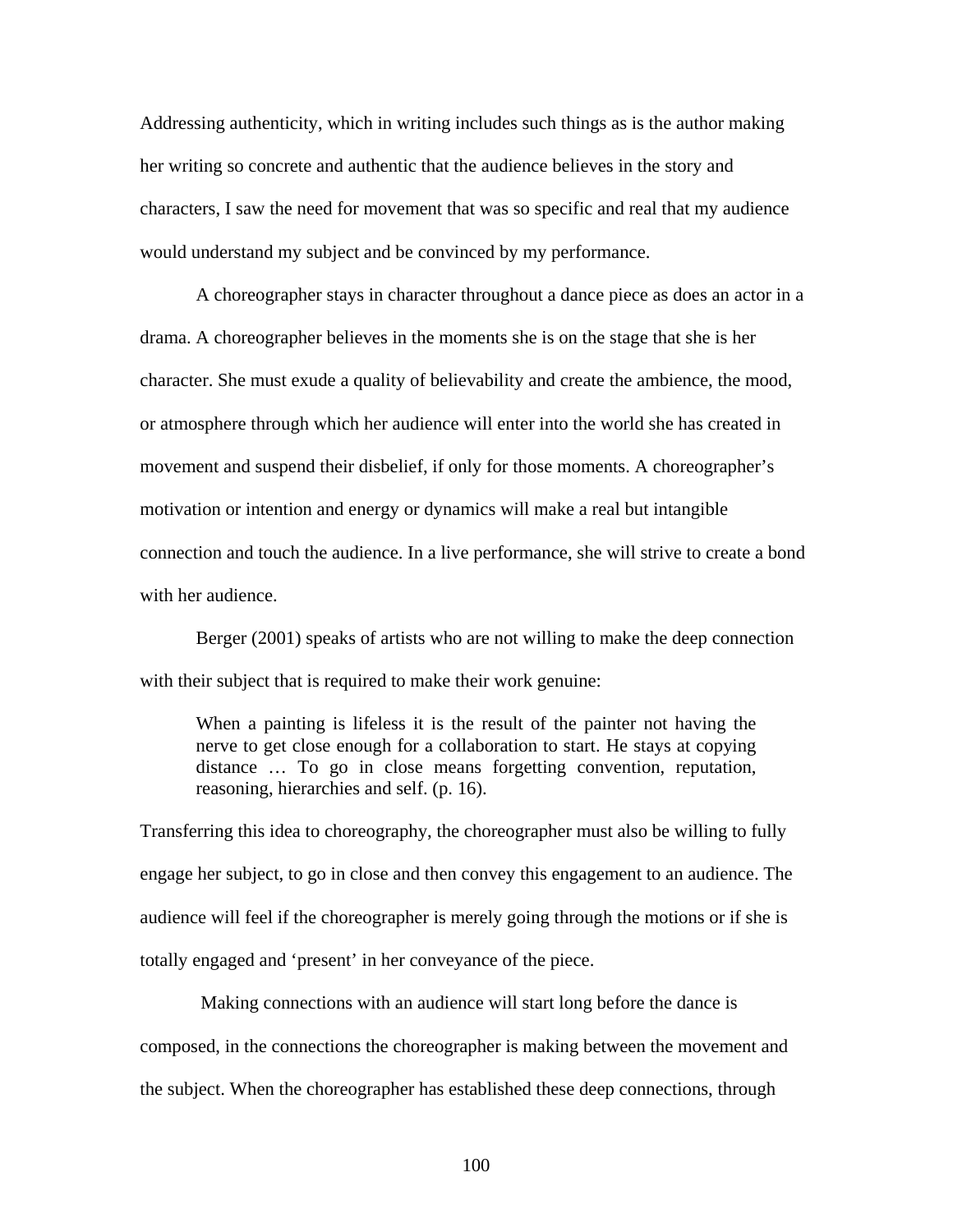working with the material she is using in the piece, she will later have the ability to communicate this to the audience.

 When a choreographer creates a work for an audience, she is usually telling a story the audience knows already. There is after all no new thing under the sun. We are all simply retelling the same stories, versions of truths, which people don't seem to get tired of. In conversations about writing with educator Mamchur (2008), she stresses that there is a difference between plot and story. The story is usually archetypal and speaks about truth, the plot is the vehicle that tells the story.

The subject of ecology is a subject we 'know' deep down inside and is present in stories, myths and tales in all cultures. Preserving what we have, taking care of things and guarding the Earth for future generations are not new ideas. But in this time of imminent disaster, this story may not have a happy ending or way to recover that, which is lost. Writer Abram (1996) is a great source for specifics and fresh ideas in the area of ecological learning. In his writing he deeply connects to his audience with his intriguing perspective on our relationship to our planet. He rings an alarm bell to our ecological dilemma when he states:

Sadly, our culture's relation to the earthly biosphere, can in no way be considered a reciprocal or balanced one: with thousands of acres of nonregenerating forest disappearing every hour, and hundreds of our fellow species becoming extinct each month as a result of our civilization's excesses… From an animistic perspective, the clearest source of all this distress, both physical and psychological, lies in the aforementioned violence needlessly perpetrated by our civilization on the ecology of the planet; only by alleviating the latter will be able to heal the former. (p. 22)

Conveying this information through artistic presentation is a unique way to

deliver an important message to an audience and through art the artist may empower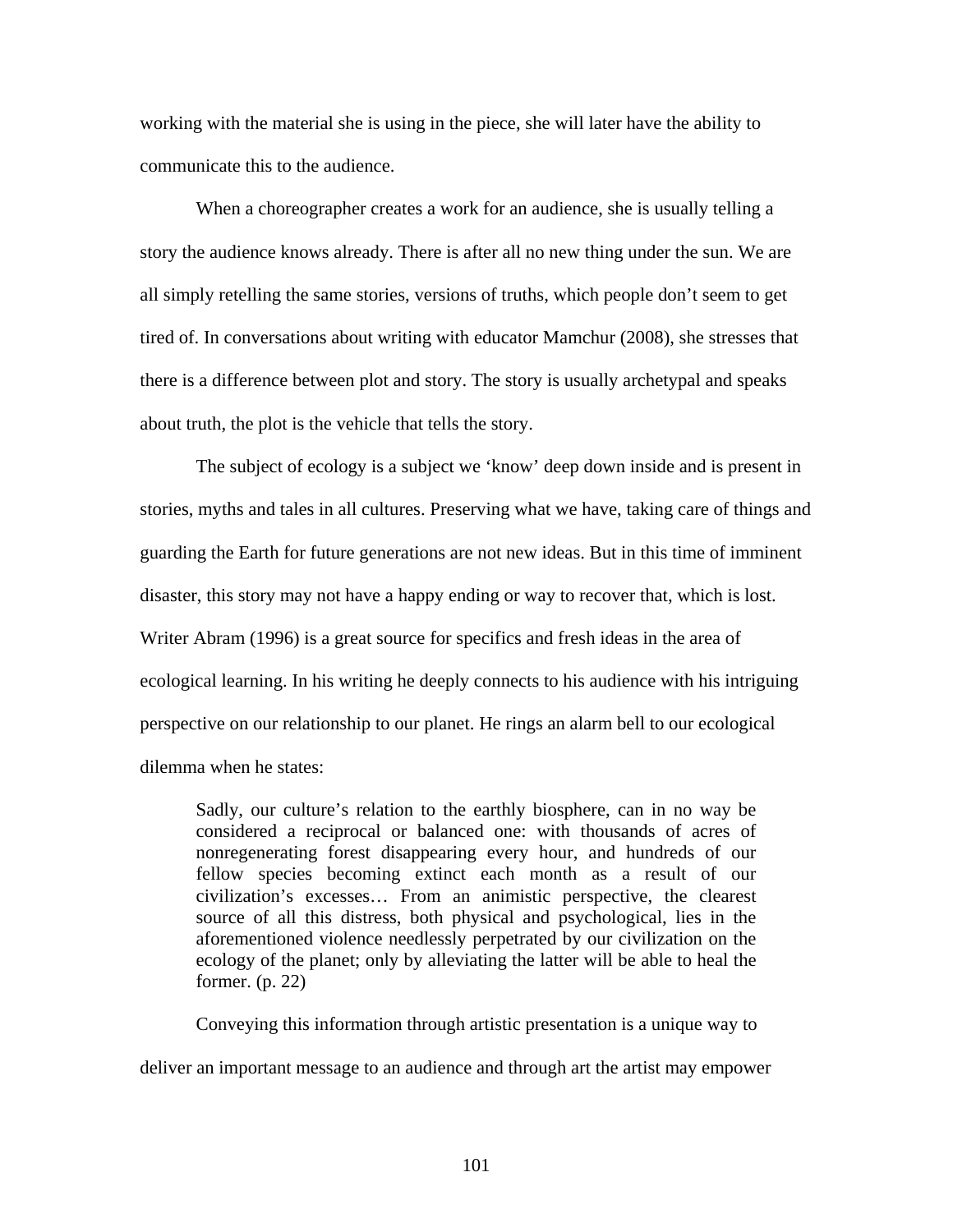people to deal with future problems. To foster genuine caring for our planet is a difficult task unless the artist presents her ideas in such a way that they are entertaining as well as being informative. To convey this theme, as the choreographer, I tried to maintain an objective view, and examine my choreography from an audience's perspective. This was about the audience understanding metaphor and imagery, even if the audience only understood the message on a subconscious level. I had to question myself and ask; are these images going to reach the audience? Will they relate to or recognize themselves in the character of Mother Earth or the destructive character in 'The Orb? Will they see the metaphor of the Earth and our bodies being in danger as our ecological system starts to break down? Will they see that we are all responsible and all things are connected?

 Klein (1997) speaks of the uphill struggle of seeing these connections in our modern world. She views our physical bodies as potentially and formally having a deep connection to the physical Earth:

In general, we relate to our bodies in ways that are largely determined by a variety of historical and cultural circumstances. More specifically, whenever nature is no longer viewed as sacred and alive, as in the modern West and the industrialized East, boundaries between our bodies and the external world seem to harden … This makes it more difficult than before to connect with anything outside of these narrow boundaries — with the external world, with other people — and even with our own minds and bodies. (pp. 139-140)

Through viewing my choreographic work and experiencing me as the performer embody these big ideas, the audience will hopefully discover something meaningful along with myself, the choreographer. A choreographer can only hope that there will be a resonance, a relating, a reciprocal kinesthetic connection with the audience and the audience will come away changed in their thinking and awareness. Abram (1996) recognizes this by stating, "By an associative "empathy", the embodied subject comes to recognize these other bodies as other centers of experience, other subjects" (p. 37).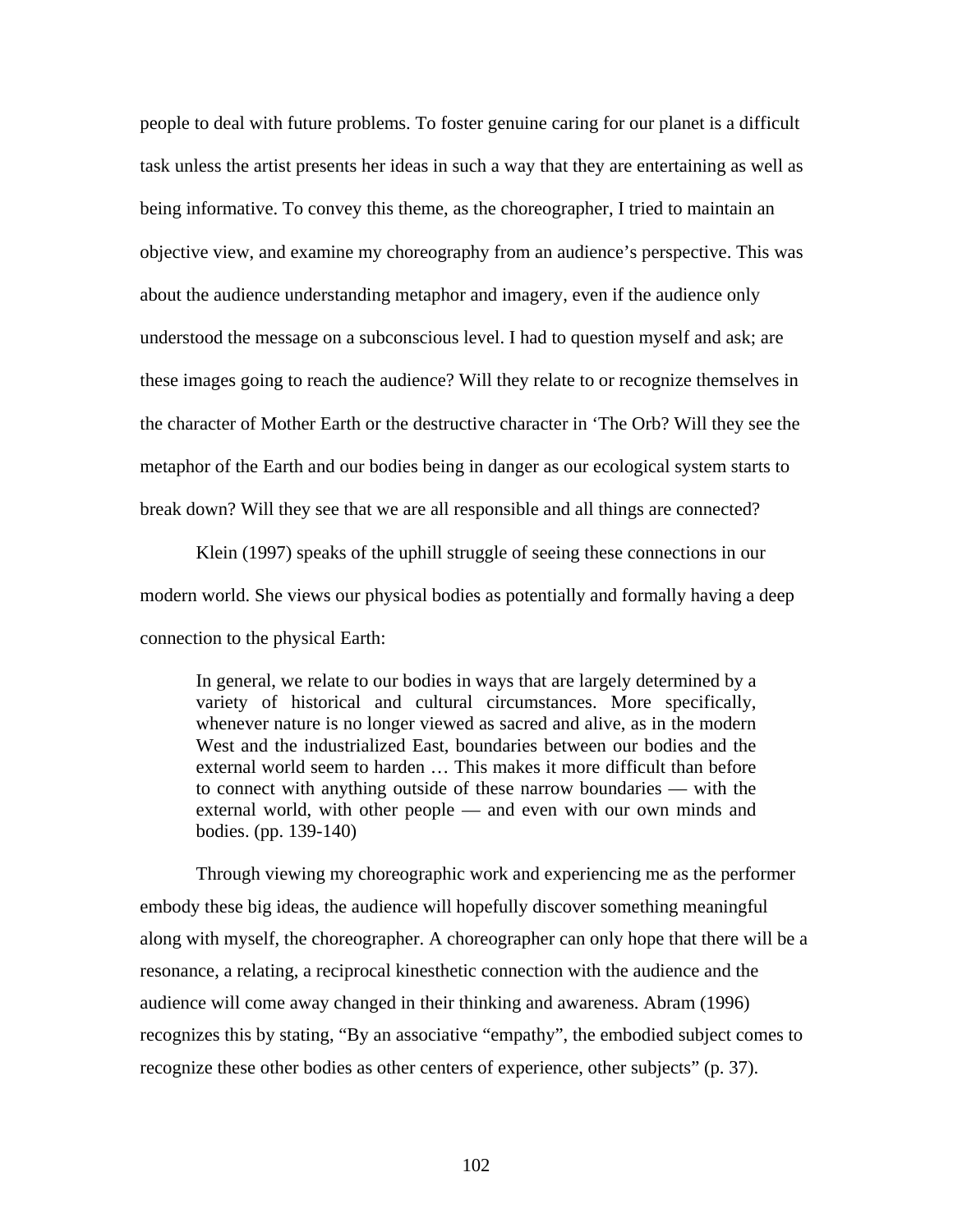Choreography is a unique art form in its presentation of subject through viewing human movement. Audience resides in their own bodies and relate to choreography because they see other bodies expressing and moving in ways they identify with. We all can jump for joy or cringe in embarrassment. Abram (1996) reflects that, "When we attend to our experience not as intangible minds but as sounding, speaking bodies, we begin to sense that we are heard, even listened to, by the numerous other bodies that surround us" (p. 86).

Sensing an audience for writing and choreography may also be related to Eros, a belief, Pathos, the heart, and Logos, a structure (Mamchur, lecture notes, 2007). The pieces I have choreographed have a clear belief, a warning about environmental issues. They have heart or feeling, which is conveyed through specific movements, which signify lamentation and sorrow such as the lifting of the arms which are begging for change, the desperation Mother Earth registers on her face and with her body while she is walking the tightrope, and in the foolish abandon the character in The Orb displays as she acts as if we will never run out of gas or cease to have batteries to operate our cell phones.

I also chose the costumes to specifically engage the audience emotionally. Mother Earth wears a flowing Grecian robe of many hues of green. In this costume she embodies the ancient world and the purity of nature. In 'the Orb', the character wears night club party clothes symbolizing frivolity and a lack of depth. I'm endeavoring to show metaphorically the Earth portrayed as a mother in sorrow to see her child so sick and hurt and the people of the Earth personified in one character to convey all of humanities uncaring and selfishness.

Finally, there is the necessary Logos or structure. I planned and examined the structure of my performance to reach my audience. I experimented with which piece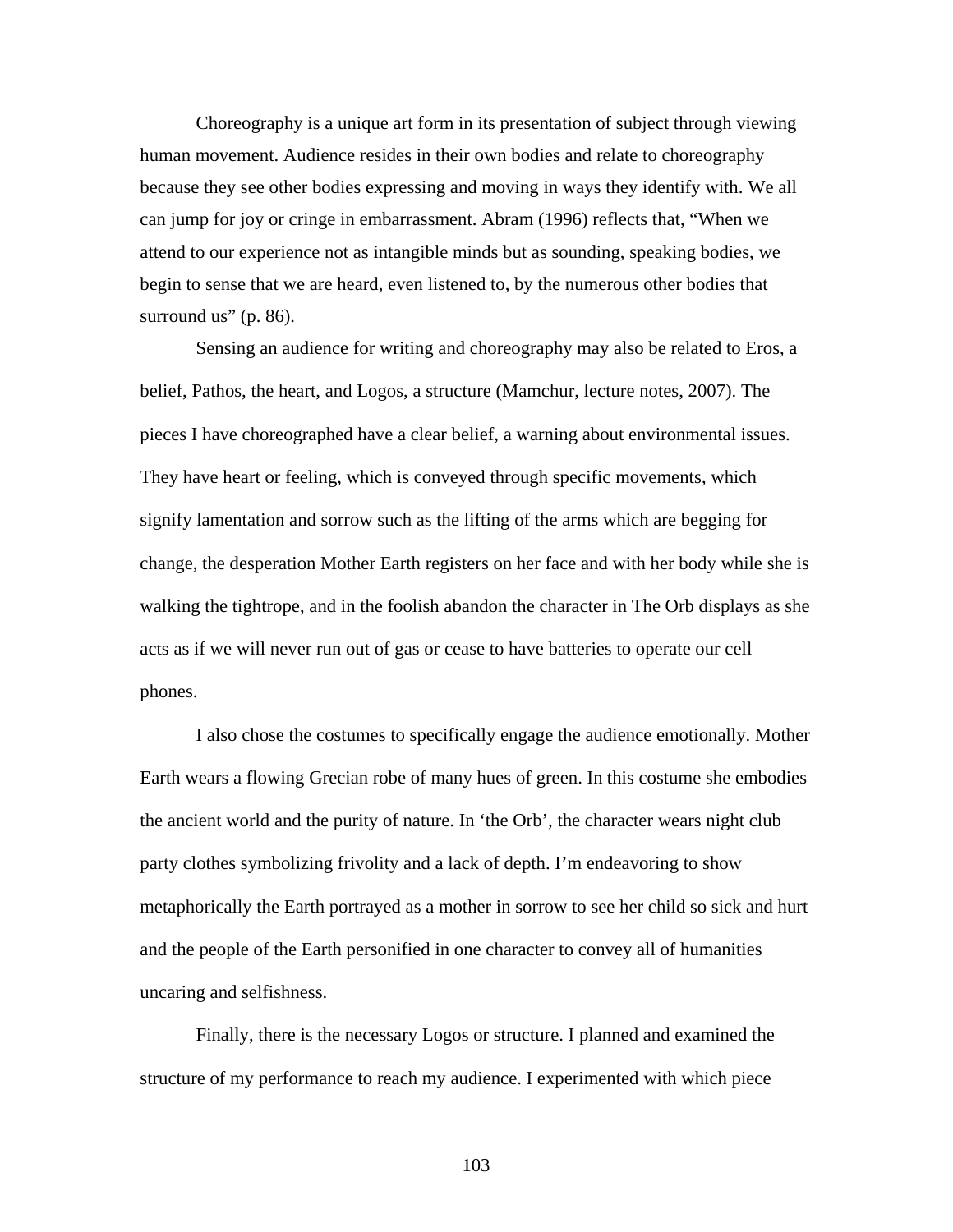should be first and which second. I decided that showing the violence and ignorance first would speak more to the audience. I wanted to show how people treat the Earth violently so I had to create a personification of humanity to portray this behavior. Then when they see Mother Earth's sorrow, they would relate to her because the reasons for her lamentation will just have been represented. Each piece had its own carefully arranged structure to fit the mood or tone of the piece. For example, in 'The Orb', there is a lot of thrashing about and wild boundless movement while in 'Mother Earth', the character flows smoothly from one position to another, rotating and circling, embodying how a planet might be suspended, revolving and flowing through space.

In sensing my audience I was constantly questioning myself about my movement choices and trying to imagine what an audience would gain from my performance. I strived to make the choreography exciting, relevant, and memorable as I wove my message of ecological awareness into the performance. I wanted my audience to be moved and care deeply but also understand my message clearly.

# **I Search For Specifics**

Having a solid subject or idea and sensing who my audience was by consciously questioning how I hoped to convey my subject's meaning and how this might be interpreted by an audience, I could now focus my energies into a deeper search for specifics that would best present my subject and affect my audience. In choreography as in writing, you create a world by the specifics you choose. One does many drafts and casts off aspects of the subject that don't work for the piece. One works from an abundance of ideas and too much material to get down to that nugget of truth. I had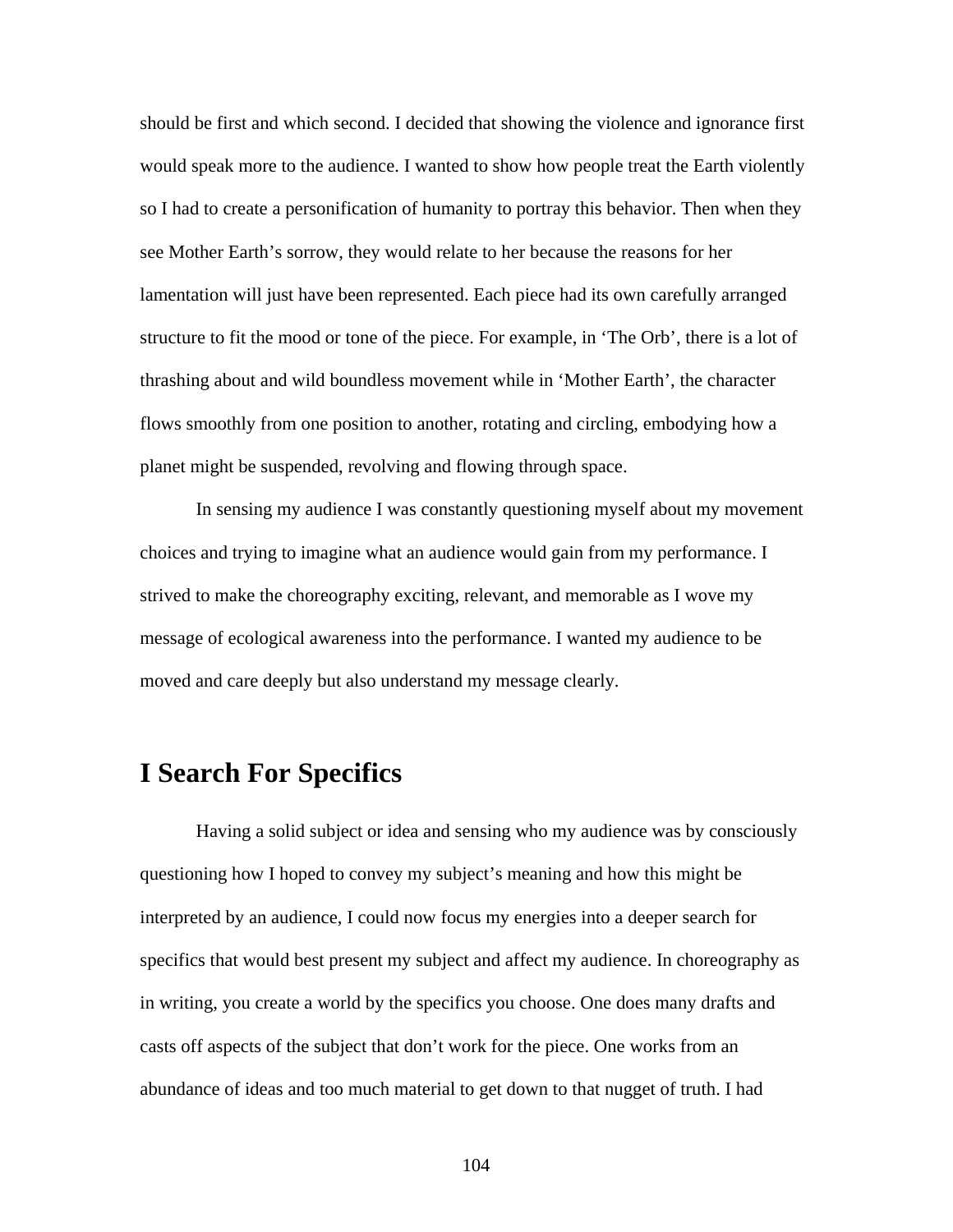visions of grandeur in my original ideas. I wanted to choreograph the Earth in all its multifaceted beauty and show such things as the waves of the ocean and the seasons emerging through tree branches. But I soon realized I had too many ideas and that they would not fit together cohesively.

Working within a medium can be a next vital step to finding your specifics. The art making is moving from immediate self-expression to representative embodiment. In the case of choreography, this involves improvisation and trying out how the movement specifics might fit together, taking all of the potential specifics and trying to make a coherent and whole picture. Abbs (1996) notes that for any art to be made the artist creates within a process or method:

He moves from first approximations, from notes and highly-charged fragments, towards that which is progressively more shaped, more completely expressive, as the work develops, so his critical judgment comes more fully into play. He begins to discard, to select, to consider, to evaluate. (p. 201)

In creating the specifics for the dance Mother Earth, I first reread my notes, research and the stories I had originally collected for material to discover my subject. I also reconsidered how I could connect my ideas to my audience. Next, I saw that more research might be necessary. I asked myself, what do I want my audience to see in the specifics? What are they going to learn, realize, understand and above all recognize?

 As the writer chooses each word carefully so will the choreographer choose each movement with discernment. The details are important for the whole structure to work. The choreographer is constructing or creating an impression, an insight or story and keeping in mind that each moment in movement will be a telling snapshot towards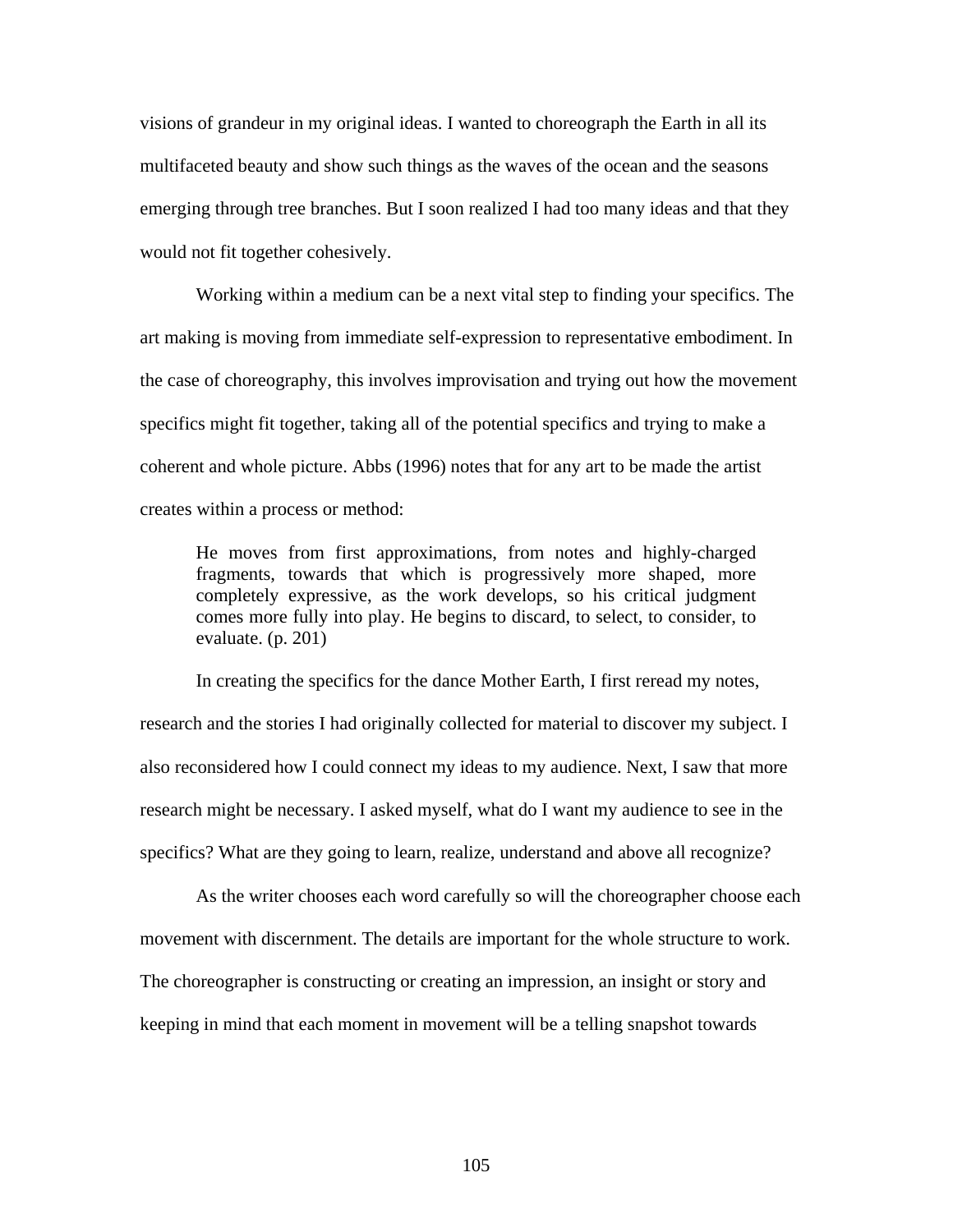understanding the whole piece. Each choreographer, as each writer, will have their unique voice and must stay true to it to present authentic work.

Choreography is only as good as its material and so the choreographer as the writer must draw on memories and experiences for the specifics to give the material a convincing feel. I drew on the fact that I am a mother and know love and sorrow for my 'Mother Earth' character. I have also witnessed people show utter disregard for our planet and I have felt helpless and frustrated about it. I see how people abuse the Earth, spewing their garbage and creating wastelands by deforestation and strip mining, which gave me descriptive specifics and emotions for 'The Orb'.

Specifics for choreography include the kind of body actions the choreographer chooses to convey her ideas. I considered ways in which the body can move, ways in which the use of time and energy are developed in body actions, and ways in which the body uses the space around itself. The educated choreographer experiments with the concepts of body awareness, the awareness of weight, the awareness of time and the awareness of space.

Choreographers who consider these elements in searching for specifics may greatly enhance their final product. Craft is important and Laban's movement elements are a good starting place to search for specifics for choreography. They will enable the choreographer to reference basic movement principles and then combine them with her own unique imagination and ideas. Choreographer A. M. Hawkins (1991) states, "Craft plays a significant role in choreographing, but without the germinal material that flows from the imaginative and intuitive process, the final product will lack a sense of authenticity" (p. 78).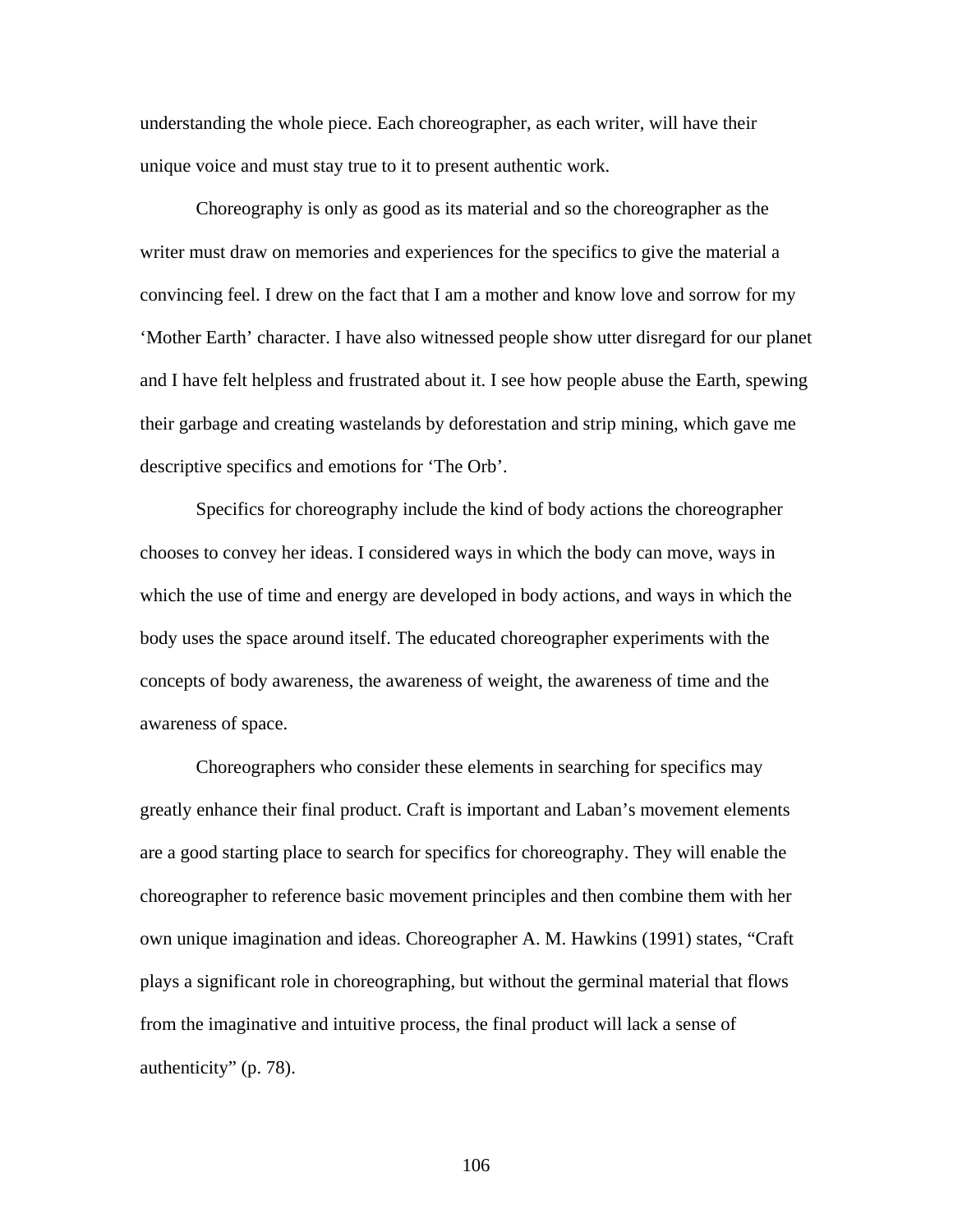For Mother Earth, the specifics and details I wanted to include had to show the Earth as living, loved, vulnerable and moving. Trying to 'see' and observe closely, I did more research and asked myself movement questions to elicit the specifics I needed to show the Earth (my prop, the ball), in movement. I asked myself, what does the Earth do? It revolves, rotates, travels in orbit, in a circular or oval path. These are quite obvious images but nonetheless, I thought could be very effective. Next, I thought, how could Mother Earth, manipulate the prop, gracefully, to help the audience suspend their disbelief? So through improvisation, practicing moving with the ball and continued 'drafting', and cutting out material that didn't work, I settled on some clear specifics.

For 'Mother Earth' I decided the traveling and whole body movements, would focus on spinning, whirling, rotating and turning. For "The Orb', I focused on machine like movements, symbolizing machinery cutting up and pounding the Earth. The prop ball (Earth) in this piece was smashed, thumped, bounced aggressively, and then finally spins totally out of control.

For 'Mother Earth' the body parts moving in isolation or together would be sustained and slow in tempo and I chose still or almost static poses, mimicking Grecian statuary which would fit the imagery of the Earth Mother by capturing something of the quality of the Goddess. For these images, I researched Greek and Roman mythology and looked for photographs from turn of the century modern dance in which dancers wore Grecian costumes. The transitions were also chosen to create a seamless and cohesive flow from one movement or image to the next because of the serious and somber subject matter and because our Earth revolves and rotates in a smooth manner.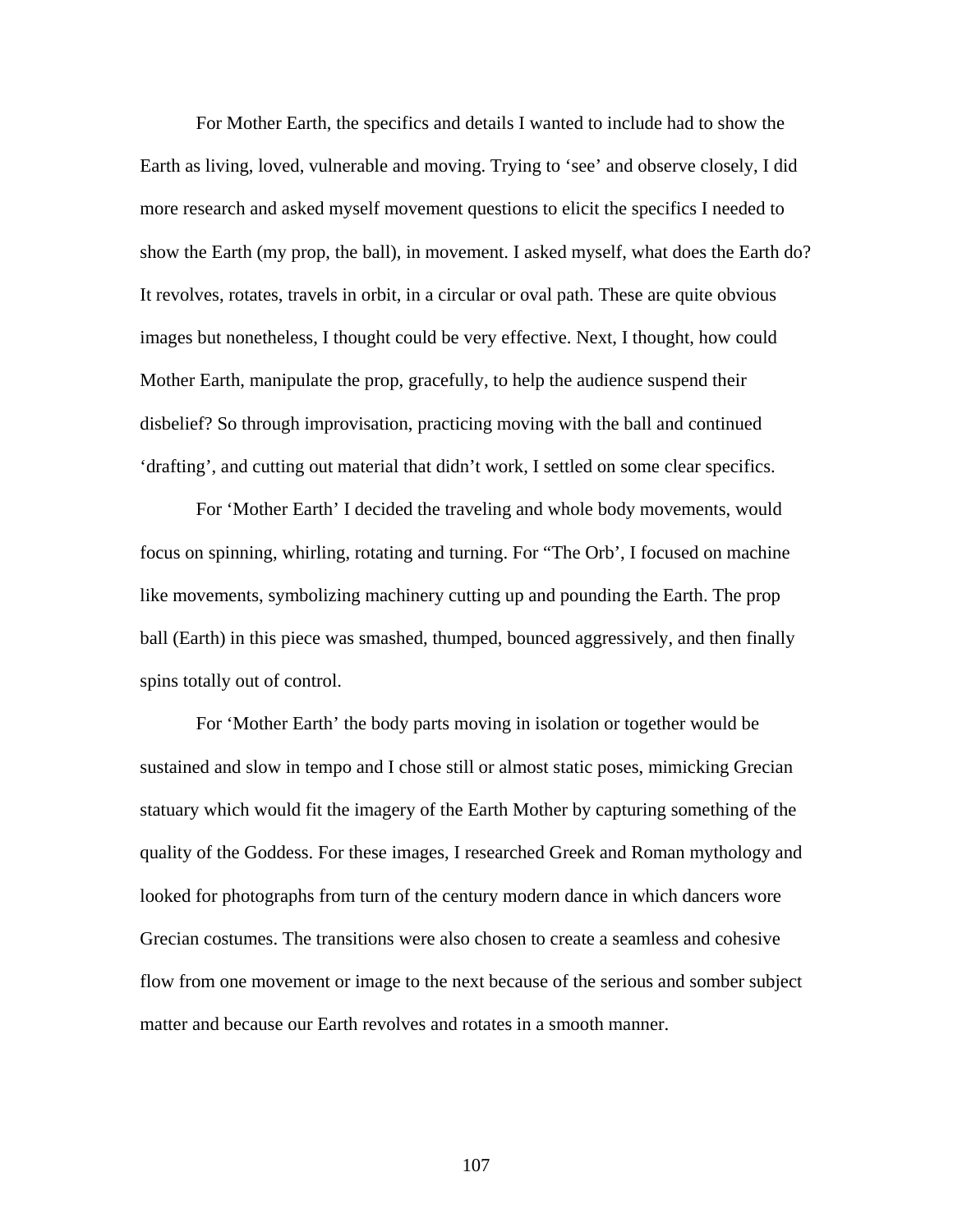Dynamics were an important specific I considered. The timing of each movement changes the feel of a piece as well as changing the energy, muscular force and rhythm used. The dynamics or energy for 'The Orb' was forceful and direct and employed hitting, striking and kicking. The dynamics or energy for 'Mother Earth', were controlled and sustained, showing her inner integrity and strength of character, she is literally holding up the world.

The music, another important specific for 'The Orb' was chosen after the piece was well on its way to completion. I had brainstormed verbs of destruction and fit them together to portray a short story of a person who uses all of our modern day machines but is not stopping to think about energy use or pollution. I chose the pounding beat of techo music to emphasize the aggression human kind employs towards the planet. In contrast I chose Barber's Adagio for Strings for 'Mother Earth', which was slow, measured and flowing but through the slow tempo I was allowed the time to emphasize the imagery I wanted to include. This music evokes a mood of somberness and reflection, which suited the message I was conveying.

Another important specific to make my characters plausible was to create the right costumes. For 'Mother Earth' I researched the type of garments worn by the early Greeks and tried to recreate the style of dress worn by the women. I wanted my Mother Earth to look like a Greek goddess. I specifically chose rich greens for the different robes and a green body stocking for the underlying costume to represent earthiness.

For 'The Orb', I used costume to create a character who would embody modern humanity. I looked at youth pop videos and copied some aspects of dress such as high heeled army boots, a short mini skirt, and sunglasses. I was portraying the 'oblivious'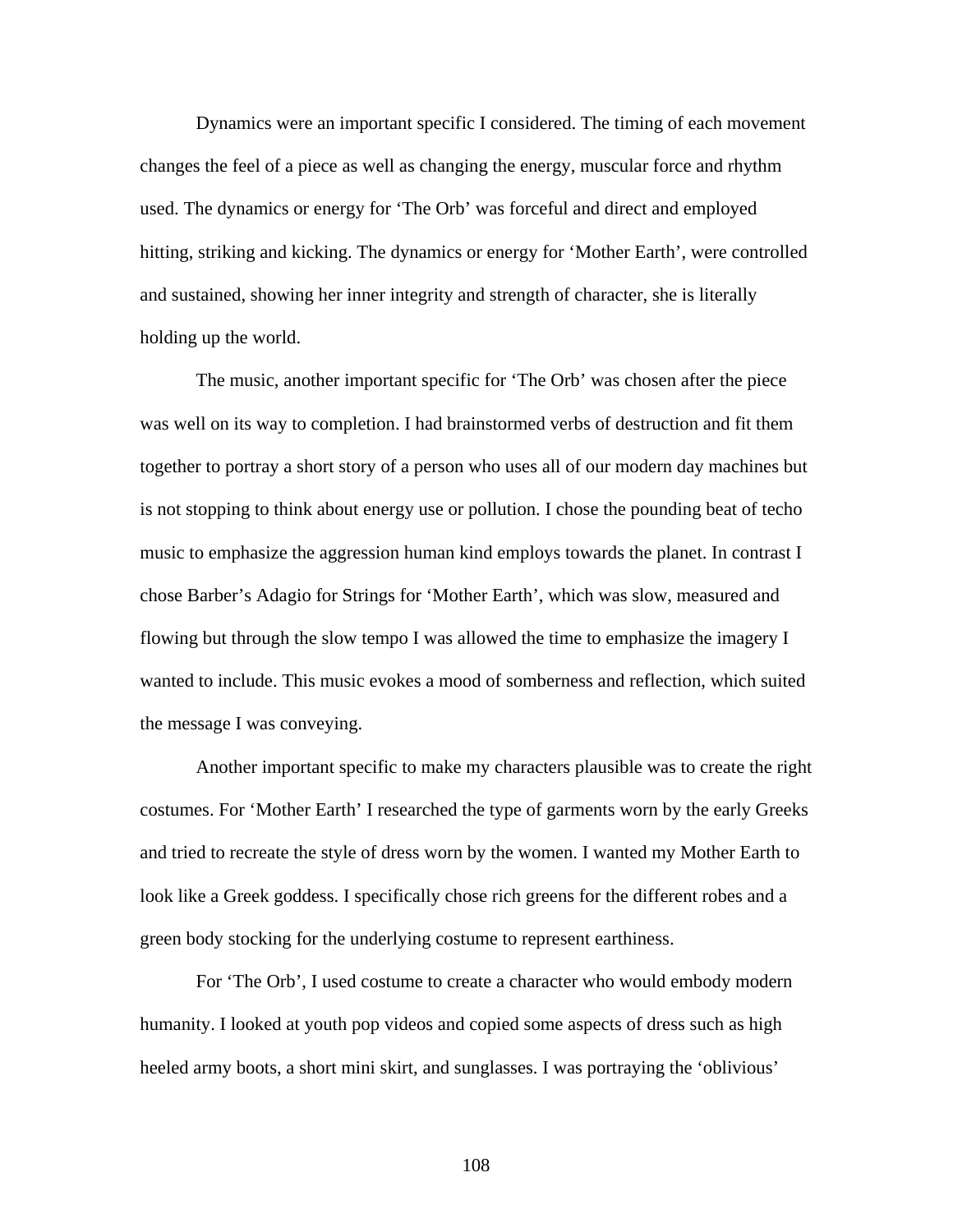every (wo)man who is not aware of environmental issues or is too caught up in their own existence to care.

The next part of my arts-based research will break down the choreography and explain specific movement choices. Of course an audience would not read these notes nor know what I was thinking for each specific. However, in recording these notes, I am also as researcher, noting the decisions being made, and what new ideas or movements emerge as I engage in the inquiry through choreographing each dance. New insights are discussed in the concluding section.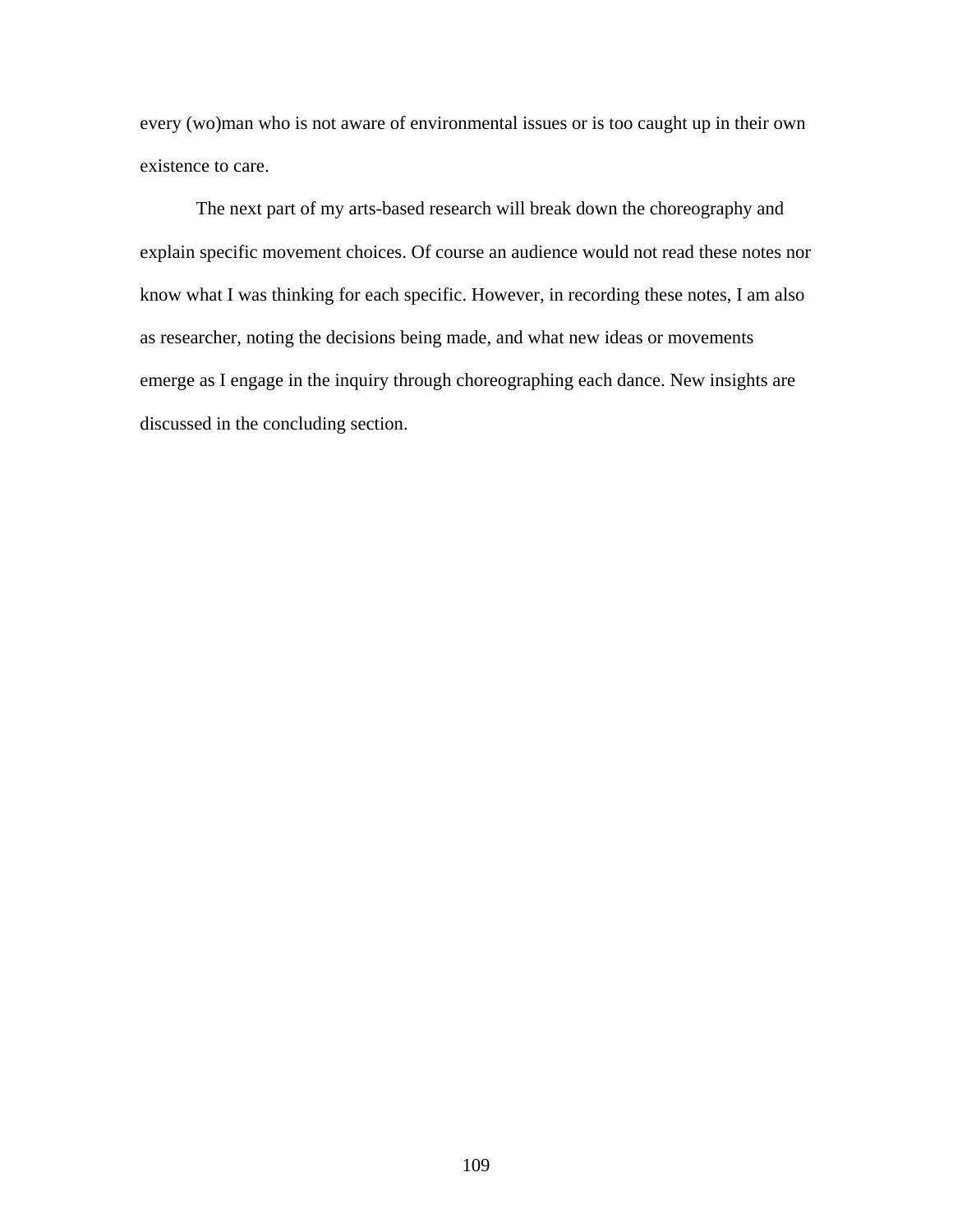### **Choreographic Notes:**

### **The Orb**

**Music: Plugged in Electronica BT Rare and Remixed House Music (upbeat, loud, fast paced music)** 

This section illustrates the carefree life we all seem to lead. We accept and take for granted all of the technology and machines that make our lives so easy. But we don't often consider the price we will pay in terms of pollution and land fills full of materials that will not degrade.

**• (sounds of people talking)** 

**• start by crouching beside Earth/ talking on phone** 

**• specifically, lying on back, then sitting facing front, laughing and chatting on an imaginary phone** 

**• as the music fades in, get up and party dance around the Earth** 

**• specifically wave rt. arm, then both arms punching, then big arcs, then in front of Earth shake your booty** 

**• next sit on the Earth, and make three big circular moves with your butt** 

**• walk forward in the left diagonal until balanced on your head on the ball, circling hands** 

**• walk back regaining sitting, then quickly get on your stomach and roll into the rt. diagonal, do three push ups with your feet on the ball, then roll back** 

**• sit back on Earth, bouncing to music** 

**• each bounce gets progressively bigger and more exuberant, swing arms and really get into the bouncing, register delight at bouncing to the audience, you are riding the Earth and literally on top of the world** 

**• get up, go behind ball and bounce it with rt. hand 8X** 

**• then while bouncing ball, jump with the rhythm 8X** 

**• then make a big circle while dribbling until you come back to center** 

**• one two three a larry 2X** 

This section illustrates human kind as extracting resources from the planet, showing no mercy, greedily grabbing whatever they want. Not considering the harm they are causing.

**• then big knee/three small steps/big knee going forward alternating 4X** 

**• then back same step 2X (holding Earth up high)**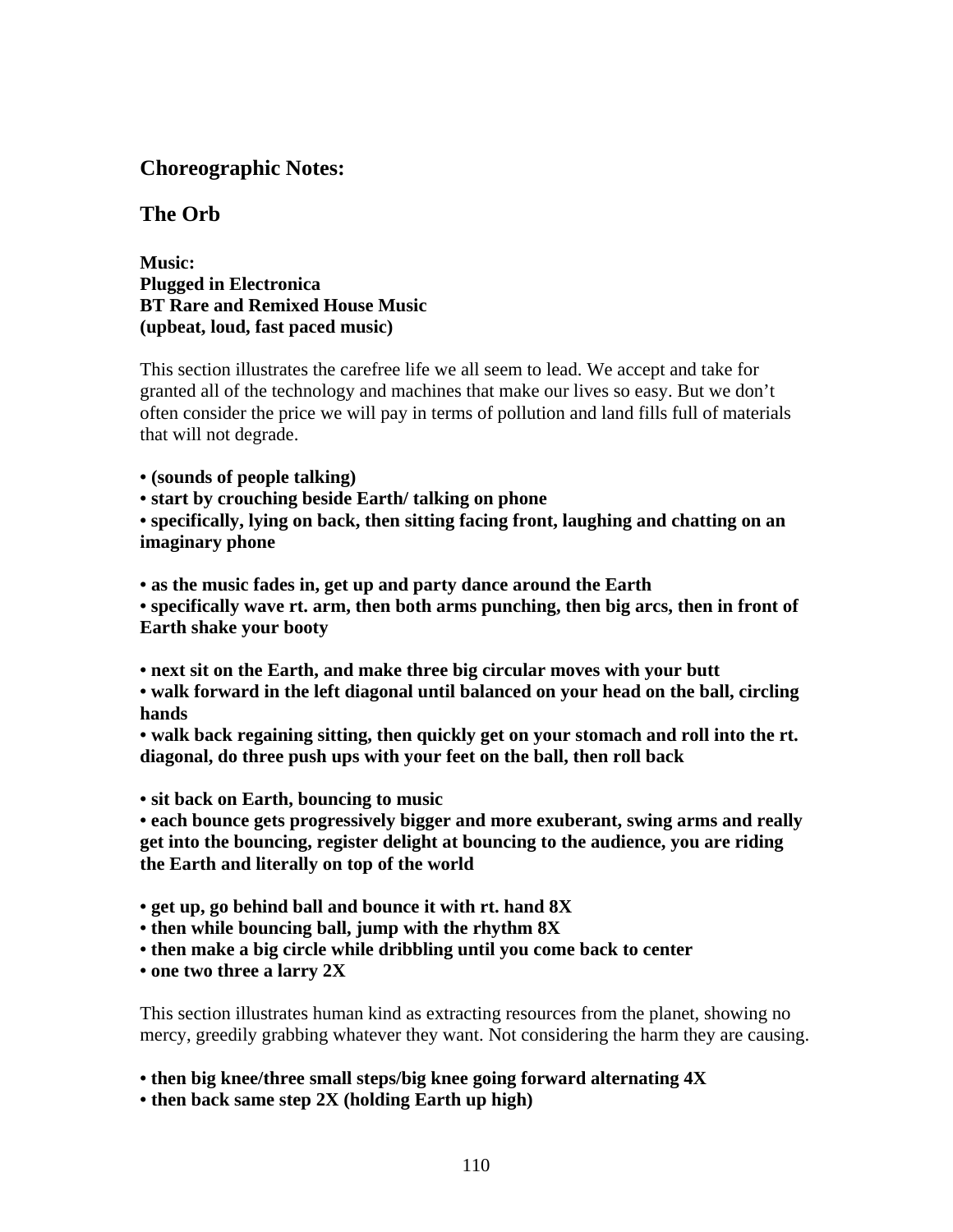**• then holding Earth out in arms, spin/ rotate in big circles, about 5X** 

**• then put Earth down, spin it on the spot and** 

**• pound the Earth with rt. arm 4X, upper jab with left arm 4X, kick Earth rt. foot 4X, knee Earth with left leg 4X** 

**• center body behind ball/ elbow, elbow, fist, fist, repeat 4X** 

**• go tribal as in beating on a drum, really get carried away, and then do the monkey** 

This section illustrates how things are really getting out of control on the planet Earth, in terms of global warming, acid rain, etc. We are going to spin out of control if we keep on disregarding all the warning signs of our destruction.

**• throw the Earth in the air, 5X, moving all around the stage** 

**• put the Earth down, kick it really hard at the wall 3X** 

**• pick up the Earth and stagger around randomly, almost falling, you are spinning out of control** 

**• flop/sit down on the Earth and fall forward until you plop down on the floor/ the Earth rolls away, you've lost control of the planet.** 

For this piece, the specifics were chosen after examining and writing down lots of

ideas that show how people abuse our planet. I had too many ideas and had to carefully

choose the ones that would ultimately enable the audience to understand my message. I

decided showing extreme aggression and violence in actions towards the Earth (ball)

would clearly deliver the idea that human kind needs to stop hurting our Earth. I hoped

that an audience would see my violent actions and understand the metaphor I was

conveying. I ended the piece with the character sliding off the Earth, which illustrated

symbolically our downward slide as a species. We are foolishly destroying our home. I

was surprised how easily the ideas flowed one into the other and organically transitioned

into a whole. The preplanning and brainstorming, researching and reading all come

together and pay off when the choreographer actually gets down to work and is trying out

the movement specifics. This initial work sets the choreographer up for success by

providing lots of material to draw on.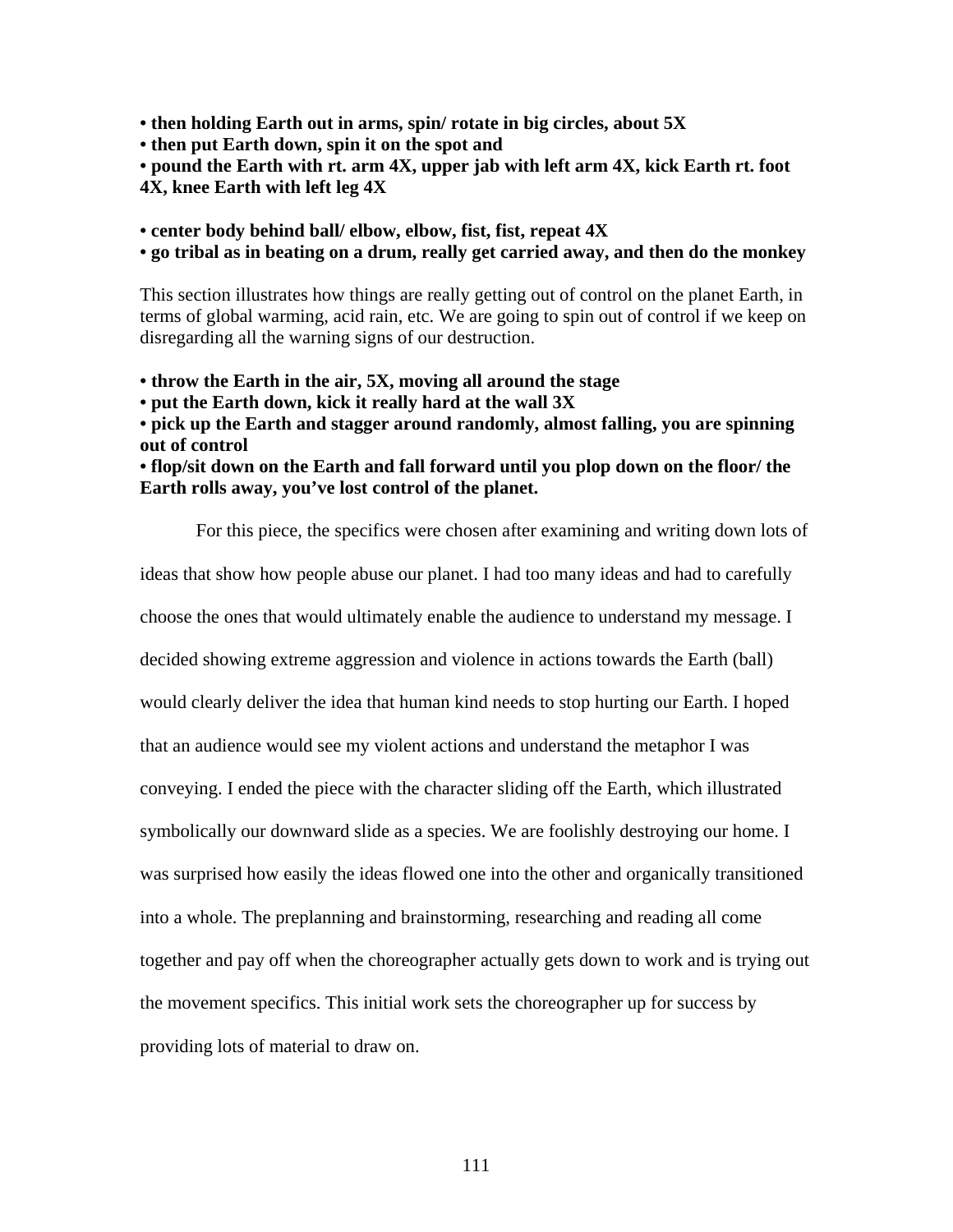### **Mother Earth Barber: Adagio for Strings**

#### **• opening start in Atlas position, earth balanced on left side of back, crouching down, center stage**

I felt this image was a very important specific to start with because I wanted to show Mother Earth, literally, using her back, to hold up the planet. And as the Earth is very heavy, and she is tiring from all of the terrible things inflicted on her and the Earth by humanity, holding up the planet has become a very difficult task. I also had this image of peasant women carrying heavy loads, uncomplaining, as long as they can help their family and continue their existence.

The idea of the Earth, as a living being, is not new nor does it exist only in mythology. Some scientists believe man is a disease on the surface of the Earth, a bad skin condition. Perhaps the Earth through its so called 'natural' disasters', will get rid of the parasites, who are creating all of the havoc. (The Eleventh Hour, movie by Leonardo Di Caprio, 2007)

#### **• slowly rise, stretching up, holding Earth over head and then bend slightly back filling out the music**

Again, I endeavor to show the Earth as being held and balanced in the heavens in the arms of her mother.

#### **• next, holding Earth straight out from body, slowly rotate around 3X**

I am showing the Earth as orbiting on its axis in order to create day and night.

#### **• until facing front, balance earth on left hip and bring rt. arm around to hug it lovingly**

I am showing Mother Earth 's affection and love for her child.

#### **• next, again hold earth straight out from body and rotate around in big oval as in the universe**

Here I am showing the Earth as it rotates and travels in orbit around the Sun.

#### **• until you reach center back, place earth down gently and get down on knees • hug the Earth placing first the rt. cheek on it then the left, rock it gently to and fro**

I am showing the deep caring for the planet, trying to invoke images of babies being nurtured.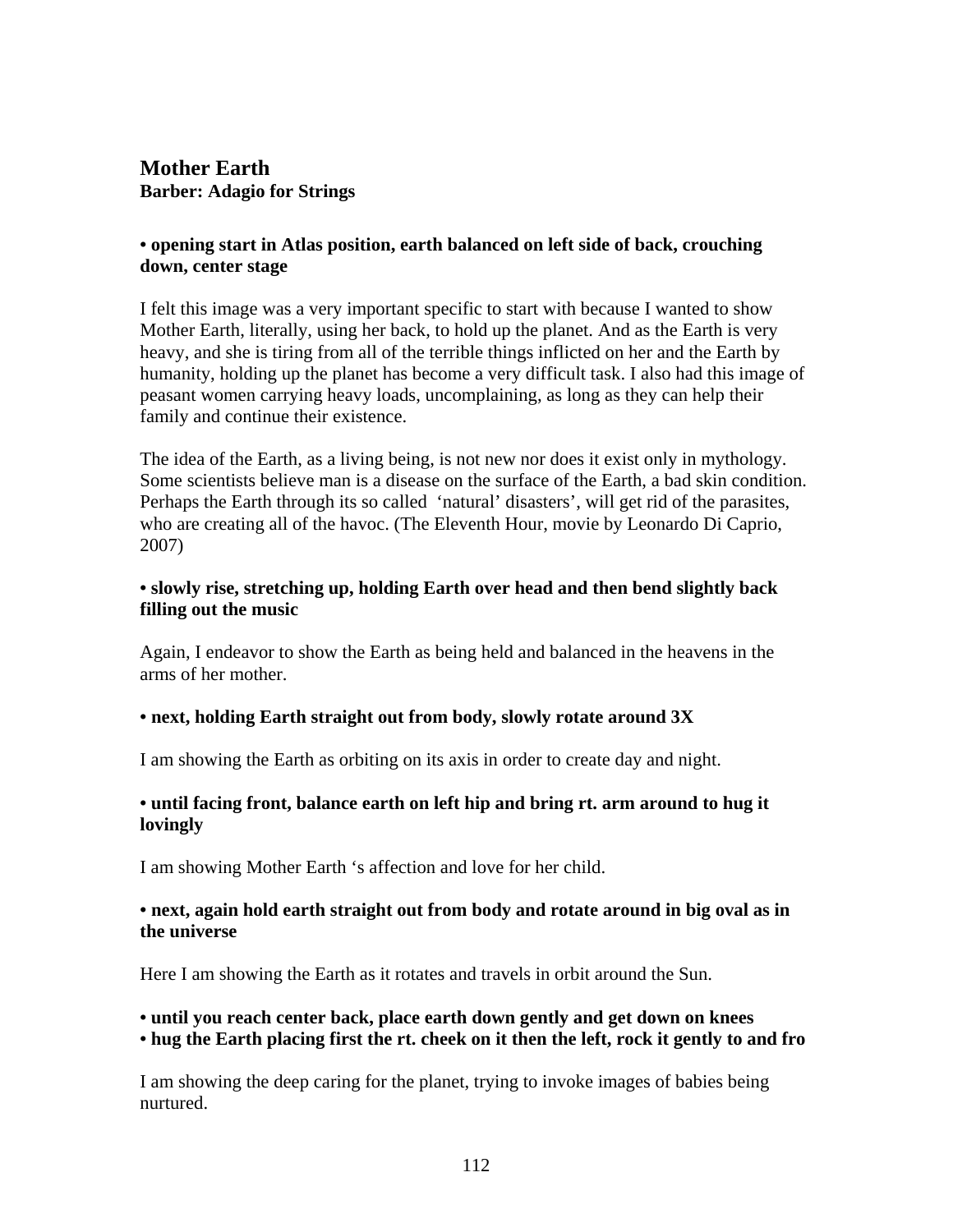**• rise up and place left knee on Earth, gesture with left arm, asking why, why have you let this happen, repeat with rt. arm** 

I wanted to capture grief here and worry, fear, and sorrow.

#### **• bring both hands to face in weeping, then whole body down on Earth, left arm thrown back, rt. still covering face**

Complete grief.

**• both arms go up over your head in supplication to the Gods/ asking for help** 

**• frustration/anger/grief with wringing fists clenched** 

The Earth Mother is saying, "This is not fair, I need respect and to be treated better."

#### **• swiftly pick up Earth and hold it almost behind to the rt. side**

I am expressing protection, you can no longer have the Earth if you are going to mistreat her.

**• rotate to left in diagonal, hold Earth up to the universe, how beautiful it has been in the past, bend sideways, foot in gesture** 

**• turn straight across to rt. balance Earth on rt. shoulder, like a Greek statue** 

Here I have the Earth, remembering her past glorious beauty and how she used to be revered and cared for.

- **rotate to center, hold Earth straight up slightly to left diagonal, bend back**
- **place earth on head and slowly fold down, until lying on back**

**• put legs around earth in birthing position** 

**• slowly raise the ball until it is balanced on feet, arms parallel to legs** 

Here I show Mother Earth balancing the planet but also metaphorically show how the process of birth and rebirth must continue or we will all die. Polluting our planet is killing everything and reproduction of plants and animals may fail.

### **• lower earth back to arms and slowly sit up and hug Earth then simultaneously turn/twist body to left while rising**

#### **• bring left arm around in arc**

I transition from the floor position to stand and then show the Mother in a gesture of shielding and protection.

#### **• roll Earth in diagonal to rt. corner, then back**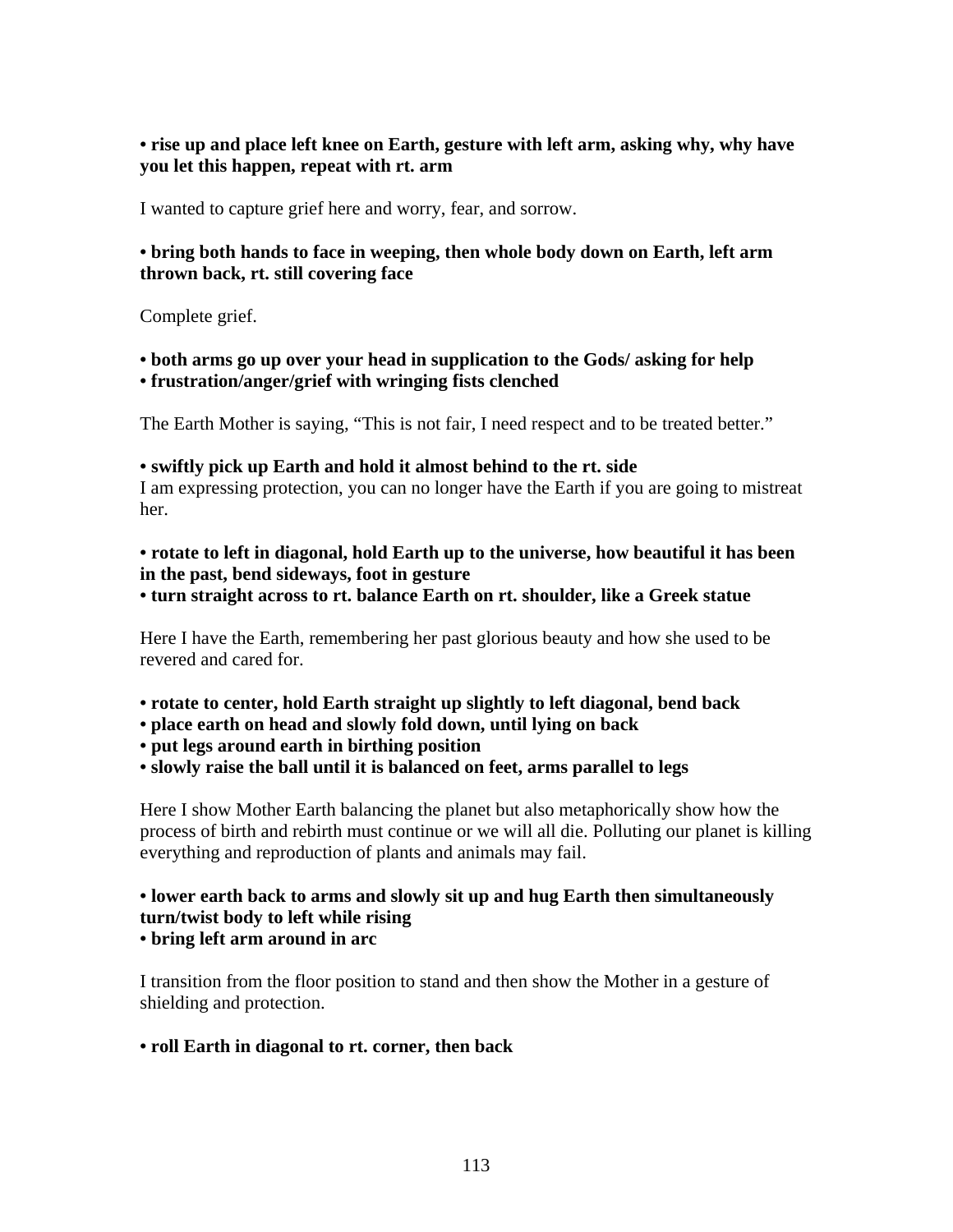I roll the ball in the diagonal to show that continued movement for life is necessary and that we must keep the ball rolling literally to ensure life continues.

#### **• walk around earth • pick up earth and in a low plie` rock back and forth**

I circle the Earth and then rock my child in love and affection, reiterating my caring.

- **sit on Earth/ rt. side, caress**
- **lay on back on Earth**
- **again sit on side, face back**

I wanted to show how the Mother and the Earth have a symbiotic relationship, supporting one another. People used to also have this symbiotic relationship, where they would care for the Earth in ways like leaving a field fallow or cleaning up refuse in responsible ways.

#### **• rising and face front placing Earth on left shoulder (make sure you are center back)**

Back to the beginning, (ABA form) a movement that will remind the audience of the start of the piece and indicate perhaps the end but reiterate the Mother as carrying the planet.

- **slowly extend rt. arm**
- **you are beginning to walk the tightrope, slowly extend the rt. foot, testing the rope**
- **balancing is hard work, put Earth overhead and then take another step**

Here I am literally walking a tightrope, trying to create balance for the planet.

- **again step, then wavering and almost loosing your balance turn and face rt.**
- **quickly face back and then left**
- **this is an extremely unstable situation/ register fear and uncertainty**

**• hold the Earth straight up while shaking** 

**• quickly grab the Earth and hold it tight, then place the Earth on my back as in the opening, hold until music ends** 

I chose to make this part quite literal and stayed in character and made it serious. Mother

Earth is scared, terrified of dropping the Earth, her child. The Mother continues to hold

up the Earth, and the audience is left with the question, for how long can she continue to

be strong and support the Earth in her weakened condition. The continued existence of

life as we know it on our planet is in jeopardy. Will humanity stop, make changes and

start behaving in responsible ways?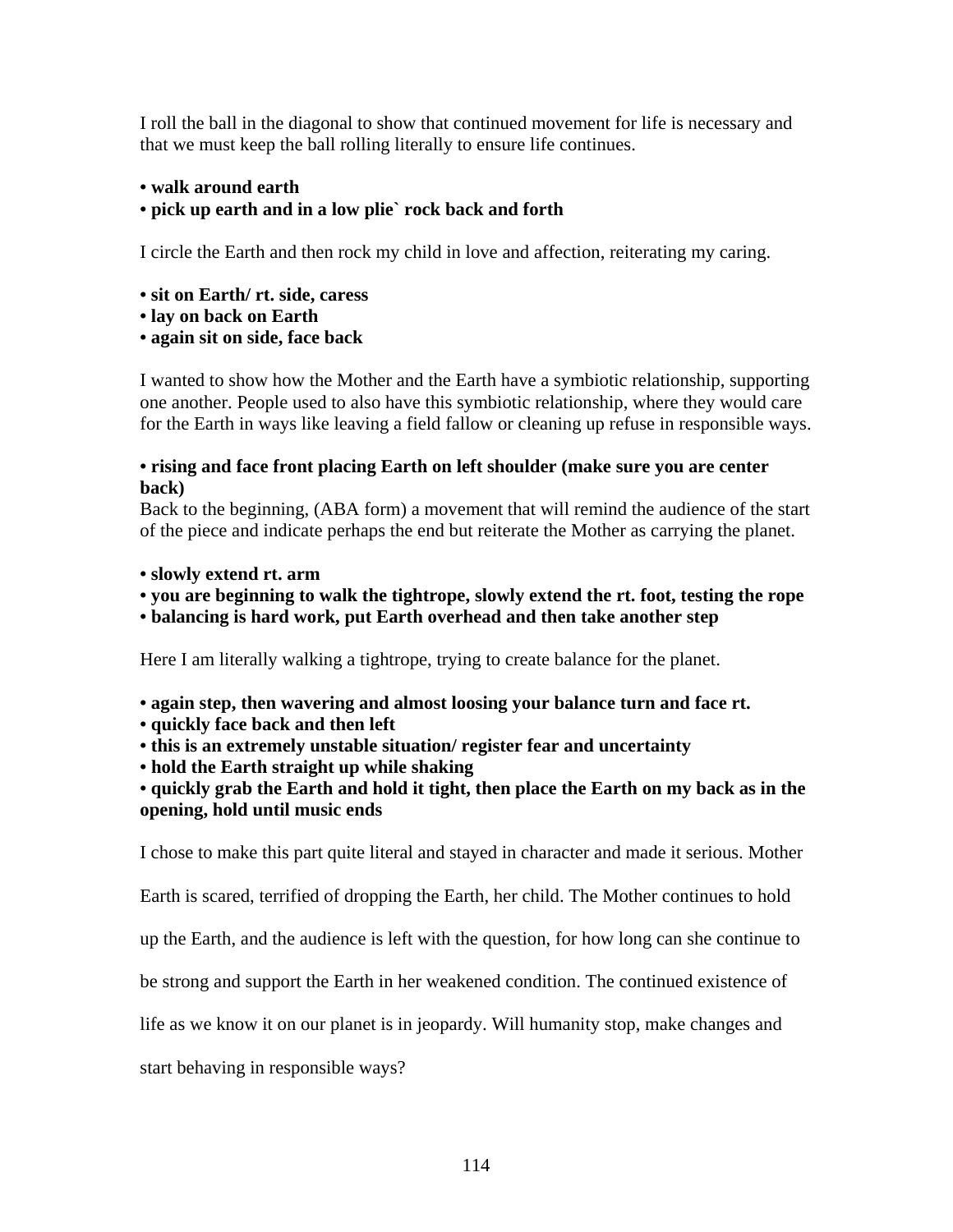# **I Create A Design**

In addition to discovering a subject, sensing an audience, and searching for specifics, the creative artist will explore and develop a design to frame her artwork. To add to the understanding of your idea, the idea is set in a structure. This organized framework in choreography can take on many forms but will nevertheless aid the audience in relating to the work. "The creative process takes place inside a specific aesthetic field where the forms of the past are constantly recreated and recast… We need to know what others have done and how they have done it" (Abbs, 1996, p. 205).

Choreographers seem to build on the forms and designs that they have observed or learned, either consciously or unconsciously. H'Doubler (1940) further expands our understanding of choreographic design by discussing how it is developed:

The final dance, as art form, is an aggregate of elements. Its development consists of several stages, each with its particular technique. There is the technique of selecting and organizing the psychological elements into substance and content, and the technique of selecting, organizing and executing the motor element. All become bound together and made as one by the overflow of rhythm into all phases. (p. 146)

Selection and organization of the specifics in a clear form and order are essential for the audience to understand the work. A recognizable and clear beginning, middle and end aid in this understanding. In 'The Orb', the piece begins with the sound of voices, people talking. We see a character lounging on the Earth as if it is a footstool, talking on the phone as a teenager would, stretching over and on the ball. This beginning section, then transitions into increasingly bigger and more violent actions and builds the dramatic tension in the mid section. The audience is led in their observations of the character who is crazily pounding and kicking the Earth, to ponder and question, what is she doing, why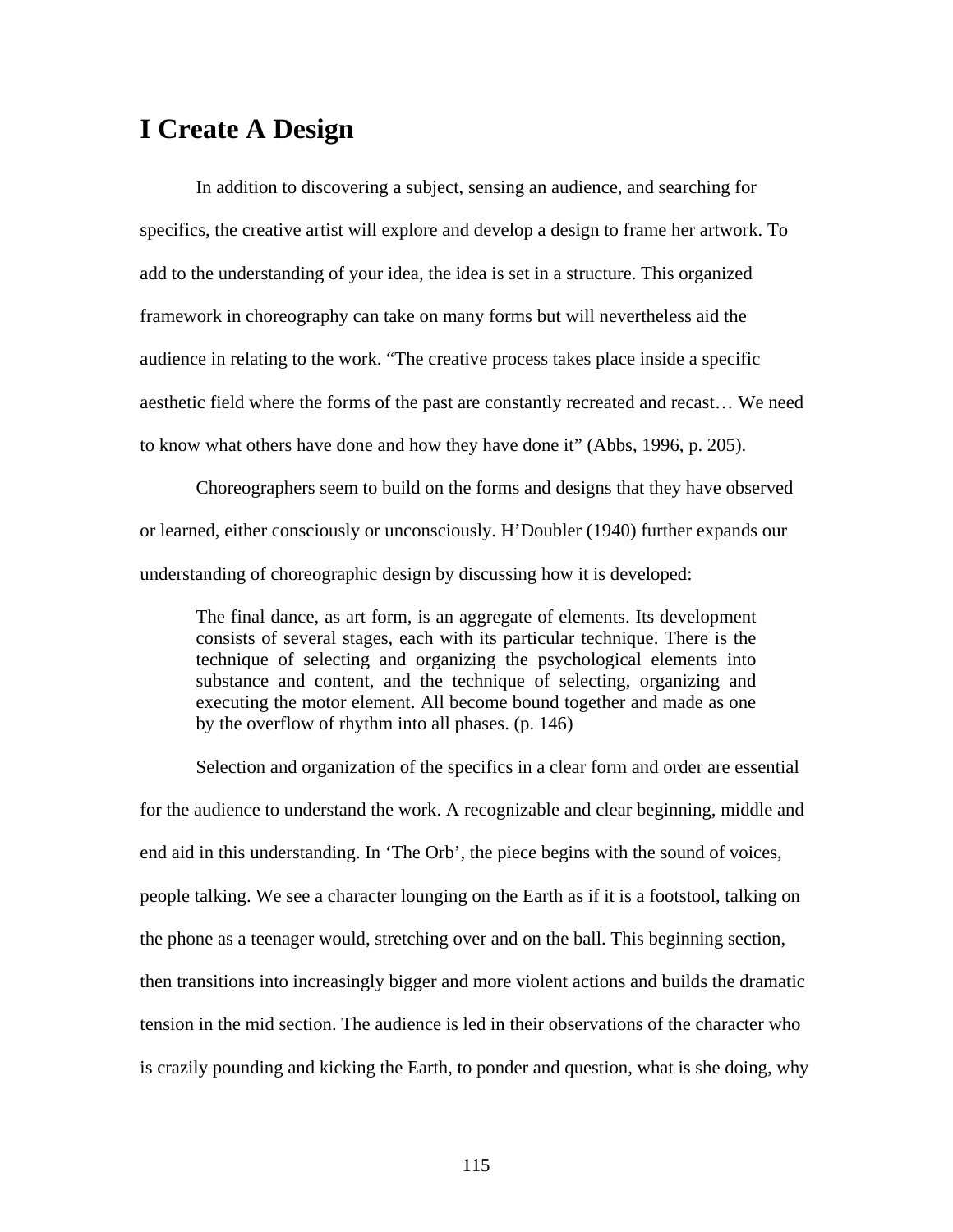is she becoming so violent, is there a connection to something I know already? A tension, is building, something is at stake and then the burst of the climax and a feeling of conclusion or resolution. I asked myself, "Will the audience see the parallel that has been drawn between the character and humanity through the design?" "Will they understand the metaphor of the character embodying and reflecting themselves in the patterns?"

For the work, 'Mother Earth', I chose a clear image of the Mother holding the Earth on her back for the beginning as my hook. So the audience might remember or be reminded of Atlas or some Grecian Goddess and wonder what was coming next. The design of the beginning of this piece develops the theme of the ever in motion, rotating planet but also establishes movement patterns that reoccur throughout the dance such as the Mother reflectively posing in her Earthly splendor. The middle of this dance continues to develop the theme of the Earth Mother as an entity, balancing and rotating as she holds her planet (child), but also allows the Mother to remember her past glories, the birth of her child and then to ponder her future. The end of the piece has a climactic rise of action, where the audience is engaged in the spectacle of the tired and beleaguered Mother trying to keep her balance on the metaphorical rope of life for our planet. Will she fall? The end of the piece says no but the future is hanging in the balance. The choreographer hopes this question is left on the minds of the audience by the impact of viewing the piece. The tension of the work is in the question of that balance.

It is important that the final images in choreography contain some kind of statement and tie in with the premise. For example, at the end of the dance, 'The Orb', I have my character, which is symbolizing all of humanity, fall off the Earth, which was spinning out of control. I hope my audience asks themselves, "Will she be able to get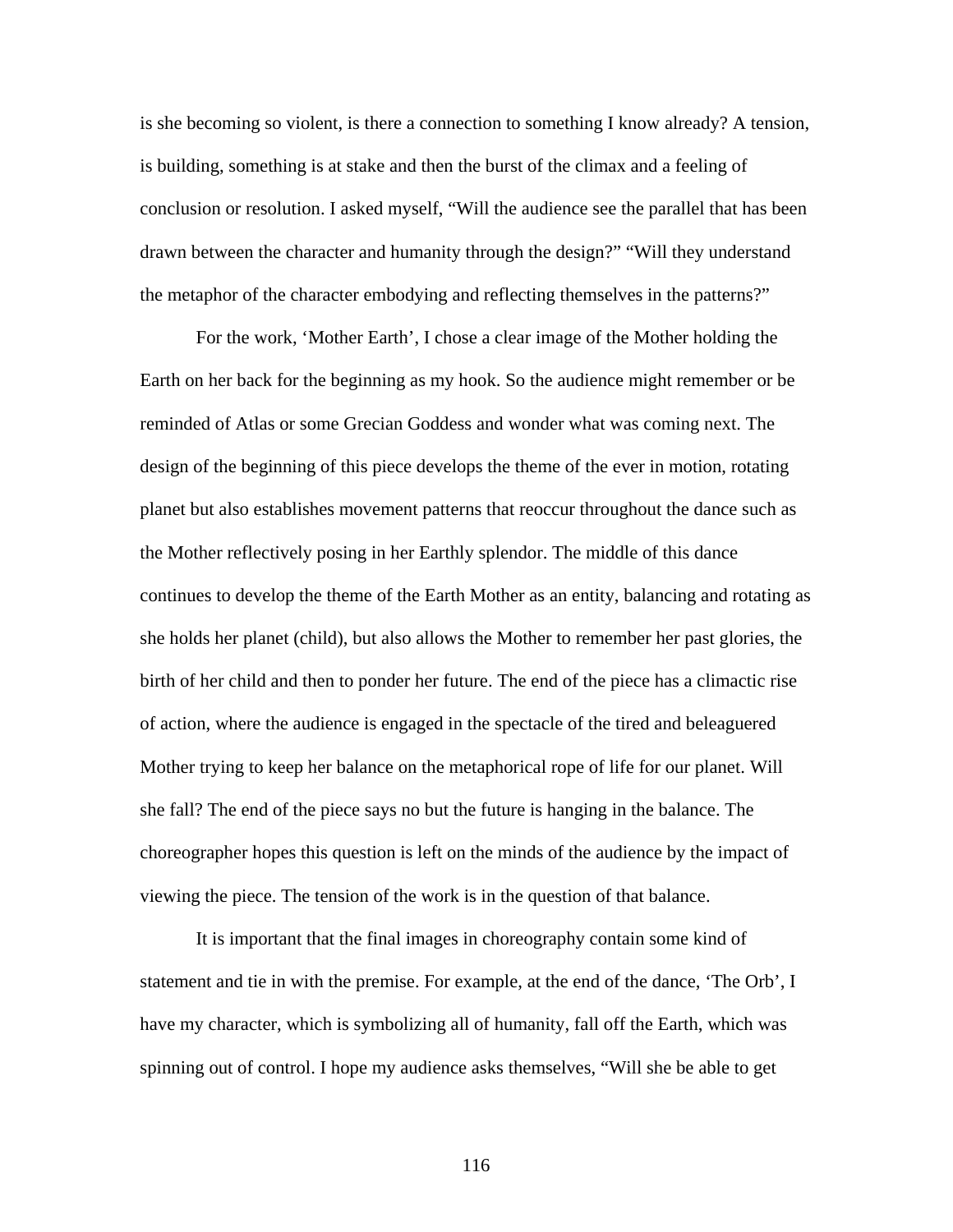back up again?" At the conclusion of 'Mother Earth', I show the mother walking a tightrope, trying to create balance for the planet. I hope the audience wonders "Will she fall?" The audience is left to ponder and ask themselves questions, deliberately embedded in the final movements. Through strategic planning of the design's beginning, middle and end sections the choreographer can take the audience on a journey shaping their perceptions and helping them receive and understand the message the choreographer intended.

The specifics of choreographic design can be seen in the floor pattern, levels, and orientations in space and on the stage. Drawing the floor pattern for 'The Orb', the design starts in the center of the stage but then travels in the diagonals and forward and back. Up to then, the design of the floor pattern has been very linear until it seems to break down from the violence and rough actions and as the earth spins out of control the floor pattern becomes random, the dancer (myself) crashing around as if she is lost and spinning out of control with the planet.

For 'Mother Earth', my dancer (again myself) starts slightly left of mid center stage, for dramatic effect, and then rotates turning on the spot and then makes a large circular/oval around the stage until coming to the back of the center stage echoing the Earth revolving around the sun. This central location is then used for several movements until the action is taken forward left and forward right and back to left of center. The choreography then moves in a diagonal from center to the right corner and back to center and then to far back center. Finally, the choreography moves from far back center, forward and ends slightly forward of center. I consciously tried to use the whole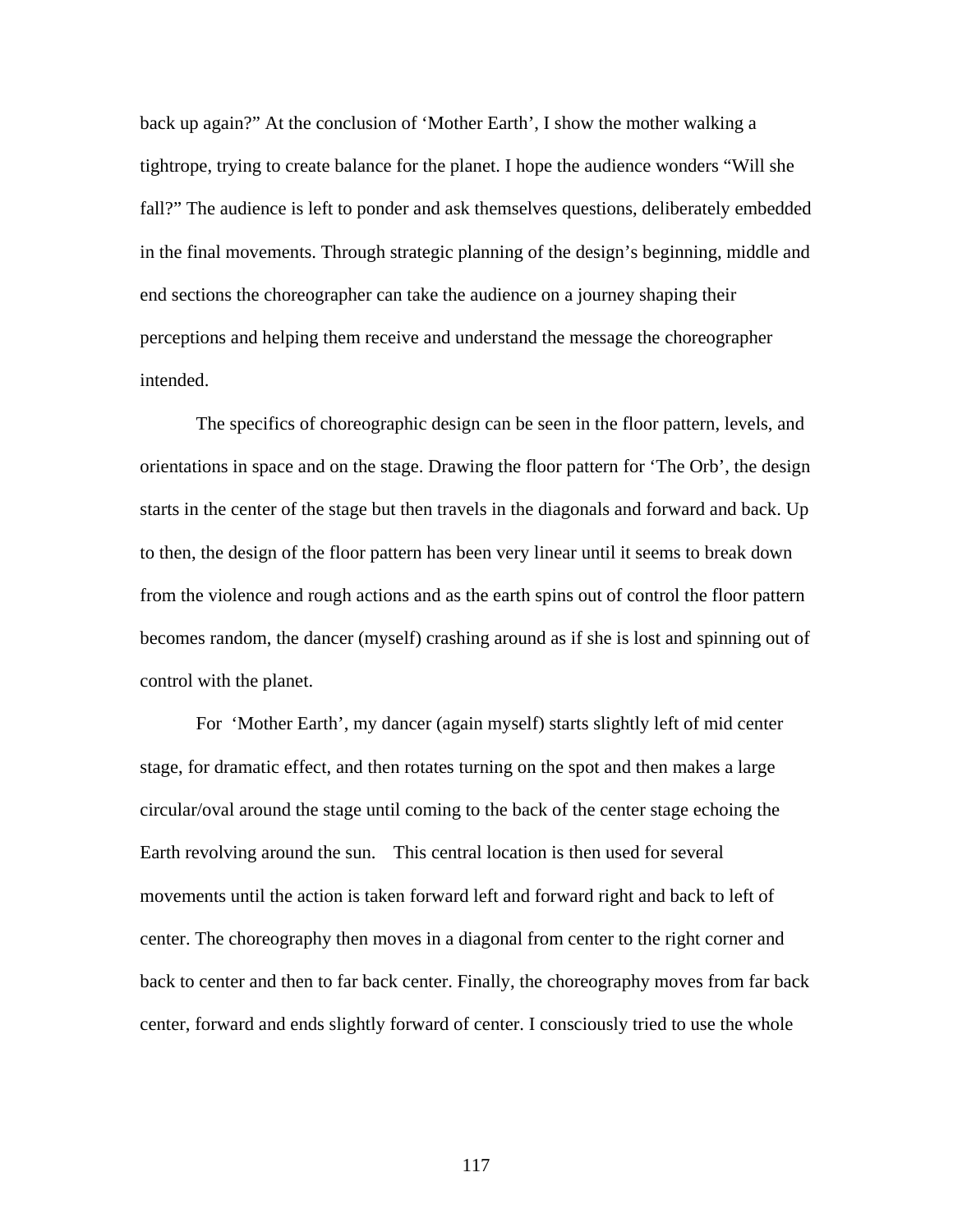stage space when planning my design. I wanted to engage the audience and hoped they would identify my rotating and revolving as actions the Earth takes as it travels in space.

Movement in choreography can take place on many levels as well as at mid level, where the performer is standing erect on the floor. This gives the piece more variety. I start 'Mother Earth' in a low position and rise to middle level. I raise the ball and dancer up into high space several times, balancing the ball on my shoulder and palms. I kneel on the floor and hug the ball in low space. I also give birth lying flat on the floor in low space. I use the mid space strategically to roll the ball, sit on the ball, lie on ball and end with the dancer moving down again from mid space to low space.

For 'The Orb', various levels were utilized. The ball, as a prop, was quite interesting in that the dancer could add to the mid level by lying on the ball, rolling on it and being underneath it while standing. I utilized high space by throwing the prop ball up in the air and jumping with the violent motions.

To summarize my creating a design, H'Doubler (1940) reiterates its importance and how it contributes to the audience experiencing and viewing a satisfying performance. Design is more then the time line, levels and patterns created by the choreographer but is also the unseen or invisible connections that have been designed which link all of the choreographic elements together to produce a unified and organized work of art:

The delight in proportion, balance, and rhythmic activity is coexistent with human behavior; therefore a dance, as a constructed form, can be a means of both satisfying and experiencing these pleasures. Structural phases of form are sensed as well as understood. They are organic and motor, and are, therefore, emotional because of the feelings of balance and unbalanced tensions. Structure in this sense is an organization of forces. Because of these factors, structure has a direct and emotional appeal and therefore adds to clearness of expression and communication. (p. 145)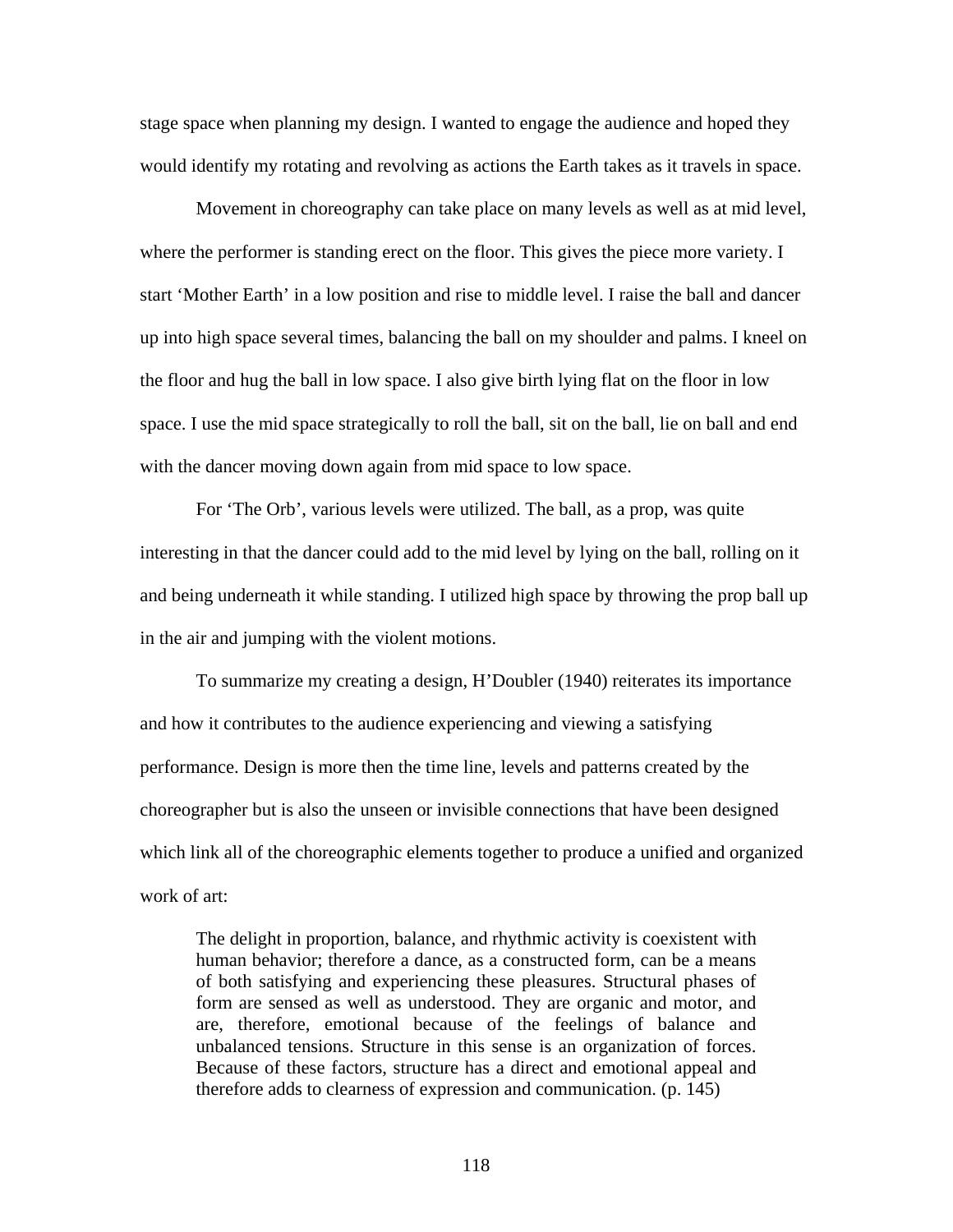# **Conclusion**

In the choreography of 'The Orb' and 'Mother Earth' I focused on using the four aspects of the creative writing model and found a close fit of process. Utilizing this model to aid my process of choreography was beneficial in that by focusing on each element I became more conscious of my choreographic process. As I applied the four elements of the creative writing model to the choreographic process, my process became clearer and provided a way to examine what I was doing. Focusing on the elements was beneficial in that they engendered questions which led to changes and improvements in defining my subject, choosing the details that would matter and in designing or structuring the work so an audience would understand it. For example, while reexamining the four elements in reference to my two pieces of choreography, I asked myself such questions as, am I sticking to my premise? Does the work have specifics that will move an audience? Are they clear? Is the design too elaborate or too understated? Will an audience understand and be able to identify my overall meaning? I have learned through my performative inquiry that in utilizing the writer's creative process for choreography, there are clear applications for understanding and engaging in the choreographic process; this model would be of benefit for educators and students undertaking a performative inquiry through choreographic exploration and/ or in the creation of a performance of "big ideas" in movement.

The choreographic process is unique in its exploration of space and time but never the less can be seen to parallel the elements of the writing process. I learned through my performative inquiry that the four elements are guidelines, which the choreographic artist can use to reflect on and improve her creative process. For example, when I was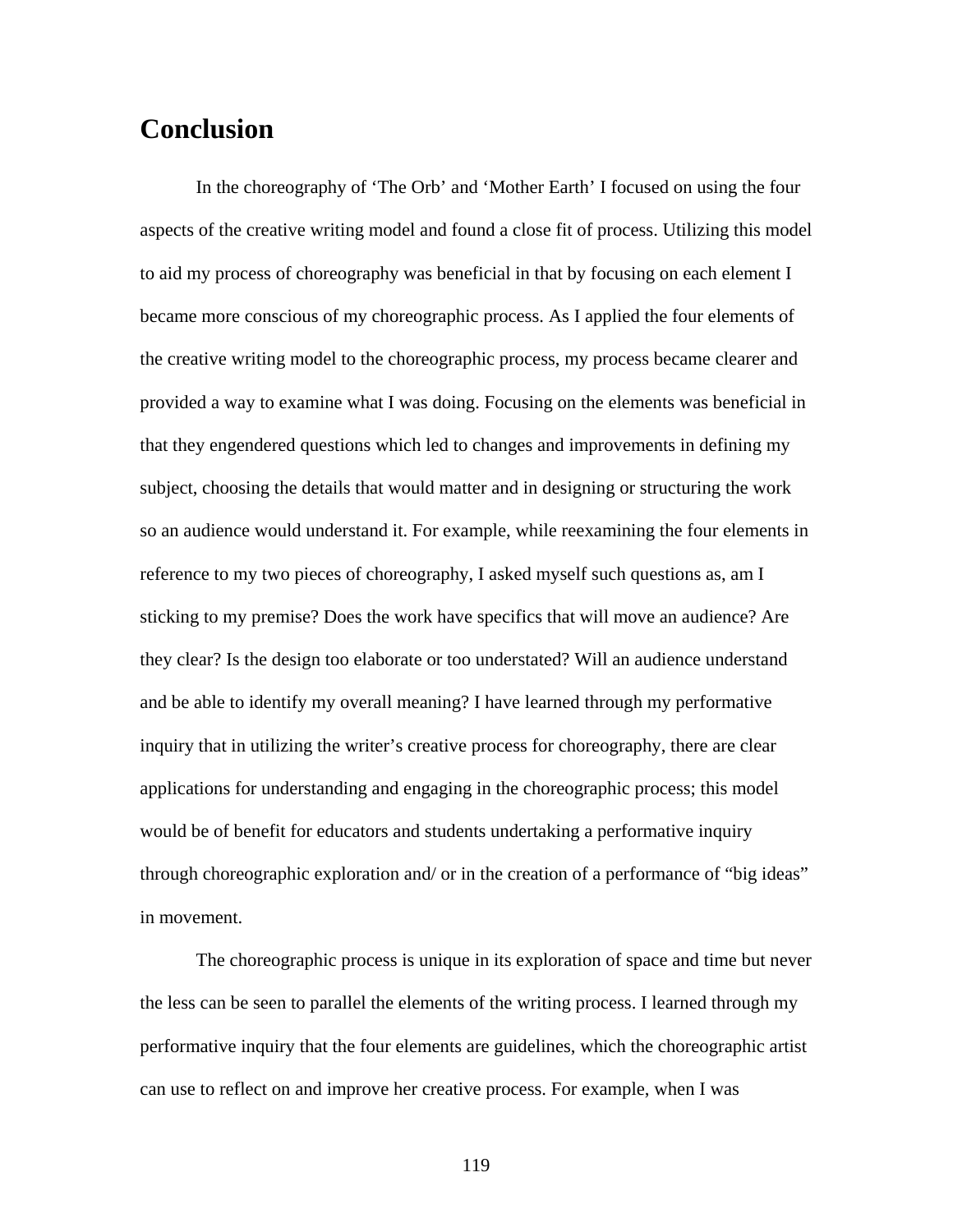immersed in the choreographic process, I did not systematically stop and examine each element during the creation of the movement, rather while I crafted each phrase and section, I was caught up in the moment of improvising and drafting my movement ideas as they flowed intuitively. The knowledge of the writing process model was nonetheless in the back of my mind operating with its subtle influence. The writing process model provided a framework to refer to as progress with the choreography occurred thereby informing me of areas of my work that needed to be changed.

My choreography was informed by performative inquiry in that it drew my attention to my learning as I was doing. Through performative inquiry I was able to examine the meaning my body had revealed. An example is the creation of the wild, out of control spinning and careening movement phrases in the latter part of 'The Orb. ' I had started working on these movement phrases by simply holding the Earth ball and spinning around freely. As I spun around the movement phrases evolved and changed as I imagined a drunkard spinning out of control, staggering and almost dropping the ball. I then had the epiphany of the meaning of this symbolism correlating it to humanity spinning out of control.

Another example of performative inquiry informing my work was when I created the imagery of Mother Earth giving birth. I was working on the design and I thought I needed to incorporate more levels. I held the ball up high and then melted down and lay on the floor stretched out straight. I put the ball between my legs as I'd seen on an exercise video and immediately thought of giving birth. This recognition or understanding realized through movement became a clear image to use for reinforcing the mother concept.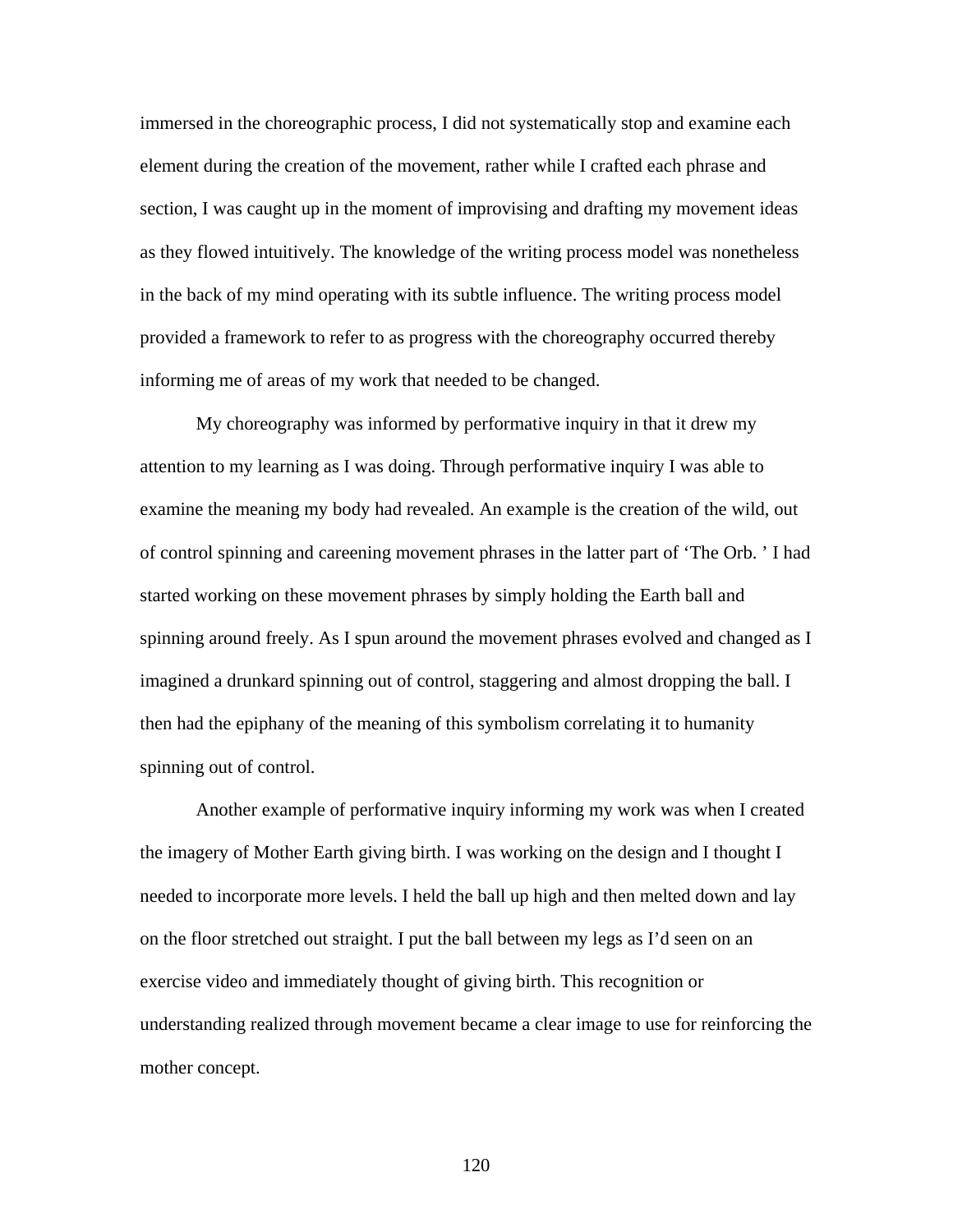A last example of how my final choreography was informed by performative inquiry is that as I rehearsed each piece, thinking I was finished and the choreography was set I would discover parts I wanted to change. By performing and doing the pieces again and again, within a performative framework of inquiry and reflection, more ideas would occur to me. For example, I ended up adding the image of the person falling off the ball at the end of 'The Orb' because while I was rehearsing I was continually slipping while sitting on the ball and almost tumbled off. Then it occurred to me, as I fought to regain my balance, the impact this image would make for the final movement of 'The Orb.'

It was through engaging in this performative inquiry that I was able to confidently confirm from my personal experience that there is a strong resonance between Mamchur's (2004) creative writing model and the choreographic process. In addition, the performative inquiry allowed me to identify the usefulness and applicability of the four elements of the creative writing process to choreography and to create meaningful work. By creating dance works while employing key concepts of the writing model, I was able to confirm the feasibility of my initial question of whether the writing process model could be applied to choreography.

Insightful learning emerged through this performative inquiry that informed me not only about the application of the writing model to choreography but also about the subject of ecology as I employed the four elements of the writing process as a model for my choreographic process. Most importantly, this learning may provide an example of the possibilities inherent in using the creative writing model as a method of choreography with or aided by performative inquiry to challenge educators, choreographers or students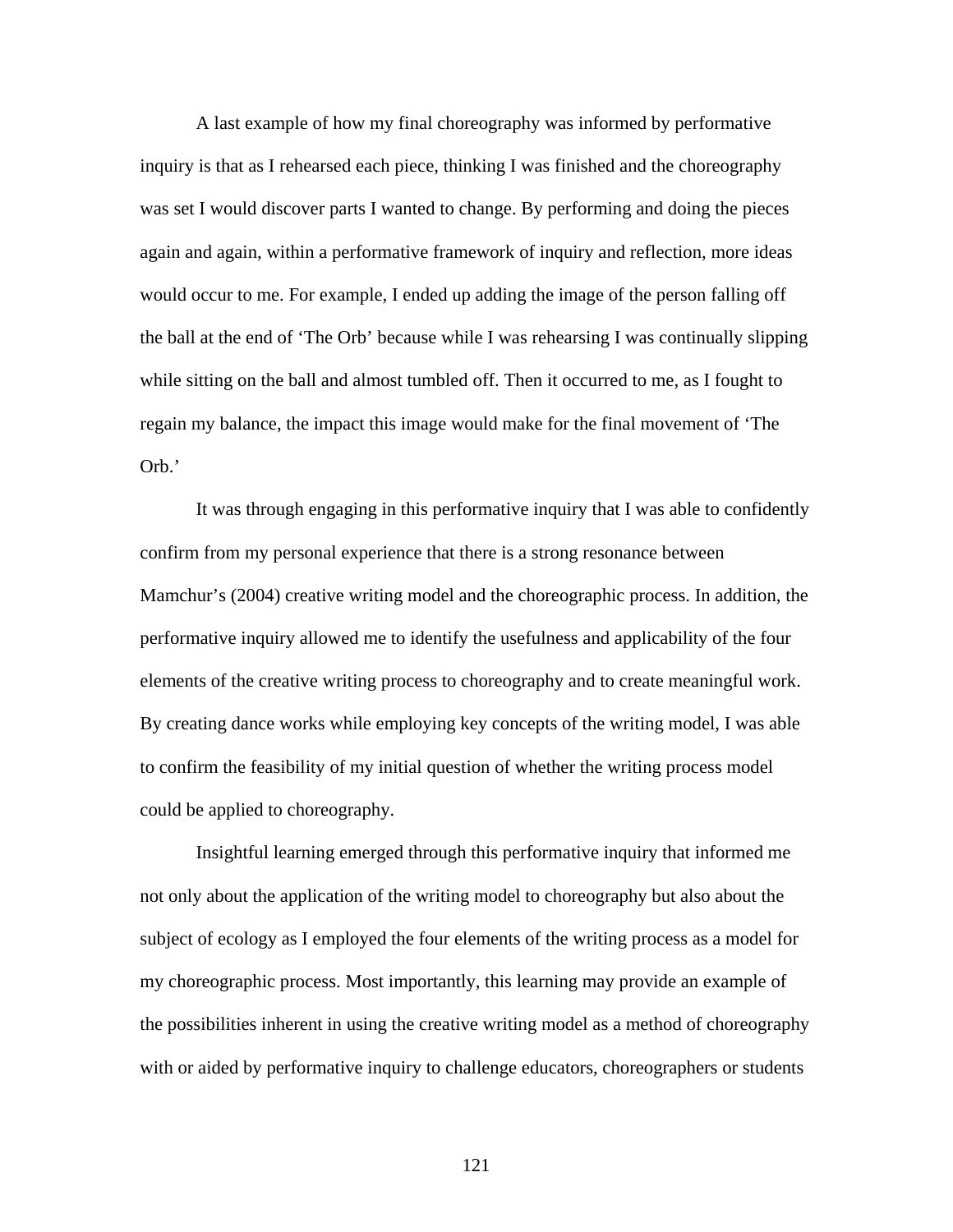to make new discoveries of their own about subjects or issues that are relevant and meaningful to them. Performative inquiry may lead the inquiring artist to "those moments of learning (elusive and desired) that emerge through performance to inform, disturb, question, or illuminate actions, relationships and /or issues that emerge, trouble, engage, or challenge participants…" (Fels, 2004, p. 82).

 Ultimately, artistic creation remains a mystery, despite our having elements and processes to examine, which help us to develop our creativity. How we transform our ideas, thoughts, experiences and inspiration into something symbolic that is art, and that conveys meaning to others, is an elusive venture; deliberately seeking to successfully achieve what we might call creativity is an illusive endeavor. Yet, artistic creation is the conduit to a shared experience, and in some way, provides a link, unites the artist's inner ideas, makes them apparent, yet leaves space for individual response and interpretation. The viewer, reader or listener experiences something new but familiar in the work. Choreography is my personal choice of artistic expression and is a means to tell my stories. The creative writing model and performative inquiry have assisted me in opening new doors for my practice, expression, personal understanding and enjoyment of creating dance works.

### **Final Summary**

There are many ways to reach an artistic destination. In the subject of the arts, creative artists seem to find their own way. There is no one set formula. However, artistic processes exist and the artist of any discipline realizes that there is much to learn from those who have come before and demonstrated a mastery of their craft. Student artists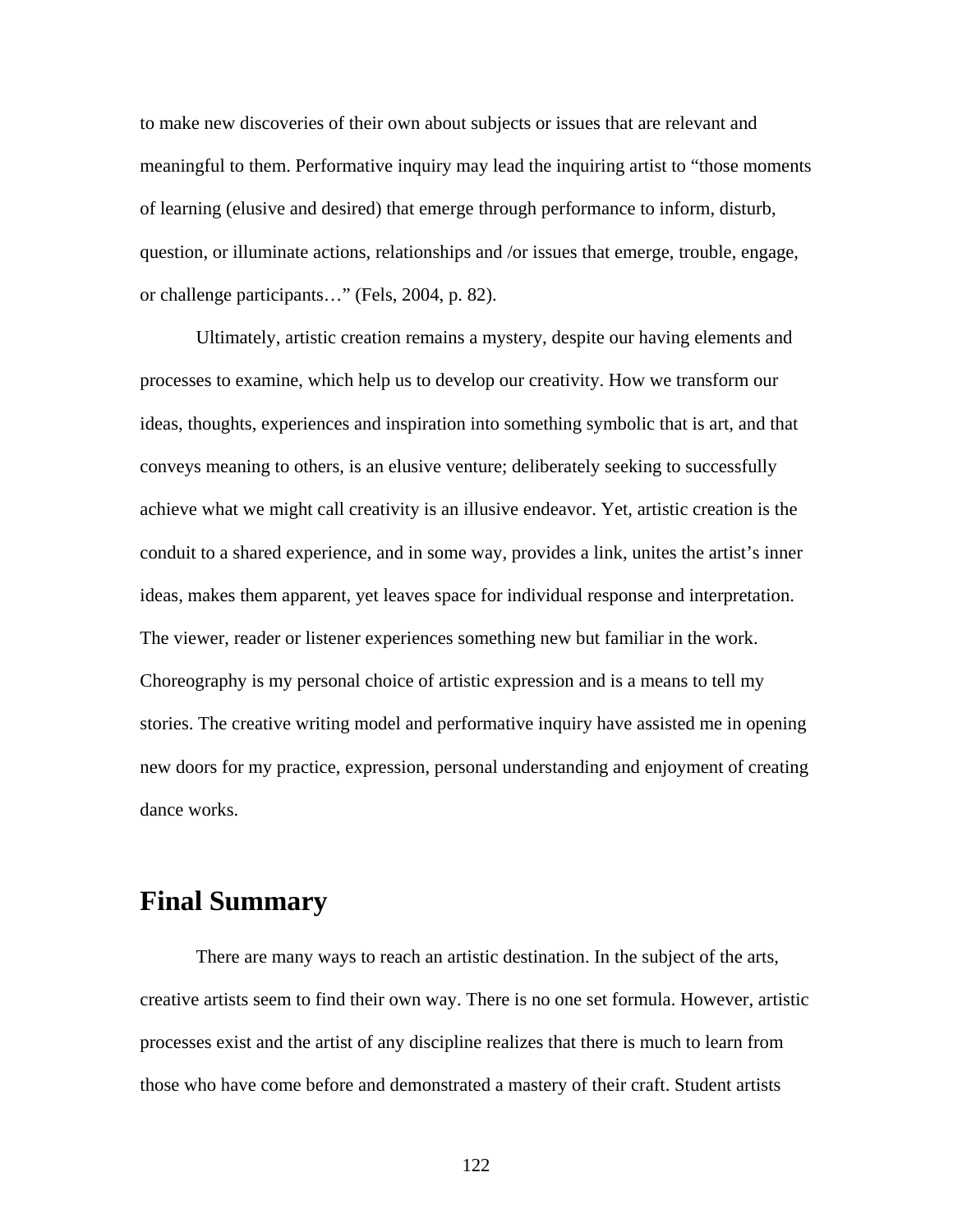benefit from learning a solid body of knowledge and skill on which their own creativity can be nourished and emerge.

After examining the literature on the processes of writers and choreographers, it is apparent that many writers and choreographers employ the four elements of the creative writing model, as outlined by Murray (1968), (1990) and further defined by Mamchur (2004) which are discovering a subject, sensing an audience, searching for specifics and creating a design. Through archival research I discovered a strong resonance to exist between the processes of the two art forms. The presence of the four elements of the writing process as spoken of by choreographers suggests that this model is useful in describing and analyzing the process of art making in the area of choreography.

In addition, using performative inquiry as a methodology allowed me to come to a deeper understanding and recognition of the viability of choreography as incorporating the four steps or stages comparable to those of writing. Performative inquiry afforded insightful learning to emerge not only about the application of the writing model to choreography but also about the subject of ecology as I employed the four elements of the writing process as a model for my choreographic process. The connections and parallels I uncovered and discovered reiterated the recognition that art making processes may aid, support and guide artists in their art making and help them find starting places for creativity. Artistic processes may also point to new directions and emphasize important elements for inclusion in an artistic endeavor. The writing process as identified by Murray (1968), (1990) and further defined by Mamchur (2004) stresses the importance of discovering a subject that has meaning for the artist, while developing the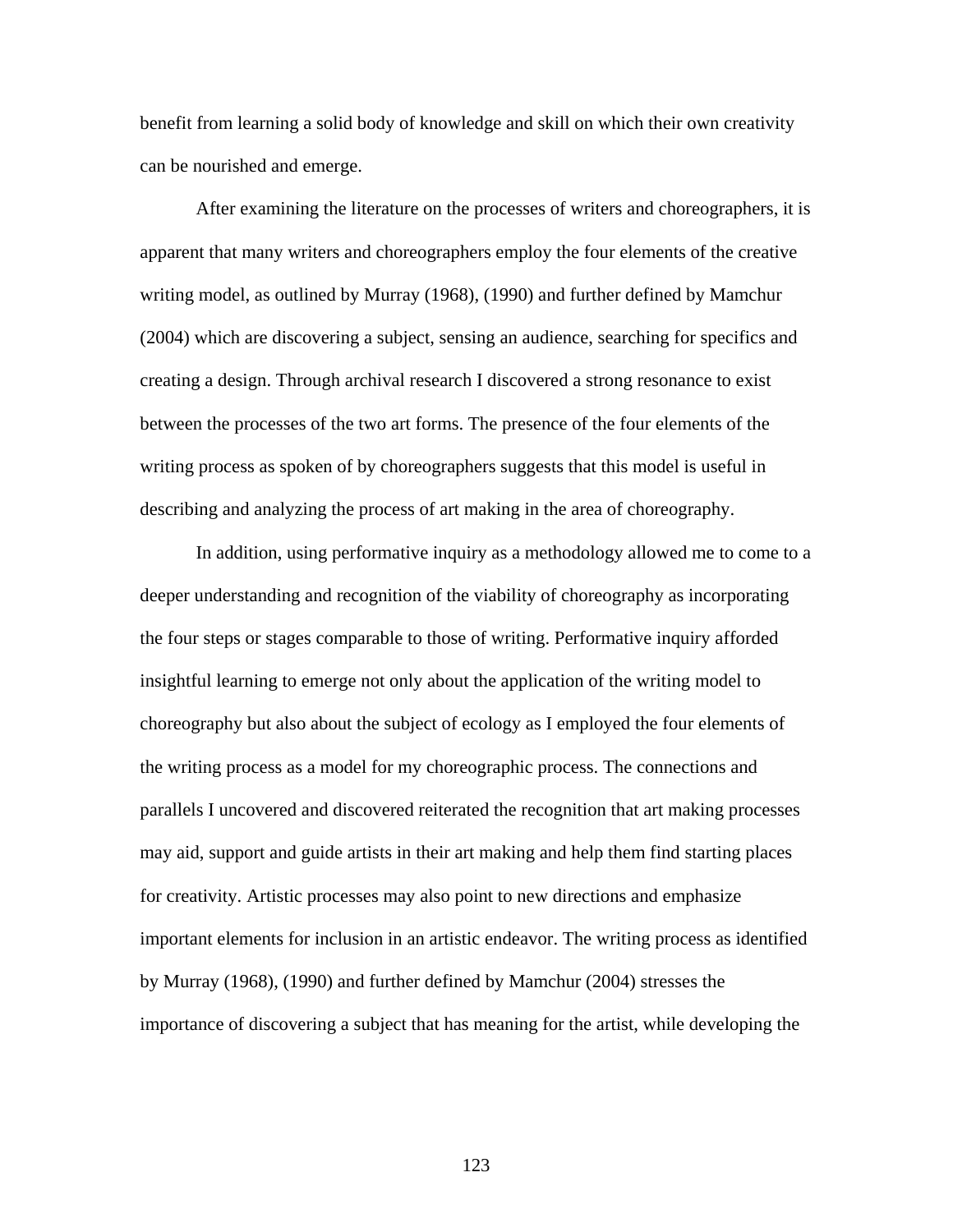idea with clear specifics and a well thought out design so an audience is moved and understands the idea as clearly as possible.

Mamchur's (2004) creative writing model provides the opportunity to organize, discover and produce work for both writing and choreography. Process is present in the creation of works of art, even if it is not consciously employed or acknowledged. But a conscious process can be valuable in allowing the artist to reflect and learn from each creative experience. This reflection may lead to employing deeper and more complex insights into succeeding work. Refining one's method in the creative process is part of the maturing artists building towards achieving the most they can attain in their medium.

The writer's and choreographer's processes teach ways to communicate and convey the individual self. Self expression leads to self awareness and self understanding, both of which promote positive mental, emotional and physical health. When we start school, children are encouraged to express themselves with art making in one form or another. Educators realize it is important to address all aspects of the developing child. Young students sing and dance, draw and paint and play with clay and sand. Each child is learning many things from these experimentations. The child is learning to make choices, depict the world, and show others who she is before she learns how to read or write. The arts and particularly movement and choreography provide chances for young children to discover, explore and problem solve alone and with others in nonverbal ways. Movement builds and develops important mental and emotional skills. Through creating choreography we have the particular opportunity to experiment with our bodies and unite and understand our whole selves.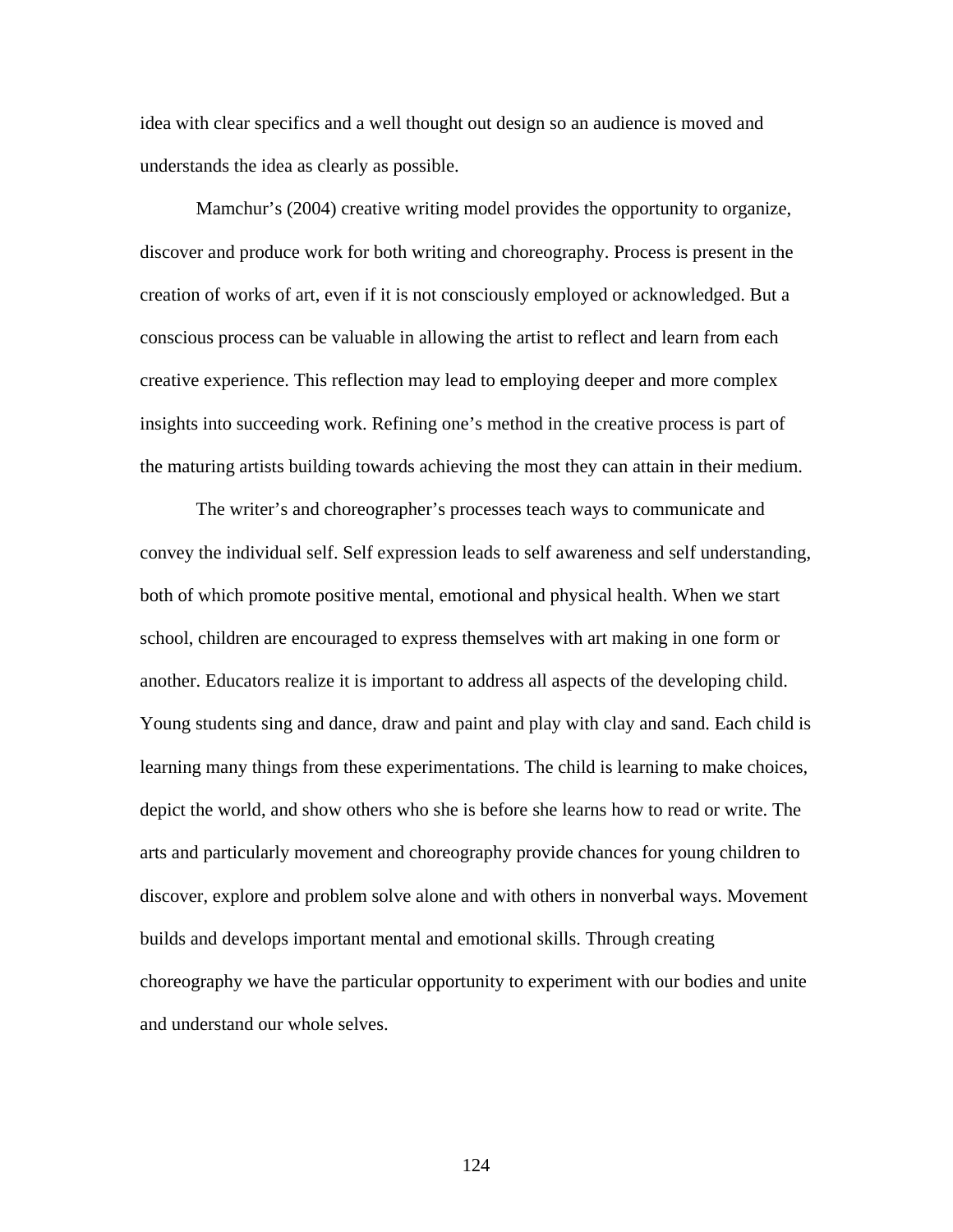Continuing to incorporate and emphasize movement and the physical body to tell a child's personal story as children learn to read and write, may aid and strengthen both forms of expression in their growth. Teaching a similar process for both forms of expression simultaneously may further illuminate and reinforce the positive development of writing and choreographic skills.

The choreographic and performative arts may provide the means with which to shape and express our understandings and ideas in new ways. Dee Dickinson states, "The Arts are languages that all people speak that cut across racial, cultural, social, educational, and economic barriers and enhance cultural appreciation and awareness" (p. 4). Choreography is a unique and special language. There are no words, nor is there a literal message in the language of dance… The words that dance "speaks" are movement phrases expressive of the choreographer's design" (Ellfeldt, 1967, p .5). Exploring choreography as a way to erase barriers of all kinds, and solve problems by 'showing' solutions artfully with our students may be achieved by fostering and teaching choreography in our educational systems.

To reiterate the usefulness of the creative writing process as a choreographic process, this model could provide the inspiration and structure for developing choreographic work in many educational settings. The experiences we have as children in the school system shape us and help determine the kinds of people we become, the kinds of jobs we get as adults and how we view the world and if we feel positive about it. Educating an individual and a society in the choreographic arts along side learning to express oneself with writing could be powerful ways to discover and determine who we want to be. Reflecting on the state of our physical being, understanding our bodies and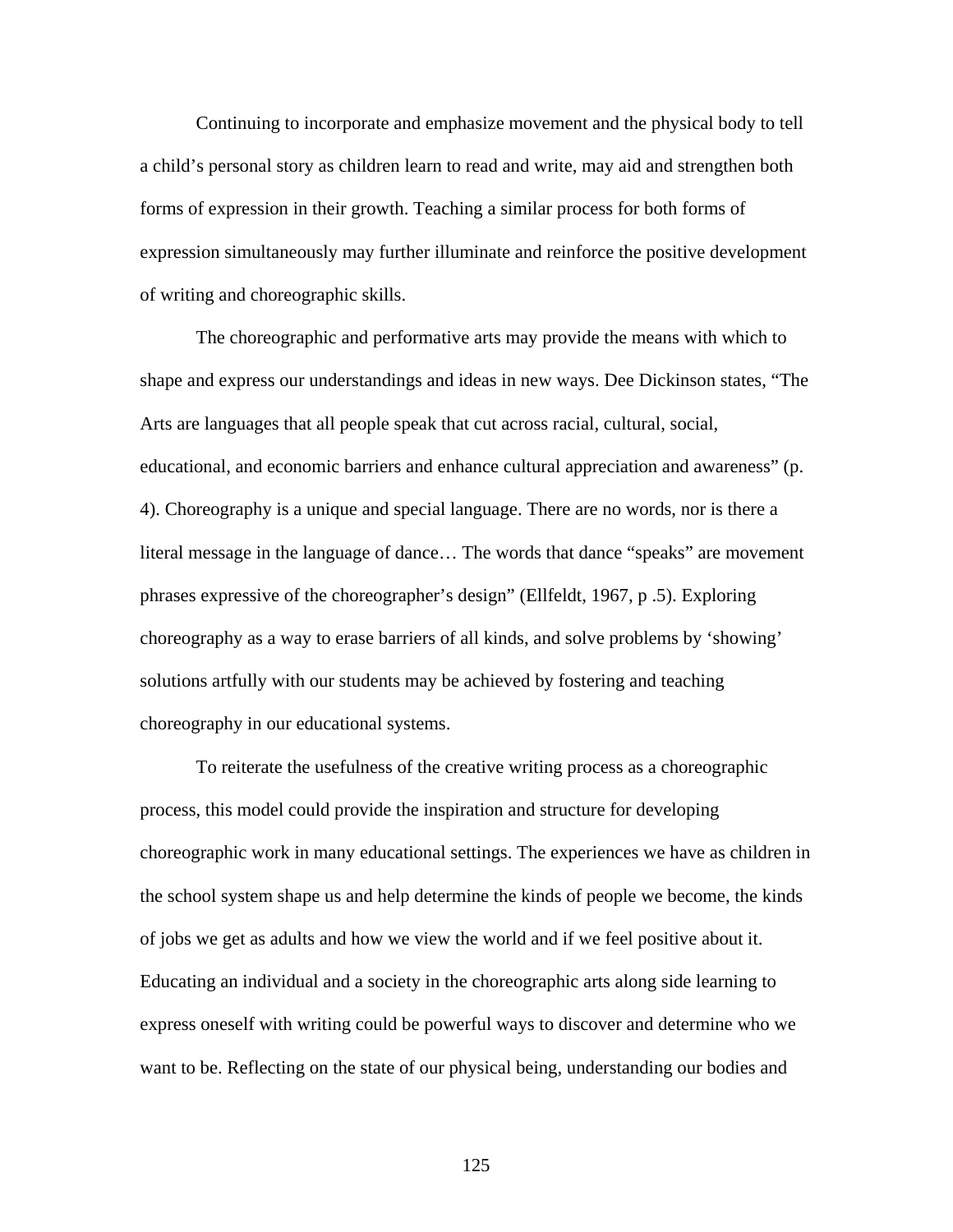learning to appreciate who we are and who we can be may be made possible by

employing a choreographic process for creation and provide a means to explore these

possibilities. To conclude, I reflect on the important words of movement educator

H'Doubler (1940):

Of all the art forms, dance is the most generally available, since everyone finds the instrument needed for this purpose in his own body. Anyone who understands how can create his own dance, or find meaning in forms that have been created by others, and so satisfy, to some extent, his latent desire to experience and manifest what is pleasing to him in content and form … One of the greatest values of any art is its power to carry the individual beyond himself into a broader world of imaginative experience and understanding … Dance not only satisfies and deepens the aesthetic sense by its own forms, but also gives insight into the fundamental elements common to all the arts. It carries the student beyond the limits of one art into the wider realm of all art and makes him a citizen of its world of beauty and meaning. (pp. 164-165)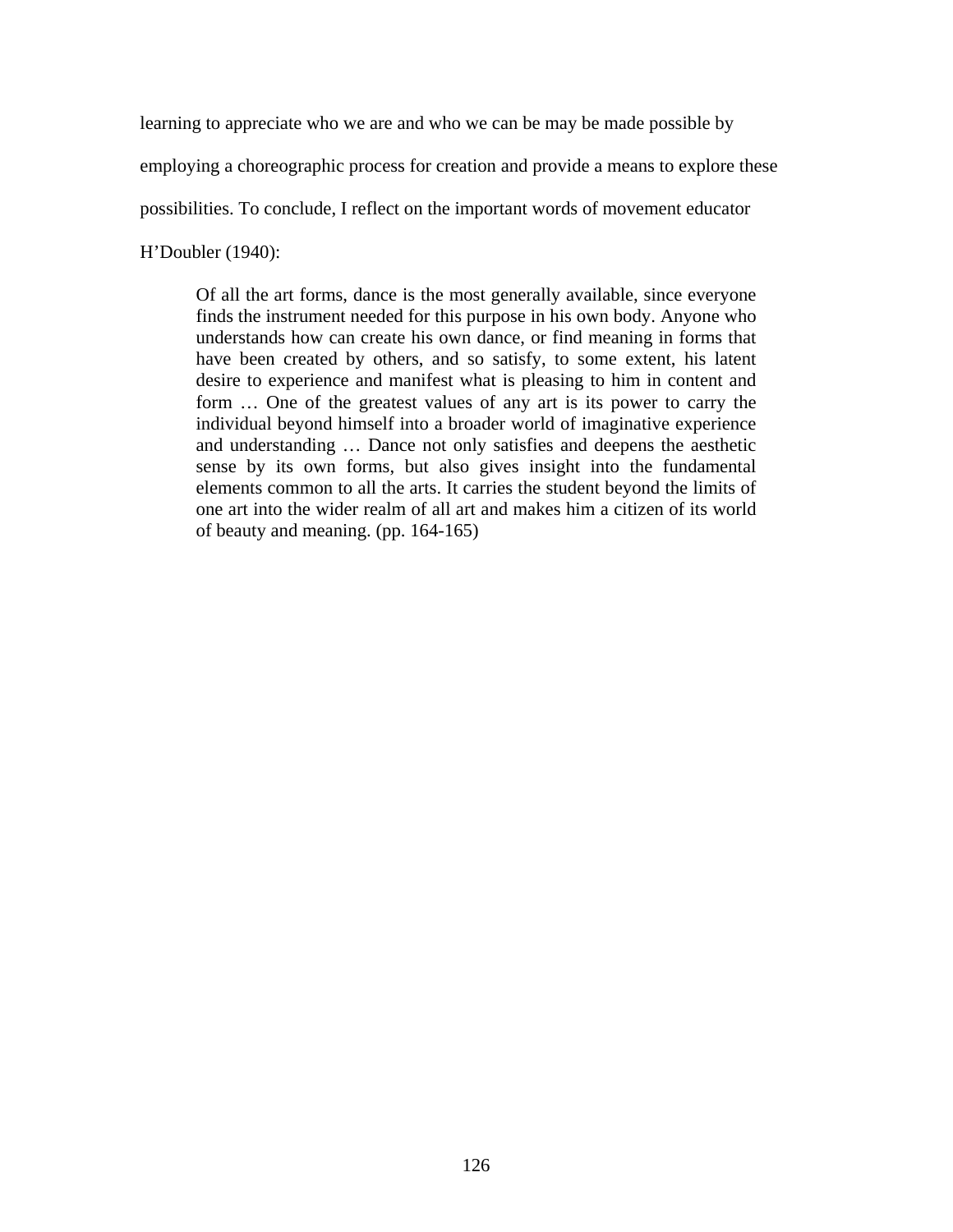### **REFERENCE LIST**

- Abbs, P. D. (1989). The pattern of art-making: *The symbolic order.* London: The Falmer Press.
- Abram, D. (1996). *The spell of the sensuous: Perception and language in a more-thanhuman-world.* New York: Vintage Books.
- Apps, L. (2007). *Artistic process: Splitting open art-making*. Doctoral Dissertation, Faculty of Education, Simon Fraser University.
- Arnheim, R. (1989). *Thoughts on art education*. U.S.A.: The Getty Center for Education in the Arts.
- Ashley, L. (2003). *Shape shifting: Examining choreographic process in dance education*. ACE Papers, Issue 13.
- Audsley, J. (1960). *The book of ballet.* London: Frederick Warne & Co. Ltd.
- Bausch, P. (2008). *What moves pina bausch: An interview with kaija pepper after the choreographer's kyoto prize win.* Dance International, Summer 2008 issue: Published by The Vancouver Ballet Society.
- BC Ministry of Education (1994). *Prescribed provincial curriculum guide*. Province of British Columbia.
- Berger, J. (2001). *The shape of a pocket.* London: Bloomsbury Publishing Ltd.
- Bergin, T.P. (1975). (Introduction to the conversation) In *Why move? A conversation about dance with bella lewitzky.* San Francisco: Chandler & Sharp Publishers, Inc.
- Best, D. (1974). *Expression in movement and the arts: A philosophical inquiry*. London: Lepus Books.
- Blom, L.A. & Chaplin, L.T. (1982). *The intimate act of choreography* London: University of Pittsburgh Press.
- Boorman, J. (1969). *Creative dance: In the first three grades*. Ontario: Academic Press Canada Limited.
- Borstel, J. (2006). The art of the question. Retrieved March 04, 2008, from http:/[/www.danceexchange.org.](http://www.danceexchange.org/)
- Brauer, G. (Ed.) (2002) *Body and language: Intercultural learning through drama*. Westport: Ablex publishing.
- Brown, J.M., Mindlin, N., & Woodford, C.H. (Eds.). (1998). *The vision of modern dance*.  $(2^{nd}$  ed.). Hightstown, NJ: Princeton Book Company.
- Burns, C. (Ed.) (2008). *Off the page: Writers talk about beginnings, endings and everything in between.* New York: W.W. Norton & Company
- Caulkins, L. (1986*). The art of teaching writing*. Portsmouth, NH: Heinemann.
- Culham, R. (2003*). 6 + 1 Traits of writing*: *The complete guide, grades 3 and up.* New York: Scholastic Inc.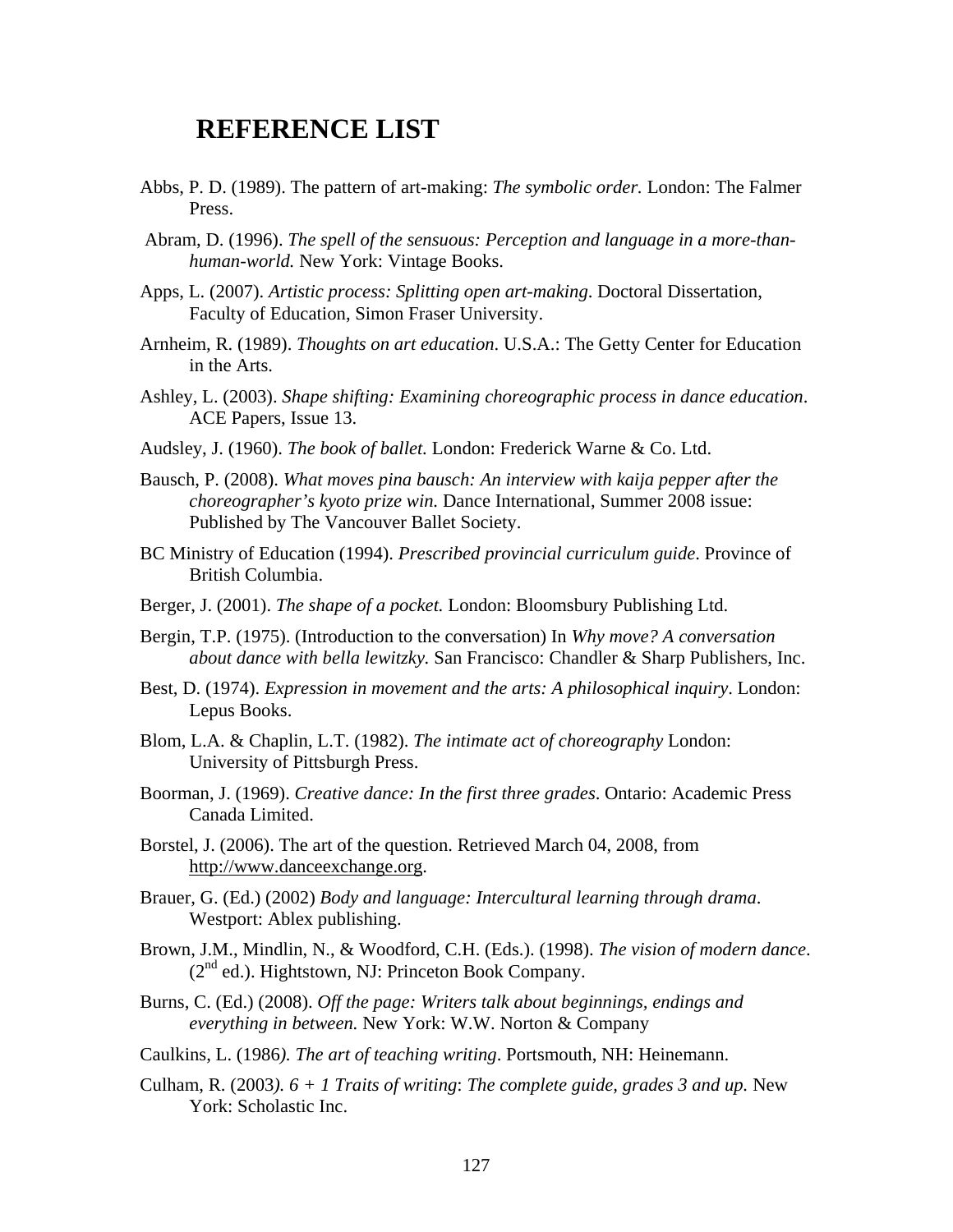- David, L., Bender, L., Burns, S.Z., Skoll, J., Guggenheim, D., (Producers), & Guggenheim, D. (Writer/Director). (2006). *An inconvenient truth: Global warming effect* [Motion Picture]. United States. Paramount Classics and Participant Productions.
- De la Tour, E. (1970). In Haberman, M., Meisel T.G. (Eds.) *Dance: An art in academe*. New York: Teachers College Press.
- Dickinson, D. (1993). *Why are the arts important?* New Horizons for Learning.
- DiCaprio, L., Petersen, L.C., Castleberry, C., Gerber, B., (Producers), & Petersen, L.C., Conners, N., (Writers/Directors). (2008). *The eleventh hour* [Motion Picture]. United States. Warner Bros. Entertainment Inc.
- Dillard, A. (1989). *The writing life*. New York: Harper & Row, Publishers.
- Duncan, I. (1928). *My life*. London: The Camelot Press Ltd.
- Ellfeldt, L. (1967). *A primer for choreographers*. University of Southern California: Mayfield Publishing Company.
- Emig, J. (1971). *The composing process of twelfth graders*. Urbana, IL: National Council: of teachers of English.
- Fels, L. (1995). In Dialogue with Grumet: Erasing the Line. *Educational Insights*. Vancouver, B.C. [http://www.lane.educ.ubc.ca/insights/home.html.](http://www.lane.educ.ubc.ca/insights/home.html)
- Fels, L. (1998). In the Wind, Clothes Dance on a Line. *jct: Journal of Curriculum Theory*. 14. (1) 27-36.
- Fels, L. (1999). *In the wind clothes dance on a line: Performative inquiry a (re)search methodology.* Unpublished Doctoral Thesis. Vancouver: University of British Columbia.
- Fels, L. (2004). Complexity, teacher education and the restless jury: pedagogical moments of performance. *Complicity: An International Journal of Complexity and Education*, vol 1 no.1.
- Fels, L. & Belliveau, G. (2008). *Exploring curriculum: Performative inqury, role drama, and learning.* Vancouver: Pacific Educational Press.
- Fels, L. & McGivern, L. (2002). Intercultural recognitions through performative inquiry. In Gerd Brauer (Ed.) *Body and language: Intercultural learning through drama.*  Westport, CT: Ablex Publishing.
- Fleming, M. (2008). *Maureen fleming biography*. Retrieved March 15, 2008, from [http://www.maureenfleming.com](http://www.maureenfleming.com/)
- Fox, M. (1993). *Radical reflections: Passionate opinions on teaching, learning and living.* San Diego: Harcourt Brace & Company.
- Franklin, E. (1996). *Dance imagery for technique and performance.* Human Kinetics Organization.
- Friedman, L. & Moon, S. (Eds.) (1997). *Being bodies: Buddhist women on the paradox of embodiment.* Boston & London: Shambhala.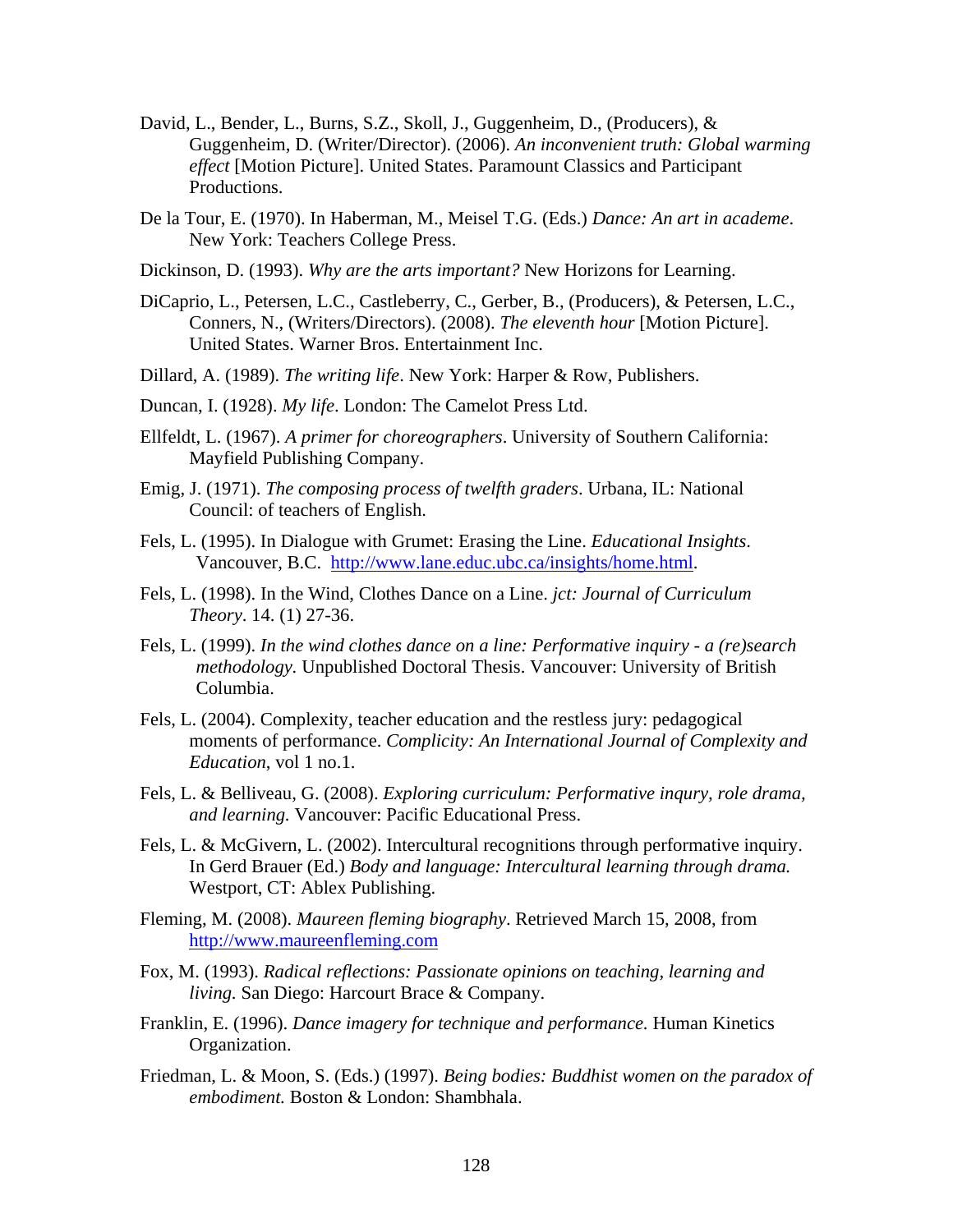- Gardner, H. (1985). *Frames of mind: The theory of multiple intelligences.* New York: Basic Books.
- Gardner, H. (1990). *Art education and human development*. Los Angeles: The Getty Center for Education in the Arts.
- Garrod, A. (1986*). Speaking for myself: Canadian writers in interview.* St. John's, NFL: Breakwater Books Limited.
- Gilbert, A.G. (2006). Brain-compatible dance education. National Dance Association.
- Goldberg, B. (1996). *Room to write: Daily invitations to a writer's life.* New York: Penguin Group (USA) Inc.
- Goodheart, C. (2000). *A case for the arts in education.* New Horizons for Learning.
- Graham, M. (1991). *Blood memory.* New York: Doubleday.
- Graves, D. (1983). *Writing: Teachers & children at work*. Exeter, NH: Heinemann.
- Guest, I. (1960). *The dancer's heritage: A short history of the ballet. London:* Adam and Charles Black.
- Haberman, M., Meisel T.G. (Eds.) (1970). *Dance: An art in academe*. New York: Teachers College Press.
- Halprin, A. (1969*).* Intuition and improvisation. In M.Van Tuyl (Ed.), *Anthology of impulse: annual of contemporary dance*. New York: Dance Horizons Incorporated.
- Halprin, A. (1975). *Second collected writings*. San Francisco Dancer's Workshop.
- Hanstein, P. (1986). *On the nature of art making in dance: An artistic process skills model for the teaching of choreography.* Doctoral Dissertation, Ohio State University). *Dissertation Abstracts International, 47, 3640A-3641A.*
- Hawkins, A. (1964). *Creating through dance.* Englewood Cliffs, N.J.: Prentice-Hall*.*
- Hawkins, A.M. (1991). *Moving from within: A new method for dance making.* Chicago, IL: a cappella books, incorporated.
- Hawkins, E. (1992). *The body is a clear place and other statements on dance*. Pennington, NJ: Princeton Book Company, Publishes.
- Heffernan, J.A.W. & Lincoln, J.E. (Eds). (1990). *Writing: A college handbook*. New York: W.W. Norton & Company.
- H'Doubler, M. (1940). *Dance: A creative art experience*. The University of Wisconsin Press.
- Horst, L. & Russell, C. (1963) *Modern dance forms*. (2<sup>nd</sup> ed.). San Francisco: Impulse.
- Horst, L. (1969). Consider the question of communication. In M. Van Tuyl (Ed.), *Anthology of impulse: Annual of contemporary dance 1951-1966.* New York: Dance Horizons, Incorporated.
- Howe, D. (2000). Mary wigman: One artist's definition of dance. In L.Y. Overby & J.H. Humphrey (Eds.) *Dance: Current selected research, Volume 4.* New York: AMS Press.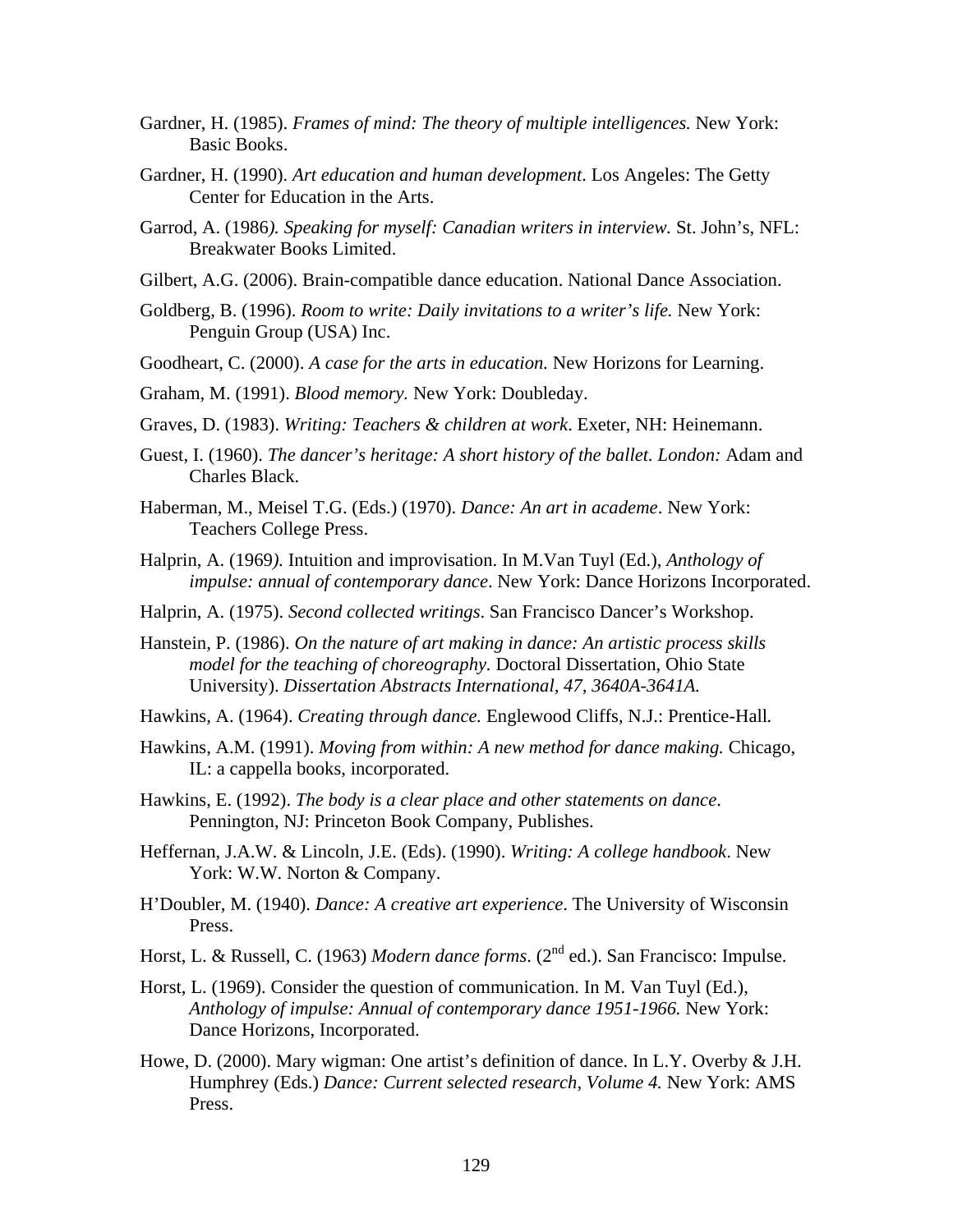Humphrey, D. (1959). *The art of making dances*. New York: Grove Press, Inc.

- Irwin, R., De Cosson A. (2008) Comments on a/r/t/ography by Rohloff, R. P. website. Retrieved February 25, 2008, from http://rprgallery.com
- Jaques-Dalcroze, E. (1930). *Eurhythmics art education.* London: Chatto & Windus.
- Joyce, P. (1999). *Hockney on 'art'.* London: Little, Brown Books.
- Kaufmann, K.A., (2005). *Inclusive creative movement and dance.* Published by Human Kinetics.
- Klein, A.C. (1997). Grounding and Opening. In L. Friedman & S. Moon (Eds.) *Being bodies: Buddhist women on the paradox of embodiment*. Boston: Shambala Publications, Inc.
- Kreemer, C. (Ed.) (1987). *Further steps: fifteen choreographers on modern dance.* New York: Harper & Row.
- Lavender, L. (1996). *Dancers talking dance: Critical evaluation in the choreographic class.* Published by Human Kinetics.
- Lewitsky, B. (1975). (Interview by Yvonne McClung). In *Why move? A conversation about dance with bella lewitzky*. San Francisco: Chandler & Sharp Publishers, Inc.
- Lind, B. (1960). *The creative process*. Dance Observer, (August-September issue).
- Litvinoff, V. (1972). *The use of stanislavsky within modern dance*. New York: American Dance Guild, Inc.
- Mamchur, C. (1999, Summer). *Designs for learning: Writing. Education 485-8. Course Reader.* Burnaby, BC: Simon Fraser University, Faculty of Education.
- Manning, S. (2004). *Modern dance, negro dance: race in motion*. University of Minnesota Press.
- McDonagh, D. (1970). *The rise and fall and rise of modern dance*. New York: Outerbridge & Dienstfrey.
- Martin, J. (1963). *John martin's book of the dance*. New York: Tudor Publishing Company.
- Meyer, K. (2006). Living inquiry: A gateless gate and a beach. In W. Ashton and D. Denton (Eds). Spirituality, Ethnography, and Teaching: Stories from Within. NY: Peter Lang.
- Meyer, K. (2008). Teaching Practices of Living Inquiry. Paper presented at the Canadian Social Sciences of Education Conference (CSSE), May 30-June 2, 2008, Vancouver, B.C., University of British Columbia.
- Minton, S.C. (1986). *Choreography: A basic approach using improvisation*. Champaign, IL: Human Kinetics Publishers, Inc.
- Mitges, L. (2008) *Winning over estranged dad: How brian webb navigated to a connection with his father*. Vancouver, BC: The Province, June 26, 2008.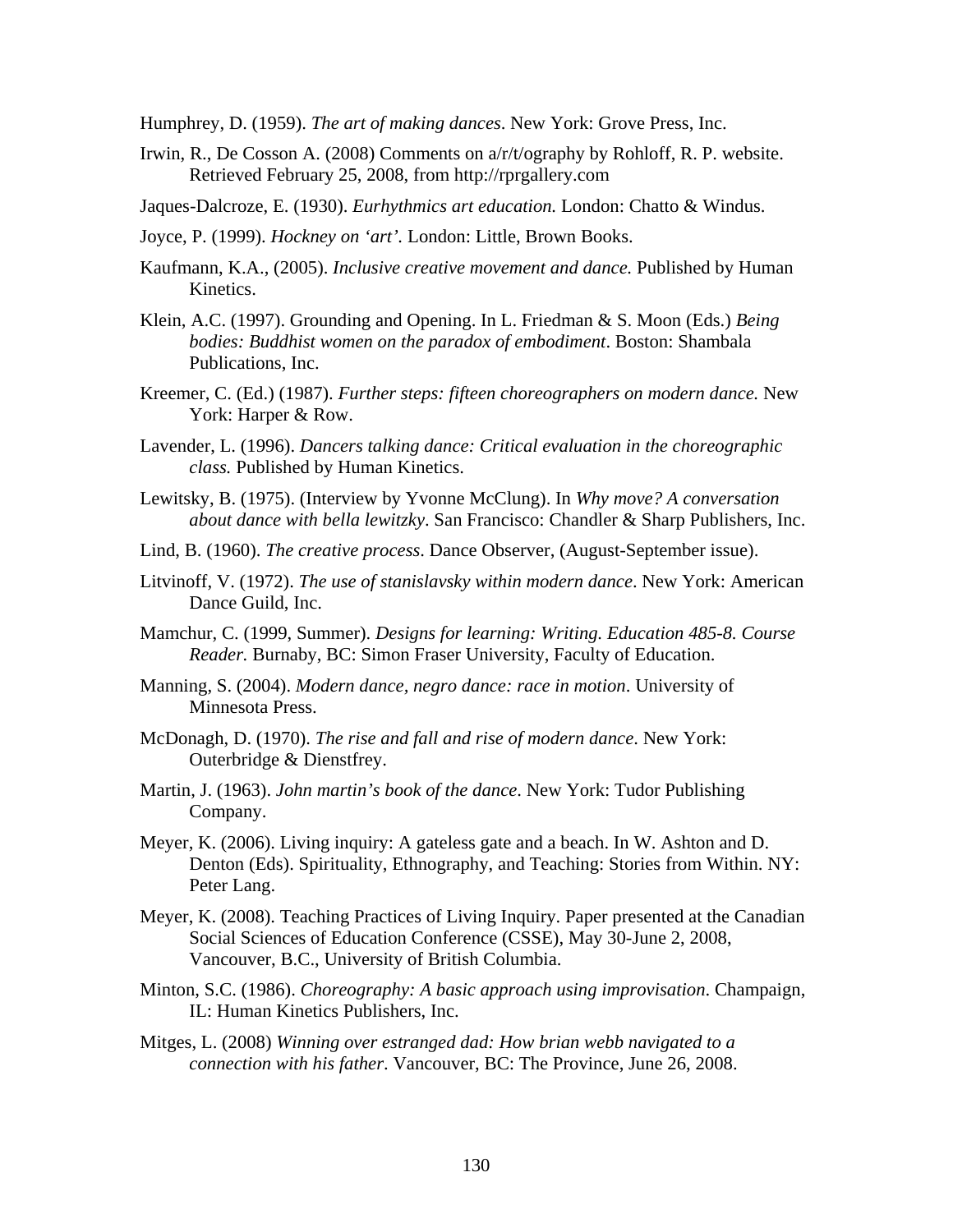- Murray, D. (1968). *A writer teaches writing: A practical method of teaching composition.*  Boston: Houghton Mifflin.
- Murray, D. (1990) *Shoptalk: Learning to write with writers.* Portsmouth, NH: Heinemann.
- Murray, D. (2005). *Write to learn*. Boston: Thomson Wadsworth.
- Nagrin, D. (1997). *The six questions: Acting technique for dance performance*. Pittsburgh: University of Pittsburgh Press.
- Nagrin, D. (2001). *Choreography and the specific image: Nineteen essays and a workbook.* Pittsburgh, PA: University of Pittsburgh Press.
- Newlove, J., Dalby, J., (2004). *Laban for all.* London: Nick Hern Books, Ltd.
- Overby, L.Y., Humphrey, J.H. (Eds.) (2000). *Dance: Current selected research*, Volume 4. New York: AMS Press.
- Pelias, R.J. (2004). *A methodology of the heart: Evoking academic & daily life*. Walnut Creek: AltaMira Press.
- Press, C. (2002*). The dancing self: Creativity, modern dance, self psychology and transformative education*. New Jersey: Hampton Press, Inc.
- Preston, V. (1963*). A handbook for modern educational dance*. London: Macdonald & Evans Ltd.
- Richmond, S. (2002). Art education as aesthetic education: A response to globalization. Canadian Review of Art Education vol 29 no 1.
- Richmond, S. (2007). *Arts educational value*. Canadian Review of Art Education.
- Rohloff, R. P., (2008). Comments on the work of Irwin, R., De Cosson A. a/r/t/ography, Retrieved February 25, 2008, from http://rprgallery.com
- Roseman, J.L. (2001). *Dance masters: Interviews with legends of dance.* New York; Routledge.
- Russell, J. (1968). *Modern dance in education*. New York: Frederick A. Praegon.
- Sachs, C. (1937). *World history of the dance*. New York: W.W. Norton & Company, Inc.
- Scothorn, C. (1969). Choreographers talk about audience. In M. Van Tuyl (Ed.), *Anthology of impulse: Annual of contemporary dance 1951-1966.* (York: Dance Horizons, Incorporated.
- Shaw, N. (2006). *Lost and found: Kidd pivot.* Vancouver: Eponymous Productions and Arts Society.
- Sheets-Johnstone, M. (1999). *The primacy of movement.* Amsterdam/Philadelphia: John Benjamins Publishing Company.
- Siegesmund, R. & Cahnmann-Taylor, M. (Eds.) (2008). *Arts-based research in education*. New York: Routledge, Taylor and Francis Group.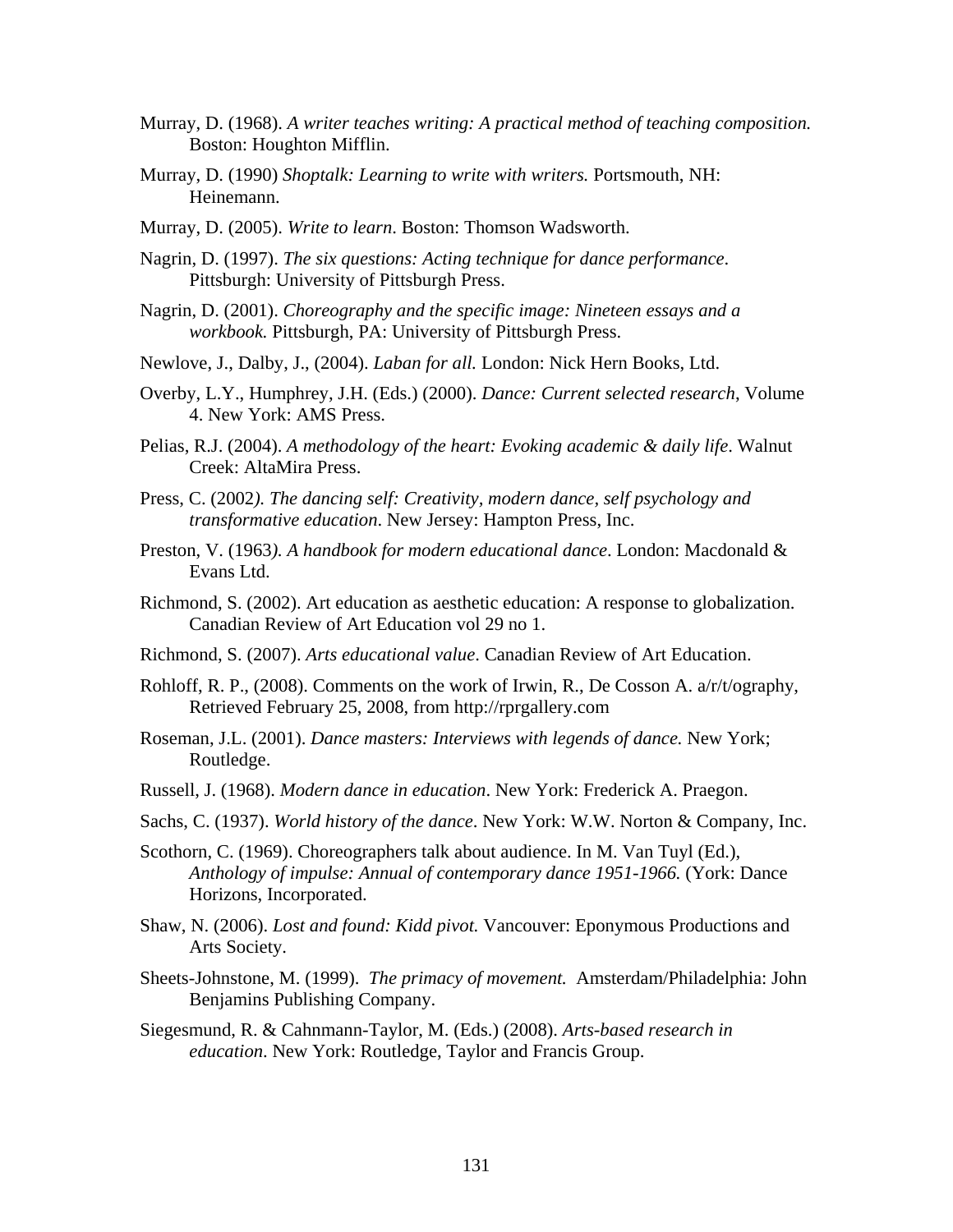- Sinner, A., Leggo, C., Irwin, R., Gouzouasis, P., Grauer, K., (2006). *Arts-based educational research dissertations: Reviewing the practices of New Scholars.* Canadian Journal of education 29, 4.
- Slattery, P. (2006). *Curriculum development in the postmodern era.* New York: Routledge, Taylor & Frances Group.
- Snowber, C. (2002). Bodydance: Enfleshing soulful inquiry through improvisation. In C. Bagley, & M. Cancienne (Eds.) *Dancing the data.* New York: Peter Lang.
- Sorell, W. (1975). *The mary wigman book: Her writings edited and translated by walter sorell*. Middletown, CT: Wesleyan University Press.
- Stanislavsky, K. (1959). *Stanislavsky and the teaching of dramatic art.* World Theatre, Volume VIII, no. 1.
- Stice, C., Bertrand, J., & Bertrand, N. (1995). *Integrating reading in the other language arts.* Belmont: CA. Wadsworth.
- Stinson, S. (1988). *Dance for young children: Finding the magic in movement.* Virginia: The American Alliance for Health, Physical Education, Recreation and Dance.
- Strate, G. (2002). *Grant strate: A memoir.* Toronto: Dance Collection Danse Press.
- Strunk, W., White, E.B. (2000). *The elements of style*. Massachusetts: Allyn & Bacon.
- Tan, A. (2003). *The opposite of fate: memories of a writing life*. U.S.A.: Penguin Books.
- Thanas, K. (1997) Hearing the voice of the body: In L. Friedman & S. Moon (Eds.) *Being bodies: Buddhist women on the paradox of embodiment*. Boston: Shambala Publications, Inc.
- Tharp, T. (2003) *The creative habit: Learn it and use it for life: A practical guide*. New York: Simon & Schuster Paperbacks.
- van Manen, M. (2002). *Writing in the dark: phenomenological studies in interpretative inquiry*. The Althouse Press. York: Simon & Schuster, Inc.
- Van Tuyl, M. (1969). (Ed.) *Anthology of impulse: Annual of contemporary dance 1951- 1966.* New York: Dance Horizons, Incorporated.
- Vatsyayan, K. (1969). The sahrdaya the initiated spectator. In M. Van Tuyl (Ed.), *Anthology of impulse: Annual of contemporary dance 1951-1966.* (pp. 11-18). New York: Dance Horizons, Incorporated.
- Vigier, R. (1994). *Gestures of genius: Women, dance and the body*. Stratford, Ontario: The Mercury Press.
- Walker, S.R. (2001). *Teaching meaning in art making*. Worcestor, Massachusetts. U.S.A.: Davis Publications, Inc.
- Winearls, J. (1958). *Modern dance: the jooss-leeder method*. London: Adam and Charles Black.
- Woolf, V. (1954). In Leonard Woolf (Ed.). *A writer's diary: Being extracts from the diary of virginia woolf.* London: The Hogarth Press*.*